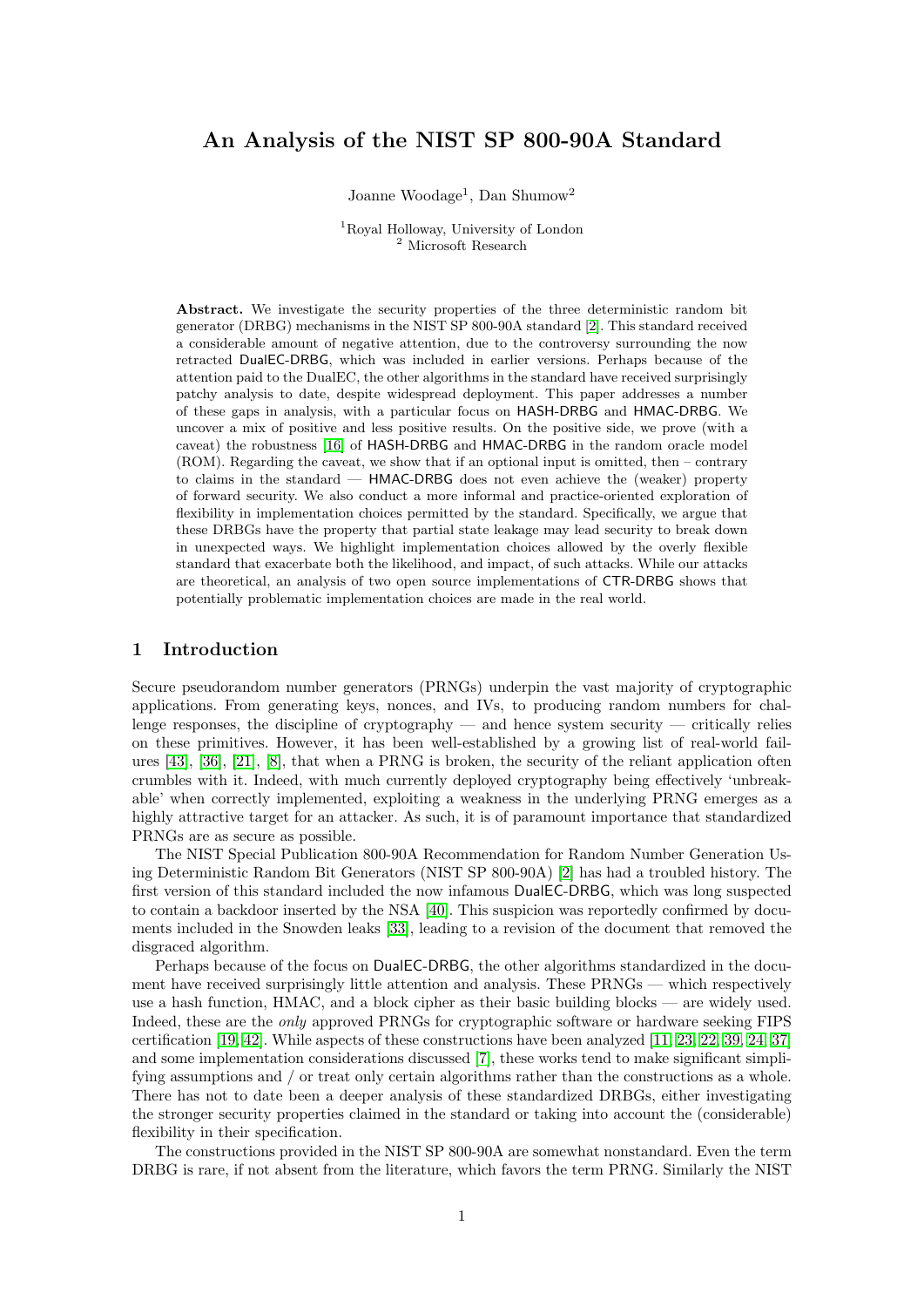DRBGs — which return variable (and sizable) length outputs upon request, and support a variety of optional inputs and parameters — do not fit cleanly into the usual security models for PRNGs. With only a limited amount of formal analysis in the literature to date, coupled with the fact that the standardization of these algorithms did not follow from a competition or widely publicly vetted process, this leaves pseudorandom number generation in large parts of software relying on relatively unanalyzed algorithms.

In particular, the standard claims that each of the NIST DRBGs is 'backtracking resistant' and 'prediction resistant'. The former security property is the familiar forward security notion for PRNGs first formalized by Bellare et al. [\[5\]](#page-23-9), which guarantees that in the event of a state compromise output produced prior to the point of compromise remains secure. The latter property ensures that if the state is compromised and subsequently reseeded with sufficient entropy then security will be recovered. Somewhat surprisingly, to the best of our knowledge neither of these properties have been formally investigated and proved. In fact, the NIST DRBG algorithms which are responsible for initial state generation and reseeding do not seem to have been analyzed at all in prior work.

The goal of this paper is to address some of these gaps in analysis.

### 1.1 Contributions

We conduct an investigation into the security of the NIST SP 800-90A DRBGs, with a focus on HASH-DRBG and HMAC-DRBG. We pay particular attention to flexibilities in the specification of these algorithms, which are frequently abstracted away in previous analysis. We set out to analyze the algorithms as they are specified and used, and so sometimes make heuristic assumptions in our modeling (namely, working in the random oracle model (ROM) and assuming an oracle-independent entropy source). We felt this more constructive than modifying the constructions solely to derive a proof under weaker assumptions, and explain the rationale behind all such decisions.

Robustness proofs. The notion of robustness, introduced by Dodis et al. [\[16\]](#page-23-0), captures both backtracking and prediction resistance and is the 'gold-standard' for PRNG security. For our main technical results, we analyze HASH-DRBG and HMAC-DRBG within this framework. As a (somewhat surprising) negative result, we show that implementations of HMAC-DRBG for which optional strings of additional input are not always included in next calls (see Section [3\)](#page-3-0) are not forward secure. This is contrary to claims in the standard that the NIST DRBGs are backtracking resistant. This highlights the importance of formally proving security claims which at first sight may seem obviously correct, and of paying attention to implementation choices.

As positive results, we prove that HASH-DRBG and HMAC-DRBG (called with additional input) are robust in the ROM. The first result is fully general, while the latter is with respect to a class of entropy sources which includes those approved by the standard.

A key challenge is that the NIST DRBGs do not appear to have been designed with a security proof in mind. As such, seemingly innocuous design decisions turn out to significantly complicate matters. The first step is to reformulate robustness for the ROM. Our modeling is inspired by Gazi and Tessaro's treatment of robustness in the ideal permutation model [\[20\]](#page-23-10). We must make various adaptations to accommodate the somewhat unorthodox NIST DRBGs, and specifiying the model requires some care. It is for this reason that we focus on HASH-DRBG and HMAC-DRBG in this work, since they map naturally into the same framework. Providing a similar treatment for CTR-DRBG would require different techniques, and is an important direction for future work.

At first glance, it may seem obvious that a PRNG built from a random oracle will produce random looking bits. However, formally proving that the constructions survive the strong forms of compromise required to be robust is far from trivial. While the proofs employ fairly standard techniques, certain design features of the algorithms introduce unexpected complexities and some surprisingly fiddly analysis. Throughout this process, we highlight points at which a minor design modification would have allowed for a simpler proof.

Implementation flexibilities. We counter these formal and (largely) positive results by offering a more informal discussion of flexibilities in the standard. We argue that when the NIST DRBGs are used to produce many blocks of output per request — a desirable implementation choice in terms of efficiency, and permitted by the standard — then the usual security models may overlook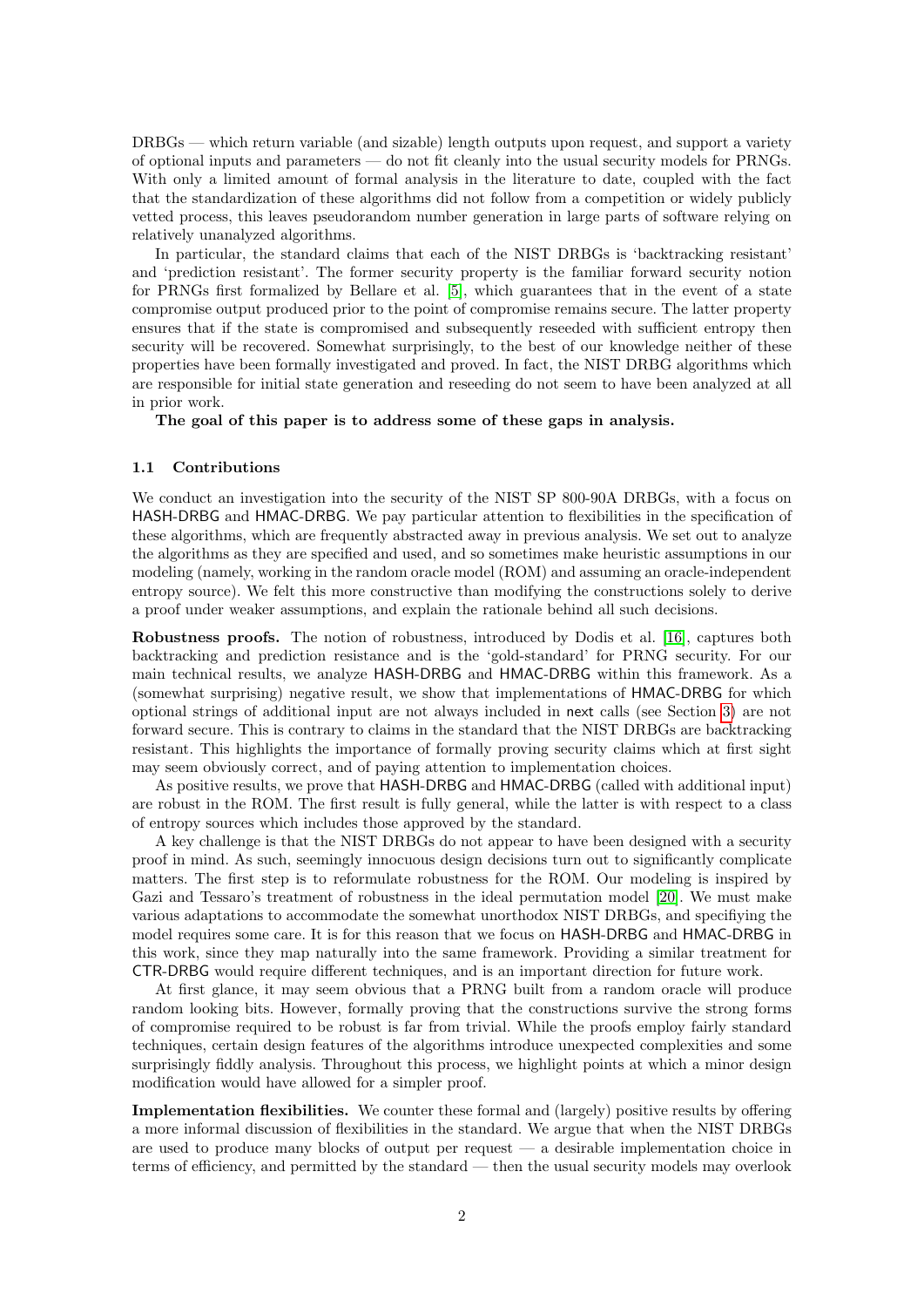important attack vectors against these algorithms. Taking a closer look, we propose an informal security model in which we suppose an attacker compromises part of the state of the DRBG — for example through a side-channel attack —  $during$  an output generation request. Reconsidered within this framework, we find that each of the constructions admits vulnerabilities which allow an attacker to recover unseen output. We find a further flaw in a certain variant of CTR-DRBG which allows an attacker who compromises the state to also recover strings of additional input — which may contain secrets — previously fed to the DRBG. While our attacks are theoretical in nature, we follow this up with an analysis of the open-source OpenSSL and mbed TLS CTR-DRBG implementations, which shows that the implementation decisions we highlight as potentially problematic are taken by implementors in the real world. We conclude with a number of reflections and recommendations for the safe use of these DRBGs.

Related work. A handful of prior works have analyzed the NIST DRBGs as deterministic pseudorandom generators (PRGs). That is to say, they prove that the output generation algorithm of the DRBG produces pseudorandom bits when applied to an *ideally random* initial state e.g.,  $S_0 = (K_0, V_0, \text{cnt}_0)$  for uniformly random  $K_0, V_0$  in the case of CTR-DRBG and HMAC-DRBG. This is a substantial simplification; in the real world, these state components must be derived from the entropy source using the setup algorithm. Campagna [\[11\]](#page-23-4) and Shrimpton and Terashima [\[39\]](#page-24-5) provide such a treatment of CTR-DRBG, while Hirose [\[22\]](#page-23-6) and Ye et al. [\[24\]](#page-23-7) give proofs for HMAC-DRBG. This latter work also provides a formal verification of the mbedTLS implementation of HMAC-DRBG. None of these works model initial state generation or reseeding; as far as we are aware, ours is the first work to analyze these algorithms for HASH-DRBG and HMAC-DRBG. With the exception of [\[22\]](#page-23-6), they do not model the use of additional input. Moreover, pseudorandomness of output is a much weaker security model than robustness and does not allow any form of state compromise. Kan [\[23\]](#page-23-5) considers the assumptions underlying the security claims of the DRBGs. To our knowledge, this is the only previous work to consider HASH-DRBG. However, the analysis is rather informal and non-standard.

In [\[37\]](#page-24-6), Ruhault claims a potential attack against the robustness of CTR-DRBG. However, the specification of the BCC function in that work (a CBC-MAC-like function which is used by the CTR-DRBG df algorithm) is different to that provided by the standard. Namely, in [\[37\]](#page-24-6) BCC is defined to split the input  $IV \parallel S$  into n 128-bit blocks ordered from right to left as  $[B_n, \ldots, B_1]$ . However, in the standard these blocks are ordered left to right  $[B_1, \ldots, B_n]$ . This leads to the blocks being processed in a different order by BCC. The attack from [\[37\]](#page-24-6) does not work when the correct BCC function is used, and does not seem possible to fix.

## <span id="page-2-1"></span>2 Preliminaries

**Notation.** The set of binary strings of length n is denoted  $\{0,1\}^n$ . We write  $\{0,1\}^*$  to denote the set of all binary strings, and  $\{0,1\}^{\leq n}$  to denote the set of binary strings of length at most *n*-bits; we include the empty string  $\varepsilon$  in both sets. We convert binary strings to integers, and vice versa, in the standard way. We let  $x \oplus y$  denote the exclusive-or (XOR) of two strings  $x, y \in \{0, 1\}^n$ , and write  $x||y$  to denote the concatenation of two strings x and y. We write left $(x, \beta)$  (resp. right $(x, \beta)$ ) to denote the leftmost (resp. rightmost)  $\beta$  bits of string x, and select $(x, \alpha, \beta)$  to denote the substring of x consisting of bits  $\alpha$  to  $\beta$  inclusive. We let  $[j_1, j_2]$  denote the set of integers between  $j_1$  and  $j_2$  inclusive. For an integer  $j \in \mathbb{N}$ , we write  $(j)_c$  to represent j encoded as a c-bit binary string. The notation  $x \stackrel{\$}{\leftarrow} \mathcal{X}$  denotes sampling an element uniformly at random from the set X. We let  $\mathbb{N} = \{1, 2, \dots\}$  denote the set of natural numbers, and let  $\mathbb{N}^{\leq n} = \{1, 2, \dots, n\}.$ 

Entropy and Cryptographic Components. In Appendix [A](#page-25-0) we recall the standard definitions of worst-case and average-case min-entropy, along with the usual definitions of pseudorandom functions (PRFs) and block ciphers.

<span id="page-2-0"></span>Pseudorandom number generators with input. A pseudorandom number generator with input (PRNG) [\[16\]](#page-23-0) produces pseudorandom bits and offers strong security guarantees (see Section [5\)](#page-7-0) when given continual access to an imperfect source of randomness. We define PRNGs formally below, and then discuss our choice of syntax.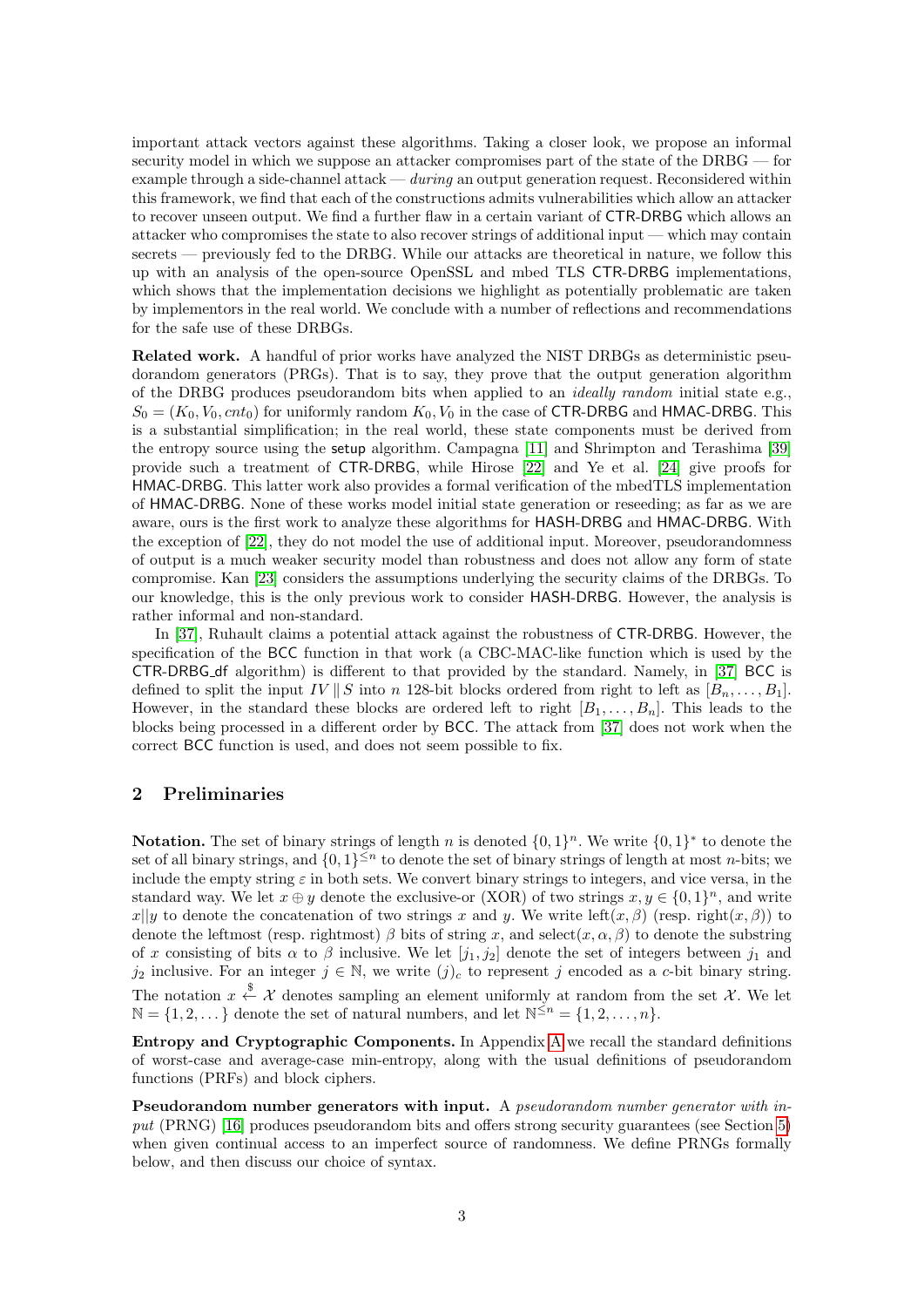**Definition 1.** A pseudorandom number generator with input (PRNG) is a tuple of algorithms  $G = ($ setup, refresh, next), with associated parameter set  $(\alpha_{min}, \alpha_{max}, \alpha_{add}, \alpha_{out})$ , defined as follows:

- $-$  setup  $\; : \;$  salt  $\times \cup_{i=\alpha_{min}}^{\alpha_{max}}(\{0,1\}^i)\times \mathcal{N} \to \mathcal{S}$  takes as input a salt  $X\in$  salt where salt denotes the salt space of the PRNG, an entropy sample  $I \in \bigcup_{i=\alpha_{min}}^{\alpha_{max}} \{0,1\}^i$ , and a nonce  $N \in \mathcal{N}$  where  $\mathcal{N}$ denotes the nonce space of the PRNG, and returns an initial state  $S_0 \in \mathcal{S}$ , where S denotes the state space of the PRNG.
- $-$  refresh : salt  $\times S \times \cup_{i=\alpha_{min}}^{\alpha_{max}}(\{0,1\}^i) \to S$  takes as input a salt  $X \in$  salt, a state  $S \in S$ , and an entropy sample  $I \in \bigcup_{i=\alpha_{min}}^{\alpha_{max}} \{0,1\}^i$ , and returns a state  $S' \in \mathcal{S}$ .
- $-$  next : salt  $\times$   $\mathcal{S}$   $\times$   $\mathbb{N}^{\leq \alpha_{out}}$   $\times$   $\{0,1\}^{\leq \alpha_{out}}$   $\rightarrow$   $\{0,1\}^{\leq \alpha_{out}}$   $\times$   $\mathcal{S}$  *takes as input a salt X*  $\in$  salt, a state  $S \in \mathcal{S}$ , a parameter  $\beta \in \mathbb{N}^{\leq \alpha_{out}}$ , and a string of additional input addin  $\in \{0,1\}^{\leq \alpha_{add}}$ , and returns an output  $R \in \{0,1\}^{\beta}$ , and an updated state  $S' \in \mathcal{S}$ .

If a PRNG always has  $X = \varepsilon$  or  $addin = \varepsilon$  (indicating that, respectively, a salt or additional input is never used), then we omit these parameters.

Discussion. Our definition follows that of Dodis et al. [\[16\]](#page-23-0), with a number of modifications. The key differences are: (1) we extend the PRNG syntax to accommodate additional input, nonces and a parameter indicating the number of output bits requested, all of which are part of the NIST DRBG interface; (2) following Shrimpton et al. [\[38\]](#page-24-7), we define setup to be the algorithm which constructs the initial state of the PRNG from a sample drawn from the entropy source, and assume that the salt X is generated externally and supplied to the PRNG; and  $(3)$  we allow entropy samples and outputs to take any length in a range indicated by the parameters of the PRNG, rather than being of fixed length. We provide a full discussion of these modifications in Appendix [A.](#page-25-0) The SP 800-90A standard uses the term *deterministic random bit generator* (DRBG) instead of the more familiar PRNG. We use these terms interchangeably.

## <span id="page-3-0"></span>3 The NIST SP 800-90A Standard

#### 3.1 Overview of the Standard

The standard defines three DRBG mechanisms, HASH-DRBG, HMAC-DRBG, and CTR-DRBG, based on a hash function, HMAC, and a block cipher respectively.

Algorithms and mapping into Definition [1.](#page-2-0) The standard specifies a tuple of (Instantiate, Reseed, Generate) algorithms for each of the DRBGs. These algorithms map directly into the (setup,refresh, next) algorithms in the PRNG model of Definition [1.](#page-2-0) For consistency with the usual PRNG syntax, we refer to the NIST DRBG algorithms as (setup,refresh, next) throughout. The NIST DRBGs are not specified to take a salt; as such when mapping into the syntax of Definition [1](#page-2-0) we always take  $X = \varepsilon$  and Seed  $= \emptyset$ , and omit these parameters from the subsequent definitions. We discuss the lack of a salt further in Section [5.](#page-7-0) The standard also defines an update algorithm for CTR-DRBG and HMAC-DRBG, and derivation functions for HASH-DRBG and CTR-DRBG, which are called as subroutines by the other algorithms. These algorithms are used to derive new state variables, and incorporate provided data into them. Additionally, the CTR-DRBG derivation function is used to pre-process entropy samples and additional inputs, typically into a string of shorter length, prior to their use by other DRBG algorithms. A pseudocode presentation of the component algorithms of each of the DRBGs is given in Figure  $1<sup>1</sup>$  $1<sup>1</sup>$ , and is discussed in more detail in Section [4.](#page-5-0) A set of sample parameters for typical instantiations of the DRBGs is given in Appendix [G.2.](#page-53-0) The full list of allowed instantiations is given in the standard.

DRBG functions. The setup, refresh, and next algorithms underly (respectively) the Instantiate, Reseed and Generate functions of the DRBG. When called, these functions check the validity of the request (e.g., that the number of requested bits does not exceed  $\alpha_{out}$ ), and return an error if these checks fail. If not, the function fetches the internal state of the DRBG, along with any other inputs required by the algorithms (such as entropy inputs, a nonce, and so on), and the

<sup>&</sup>lt;sup>1</sup> We do not directly analyze the refresh algorithm and derivation function for CTR-DRBG, and so defer the presentation of these algorithms to Appendix [G.](#page-52-0)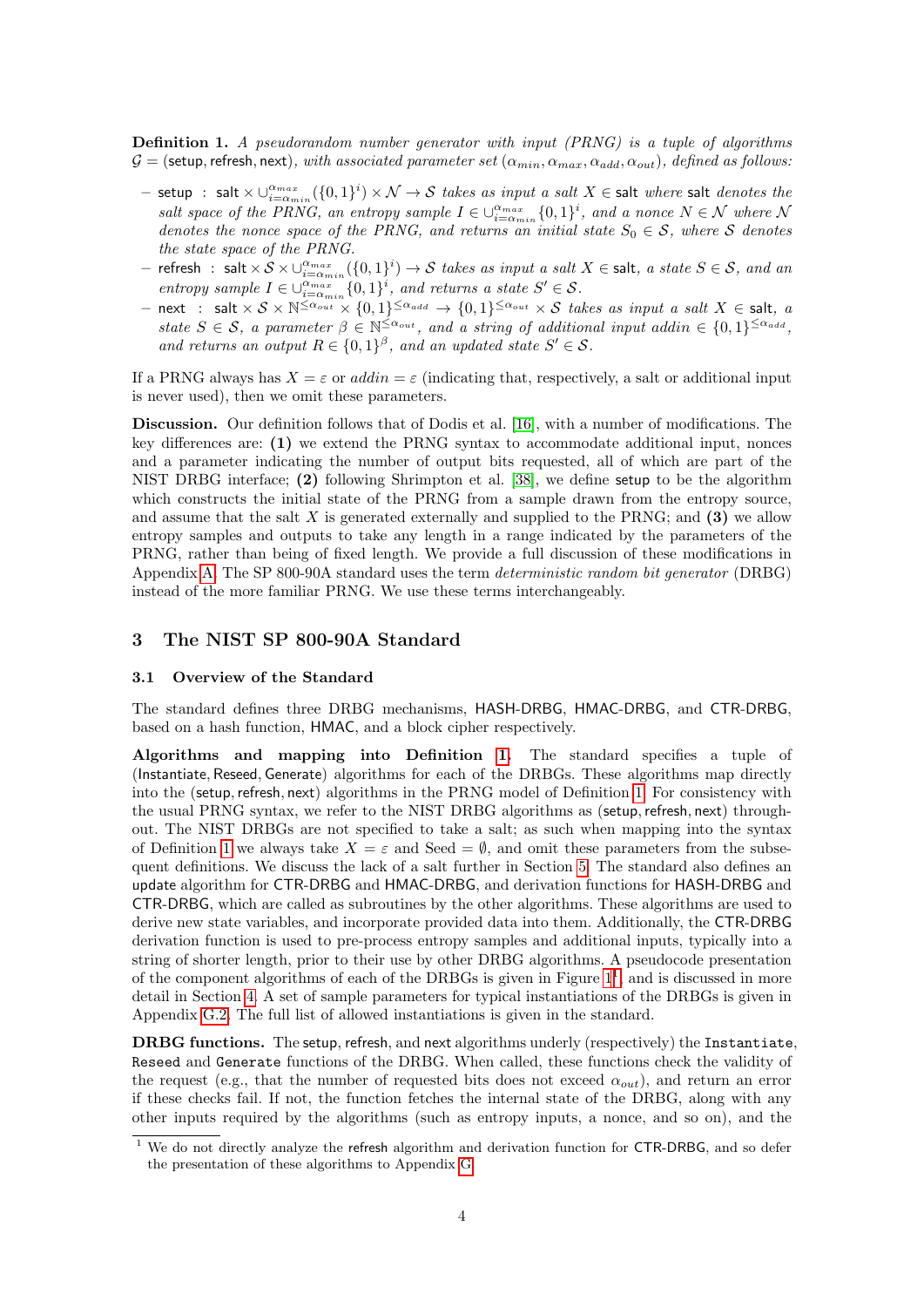underlying algorithm is applied to these inputs. The resulting outputs are returned to the caller and / or used to update the internal state, and the successful status of the call is indicated to the caller. Here we abstract away this process to avoid cluttering our exposition. To this end, we assume that all required inputs are provided to the algorithm in question (without modeling how these are fetched), and assume that all inputs and requests are valid, omitting the success / error notifications. We use calling a function and invoking the underlying algorithm interchangeably. A DRBG mechanism also includes an Uninstantiate function which erases the internal state and a Health Test function, which is used to test if the other functions in an implementation are performing correctly. We do not model these functions in this work.

The DRBG State. The standard defines the *working state* of a DRBG to be the set of stored variables which are used to produce pseudorandom output. The internal state is then defined to be the working state plus administrative information, which indicates the security strength of the instantiation and whether prediction resistance is supported (see below). We typically omit administrative information as this shall be clear from the context. By the 'state' of the DRBG  $(denoted S)$ , we mean the working state unless otherwise specified.

Entropy sources and instantiation. The DRBGs must have access to an approved entropy source<sup>[2](#page-0-0)</sup> during initial state generation via setup. The DRBG uses the function Get entropy input to request an entropy sample I of length within the range  $[\alpha_{min}, \alpha_{max}]$  (see Definition [1\)](#page-2-0), and containing a given amount of entropy (discussed further below). For all DRBG mechanisms except CTR-DRBG implemented without a derivation function, the Instantiate function must also acquire a nonce to be used during instantiation. Nonces must either contain  $\gamma^*/2$ -bits of min-entropy, or not be expected to repeat more than such a value would. Examples of suitable nonces given in the standard include strings drawn from the entropy source, time stamps, and sequence numbers. Once the initial state has been constructed, the DRBG is said to be instantiated. A DRBG implementation can support multiple simultaneous instantiations, which are differentiated between using state handles. Here we assume that each DRBG supports a single instantiation, and so omit handles.

Reseeding. If the DRBG has continual access to an entropy source, then the DRBG is said to support *prediction resistance*. In this case, entropy samples drawn from the source may be periodically incorporated into the DRBG state via refresh. We assume that a DRBG instantiation always supports prediction resistance, and omit the parameters indicating this from the state and function calls. Reseeds may be explicitly requested by the consuming application, or triggered by a request in a next call (in which case, a refresh is performed before the state is passed to next). Additionally, a DRBG instantiation specifies a parameter reseed interval, which indicates the maximum number of output generation requests before a reseed is forced. For all allowed instantiations (with the exception of CTR-DRBG instantiated with 3-KeyTDEA), reseed interval may be at most  $2^{48}$ . The number of next calls since the last refresh is recorded by a state component called a reseed counter  $(cnt)$ . In keeping with the usual modelling of PRNGs, we assume here that reseeds are always explicitly requested; this is without loss of generality.

Security strength. An instantiation of a NIST DRBG is parameterized by a security strength  $\gamma^* \in \{112, 128, 192, 256\}$ . The standard requires that all entropy samples used in initial state generation and reseeding contain at least  $\gamma^*$ -bits of entropy.<sup>[3](#page-0-0)</sup>

**Output generation.** Outputs of varying lengths up to  $\alpha_{out}$ -bits may be requested by the caller via the parameter  $\beta$ , which forms part of the input to the next function. For all allowed instantiations (with the exception of CTR-DRBG instantiated with 3-KeyTDEA),  $\alpha_{out}$  may be as large as  $2^{19}$ .

Additional input. The standard gives the option for strings of additional input (denoted *addin*) to be provided to the DRBG by the caller during next calls. These inputs may be public or predictable (e.g., device serial numbers and time stamps), or may contain secrets. If these inputs

<sup>&</sup>lt;sup>2</sup> Either a live entropy source as approved in SP 800-90B [\[41\]](#page-24-8), or a (truly) random bit generator as per SP 800-90C [\[3\]](#page-23-11).

<sup>&</sup>lt;sup>3</sup> In contrast, the notion of robustness for PRNGs [\[16\]](#page-23-0) (see Section [5\)](#page-7-0), requires that a PRNG is secure when reseeded with sets of entropy samples which *collectively* have  $\gamma^*$ -bits of entropy. Looking ahead to Section [6,](#page-10-0) we analyze HASH-DRBG with respect to this stronger notion.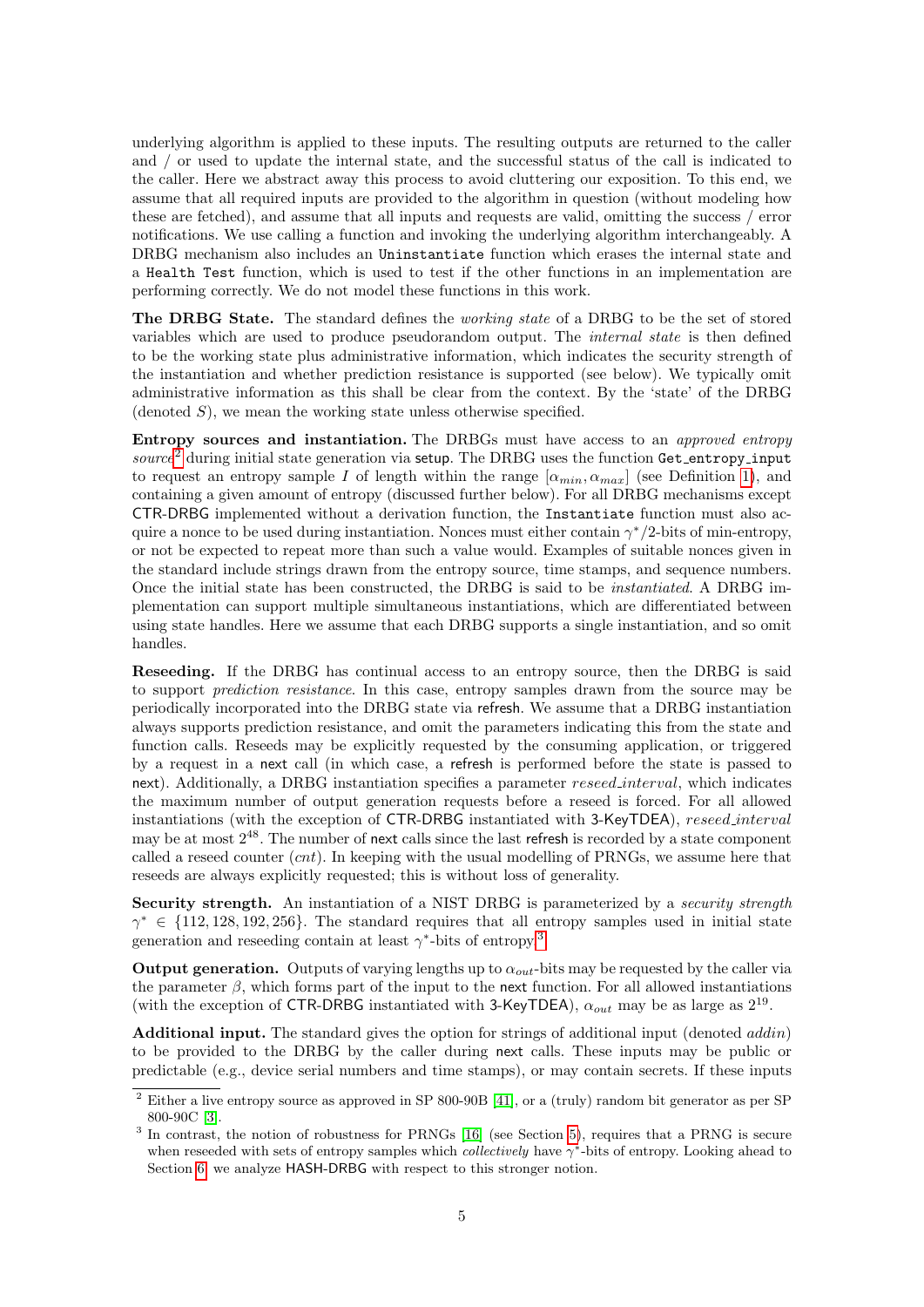do contain entropy, they may provide a buffer in the event of a system failure or compromise. Here, we assume that an instatiation is either always or never called with additional input during next calls. The standard also allows optional additional input to be included in refresh calls, and during setup (in the form of a personalization string). We omit these here for simplicity.

## <span id="page-5-0"></span>4 Algorithms

We now describe the component algorithms of the NIST DRBGs (Figure [1\)](#page-6-0).

## 4.1 HASH-DRBG.

**HASH-DRBG** is built from an (unkeyed) cryptographic hash function  $H : \{0,1\}^{\leq \omega} \to \{0,1\}^{\ell}$ . The working state is defined  $S = (V, C, ent)$ , where the counter  $V \in \{0,1\}^L$  and constant  $C \in \{0,1\}^L$ are the security critical state variables. The standard does not explicitly state the role of  $C$ ; however its purpose would appear to be preventing HASH-DRBG falling into a sequence of repeated states. We discuss this further in Appendix [B.](#page-26-0)

Algorithms. Both the setup and refresh algorithms of HASH-DRBG derive a new state by applying the derivation function HASH-DRBG df to the entropy input and (in the case of refresh) the previous counter. Output generation via next proceeds as follows. If additional input is used in the call, it is hashed and added into the counter  $V$  (lines  $3 - 5$ ). Output blocks are then produced by hashing the counter in CTR-mode (lines  $7 - 10$ ). At the conclusion of the call, the counter V is hashed with a distinct prefix prepended, and the resulting string — along with the constant  $C$  and reseed counter  $cnt$  — are added into V to update the counter (lines 12 - 13).

## 4.2 HMAC-DRBG

HMAC-DRBG is built from the function HMAC :  $\{0,1\}^{\ell} \times \{0,1\}^{\leq \omega} \to \{0,1\}^{\ell}$ . The working state is of the form  $S = (K, V, \text{cnt})$ , where the key  $K \in \{0,1\}^{\ell}$  and counter  $V \in \{0,1\}^{\ell}$  are the security critical state variables.

Algorithms. The setup and refresh algorithms of HMAC-DRBG both use the update subroutine to incorporate an entropy sample I into K and V. For setup, these variables are initialized to  $K = 0x00...00$  and  $V = 0x01...01$  prior to this process. The next algorithm for HMAC-DRBG proceeds as follows. If additional input is used, this is incorporated into  $K$  and  $V$  via the update function (lines 3 - 4). Output is then generated by iteratively computing  $V \leftarrow \text{HMAC}(K, V)$ , and concatenating the resulting strings (lines  $6 - 8$ ). At the conclusion of the call, both key and counter are updated via the update function (line 10).

## 4.3 CTR-DRBG

**CTR-DRBG** is built from a block cipher  $\mathsf{E}$  :  $\{0,1\}^k \times \{0,1\}^{\ell} \to \{0,1\}^{\ell}$ . The working state is defined  $S = (K, V, \text{cnt})$ , where the key  $K \in \{0, 1\}^{\kappa}$  and counter  $V \in \{0, 1\}^{\ell}$  are the security critical state variables. Ideally, CTR-DRBG would be initialized with an ideally random state  $S_0 = (K_0, V_0, crit_0)$ where  $K_0 \leftarrow \{0,1\}^{\kappa}$ ,  $V_0 \leftarrow \{0,1\}^{\ell}$ , and  $cnt_0 = 1$ . As discussed in Section [1,](#page-0-1) we do not analyze setup and refresh for CTR-DRBG; these algorithms are shown in Appendix [G.](#page-52-0)

Algorithms. There are two variants of CTR-DRBG depending on whether a derivation function is used. A pseudocode description of this function is given in Appendix [G.](#page-52-0) The next algorithm for CTR-DRBG proceeds as follows. First, any additional input is incorporated into the state via the update function (line 8). If a derivation function is used, the string of additional input is conditioned into a  $(\kappa+\ell)$ -bit string with the CTR-DRBG df prior to this process (line 5). If a derivation function is not used, the additional input string is restricted to be at most  $(\kappa + \ell)$ -bits in length. Output blocks are then iteratively generated using the block cipher in CTR-mode (lines 11 - 13). At the conclusion of the call, both  $K$  and  $V$  are updated via an application of the update function (line 15).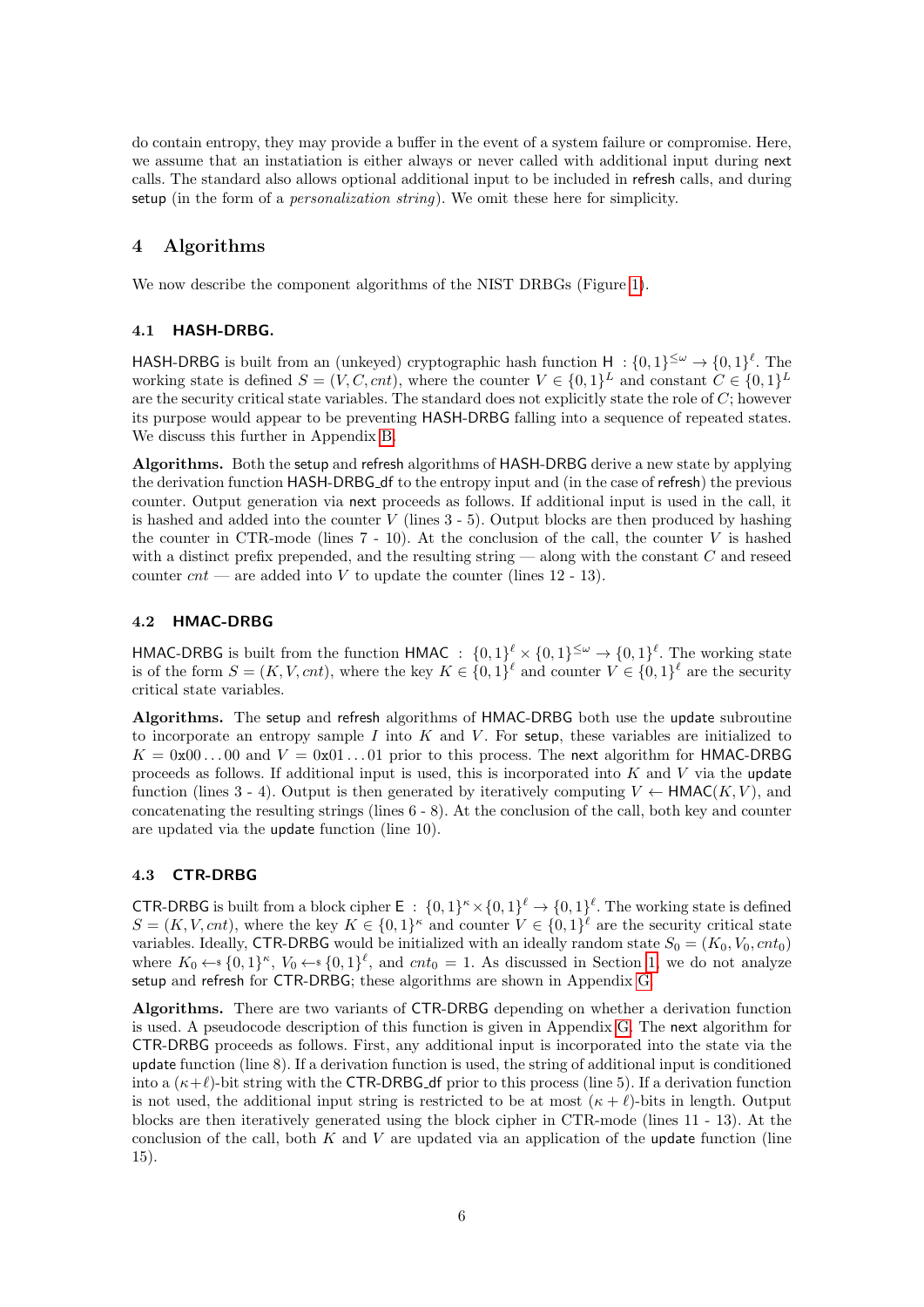<span id="page-6-0"></span>

| HASH-DRBG_df                                                                                   | HMAC-DRBG update                                                                                          |
|------------------------------------------------------------------------------------------------|-----------------------------------------------------------------------------------------------------------|
| Require: $input\_string$ , $(num\_bits)_{32}$                                                  | Require: $provided\_data, K, V$                                                                           |
| Ensure: req_bits                                                                               | Ensure: $K, V$                                                                                            |
| $temp \leftarrow \varepsilon$ ; $m \leftarrow \lceil num\_bits/\ell \rceil$                    | $K \leftarrow \text{HMAC}(K, V \parallel 0x00 \parallel provided\_data)$                                  |
| For $i=1,\ldots,m$                                                                             | $V \leftarrow \text{HMAC}(K, V)$                                                                          |
| $temp \leftarrow temp \parallel H((i)_{8} \parallel (num\_bits)_{32} \parallel input\_string)$ | If provided data $\neq \varepsilon$                                                                       |
| $req\_bits \leftarrow left, num\_bits)$                                                        | $K \leftarrow \text{HMAC}(K, V \parallel 0x01 \parallel provided\_data)$                                  |
| Return req_bits                                                                                | $V \leftarrow \text{HMAC}(K, V)$                                                                          |
| HASH-DRBG setup                                                                                | Return $(K, V)$                                                                                           |
| Require $I, N$                                                                                 | HMAC-DRBG setup                                                                                           |
| Ensure: $S_0 = (V_0, C_0, ent_0)$                                                              | Require $I, N$                                                                                            |
| $seed\_material \leftarrow I \parallel N$                                                      | Ensure $S_0 = (K_0, V_0, ent_0)$                                                                          |
| $V_0 \leftarrow$ HASH-DRBG_df(seed_material, L)                                                | seed_material $\leftarrow$ I    N                                                                         |
| $C_0 \leftarrow$ HASH-DRBG_df(0x00    $V_0, L$ )                                               | $K \leftarrow 0x0000$                                                                                     |
| $cnt_0 \leftarrow 1$                                                                           | $V \leftarrow 0x01 \dots 01$                                                                              |
| Return $(V_0, C_0, cnt_0)$                                                                     | $(K_0, V_0) \leftarrow$ update(seed_material, K, V)                                                       |
| HASH-DRBG refresh                                                                              | $cnt_0 \leftarrow 1$                                                                                      |
| Require: $S = (V, C, ent), I$                                                                  | return $(K_0, V_0, ent_0)$                                                                                |
| Ensure: $S' = (V', C', ent')$                                                                  | HMAC-DRBG refresh                                                                                         |
| seed_material $\leftarrow 0x01 \parallel V \parallel I$                                        | Require: $S = (K, V, ent), I$                                                                             |
| $V' \leftarrow$ HASH-DRBG_df(seed_material, L)                                                 | Ensure: $S' = (K', V', ent')$                                                                             |
| $C' \leftarrow$ HASH-DRBG_df(0x00    $V', L$ )                                                 | seed_material $\leftarrow$ I                                                                              |
| $cnt' \leftarrow 1$                                                                            | $(K_0, V_0) \leftarrow \text{update}(seed\_material, K, V)$                                               |
| Return $(V', C', ent')$                                                                        | $cnt_0 \leftarrow 1$                                                                                      |
| HASH-DRBG next                                                                                 | Return $(K_0, V_0, ent_0)$                                                                                |
| Require: $S = (V, C, ent), \beta, addin$                                                       | HMAC-DRBG next                                                                                            |
| Ensure: $R, S' = (V', C', ent')$                                                               | Require: $S = (K, V, ent), \beta, addin$                                                                  |
| 1. If $cnt > reseed\_interval$                                                                 | Ensure: $R, S' = (K', V', ent')$                                                                          |
| 2.<br>Return reseed_required                                                                   | 1. If $cnt > reseed\_interval$                                                                            |
| 3. If $\alpha \, \mathrm{d} \, \mathrm{d} \, \mathrm{d} \, \neq \varepsilon$                   | 2.<br>Return reseed_required                                                                              |
| 4. $w \leftarrow \mathsf{H}(0x02 \parallel V \parallel addin)$                                 | 3. If $\alpha \, \mathrm{d} \, \mathrm{d} \, \mathrm{d} \, \neq \, \varepsilon$                           |
| $V \leftarrow (V + w) \mod 2^L$<br>5.                                                          | 4.<br>$(K, V) \leftarrow$ update $(\text{addin}, K, V)$                                                   |
| 6. $data \leftarrow V$ ; $temp_R \leftarrow \varepsilon$ ; $n \leftarrow [\beta/\ell]$         | 5. temp $\leftarrow \varepsilon$ ; $n \leftarrow [\beta/\ell]$                                            |
| 7. For $j = 1, , n$                                                                            | 6. For $j = 1, , n$                                                                                       |
| $r \leftarrow H(data)$<br>8.                                                                   | 7.<br>$V \leftarrow \text{HMAC}(K, V)$                                                                    |
| $data \leftarrow (data + 1) \text{ mod } 2^L$<br>9.                                            | 8.<br>$temp \leftarrow temp \parallel V$                                                                  |
| 10. $temp_R \leftarrow temp_R    r$                                                            | 9. $R \leftarrow \text{left}(\text{temp}, \beta)$                                                         |
| 11. $R \leftarrow \text{left}(temp_R, \beta)$                                                  | $10.(K',V') \leftarrow \textsf{update}(addin, K, V)$                                                      |
| 12. $H \leftarrow H(0x03 \parallel V)$                                                         | 11. $cnt' \leftarrow cnt + 1$                                                                             |
| 13. $V' \leftarrow (V + H + C + ent) \text{ mod } 2^L$                                         | 12. Return $R, (K', V', ent')$                                                                            |
| 14. $C' \leftarrow C$ ; $cnt' \leftarrow cnt + 1$                                              |                                                                                                           |
| 15. Return $R, (V', C', ent')$                                                                 | CTR-DRBG next<br>Require: $S = (K, V, ent), \beta, addin$                                                 |
| CTR-DRBG update                                                                                | Ensure: $R, S' = (K', V', cnt')$                                                                          |
| Require: $provided\_data, K, V$                                                                | 1. If $cnt > reseed\_interval$                                                                            |
| Ensure : $K, V$                                                                                | 2.                                                                                                        |
| $temp \leftarrow \varepsilon$ ; $m \leftarrow \lceil (\kappa + \ell)/\ell \rceil$              | Return reseed_required<br>3. If $\alpha \, \mathrm{d} \, \mathrm{d} \, \mathrm{d} \, \neq \, \varepsilon$ |
| For $j = 1, \ldots, m$                                                                         | 4.<br>If derivation function used then                                                                    |
| $V \leftarrow (V + 1) \mod 2^{\ell}$ ; $Z \leftarrow E(K, V)$                                  | 5.<br>$addin \leftarrow \text{CTR-DRBG\_df}(addin, (\kappa + \ell))$                                      |
| $temp \leftarrow temp \parallel Z$                                                             | Else if $len(addin) < (\kappa + \ell)$ then<br>6.                                                         |
| $temp \leftarrow lefttemp, (\kappa + \ell))$                                                   | $addin \leftarrow addin \;  \; 0^{(\kappa + \ell - \acute{l} \epsilon n (addin))}$<br>7.                  |
| $temp \leftarrow temp \oplus provided\_data$                                                   | $(K, V) \leftarrow$ update $(\text{addin}, K, V)$<br>8.                                                   |
| $K \leftarrow \text{left}(\text{temp}, \kappa)$                                                | 9. Else $\alpha \, \mathrm{d} \, \mathrm{d} \, \mathrm{d} \, \leftarrow 0^{\kappa + \ell}$                |
| $V \leftarrow \text{right}(\text{temp}, \ell)$                                                 | 10. $temp \leftarrow \varepsilon ~; n \leftarrow \lceil \beta / \ell \rceil$                              |
| Return $K, V$                                                                                  | 11. For $j = 1, , n$                                                                                      |
|                                                                                                | $V \leftarrow (V+1) \text{ mod } 2^{\ell} \text{ ; } r \leftarrow \mathsf{E}(K,V)$<br>12.                 |
|                                                                                                | 13.<br>$temp \leftarrow temp \parallel r$                                                                 |
|                                                                                                | 14. $R \leftarrow \text{left}(\text{temp}, \beta)$                                                        |
|                                                                                                | 15. $(K', V') \leftarrow$ update $(\text{addin}, K, V)$                                                   |
|                                                                                                | 16. $cnt' \leftarrow cnt + 1$                                                                             |
|                                                                                                |                                                                                                           |

Fig. 1: Component algorithm for HASH-DRBG, HMAC-DRBG and CTR-DRBG.

17. Return  $R, (K', V', cnt')$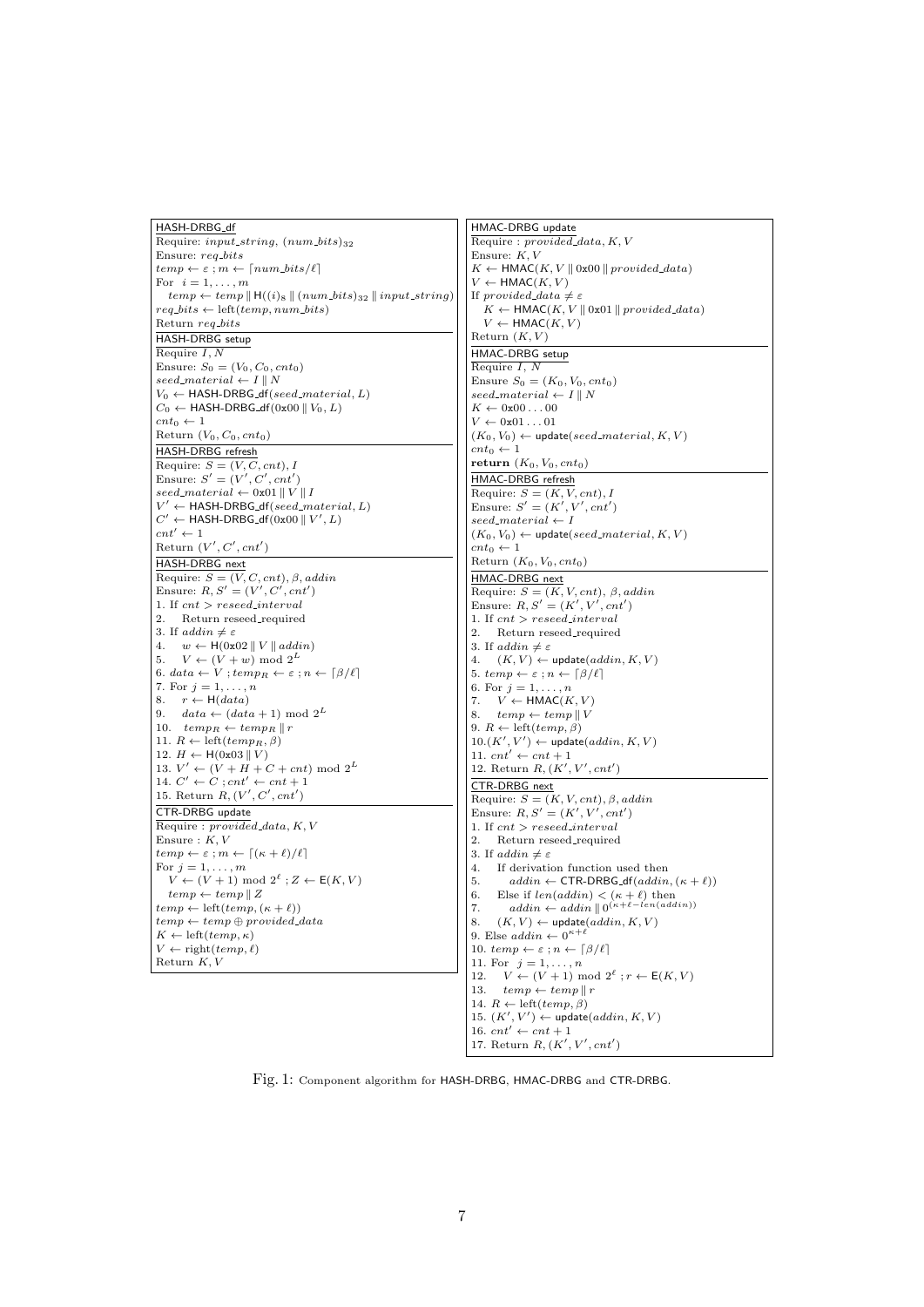## <span id="page-7-0"></span>5 Robustness in the Random Oracle Model

Security claims. As discussed in Section [1,](#page-0-1) the stronger security properties of backtracking and prediction resistance claimed in the standard have never been formally investigated. To address this, we analyze HASH-DRBG and HMAC-DRBG in the robustness framework of [\[16\]](#page-23-0). This models a powerful attacker who is able to compromise the state and influence the entropy source of the PRNG, and encapsulates both backtracking and prediction resistance. We first define the notions of robustness and forward security for PRNGs [\[16\]](#page-23-0), then introduce the notion of robustness in the ROM.

Distribution sampler. We model the gathering of entropy inputs from the entropy source via a distribution sampler [\[16\]](#page-23-0). Formally, a distribution sampler  $\mathcal{D}$  :  $\{0,1\}^* \to \{0,1\}^* \times \{0,1\}^* \times \mathbb{R}^{\geq 0} \times$  $\{0,1\}^*$  is a stateful and probabilistic algorithm which takes as input its current state  $\sigma \in \{0,1\}^*$ and outputs a tuple  $(\sigma', I, \gamma, z)$ , where  $\sigma' \in \{0,1\}^*$  denotes the updated state of the sampler,  $I \in \{0,1\}^*$  denotes the entropy sample,  $\gamma \in \mathbb{R}^{\geq 0}$  is an entropy estimate for the sample, and  $z \in \{0,1\}^*$  denotes a string of side information about the sample. We say that a sampler  $\mathcal{D}$  is  $(q_{\mathcal{D}}^+, \gamma^*)$ -legitimate if (1) for all  $j \in [1, q_{\mathcal{D}} + 1]$ :

$$
H_{\infty}(I_j|I_1,\ldots,I_{j-1},I_{j+1},\ldots,I_{q_{\mathcal{D}}+1},\gamma_1,\ldots,\gamma_{q_{\mathcal{D}}+1},z_1,\ldots,z_{q_{\mathcal{D}}+1})\geq \gamma_j,
$$

where  $\sigma_0 = \varepsilon$  and  $(\sigma_j, I_j, \gamma_j, z_j) \leftarrow \mathcal{D}(\sigma_{j-1})$ ; and (2) it holds that  $\gamma_1 \geq \gamma^*$ . Condition (2) extends the definition of [\[16\]](#page-23-0) to model the sample (which recall must contain  $\gamma^*$  bits of entropy) with which the DRBG is initially seeded during setup. It is straightforward to see that to any sequence of  $Get\_entropy\_input()$  calls made by the DRBG, we can define an associated sampler<sup>[4](#page-0-0)</sup>.

#### 5.1 Robustness and Forward Security in the Random Oracle Model

Our positive results about HASH-DRBG and HMAC-DRBG will be in the random oracle model (ROM). As such, the first step in our analysis is to adapt the security model of Dodis et al. [\[16\]](#page-23-0) to the (ROM).

Robustness and forward security. Consider the game Rob shown in Figure [2.](#page-9-0) The game is parameterized by an entropy threshold  $\gamma^*$ . We expect security when the entropy in the system is at least this value. Mapping the NIST DRBGs into this model, we take  $\gamma^*$  equal to the security strength of the implementation. At the start of the game, we choose a random function  $H \leftarrow^* \mathcal{H}$ where  $H$  denotes the set of all functions of a given domain and range. All of the PRNG algorithms have access to H which we indicate in superscript (e.g.,  $\mathsf{setup}^{\mathsf{H}}$ ). Unlike the modelling of robustness in the ideal permutation model of Gazi et al. [\[20\]](#page-23-10) we do not give the sampler  $D$  access to H for reasons we discuss below. To the best of our knowledge this is the first work to consider robustness in the ROM, and our security model may be useful to analyze other PRNGs beyond HASH-DRBG and HMAC-DRBG. We have additionally modified game Rob from [\[16\]](#page-23-0) to: (1) accommodate our PRNG syntax (including the use of additional input, discussed below); (2) remove the Next oracle, which was shown in  $[14]$  to be without loss of generality; and (3) generate the initial state via the setup<sup>H</sup> algorithm (as opposed to initializing the PRNG with an ideal random state) similarly to [\[38\]](#page-24-7).

The game is implicitly parameterized by the nonce distribution  $\mathcal N$  used by  $\mathcal G$ , where we write  $N \leftarrow \mathcal{N}$  to denote sampling a nonce. Since nonces may be predictable (e.g., if a sequence number is used) we assume  $\mathcal N$  is public and that the nonce sampled by the challenger at the start of an execution of Rob is given to A. Similarly, we assume the attacker provides the strings of additional input which may be provided in next calls. These are conservative assumptions, since any entropy in these values can only make the attacker's job harder. We assume that an attacker either always or never includes additional input in RoR queries.

We define game Fwd to be a restricted variant of game Rob, in which the attacker  $A$  can make no Set queries and makes a single Get query after which they may make no further queries. With

<sup>&</sup>lt;sup>4</sup> The SP 800-90B standard defines the entropy estimate of sample I as simply  $H_{\infty}(I)$ , as opposed to conditioning on other samples and associated data. However, the tests specified in SP 800-90B estimate entropy using multiple samples drawn from the source. As such, it seems reasonable to assume that entropy sources satisfy the conditional entropy requirement used above.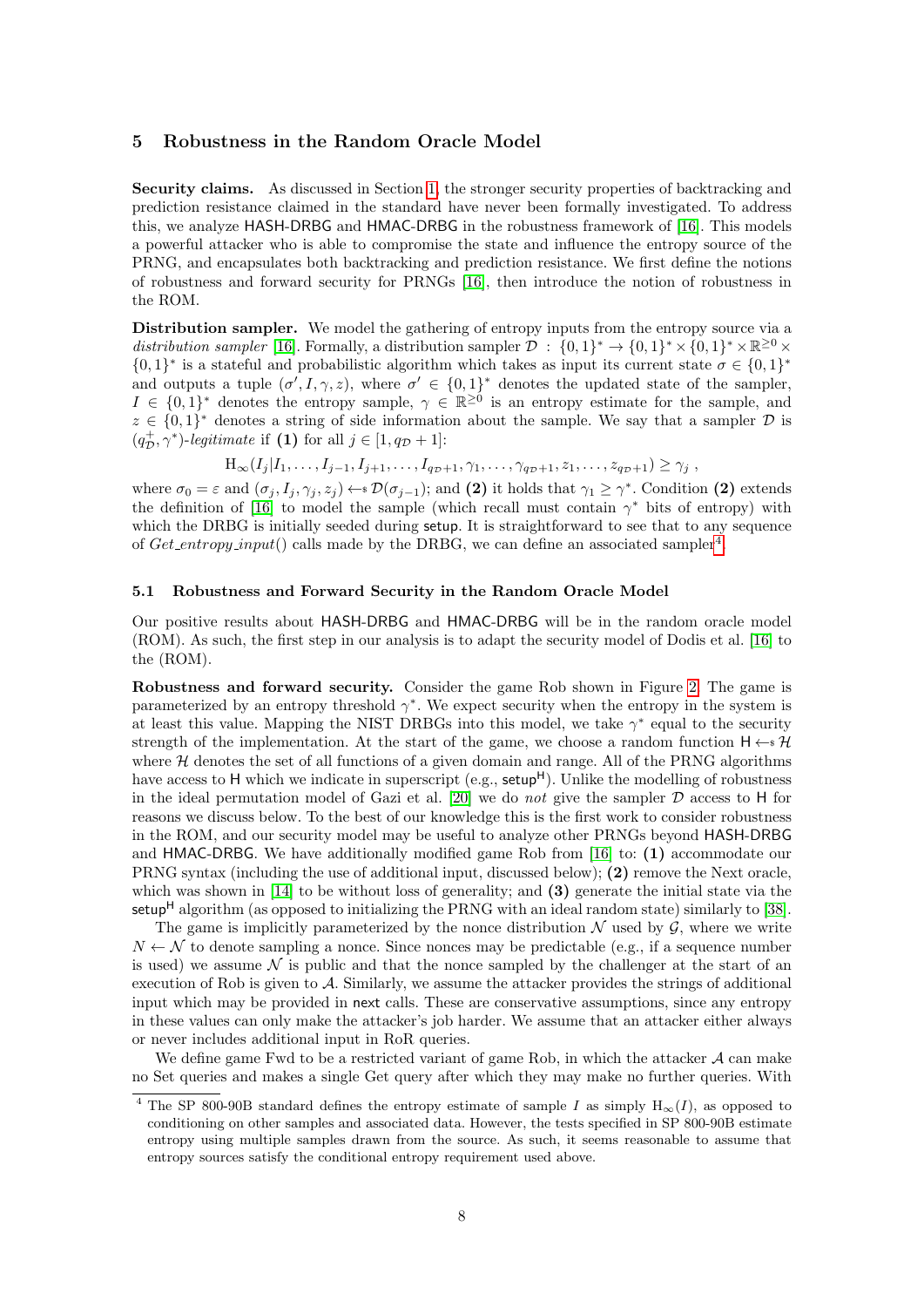this in place, the *robustness* advantage of a legitimate distribution sampler  $(q^+_{\mathcal{D}}, \gamma^*)$ -legitimate  $\mathcal{D}$ and adversary  $A$  is

$$
\mathrm{Adv}_{\mathcal{G},\gamma^*}^{\mathrm{rob}}(\mathcal{A},\mathcal{D}) = 2 \cdot |\mathrm{Pr}\left[\, \mathrm{Rob}_{\mathcal{G},\gamma^*}^{\mathcal{A},\mathcal{D}} \Rightarrow 1 \,\right] - \frac{1}{2}|\;,
$$

and the *forward security* advantage of  $(A, D)$  is defined

$$
\mathrm{Adv}_{\mathcal{G},\gamma^*}^{\mathrm{fwd}}(\mathcal{A},\mathcal{D})=2\cdot\left|\Pr\left[\left.\mathrm{Fwd}_{\mathcal{G},\gamma^*}^{\mathcal{A},\mathcal{D}}\Rightarrow 1\right.\right]-\frac{1}{2}\right|\,.
$$

In both cases, we say that A is a  $(q_H, q_H, q_D, q_S)$ -adversary if it makes  $q_H$  queries to the random oracle H,  $q_R$  queries to its RoR oracle,  $q_D$  queries to its Ref oracle, and  $q_S$  queries to its Get / Set oracles. It is straightforward to see that any PRNG which is robust is also forward secure.

Variants. Games Rob and Fwd in the standard model are defined identically to the corresponding notions in the ROM, except we no longer sample a random oracle  $H \leftarrow \mathcal{H}$  at the start of the game and remove oracle access to H from all algorithms. In much of our analysis we make a simplifying assumption that the attacker always requests outputs of some fixed length  $\beta$  in RoR queries. We indicate this by adding  $\beta$  in subscript e.g.,  $\text{Rob}_{\mathcal{G},\gamma^*,\beta}^{\mathcal{A},\mathcal{D}}$ . This is to avoid further complicating security bounds with parameters indicating the length of the output requested in each RoR query. The analogous results for the fully general game Rob can be recovered as a straightforward extension of our proofs.

The problem of salting. It is well-known that deterministic extraction from imperfect sources is impossible in general, which is why the PRNG in game Rob is initialized with a random salt X which crucially is chosen independently of the input distribution. Unfortunately (for our analysis) none of the NIST DRBGs are specified to take a salt. Moreover, HMAC-DRBG and HASH-DRBG have no state components or inputs which can be reframed as a salt without adding substantial assumptions. Indeed, any salt derived from the entropy source will not satisfy the required independence criteria. For example, this rules out reframing the constant C which is a state component of HASH-DRBG as a salt. Likewise, the standard allows the nonce used by setup to be sampled from the source, rendering this unsuitable also. While we omit the optional personalization string (input to setup) and optional additional input (input to refresh) from our analysis for simplicity, we stress that since these are provided by the caller and are arbitrary these would not in general be suitable had they been included. For example, there is nothing to prevent the caller using past PRNG outputs, which clearly depend on the source, as additional input.

At this point we are faced with two choices. We either: (1) allow the sampler  $D$  to query the random oracle H (similarly to the notion of oracle-dependent samplers in the ideal permutation model of [\[20\]](#page-23-10)). To construct a security proof in this case we must either modify the NIST DRBGs to accommodate a random salt or restrict our analysis to implementations for which the nonce / personalization string and additional input are sufficiently independent of the entropy source to be framed as a salt. Or: (2) do not allow  $\mathcal D$  to query the random oracle. In this case, the oracle H which security analysis is with respect to is chosen randomly and independently of the entropy source, and so serves the same purpose as a random salt. We have opted to take the latter approach for a number of reasons. Firstly, we wish to analyze the NIST DRBGs as they are specified and used. As such modifying the construction or greatly restricting the number of implementations we can reason about as per (1) solely to facilitate the analysis seems counterproductive. Secondly, as pointed out in [\[39\]](#page-24-5), generating a salt is challenging in practice, due to the necessary independence from the entropy source. Moreover, given the litany of tests which approved entropy sources in SP 800-90B are subjected to, it seems reasonable to assume that no source which passes these tests will be so biased as to be problematic.

#### 5.2 Preserving and Recovering Security in the ROM

A key insight of [\[16\]](#page-23-0) is that the complex notion of robustness can be decomposed into two simpler notions called preserving and recovering security. The former models the PRNGs ability to maintain security if the state is secret but the attacker is able to influence the entropy source. The latter models the PRNGs ability to recover from state compromise after sufficient (honestly generated)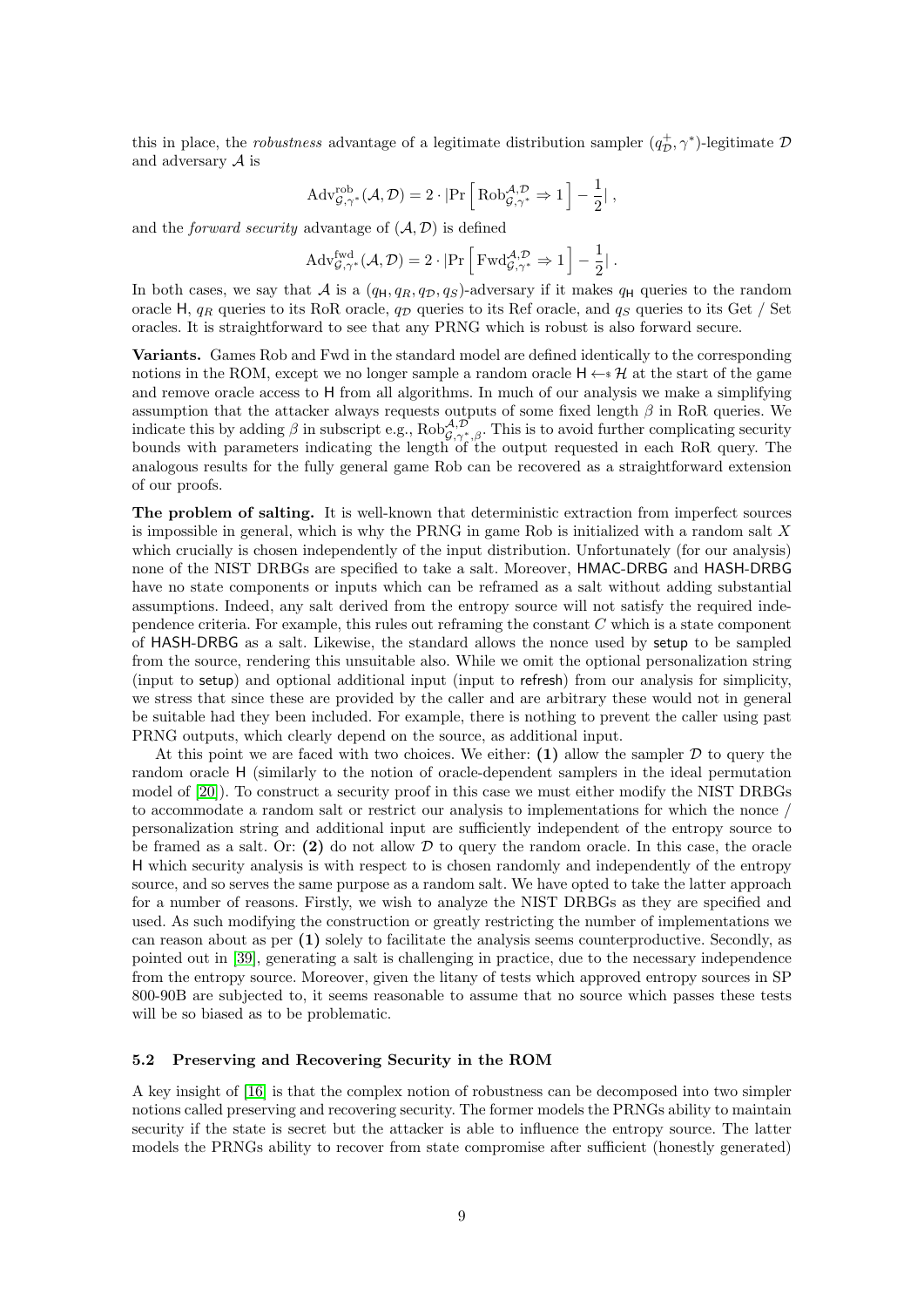<span id="page-9-0"></span>

Fig. 2: Security game Rob for a PRNG  $G =$  (setup, refresh, next).

entropy has entered the system. Here we will utilize the variants of these from [\[38\]](#page-24-7), which extended the original definitions and added a new game Init modelling initial state generation.

Consider the games Pres, Rec, and Init shown in Figure  $3<sup>5</sup>$  $3<sup>5</sup>$  $3<sup>5</sup>$ . All games are defined with respect to a masking function, which is a randomized function M :  $S \cup \{\varepsilon\} \to S$  where S denotes the state space of the PRNG<sup>[6](#page-0-0)</sup>. Here we have adapted the notions of [\[38\]](#page-24-7) in the natural way to accommodate:  $(1)$  a random oracle; and  $(2)$  our PRNG syntax. We give the masking function access to the random oracle, indicated by  $M<sup>H</sup>$ . We make two further modifications. Firstly in Init, we require  $S_0^*$  to be indistinguishable from  $\mathsf{M}^{\mathsf{H}}(\varepsilon)$  as opposed to  $\mathsf{M}^{\mathsf{H}}(S_0^*)$  as in [\[38\]](#page-24-7). Secondly, during the computation of the challenge in Pres and Rec, we apply the masking function to the state  $S_d$ which was *input* to next<sup>H</sup> as opposed to the state  $S^*$  *output* by next<sup>H</sup>. In both cases, this is to accommodate the somewhat complicated state distribution of HASH-DRBG (see Section [6\)](#page-10-0). For all  $\text{Gm}_{y}^{x} \in \{\text{Init}_{\mathcal{G},\mathsf{M},\gamma^{*}}^{\mathcal{A},\mathcal{D}},\text{Pres}_{\mathcal{G},\mathsf{M},\beta}^{\mathcal{A},\mathcal{D}},\text{Rec}_{\mathcal{G},\mathsf{M},\gamma^{*},\beta}^{\mathcal{A},\mathcal{D}}\}$  we define

$$
Adv_x^{gm}(y) = 2 \cdot |Pr [Gm_y^x \Rightarrow 1] - \frac{1}{2}|,
$$

where A is said to be a  $q_H$  adversary if they make  $q_H$  queries to their H oracle. With this in place, the following theorem — which says that Init, Pres and Rec security collectively imply Rob security in the ROM — is an adaptation of the analogous results from [\[38\]](#page-24-7), [\[20\]](#page-23-10). As a bonus, employing a slightly different line of argument with two series of hybrid arguments means our proof holds for arbitrary masking functions, lifting the restriction from [\[38\]](#page-24-7) that masking functions possess a property called idempotence. We provide a proof in Appendix [D.](#page-27-0)

<span id="page-9-1"></span>**Theorem 1.** Let  $G = ($ setup<sup>H</sup>, refresh<sup>H</sup>, next<sup>H</sup>) be a PRNG with input, built from a hash function H which we model as a random oracle. Suppose that each invocation of refresh<sup>H</sup> and next<sup>H</sup> makes at most  $q_{ref}$  and  $q_{nxt}$  queries to H respectively. Let  $\mathsf{M}^{\mathsf{H}}$  :  $\mathcal{S} \cup \{\varepsilon\} \to \mathcal{S}$  be a masking function for which each invocation of H makes at most  $q_M$  H queries. Then for any  $(q_H, q_D, q_R, q_S)$ -adversary A and  $(q_D^+, \gamma^*)$ -legitimate sampler  $\mathcal D$  in game Rob against  $\mathcal G$ , there exists a  $(q_H + q_D \cdot q_{ref} + q_R \cdot q_{nxt})$ adversary  $A_1$  and  $(q_H + q_D \cdot q_{ref} + q_R \cdot (q_{nxt} + q_M))$ -adversaries  $A_2, A_3$  such that

$$
\mathrm{Adv}_{\mathcal{G},\gamma^*,\beta}^{\mathrm{rob}}(\mathcal{A},\mathcal{D}) \leq 2\cdot \mathrm{Adv}_{\mathcal{G},\mathsf{M},\gamma^*}^{\mathrm{init}}(\mathcal{A}_1,\mathcal{D}) + 2q_R\cdot \mathrm{Adv}_{\mathcal{G},\mathsf{M},\beta}^{\mathrm{pres}}(\mathcal{A}_2) + 2q_R\cdot \mathrm{Adv}_{\mathcal{G},\mathsf{M},\beta,\gamma^*}^{\mathrm{rec}}(\mathcal{A}_3,\mathcal{D}) .
$$

**Tightness.** Unfortunately due to a hybrid argument taken over the  $q_R$  RoR queries made by A, Theorem [1](#page-9-1) is not tight. This is exacerbated in the ROM, since the attacker in each of the  $q_R$ hybrid reductions must make enough H queries to simulate the whole of game Rob for A. This hybrid argument accounts for the  $q_R$  coefficients in the bound and in the attacker query budgets. This seems inherent to the proof technique and is present in the analogous results of [\[16,](#page-23-0) [38,](#page-24-7) [20\]](#page-23-10). Developing a technique to obtain tighter bounds is an important open question.

 $\frac{5}{5}$  To avoid further complicating our analysis, the notions given here are for the variant of Rob in which A always requests outputs of  $\beta$ -bits in RoR queries. It is straightforward to extend our analysis to accommodate variable length outputs.

<sup>&</sup>lt;sup>6</sup> We extend the definition of [\[38\]](#page-24-7) to include the empty string  $\varepsilon$ , and discuss the reasons for this in Section [6.](#page-10-0) We assume that  $\varepsilon$  does not lie in the state space of the PRNG; if this is not the case then any distinguished symbol may be used instead.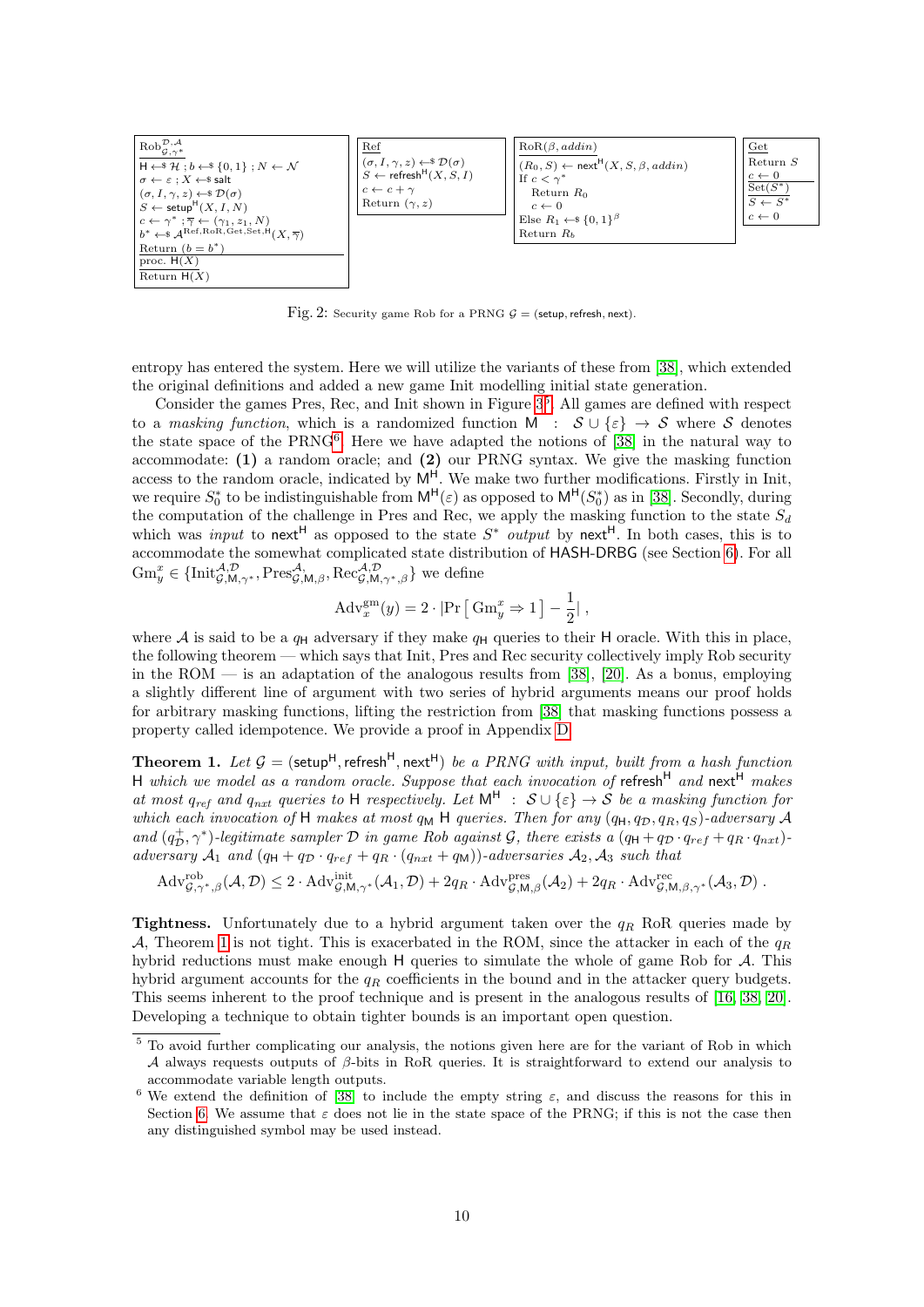<span id="page-10-1"></span>

| $\text{Init}_{\mathcal{G}, \mathsf{M}, \gamma^*}^{\mathcal{A}, \mathcal{D}}$                                              | $\begin{cases} \frac{\operatorname{Rec}^{\mathcal{A}}_{\mathcal{G},M,\gamma^*,\beta}}{\operatorname{H}\leftarrow\mathbb{S}^{\mathcal{A}}\{l,\,b\rightleftharpoons\{0,1\}} \\ \sigma\leftarrow\varepsilon\;;X\leftarrow\mathbb{s}\;\text{sat}\;;\,\mu\leftarrow 1 \\ \text{For}\;k=1,\ldots,q\,\!p+1 \\ (\sigma_k,I_k,\gamma_k,z_k)\leftarrow\mathbb{s}\;\mathcal{D}(\sigma_{k-1}) \\ (S_0,d,addin)\leftarrow\mathbb{s}\;\mathcal{A}^{\mathsf{H},\mathrm{Sam}}(X,\left(I_1,(\gamma_k,z_k)\right)_{i=1}^{q$ |
|---------------------------------------------------------------------------------------------------------------------------|-----------------------------------------------------------------------------------------------------------------------------------------------------------------------------------------------------------------------------------------------------------------------------------------------------------------------------------------------------------------------------------------------------------------------------------------------------------------------------------------------------------|
| $H \leftarrow \$\mathcal{H}: b \leftarrow \$\{0,1\}: N \leftarrow \mathcal{N}$                                            |                                                                                                                                                                                                                                                                                                                                                                                                                                                                                                           |
| $\sigma_0 \leftarrow \varepsilon$ ; $X \leftarrow$ salt                                                                   |                                                                                                                                                                                                                                                                                                                                                                                                                                                                                                           |
| For $k = 1, \ldots, q_{\mathcal{D}} + 1$                                                                                  |                                                                                                                                                                                                                                                                                                                                                                                                                                                                                                           |
| $(\sigma_k, I_k, \gamma_k, z_k) \leftarrow \mathcal{D}(\sigma_{k-1})$                                                     |                                                                                                                                                                                                                                                                                                                                                                                                                                                                                                           |
| If $(b = 0)$ then $S_0^* \leftarrow \mathsf{setup}^H(X, I_1, N)$                                                          |                                                                                                                                                                                                                                                                                                                                                                                                                                                                                                           |
| Else $S_0^* \leftarrow^* M^H(\varepsilon)$                                                                                |                                                                                                                                                                                                                                                                                                                                                                                                                                                                                                           |
| $b^* \leftarrow \mathcal{A}^H(X, S_0^*, (I_i)_{i=2}^{q} \mathcal{D}^{+1}, (\gamma_i, z_i)_{i=1}^{q} \mathcal{D}^{+1}, N)$ | Return 1                                                                                                                                                                                                                                                                                                                                                                                                                                                                                                  |
| Return $(b = b^*)$                                                                                                        | For $i=1,\ldots,d$                                                                                                                                                                                                                                                                                                                                                                                                                                                                                        |
|                                                                                                                           | $S_i \leftarrow$ refresh <sup>H</sup> $(X, I_{\mu+i}, S_{i-1})$                                                                                                                                                                                                                                                                                                                                                                                                                                           |
| $\mathrm{Pres}_{\mathcal{G},\mathsf{M},\beta}^{\mathcal{A}}$                                                              | $R^* \leftarrow \{0, 1\}^\beta; S^* \leftarrow \text{M}^*(X, S_d, \beta, \text{addin})$<br>$R^* \leftarrow \{0, 1\}^\beta; S^* \leftarrow \text{M}^*(S_d)$<br>$b^* \leftarrow \text{A}(X, R^*, S^*, (I_k)_{k > \mu + d})$<br>Return $(b = b^*)$                                                                                                                                                                                                                                                           |
| $H \leftarrow \$ \mathcal{H} : b \leftarrow \$ \{0, 1\}$                                                                  |                                                                                                                                                                                                                                                                                                                                                                                                                                                                                                           |
| $X \leftarrow$ \$ salt                                                                                                    |                                                                                                                                                                                                                                                                                                                                                                                                                                                                                                           |
| $(S'_0, I_1, \ldots, I_d, addin) \leftarrow \mathcal{A}^{\mathsf{H}}(X)$                                                  |                                                                                                                                                                                                                                                                                                                                                                                                                                                                                                           |
| $S_0 \leftarrow$ M <sup>H</sup> $(S'_0)$                                                                                  |                                                                                                                                                                                                                                                                                                                                                                                                                                                                                                           |
| For $i=1,\ldots,d$                                                                                                        | Sam()                                                                                                                                                                                                                                                                                                                                                                                                                                                                                                     |
| $S_i \leftarrow$ refresh <sup>H</sup> $(X, I_i, S_{i-1})$                                                                 | $\mu = \mu + 1$                                                                                                                                                                                                                                                                                                                                                                                                                                                                                           |
| If $(b = 0)$ then $(R^*, S^*) \leftarrow \text{next}^H(X, S_d, \beta, \text{add} \text{in})$                              | Return $I_{\mu}$                                                                                                                                                                                                                                                                                                                                                                                                                                                                                          |
| Else $R^* \leftarrow \{0,1\}^{\beta}$ ; $S^* \leftarrow \mathsf{M}^{\mathsf{H}}(S_d)$                                     |                                                                                                                                                                                                                                                                                                                                                                                                                                                                                                           |
| $b^* \leftarrow \mathcal{A}^{\mathsf{H}}(X, R^*, S^*)$                                                                    | proc. $H(X)$                                                                                                                                                                                                                                                                                                                                                                                                                                                                                              |
| Return $(b = b^*)$                                                                                                        | Return $H(X)$                                                                                                                                                                                                                                                                                                                                                                                                                                                                                             |

Fig. 3: Security games Init, Pres and Rec for a PRNG  $\mathcal{G} =$  (setup, refresh, next) and M :  $\mathcal{S} \cup \{\varepsilon\} \to \mathcal{S}$ .

<span id="page-10-2"></span>

Fig. 4: Masking function for proofs of Theorem [2](#page-11-0) and Theorem [4.](#page-14-0)

## <span id="page-10-0"></span>6 Analysis of HASH-DRBG

We now present our analysis of the robustness of HASH-DRBG, in which the underlying hash function  $H : \{0,1\}^{\leq \omega} \to \{0,1\}^{\ell}$ . Our proof is with respect to the masking function  $M^H$  shown in the left hand side of Figure [4.](#page-10-2) To avoid further complicating security bounds, we assume that HASH-DRBG is never called with additional input and that  $\beta$ -bits are requested in each RoR query. It is straightforward to generalize the result to include variable output lengths, and we expect the proof for HASH-DRBG called with additional input to be very similar. Since HASH-DRBG is not specified to take a salt, we omit this parameter in the subsequent exposition.

Challenges. Certain design aspects of HASH-DRBG significantly complicate the proof, and necessitated adaptations in our security modeling (Section [5\)](#page-7-0).

- Notice that the distributions of states returned by setup<sup>H</sup> and refresh<sup>H</sup> are quite different from the distribution of states S' where  $(R, S') \leftarrow \text{next}^{\text{H}}(S, \beta)$ . To accommodate this, we extend the domain of M to include the empty string  $\varepsilon$  to indicate that an idealized state of the first form should be returned. Juggling these different state distributions complicates proofs, in particular introducing multiple cases into the proof of Pres security.
- Consider the distribution of  $S' = \mathsf{M}^{\mathsf{H}}(S)$  for  $S \in \mathcal{S}$ , which serves to idealize the distribution of the state  $S' = (V', C', ent')$  as updated following an output generation request. It would be convenient to argue that V' is uniformly distributed over  $\{0,1\}^L$ . However, since V' is chosen uniformly from the window  $[V + C + cnt, V + C + cnt + (2<sup>\ell</sup> - 1)]$  where  $S = (V, C, cnt)$  and  $L > \ell$  (see below), this is clearly not the case. Since the range in which the updated state S' may lie is dependant on the previous state  $S$  in this way, we adapted games Pres and Rec so that it is  $S$  which is masked instead of  $S'$ . For the same reason, bounding the probability that  $A$  guesses the previous state S when given  $S'$  requires some care.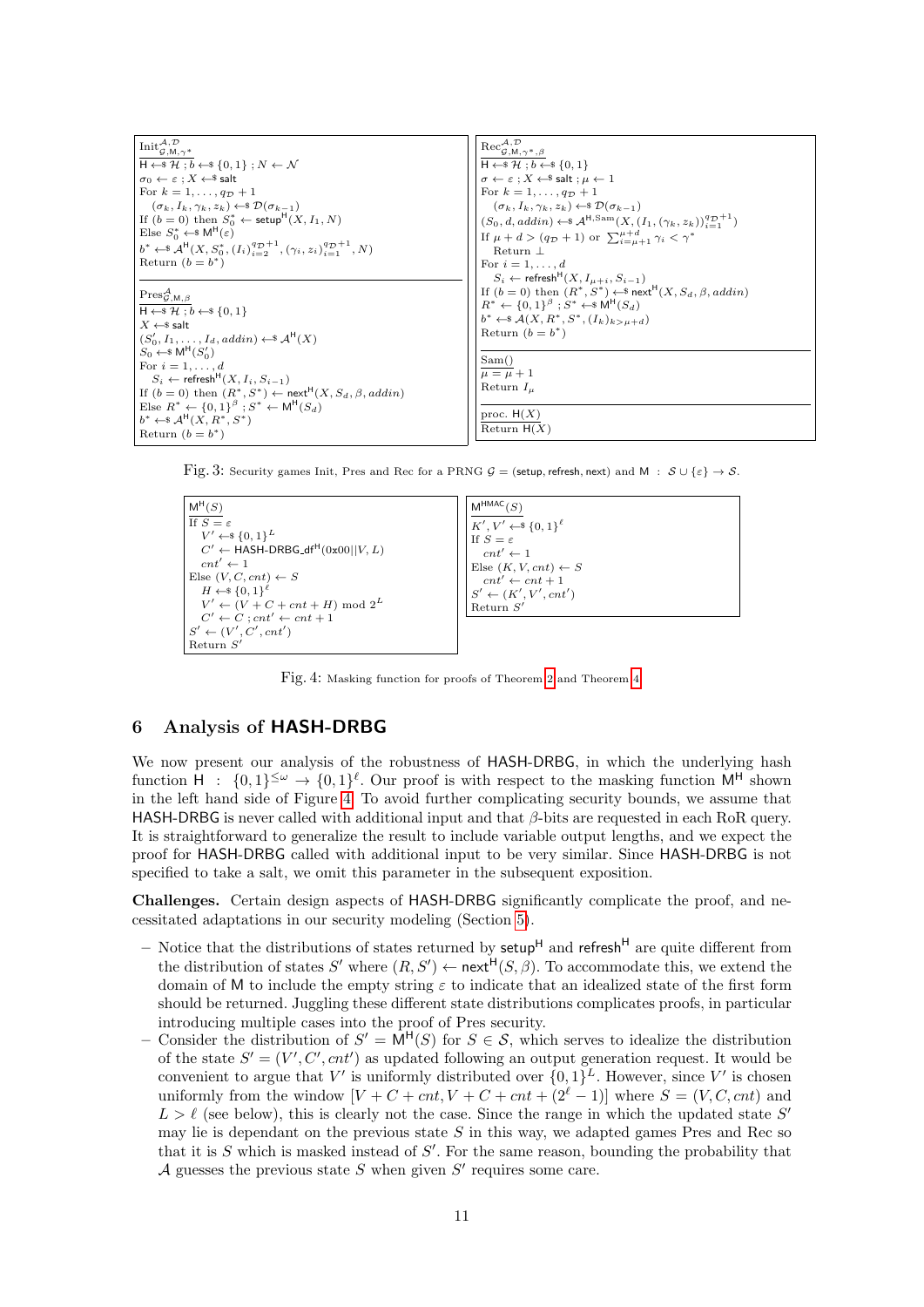– More minor issues, such as: (1) not properly separating the domain of queries made by setup<sup>H</sup> to produce the counter  $V$  from those made to produce the constant  $C$ ; and  $(2)$  the way in which L is not a multiple of  $\ell$  for the approved hash functions; make certain steps in the analysis more fiddly than they might have been.

Parameter settings. We provide a general treatment here to which any parameter setting may be slotted in, subject to two restrictions which are utilized in the proof. Namely, we assume that  $L > \ell + 1$  and  $n < 2^L$ , where  $n = \lfloor \beta/\ell \rfloor$  denotes the number of output blocks produced by next<sup>H</sup> to satisfy a request for  $\beta$ -bits. We additionally require that  $L < 2^{32}$  and  $m < 2^8$  where  $|V| = |C| = L$  and  $m = \lceil L/\ell \rceil$  is the number of blocks hashed by setup<sup>H</sup> / refresh<sup>H</sup> to produce a new counter. This is because these values have to be encoded as a 32-bit and 8-bit string respectively by HASH-DRBG df. All hash functions approved in the standard fall well within these parameters. (Indeed, for all of these  $L > 2\ell$ ,  $n < 3277 \ll 2^L$ , and  $m \leq 3$ .)

Proof of robustness. With this in place, we present the following theorem bounding the robustness of HASH-DRBG. The proof follows from a number of lemmas which we discuss below, combined with Theorem [1.](#page-9-1) (When calculating the query budgets for Theorem [1,](#page-9-1) it is readily verified that for HASH-DRBG  $q_{nxt} = n + 1$ ,  $q_{ref} = 2m$ , and  $q_M = m$ .)

**Theorem 2.** Let G be HASH-DRBG built from a hash function  $H : \{0,1\}^{\leq \omega} \to \{0,1\}^{\ell}$  which we model as a random oracle. Let L denote the state length of the instantiation where  $L > \ell + 1$ , let  $m = [L/\ell]$ , and suppose that HASH-DRBG is not called with additional input. Let  $M^H$  denote the masking function shown in the left-hand panel of Figure [4.](#page-10-2) Then for any  $(q_H, q_D, q_B, q_S)$ -attacker A in the robustness game against G, and any  $(q_\mathcal{D}^+, \gamma^*)$ -legitimate sampler  $\mathcal{D},$  it holds that

<span id="page-11-0"></span>
$$
\mathrm{Adv}_{\mathcal{G}, \mathsf{M}, \beta, \gamma^*}^{\mathrm{rob}}(\mathcal{A}, \mathcal{D}) \le \frac{q_R \cdot \overline{q}_{\mathsf{H}} + 2q_{\mathsf{H}}'}{2^{\gamma^*-2}} + \frac{q_R \cdot \overline{q}_{\mathsf{H}} \cdot (2n+1)}{2^{\ell-2}} + \frac{q_R \cdot ((d-1)(2\overline{q}_{\mathsf{H}} + d) + \overline{q}_{\mathsf{H}}^2) + 2}{2^{L-2}}.
$$

Here  $n = \lfloor \beta/\ell \rfloor$  and d denotes the maximum number of consecutive Ref queries. Moreover,  $q'_{\mathsf{H}} =$  $(q_H + 2m \cdot q_D + (n+1) \cdot q_R)$  and  $\overline{q}_H = q'_H + m \cdot q_R$ .

**Init security.** We begin by bounding the Init security of HASH-DRBG. The  $q_H \cdot 2^{-\gamma^*}$  term arises following the standard argument that the initial state variable  $V_0$  will be indistinguishable from a truly random bit string unless the attacker can guess the entropy sample  $I_1$  which was hashed to produce it. The additional  $2^{-L}$  term arises since the queries made to compute the counter  $V_0$  are not fully domain separated from those made to compute the constant  $C_0$ . Indeed, if it so happens that  $I_1||N = 0x00||V_0$  where  $I_1$  and N denote the entropy input and nonce (an event which – while very unlikely — is not precluded by the parameter settings in the standard), then the derived values of  $V_0$  and  $C_0$  will be equal, allowing the attacker to distinguish the real state from  $\mathsf{M}^{\mathsf{H}}(\varepsilon)$ with high probability. A small tweak to the design of setup (e.g., prepending  $0x01$  to  $I||N$  before hashing) would have avoided this. The full proof is given in Appendix [E.](#page-29-0)

**Lemma 1.** Let  $\mathcal{G} = \text{HASH-DRBG}$  and masking function  $\mathsf{M}^{\text{H}}$  be as specified in Theorem [2.](#page-11-0) Then for any adversary A in game Init against G making  $q_H$  queries to the random oracle H, and any  $(q_{\mathcal{D}}^{+}, \gamma^*)$ -legitimate sampler  $\mathcal{D}$ , it holds that

<span id="page-11-1"></span>
$$
\mathsf{Adv}_{\mathcal{G}, \mathsf{M}, \gamma^*}^{\text{init}}(\mathcal{A}, \mathcal{D}) \le q_{\mathsf{H}} \cdot 2^{-\gamma^*} + 2^{-L}.
$$

<span id="page-11-2"></span>**Pres security.** At the start of game Pres, the attacker outputs  $(S'_0, I_1, \ldots, I_d)$ . The game sets  $(V_0, C_0, ent_0) \leftarrow^* M^{\mathsf{H}}(S'_0)$ , and iteratively computes  $S_d$  via  $S_i$  = refresh  $^{\mathsf{H}}(S_{i-1}, I_i)$  for  $i \in [1, d]$ . The proof begins by arguing that unless the attacker can guess the counter  $V_0$  or any of the counters  $V_1, \ldots, V_{d-1}$  passed through during reseeding, then (barring certain accidental collisions) the updated state  $S_d = (V_d, C_d, ent_d)$  is indistinguishable from a masked state. The proof then shows that, unless the attacker can guess  $V_d$ , the resulting output / state pair are indistinguishable from their idealized counterparts. We must consider a number of cases depending on whether the tuple  $(S'_0, I_1, \ldots, I_d)$  output by A is such that: (1)  $S'_0 \in S$  or  $S'_0 = \varepsilon$ ; and (2)  $d \ge 1$  or  $d = 0$ ; since these induce different distributions on  $S_0$  and  $S_d$  respectively.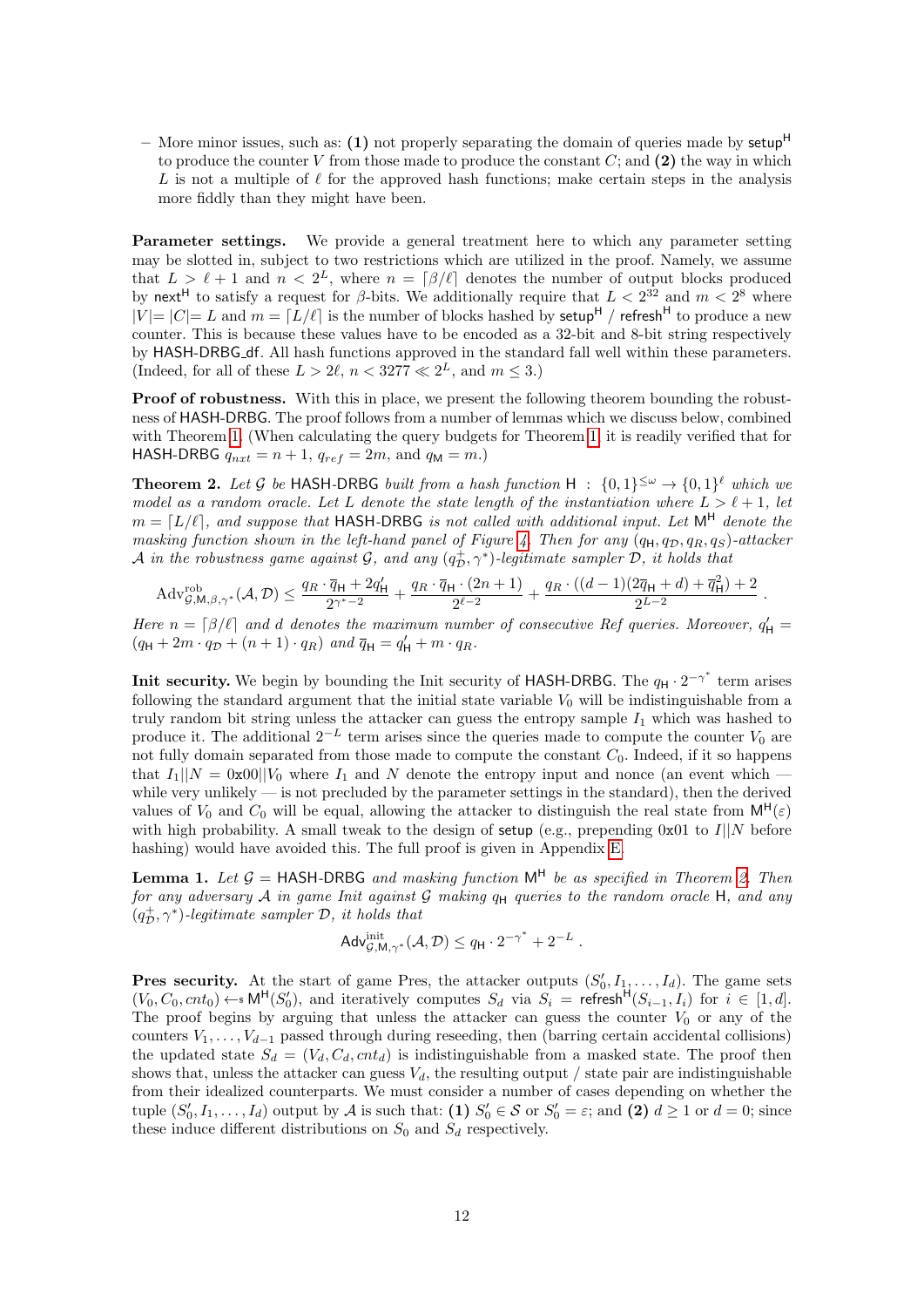**Lemma [2.](#page-11-0)** Let  $\mathcal{G} =$  HASH-DRBG and masking function  $\mathsf{M}^{\mathsf{H}}$  be as specified in Theorem 2. Then for any adversary A in game Pres against G making  $q_H$  queries to the random oracle H, it holds that

$$
\mathrm{Adv}_{\mathcal{G}, \mathsf{M}, \beta}^{\mathrm{pres}}(\mathcal{A}) \le \frac{q_{\mathsf{H}} \cdot (n+1)}{2^{\ell-1}} + \frac{(d-1)(2q_{\mathsf{H}}+d)}{2^L}
$$

,

where  $n = \lfloor \beta/\ell \rfloor$  and A outputs d entropy samples at the start of the challenge.

Rec security. The first step in the proof of Rec security argues that iteratively reseeding an adversarially chosen state  $S_0$  with d entropy samples which collectively have entropy  $\gamma^*$  yields a state  $S_d = (V_d, C_d, ent_d)$  which is indistinguishable from  $\mathsf{M}^{\mathsf{H}}(\varepsilon)$ . This represents the main technical challenge in the proof, and uses Patarin's H-coefficient technique, which we recall in Appendix [A.](#page-25-0)

Our proof is based on the analogous result for sponge-based PRNGs in the ideal permutation model (IPM) of Gazi et al. [\[20\]](#page-23-10), essentially making the same step-by-step argument. However, making the necessary adaptations to analyze HASH-DRBG is still non-trivial. As well as working in the ROM as opposed to the IPM, we must adapt the proof to take into account the constant  $C$ which is a state component of HASH-DRBG, as well as the more involved reseeding process, which concatenates and truncates the responses to multiple  $H$  queries to derive each updated counter  $V'$ .

At a high level, we say that an execution of the game is bad if  $A$  makes sufficient H queries to compute  $V_d$  himself. Any such set of queries requires  $A$  to guess the entropy samples used for reseeding, and so contributes the  $q_H \cdot 2^{-\gamma^*}$  term. The proof then argues that if a transcript is not bad then, barring accidental collisions (accounting for the remaining terms in the bound), the final updated state component  $V_d$  will be uniformly distributed over  $\{0,1\}^L$ , and so in turn,  $S_d$  is equivalent to  $M^H(\varepsilon)$ . With this in place, an analogous argument to that made in the proof of Pres security, implies that an output / state pair produced by applying next<sup>H</sup> to this masked state, are indistinguishable from their idealized counterparts.

<span id="page-12-0"></span>**Lemma 3.** Let  $\mathcal{G} =$  HASH-DRBG and masking function  $\mathsf{M}^{\mathsf{H}}$  be as specified in Theorem [2.](#page-11-0) Then for any adversary A in game Rec against  $\mathcal G$  making  $q_H$  queries to the random oracle H, and any  $(q_{\mathcal{D}}^{+}, \gamma^*)$ -legitimate sampler  $\mathcal{D}$ , it holds that

$$
\mathrm{Adv}_{\mathcal{G}, \mathsf{M}, \beta, \gamma^*}^{\mathrm{rec}}(\mathcal{A}, \mathcal{D}) \le \frac{q_{\mathsf{H}}}{2^{\gamma^*-1}} + \frac{q_{\mathsf{H}} \cdot n}{2^{(\ell-1)}} + \frac{(d-1) \cdot (2q_{\mathsf{H}} + d) + 2q_{\mathsf{H}}^2}{2^L}.
$$

Here  $n = \lfloor \beta/\ell \rfloor$ , and d denotes the index output by A.

## <span id="page-12-1"></span>7 Analysis of HMAC-DRBG

We now present our analysis of **HMAC-DRBG**. We give both positive and negative results, showing that the security guarantees of HMAC-DRBG differ depending on whether the DRBG is called with additional input.

#### 7.1 Negative Result: HMAC-DRBG Without Additional Input is not Forward Secure

We present an attack which breaks the forward security of HMAC-DRBG if additional input is not always included in next calls. This contradicts the claim in the standard that the NIST DRBGs are backtracking resistant. Since Rob security implies Fwd security, this rules out a proof of robustness in this case also.

The attack. Consider the update call which is performed after output block generation in the next algorithm of HMAC-DRBG (Section [3\)](#page-3-0). Notice that if  $addin = \varepsilon$  then the final two lines of update are not executed. As such, one may verify that the updated state  $S^* = (K^*, V^*, \text{cnt}^*)$  is of the form  $V^* = \text{HMAC}(K^*, r^*)$  where  $r^*$  is the final output block produced in the call<sup>[7](#page-0-0)</sup>. An attacker A in game Fwd who makes a RoR query to request  $\ell$ -bits of output followed immediately by a Get query to learn  $S^*$  can easily test this relation. If it does not hold, they know the challenge output is truly random.

<sup>7</sup> This observation is implicit in the proof of pseudorandomness by Hirose [\[22\]](#page-23-6); however, the connection to forward security is not made in this work.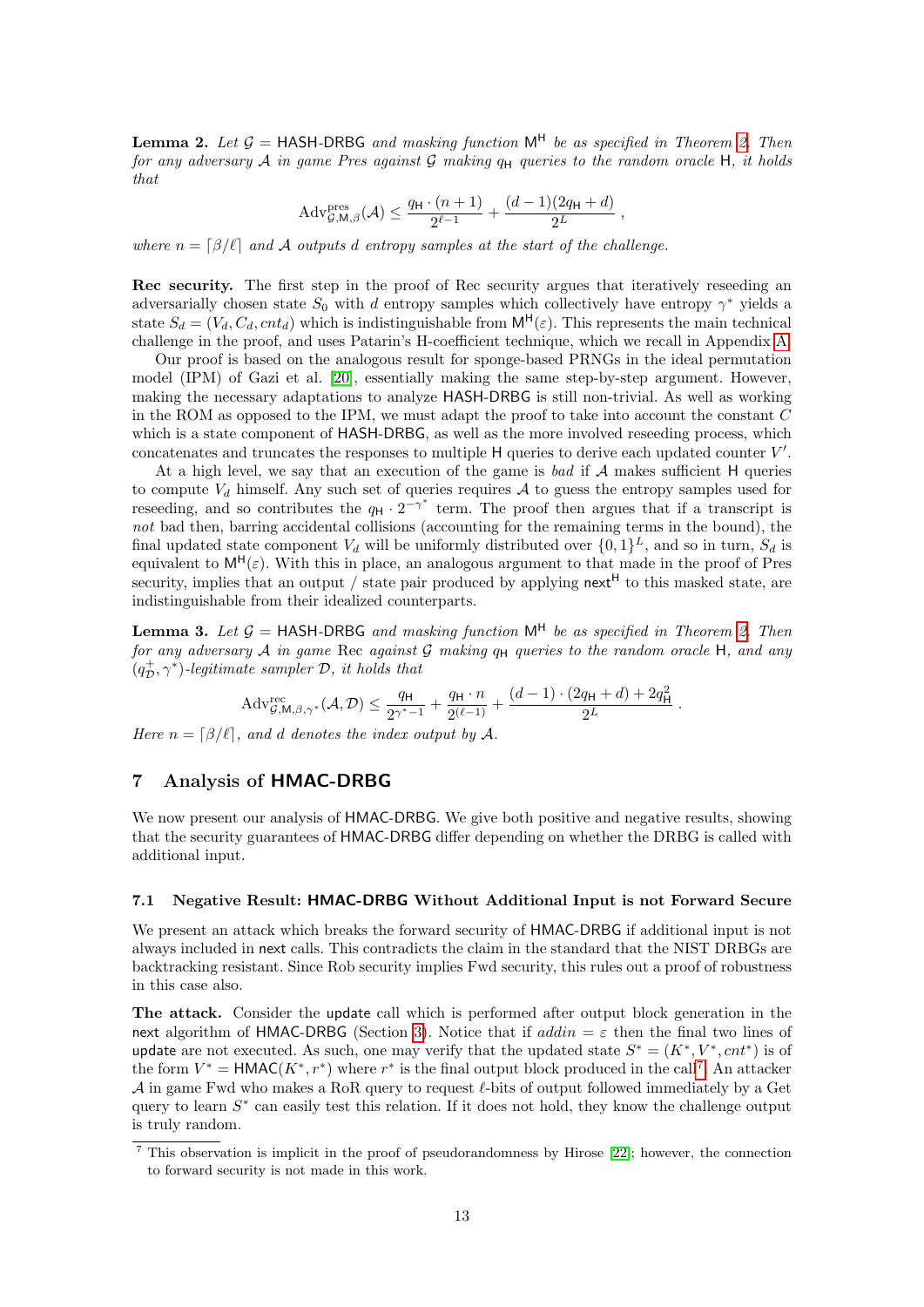To concretely bound  $A$ 's advantage we define game  $Fwd^{\$}$ , which is identical to game  $Fwd$ against HMAC-DRBG in the standard model except the PRNG is initialized with an 'ideally distributed' state  $S_0 = (K_0, V_0, ent_0)$  where  $K_0, V_0 \leftarrow \{0, 1\}^{\ell}$  and  $cnt_0 \leftarrow 1$ , as opposed to deriving  $S_0$ from the entropy source via setup. We note that the attacker's job can only be harder in  $Fwd^{\$}$ , since they cannot exploit any flaws or imperfections in the setup procedure. The proof of the following theorem is given in Appendix [F.](#page-44-0)

<span id="page-13-0"></span>**Theorem 3.** Consider an implementation  $\mathcal G$  of HMAC-DRBG built from the function HMAC :  $\{0,1\}^{\ell} \times \{0,1\}^{\leq \omega} \to \{0,1\}^{\ell}$ . Suppose that additional input is not always included in next calls to G. Then there exist efficient adversaries  $A, B$  such that for any sampler  $D$  it holds that

$$
\mathrm{Adv}_{\mathcal{G},\gamma^*}^{\mathrm{fwd-\$}}(\mathcal{A},\mathcal{D}) \ge 1-2\cdot \mathsf{Adv}_{\mathsf{HMAC}}^{\mathrm{prf}}(\mathcal{B},2)-2^{-(\ell-1)}\;.
$$

Moreover, A makes one RoR query and one Get query. B runs in the same time as A, and makes two queries to their real-or-random function oracle.

#### 7.2 Positive Result: Robustness of HMAC-DRBG with Additional Input in the ROM

We prove that HMAC-DRBG is robust when additional input is used, with respect to a restricted (but realistic) class of samplers. We model the function HMAC :  $\{0,1\}^{\ell} \times \{0,1\}^{\leq \omega} \to \{0,1\}^{\ell}$  as a keyed random oracle, whereby each fresh query of the form  $(K, X) \in \{0,1\}^{\ell} \times \{0,1\}^{\leq \omega}$  is answered with an independent random  $\ell$ -bit string.

Rationale. While a standard model proof of Pres security is possible via a reduction to the PRFsecurity of HMAC, how to achieve the same for Init and Rec is far from clear. These results require showing that HMAC is a good (statistical or computational) randomness extractor. In games Init and Rec, the key for HMAC is either chosen by or known to the attacker, and so we cannot appeal to the PRF-security of HMAC. Entropy samples are non-uniform, so a dual-PRF assumption does not suffice either. As such, some idealized assumption on HMAC or the underlying hash / compression function seems inherent.

The extraction properties of HMAC (under various assumptions) were studied in [\[15\]](#page-23-13), which considers a single-use version of extraction which is weaker than what is required here. These results typically model the compression function underlying HMAC as a random function. This is a reasonable heuristic when the key for HMAC is suitable for use as a salt. However for HMAC with an adversarially chosen key (as is the case in game Rec) the heuristic seems more of a stretch. Moreover, the results of [\[15\]](#page-23-13) which avoid the ROM require high entropy inputs containing e.g.,  $2\ell$ -bits of min-entropy, much greater than the  $\ell$ -bits mandated by the standard, and so are not generally applicable to real-world implementations of HMAC-DRBG.

By opting to model HMAC as a keyed RO, we can analyze HMAC with respect to the entropy levels of inputs specified in the standard (and at levels which are practical for real-world applications). This is a fairly standard assumption, having been made in various other works [\[27,](#page-23-14) [36,](#page-24-1) [4\]](#page-23-15) in which HMAC is used with a known key, or applied to entropy samples with insufficient entropy for extraction. In [\[17\]](#page-23-16), HMAC was proven to be indifferentiable from a random oracle for all commonly deployed parameter settings (although since robustness is a multi-stage game, the indifferentiability result cannot be applied generically here [\[35\]](#page-24-9)).

Discussion. A standard model proof for HMAC-DRBG would certainly be a stronger and more satisfying result. However as discussed above, idealizing HMAC or the underlying hash / compression function seems inherent; a result under weaker idealized assumptions is an important open problem. Despite this, we feel our analysis is a significant forward step from existing works. Ours is the first analysis of the full specification of HMAC-DRBG; prior works omit reseeding and initialization, assuming HMAC-DRBG is initialized with a state for which  $K, V \leftarrow \{0,1\}^{\ell}$ . In reality these are constructed from the entropy source, so this is far removed from HMAC-DRBG in a real system. Our work is also the first to consider security properties stronger than the pseudorandomness of output. We hope our result is a valuable first step to progress the understanding of these widely deployed (yet little analyzed) algorithms, and provides a useful starting point for further work to extend.

**Sampler.** We prove robustness with respect to the class of samplers  $\{\mathcal{D}\}_{{\gamma}*}$  defined to be the set of  $(q_D^+, \gamma^*)$ -legitimate samplers for which  $\gamma_i \geq \gamma^*$  for  $i \in [1, q_D + 1]$ . (In words, each sample I contains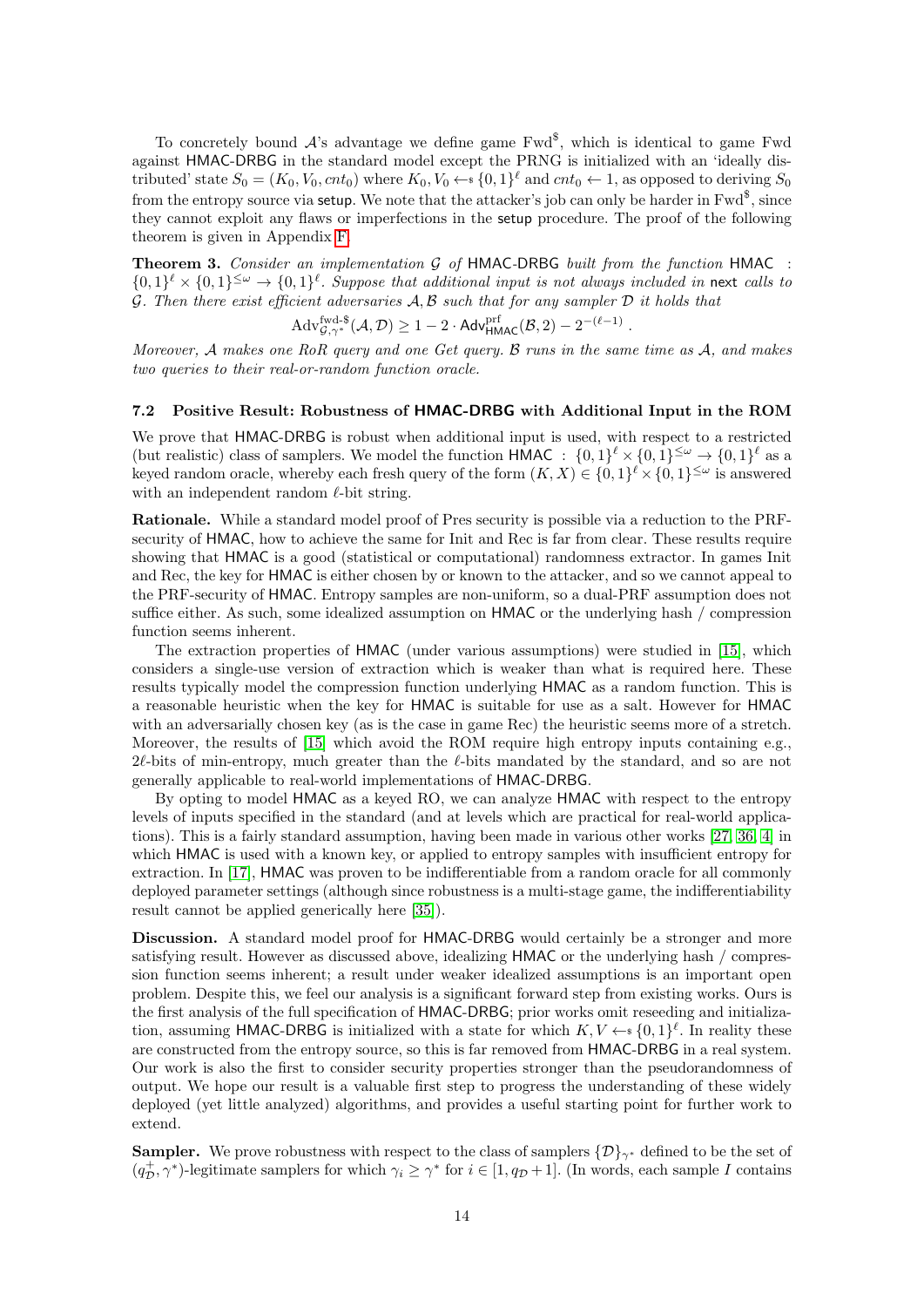$\gamma^*$ -bits of entropy). This is a simplifying assumption. However, we stress that this is the entropy level per sample required by the standard. As such, this is precisely the restriction imposed on allowed entropy sources. It seems likely that an H-coefficient proof of Rec security similar to that of Lemma [3](#page-12-0) would yield a fully general result.

Proof of robustness. With this in place, we present the following theorem bounding the robustness of HMAC-DRBG. The proof follows from a number of lemmas which we discuss below, combined with Theorem [1](#page-9-1) (for which it is straightforward to verify that for **HMAC-DRBG**,  $q_{ref} = 4$ and  $q_{nxt} = n + 8$  where  $n = \lfloor \beta/\ell \rfloor$ . Our proof is with respect to the masking function M<sup>HMAC</sup> shown in Figure [4.](#page-10-2) We note that, unlike for the HASH-DRBG case, M<sup>HMAC</sup> does not make any calls to HMAC  $(q_M = 0)$ .

<span id="page-14-0"></span>**Theorem 4.** Let G be HMAC-DRBG built from the function HMAC :  $\{0,1\}^{\ell} \times \{0,1\}^{\leq \omega} \to \{0,1\}^{\ell}$ which we model as a keyed random oracle. Let M<sup>HMAC</sup> be the masking function shown in the righthand panel of Figure [4.](#page-10-2) Then for any  $(q_H, q_D, q_R, q_S)$ -attacker A in the robustness game against HMAC-DRBG who always outputs addin  $\neq \varepsilon$ , and any  $(q_D^+, \gamma^*)$ -legitimate sampler  $D \in \{D\}_{\gamma^*}$ , it holds that

$$
Adv_{\mathcal{G}, \mathsf{M}, \beta, \gamma^*}^{rob}(\mathcal{A}) \leq q_R \cdot (\bar{q}_{\mathsf{H}} \cdot \epsilon_1 + \epsilon_2) \cdot 2^{-(2\ell-1)} + \bar{q}_{\mathsf{H}} \cdot 2^{-(\ell-2)} + q_R \cdot (\bar{q}_{\mathsf{H}} \cdot (n+3) + \epsilon_3) \cdot 2^{-(\ell-2)} + (\bar{q}_{\mathsf{H}} \cdot (2q_R + (1+2^{-2\ell})) \cdot 2^{-(\gamma^*-1)} + 2^{-(2\ell-1)}.
$$

Here  $\epsilon_1 = 12d + 10 + (4d - 2) \cdot 2^{-\gamma^*}, \ \epsilon_2 = (d \cdot (10d + 4n + 18 + (d - 1) \cdot 2^{-(\gamma^* - 1)}) + 6n + 16),$  and  $\epsilon_3 = n(n+1)$ . Moreover,  $n = \lfloor \beta/\ell \rfloor$ , d denotes the maximum number of consecutive Ref queries, and  $\bar{q}_{\mathsf{H}} = (q_{\mathsf{H}} + 4 \cdot q_{\mathcal{D}} + (n+8) \cdot q_R).$ 

Discussion. As a concrete example, if HMAC-DRBG is instantiated with HMAC-SHA-512 then  $\ell = 512$ . In this case, the bound is dominated by the  $\mathcal{O}(\bar{q}_{\rm H} \cdot q_R) \cdot 2^{-(\gamma^*-1)}$ term where  $\gamma^*$  denotes the strength of the instantiation and  $q_R$  and  $q_H$  correspond respectively to the number of RoR and HMAC queries made in game Rob. Supposing  $q_D \leq q_R$  (e.g., there are fewer Ref than RoR calls) and n is small, then  $\bar{q}_{H} \cdot q_{R} \leq c \cdot q_{R} \cdot (q_{H} + q_{R})$  for some small constant c. As such, if HMAC-DRBG is instantiated at strength  $\gamma^* = 256$ , it achieves good security margins up to fairly large  $q_H$ ,  $q_R$ . Instantiated at lower strengths the margins are less good; however, this is likely an artefact of the proof technique rather than indicating an attack.

**Init security.** The proof of Init security argues that unless the attacker  $\mathcal A$  guesses the input  $I_1$ with which HMAC-DRBG is seeded, or an intermediate key / counter computed during setup, then — barring an accidental collision in the inputs to the second and fourth HMAC queries made by setup, contributing  $2^{-2\ell}$  to the bound — the resulting state is identically distributed to  $M^{HMAC}(\varepsilon)$ . A union bound over these guessing and collision probabilities then yields the lemma.

**Lemma [4.](#page-14-0)** Let  $G = HMAC-DRBG$  and masking function  $M^{HMAC}$  be as specified in Theorem 4. Then for any adversary A in game Init against HMAC-DRBG making  $q_H$  queries to the random oracle HMAC, and any  $(q_D^+,\gamma^*)$ -legitimate sampler  $\mathcal{D} \in \{\mathcal{D}\}_{\gamma^*}$ , it holds that

<span id="page-14-1"></span>
$$
\mathrm{Adv}_{\mathcal{G},\mathsf{M},\gamma^*}^{\mathrm{init}}(\mathcal{A},\mathcal{D}) \leq q_\mathsf{H}\cdot((1+2^{-2\ell})\cdot 2^{-\gamma^*}+2^{-(\ell-1)})+2^{-2\ell}\;.
$$

<span id="page-14-2"></span>**Pres and Rec security.** At a high level, the proofs of Pres and Rec security proceed by bounding:  $(1)$  the probability that  $A$  guesses one of the points queried to the random oracle HMAC during the challenge computation; and (2) the probability of a collision amongst these points. The proof argues that if neither of these events occur, then the challenge output / state are identically distributed to their idealized counterparts. However, this process is surprisingly delicate. Firstly, the domains of queries are not fully separated, so multiple collisions must be dealt with. Secondly, the guessing and collision probabilities of points from the same domain differ throughout the game. For example, queries of the form  $(K, V)$  are made during output generation and in state updates. In the former case, the attacker knows the 'secret' counter since this doubles as an output block, whereas in the latter this is unknown. This rules out a modular treatment, and complicates the bound. This is another example of where a small modification to separate queries would simplify analysis.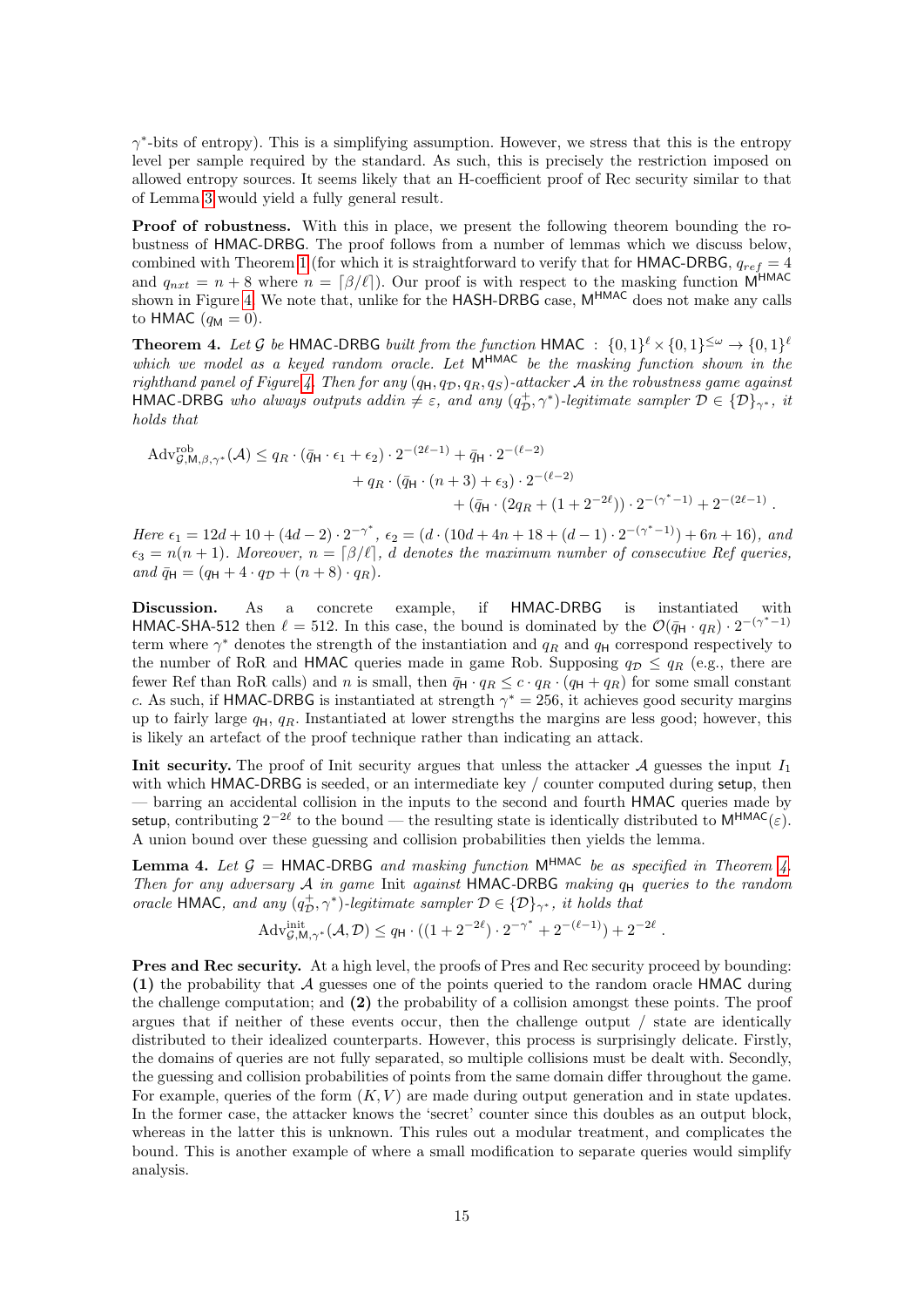**Lemma 5.** Let  $\mathcal{G} = \text{HMAC-DRBG}$  and masking function  $\mathsf{M}^{\text{HMAC}}$  be as specified in Theorem [4.](#page-14-0) Then for any adversary  $A$  in game Pres against HMAC-DRBG who makes  $q_H$  queries to the random oracle HMAC and always outputs addin  $\neq \varepsilon$ , it holds that

$$
Adv_{\mathcal{G},M,\beta}^{\text{pres}}(\mathcal{A}) \le (q_{\mathsf{H}} \cdot (8d+6) + \epsilon) \cdot 2^{-2\ell} + (q_{\mathsf{H}} \cdot (n+2) + n(n+1)) \cdot 2^{-\ell},
$$

where  $\epsilon = d \cdot (6d + 2n + 8) + 3n + 8$ . Here  $n = \lfloor \beta/\ell \rfloor$ , and A outputs  $(S'_0, I_1, \ldots, I_d, \text{addin})$  at the start of the challenge.

<span id="page-15-2"></span>**Lemma 6.** Let  $\mathcal{G} = \text{HMAC-DRBG}$  and masking function  $\mathsf{M}^{\text{HMAC}}$  be as specified in Theorem [4.](#page-14-0) Then for any adversary  $A$  in game Rec against HMAC-DRBG making who makes  $q_H$  queries to the random oracle HMAC and always outputs addin  $\neq \varepsilon$ , and any  $(q_D^+,\gamma^*)$ -legitimate sampler  $\mathcal{D} \in \{ \mathcal{D} \}_{\gamma^*}, \text{ it holds that}$ 

$$
Adv_{\mathcal{G}, M, \beta, \gamma^*}^{rec}(\mathcal{A}, \mathcal{D}) \le (q_H \cdot (4d + 4 + (4d - 2) \cdot 2^{-\gamma^*}) + \epsilon') \cdot 2^{-2\ell} + (q_H \cdot (n + 4) + n(n + 1)) \cdot 2^{-\ell} + q_H \cdot 2^{-(\gamma^* - 1)},
$$

where  $\epsilon' = (d \cdot (4d + 2n + 10 + (d - 1) \cdot 2^{-(\gamma^* - 1)}) + 3n + 8)$ . Here  $n = [\beta/\ell]$ , and d denotes the index output by A.

### <span id="page-15-1"></span>8 Overlooked Attack Vectors

The positive results of Sections [6](#page-10-0) and [7](#page-12-1) are reassuring. However, the flexibility in the standard to produce variable length and *large* outputs (of up to  $2^{19}$  bits) in each next call means that two implementations of the same DRBG may be very different depending on how such limits are set. While this is reflected in the security bounds of the previous sections (in terms of the parameter  $n$ denoting the number of output blocks computed per request), we argue that the standard security definitions of forward security and robustness may overlook attack vectors against the (fairly nonstandard) NIST DRBGs. The points made in this section do not contradict the results of the previous sections; rather we argue that in certain (realistic) scenarios — namely when the DRBG is used to produce many output blocks per next call — it is worth taking a closer look at which points during output generation a state may be compromised.

Iterative next algorithms. The next algorithm of each of the NIST DRBGs has the same high-level structure (modulo slight variations which we highlight below, and which again exemplify how small design features complicate a modular treatment of these DR-BGs). On input  $(S, \beta, \text{addin})$ , the reseed counter cnt is first checked to ensure it does not exceed the reseed interval. Next, any additional input provided in the call is incorporated into the state, and in the case of HASH-DRBG one of the state variables is copied into an additional variable in preparation for output generation (i.e., setting  $data = V$  on line 6 of the left-hand column of Figure [1\)](#page-6-0). Output blocks are then produced by iteratively applying a function to the state variables (or in the case of HASH-DRBG, the copy of the state variable). Once sufficiently many blocks have been produced to satisfy the request, these blocks are concate-

<span id="page-15-0"></span>
$$
\begin{array}{l} \displaystyle \frac{\mathsf{next}(X,S,\beta,addin)}{\mathrm{If}\;cnt > reseed.interval}\\ \text{Return reseed-required}\\ (S^0, data^0) \leftarrow \mathsf{init}(X,S,\beta,addin)\\ \displaystyle \left[\begin{matrix} \text{If }addin \leftarrow \varepsilon \text{ then }addin \leftarrow 0^n \\ temp_R \leftarrow \varepsilon \; ;\, n \leftarrow \lceil \beta/\ell \rceil \end{matrix}\right.\right.\right.\\ \left.\begin{matrix} \text{for } i = 1,\dots,n\\ (r^i, S^i, data^i) \leftarrow \mathsf{gen}(X, S^{i-1}, data^{i-1}) \end{matrix}\right.\\ \displaystyle \left.\begin{matrix} temp_R \leftarrow temp_R \parallel r^i\\ R \leftarrow \mathsf{left}(temp_R,\beta)\\ S' \leftarrow \mathsf{final}(X,S^n,\beta, addin) \end{matrix}\right.\right.\right.\\ \end{array}
$$

Fig. 5: Iterative next algorithm for a DRBG with associated decomposition  $C = (init, gen, final)$ . Boxed text included for CTR-DRBG only.

nated and truncated to  $\beta$ -bits to form the returned output R, and a final state update is performed to produce the updated state  $S'$ .

We would like to track the evolution of each state variable during a next call relative to the production of different output blocks, in order to reason precisely about the points at which these state components may be compromised. As such, it shall be useful to formalize this structure. To this end, we say that a DRBG has an *iterative* next *algorithm* if next may be decomposed into a tuple of subroutines  $\mathcal{C} = (\text{init}, \text{gen}, \text{final})$ . Here init : salt  $\times S \times \mathbb{N}^{\leq \alpha_{out}} \times \{0, 1\}^{\leq \alpha_{add}} \to$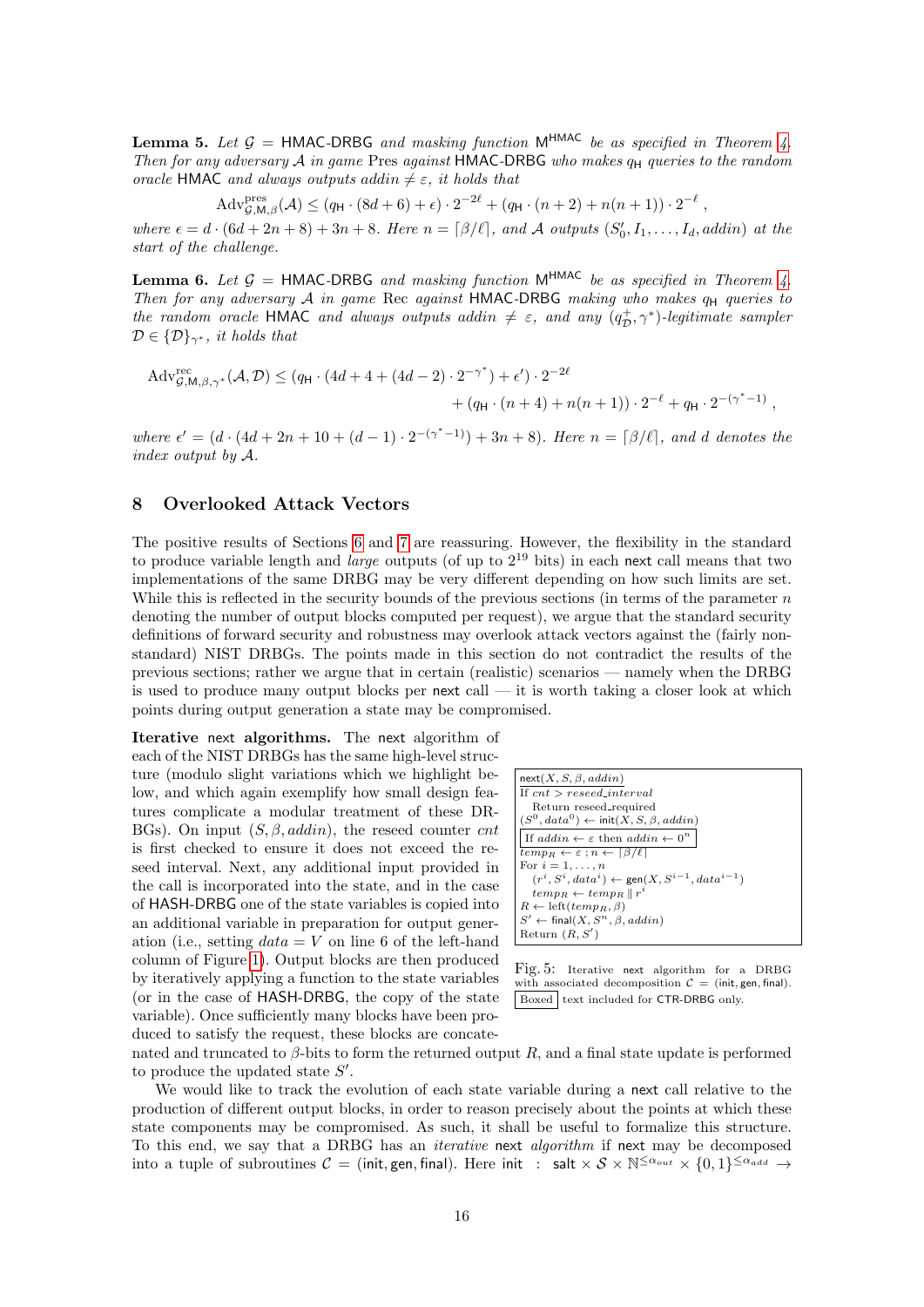<span id="page-16-0"></span>

| HASH-DRBG init                                        | HMAC-DRBG init                                      | CTR-DRBG init                                                     |
|-------------------------------------------------------|-----------------------------------------------------|-------------------------------------------------------------------|
| Require: $S = (V, C, ent), \beta, addin$              | Require : $S = (K, V, ent), \beta, addin$           | Require: $S = (K, V, ent), \beta, addin$                          |
| Ensure: $S = (V, C, ent), data$                       | Ensure: $S = (K, V, ent)$                           | Ensure: $S = (K, V, ent)$                                         |
| If $addin \neq \varepsilon$                           | If $addin \neq \varepsilon$                         | If $addin \neq \varepsilon$                                       |
| $w \leftarrow H(0x02 \parallel V \parallel addition)$ | $(K, V) \leftarrow$ update $(\text{addin}, K, V)$   | If derivation function used then                                  |
| $V \leftarrow (V + w) \mod 2^L$                       | Return $(K, V, cnt)$                                | $addin \leftarrow \text{CTR-DRBG\_df}(addin, (\kappa + \ell))$    |
| $data \leftarrow V$                                   | HMAC-DRBG gen                                       | Else if $len(addin) < (\kappa + \ell)$ then                       |
| Return $(V, C, ent)$ , data                           | Require $(K, V, ent)$                               | $addin \leftarrow addin \parallel 0^{(\kappa+\ell - len(addin))}$ |
| HASH-DRBG gen                                         | Ensure $r, S = (K, V, ent)$                         | $(K, V) \leftarrow$ update $(\text{addin}, K, V)$                 |
| Require $S = (V, C, ent), data$                       | $V \leftarrow \text{HMAC}(K, V)$ ; $r \leftarrow V$ | Return $(K, V, ent)$                                              |
| Ensure: $r, S = (V, C, ent), data$                    | Return $r, (K, V, ent)$                             | CTR-DRBG gen                                                      |
| $r \leftarrow H(data)$                                | HMAC-DRBG final                                     | Require: $S = (K, V, ent)$                                        |
| $data \leftarrow (data + 1) \mod 2^{L}$               | Require : $S = (K, V, ent), \beta, addin$           | Ensure: $r, S = (K, V, ent)$                                      |
| Return $r, (V, C, ent), data$                         | Ensure: $S = (K, V, ent)$                           | $V \leftarrow (V + 1) \mod 2^{\ell}$ ; $r \leftarrow E(K, V)$     |
| <b>HASH-DRBG</b> final                                | $(K, V) \leftarrow$ update $(\text{addin}, K, V)$   | Return $r, (K, V, ent)$                                           |
| Require: $S = (V, C, ent), \beta, addin$              | $cnt \leftarrow cnt + 1$                            | <b>CTR-DRBG</b> final                                             |
| Ensure: $S = (V, C, ent)$                             | Return $(K, V, ent)$                                | Require: $S = (K, V, ent), \beta, addin$                          |
| $H \leftarrow H(0x03 \parallel V)$                    |                                                     | Ensure: $S = (K, V, ent)$                                         |
| $V \leftarrow (V + H + C + ent) \text{ mod } 2^L$     |                                                     | $(K, V) \leftarrow$ update $(\text{addin}, K, V)$                 |
| $cnt \leftarrow cnt + 1$                              |                                                     | $cnt \leftarrow cnt + 1$                                          |
| Return $(V, C, ent)$                                  |                                                     | Return $(K, V, ent)$                                              |
|                                                       |                                                     |                                                                   |

Fig. 6: Algorithms  $C = (init, gen, final)$  for HASH-DRBG, HMAC-DRBG and CTR-DRBG.

 $S \times \{0,1\}^*$  updates the state with additional input prior to output generation, and optionally sets a variable  $data \in \{0,1\}^*$  to store any additional state information necessary for output generation. Algorithm gen : salt  $X S \times \{0,1\}^* \to \{0,1\}^{\ell} \times S \times \{0,1\}^*$  maps a state S and optional string data to an output block  $r \in \{0,1\}^{\ell}$ , an updated state S', and string data'  $\in \{0,1\}^*$ . Finally final: salt  $\times S \times \mathbb{N}^{\leq \alpha_{out}} \times \{0,1\}^{\leq \alpha_{add}} \to S$  is used to update the state post output generation. The next algorithm is constructed from these component parts as shown in Figure [5.](#page-15-0) (We note that for CTR-DRBG, we include an additional step (shown in boxed text) after the application of init in the case that  $addin = \varepsilon$ , to set  $addin = 0<sup>n</sup>$ . This is in preparation for  $addin$  later forming an input to the CTR-DRBG update function.) Looking ahead, when we discuss state leakage 'within a next call' we mean full or partial leakage of one of the pairs  $(S^0, data^0), \ldots, (S^n, data^n)$  passed through during the iterative output generation process.

The component algorithms for each of the NIST DRBGs are shown in Figure [6;](#page-16-0) it is readily verified that substituting these into the framework of Figure [5](#page-15-0) is equivalent to the next algorithm shown in Figure [1.](#page-6-0) (For CTR-DRBG and HMAC-DRBG, *data* is not set during output generation (e.g.,  $data = \varepsilon$ ), and so we omit it from the discussion of these DRBGs. Similarly since none of the NIST DRBGs are specified to take a salt, we omit this parameter.) A diagrammatic depiction of output generation for the DRBGs is shown in Figures [7](#page-17-0) - [9.](#page-17-1)

Variable length outputs. Within this iterative structure, the gen subroutine acts as an internal deterministic PRG, called multiple times within a single next call to produce output blocks. However, as we shall see, the state updates performed by the gen subroutine do not provide forward security after each block. (This is similar to an observation by Bernstein [\[7\]](#page-23-8) which appeared concurrently to the production of the first draft of this work, and criticizes the inefficiency of CTR-DRBG's update function. We stress that our modelling of the attack scenario and systematic treatment of how the issue affects each of the NIST DRBGs is novel.) This may not seem unreasonable if the DRBG produces only a handful of blocks per request; however since the standard allows for up to  $2^{19}$  bits of output to be requested in each next call, there are situations in which the possibility of a partial state compromise occurring during output generation is worth considering.

Attack scenario: side channels. We consider an attacker who learns some information about the state variables being computed on during output generation. However, we assume the attacker is not able to perform a full memory compromise by which they would learn e.g., the output blocks  $r^1, \ldots, r^n$  buffered in the internal memory, and in which case the security of all output in the call is lost.

A key attack vector by which an attacker might compromise such information is via a side channel attack. Notice that when multiple output blocks are generated in a single next call, there is a significant amount of computation going on 'under the hood' of the algorithm. For instance,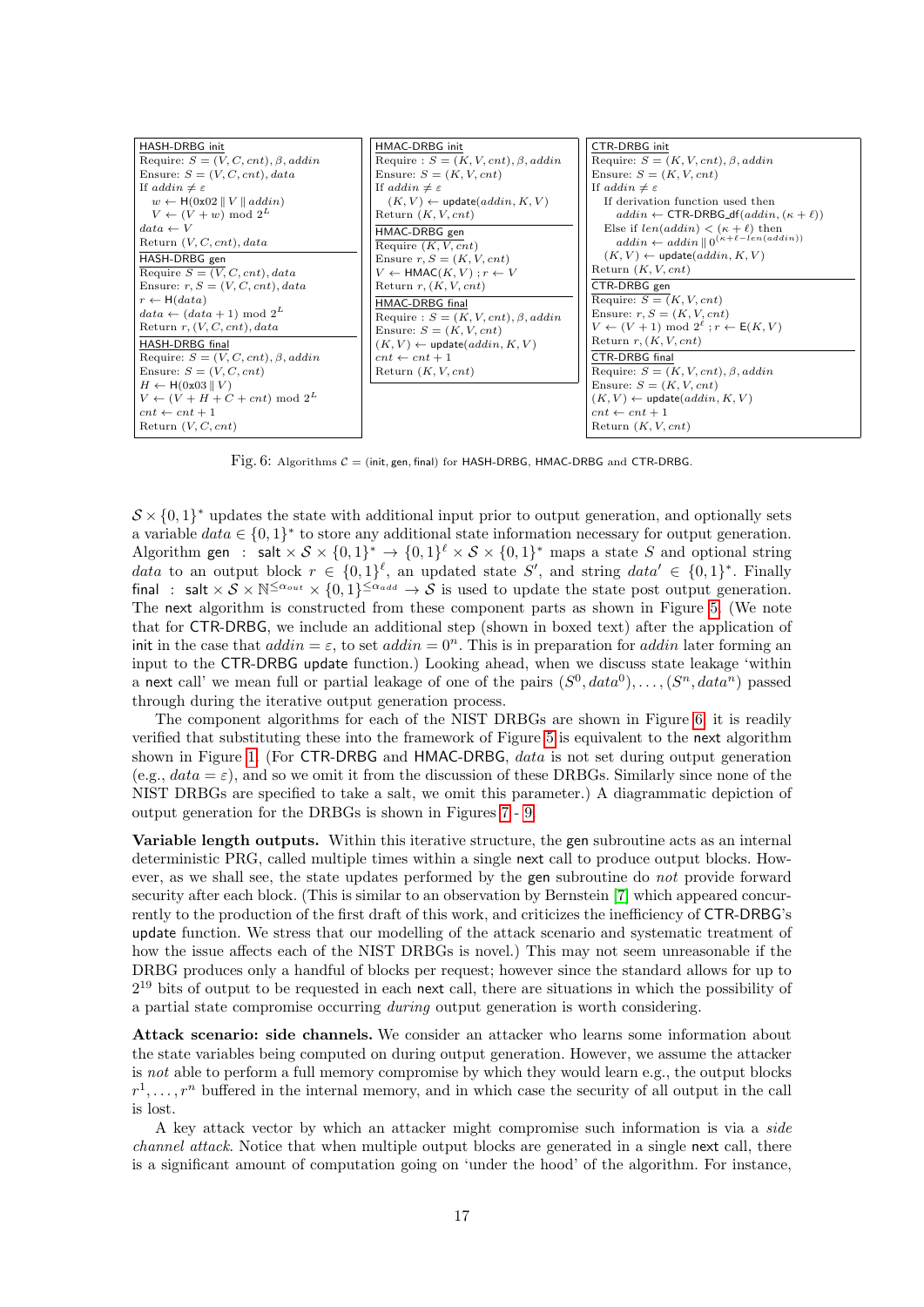<span id="page-17-0"></span>

Fig. 7: Evolution of state  $S = (V, C, ent)$  within a next call of HASH-DRBG.

using CTR-DRBG with AES-128 to generate the maximum  $2^{19}$  bits of output corresponds to  $2^{12}$  = 4096 AES-128 computations using a single key  $K^0$ , which remains constant through the iterative output generation process. Given that it is well known that AES invites leaky implementations [\[6,](#page-23-17) [32,](#page-24-10) [9,](#page-23-18) [28,](#page-23-19) [30,](#page-23-20) [26\]](#page-23-21), to assume that such an attack will never be executed may be rather optimistic. Since forward security and robustness only allow the attacker to compromise the state after it has 'properly' updated (via the final process) at the conclusion of a next call, analysis with respect to these models tells us nothing about the impact of this.

Use case: buffering output. Bernstein [\[7\]](#page-23-8) raises an important point about efficiency. Due to the extra block cipher calls incurred by the update process used to update the state of CTR-DRBG at the conclusion of the call (see right-hand column of Figure [6\)](#page-16-0), an appealing usage choice is to generate a large output upfront in a single request, and buffer it to later be used for different purposes. Indeed, the SP 800-90A standard says of the performance of CTR-DRBG: "For large generate requests, CTR-DRBG produces outputs at the same speed as the underlying block cipher algorithm encrypts data", thereby highlighting the efficiency of this approach. The case is similar for HMAC-DRBG and HASH-DRBG.

Our attack model is intended to investigate the soundness of this buffering approach for scenarios in which partial state compromise during output generation via a side channel — which can only be exacerbated by such usage — is a realistic concern. Notice that when a DRBG is used in this way, some portions of the buffered output may be used for public values such as nonces whereas other portions of the output from the same call may be used for e.g., secret keys. To reflect this, our model assumes that the attacker learns an output block sent in the clear as e.g., a nonce, in conjunction to the partial state information gleaned via a side channel. The attacker's goal is to recover unseen output blocks used as security critical secrets, breaking the security of the consuming application.



Fig. 8: Evolution of state  $(K, V, ent)$  within a next call of HMAC-DRBG.

<span id="page-17-1"></span>

Fig. 9: Evolution of state  $S = (K, V, \text{cnt})$  within a next call of CTR-DRBG. Here addin<sup>\*</sup> = addin if addin  $\neq \varepsilon$  and  $0^{\kappa+\ell}$ otherwise.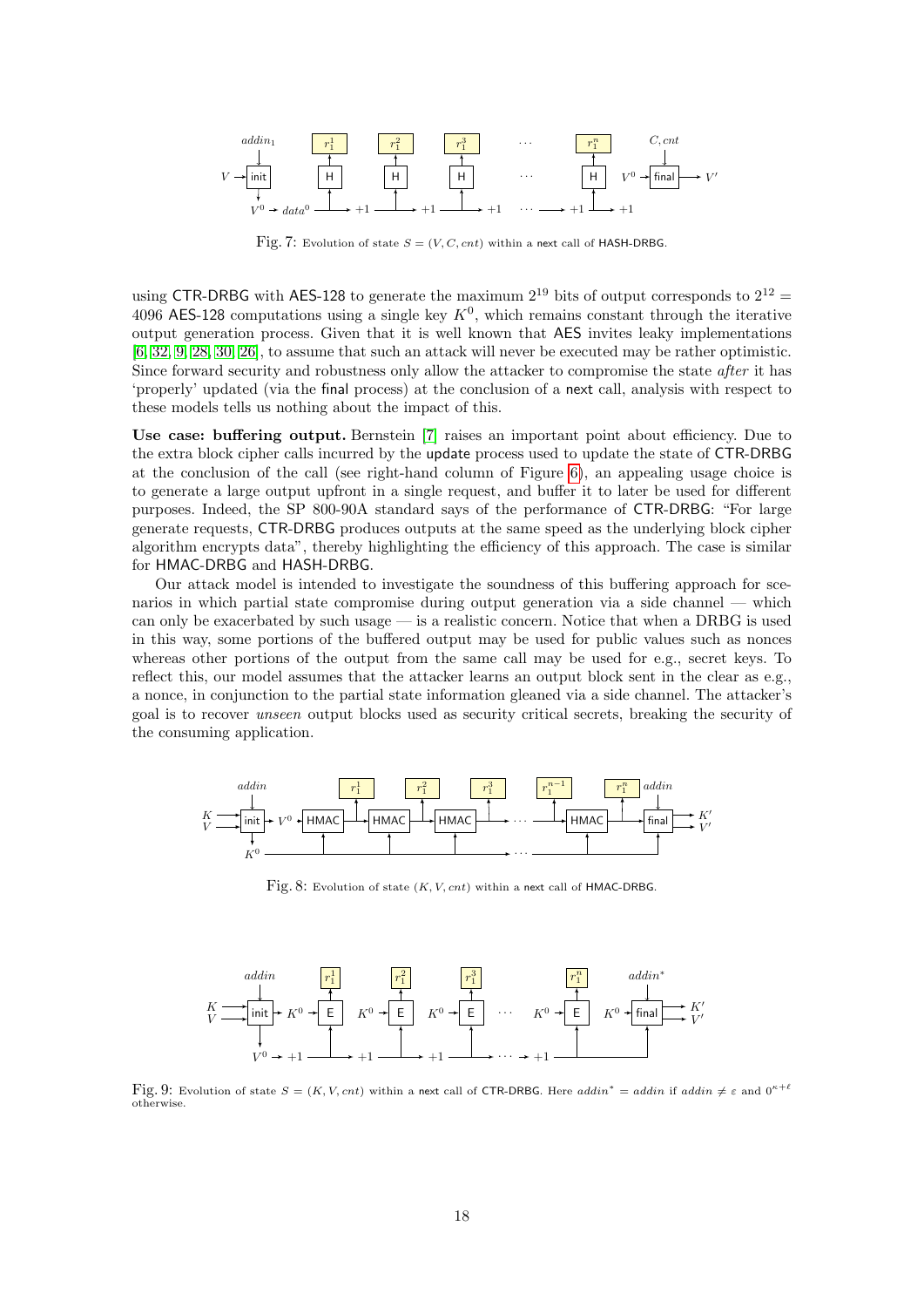#### <span id="page-18-0"></span>8.1 Attack Model

We now describe our attack model. Our presentation is intentionally fairly informal, and is intended to demonstrate key potential attacks rather than being an exhaustive treatment. We found that a more formal and / or code-based model using abstract leakage functions (in line with the literature on leakage-resilient cryptography e.g., [\[29,](#page-23-22) [18,](#page-23-23) [1\]](#page-22-1)), added significant complexity to the exposition, without clarifying the presentation of the attacks or providing further insight. We therefore opted for a more informal written definition of the attack model which is nonetheless sufficiently precise to capture e.g., exactly what the attacker may learn, what he is challenged to guess, and so on.

Attack setup and goals. Consider Figure [5](#page-15-0) depicting the structure of a next call for the NIST DRBGs decomposed into the subroutines  $C = (init, gen, final)$ . Letting S denote the state at the start of the call, then this process defines a series of intermediate states / output blocks generated 'under the hood' of next during the course of the request:

 $(S, (S^0, data^0), r^1, (S^1, data^1), \ldots, r^n, (S^n, data^n), S')$ ,

with the algorithm finally returning  $(R, S') = (r^1 \| \dots \| r^m, S')$ . (For simplicity, we assume the requested number of bits is a multiple of the block length; it is straightforward to generalize the model to remove this assumption.)

We consider an attacker  $A$  who is able to compromise a given component of an arbitrary intermediate state  $S^i$  (or in the case of HASH-DRBG, the additional state information  $data^i$ ) for  $i \in [0, n]$ , in addition to an arbitrary output block  $r^j$  for  $j \in [1, n]$  produced in the same call. We assume the indices  $(i, j)$  are known to  $\mathcal{A}^8$  $\mathcal{A}^8$ . We then assess the attacker's ability to achieve each of the following 'goals':

- (1) Recover unseen output blocks produced prior to the compromised block within the call  $\{r^k\}_{k\lt j};$
- (2) Recover unseen output blocks produced following the compromised block within the call  $\{r^k\}_{k>j}$ ; and
- $-$  (3) Recover the state S' as updated at the conclusion of the call. This allows the attacker to run the generator forwards and recover future output.

<span id="page-18-1"></span>

|                               |             | (1) Past output (2) Future output (3) Updated Additional |            |       |
|-------------------------------|-------------|----------------------------------------------------------|------------|-------|
|                               | within call | within call                                              | state $S'$ | input |
| CTR-DRBG // compromised $K$   |             |                                                          |            |       |
| $ HMAC-DRBG //$ compromised K |             |                                                          |            |       |
| HASH-DRBG // compromised V    |             |                                                          | $x**$      |       |

Fig. 10: Table summarizing our analysis. The leftmost three columns correspond to Section [8.1.](#page-18-0) The rightmost column corresponds to Section [8.5.](#page-20-0)  $\overline{A} \checkmark$  indicates that we demonstrate an attack. A  $\checkmark$  indicates that we believe the DRBG is not vulnerable to such an attack, with justification given. \* corresponds to an attack if CTRderivation function. <sup>\*\*</sup> indicates an exception in the case that  $cnt = 1$  at the point of compromise.

Extended attack window if additional input not used. If additional input is not used in a next call, then init returns the state unchanged for each of the NIST DRBGs, corresponding to  $S^0 = S$  in the above exposition. In this case, all attacks which apply when  $S^0$  is compromised in our model can also be executed by an attacker who compromises the relevant component of the state  $S$  prior to the next call. This creates a greater window of opportunity in which this state may be compromised, as it will be set in memory following the conclusion of the previous call. As

<sup>8</sup> Here we assume the portion of public output contains a full output block, for which the attacker knows the index. This is a reasonable assumption, given that a TLS client or server random will contain at least one whole block, and at least 12 bytes of a second block (if 4 bytes of timestamp are used). Moreover, these values would be generated early in a call to the DRBG, and so have a low index  $j$ . However, both assumptions can be relaxed at the cost of the attacker performing more work to brute-force any missing bits and / or the index.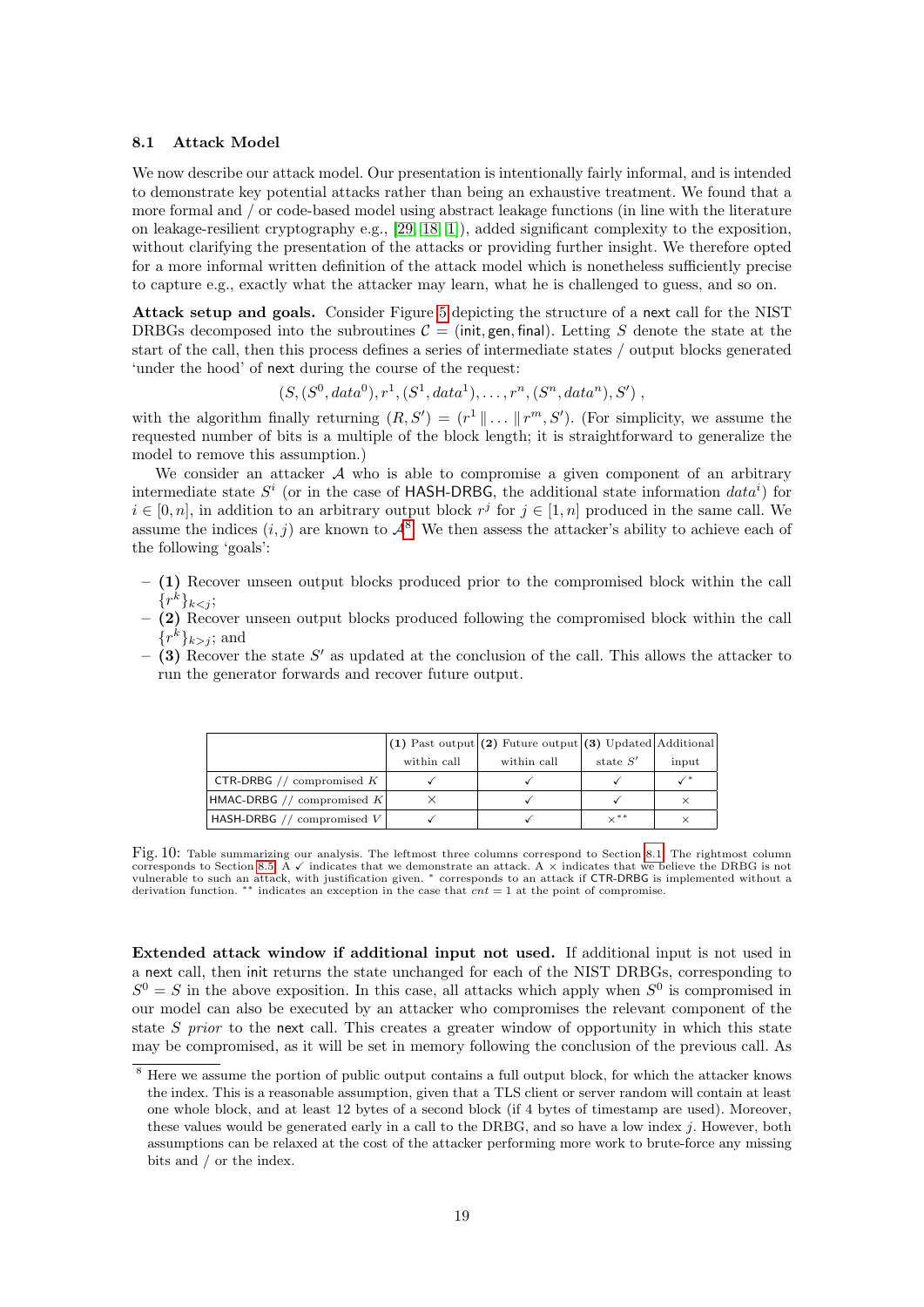we shall see, not using additional input in a next call simplifies all attacks described, making state compromise in this case especially troubling.

Security analysis. We analyzed each of the NIST DRBGS with respect to our attack model, and summarize the key weaknesses found in Figure [10.](#page-18-1) We found that each of the NIST DRBGs exhibited vulnerabilities, with CTR-DRBG faring especially badly.

#### <span id="page-19-1"></span>8.2 Security of CTR-DRBG with a Compromised Key

<span id="page-19-0"></span> $\mathsf{CTR-DRBG} // \mathcal{A}(K^i, r^j, i, j)$  $V^j \leftarrow \mathsf{E}^{-1}(K^i, r^j)$  $V^0 \leftarrow (V^j - j) \mod 2^{\ell}$ For  $k = 1, \ldots, n$  $V^k \leftarrow (V^{k-1} + 1) \text{ mod } 2^{\ell}$  $r^k \leftarrow \mathsf{E}(K^i, V^k)$  $(K', V') \leftarrow \text{update}(addin, K^i, V^n)$  $cnt' \leftarrow cnt + 1$  $S' \leftarrow (K', V', cnt')$ Return  $({r^k}_{k < j}, {r^k}_{k > j}, S')$  $HMAC-DRBG//A(K^i, r^j, i, j)$  $V^j \leftarrow r^j$ For  $k = j + 1, \ldots, n$  $V^k \leftarrow \text{HMAC}(K^i, V^{k-1})$  $r^k \leftarrow V^k$  $(K', V') \leftarrow \text{update}(addin, K^i, V^n)$  $cnt' \leftarrow cnt + 1$  $S' \leftarrow (K', V', cnt')$ Return  $(\perp, \{r^k\}_{k>j}, S')$  $HASH-DRBG//A(data^{i}, r^{j}, i, j)$  $\overline{data}^0 \leftarrow (data^i - i) \text{ mod } 2^L$ For  $k = 1, \ldots, n$  $r^k \leftarrow H(data^{k-1})$  $data^k \leftarrow (data^{k-1} + 1) \text{ mod } 2^L$ Return  $({r^k}_{k \leq j}, {r^k}_{k > j}, \perp)$ 

Fig. 11: Adversaries for attacks in Section [8.1.](#page-18-0)

The invertibility of the block cipher used by CTR-DRBG – and the fact that each output block is an encryption of the secret counter  $V$  — makes leakage of the secret key component of the state especially damaging.

Attack against CTR-DRBG with a compromised key. Consider the attacker  $A$  shown in the left-hand panel of Figure [11.](#page-19-0) We claim that for all  $i \in [0, n]$  and  $j \in [1, n]$ , if additional input is not used  $(\text{addin} = \varepsilon)$  then A achieves goals  $(1),(2)$  (recovery of all unseen output blocks produced in the next call) and (3) (recovery of the next state  $S'$ ) with probability one. If additional input is used (addin  $\neq \varepsilon$ ) then the same statement holds for (1), (2), and the attacker's ability to satisfy (3) is equal to his ability to guess addin.

To see this, notice that each block of output produced in the next call is computed as  $r^k =$  $E(K^0, V^0 + k)$  for  $k \in [1, n]$ , where  $K^0, V^0$  denote the key and counter as returned by init at the start of output generation. Since the key does not update through this process, it holds that whatever intermediate key  $K^i$  attacker A compromises, this is the key used for output generation. It is then trivial for A to decrypt the output block  $r<sup>j</sup>$  received in his challenge to recover the secret counter, thereby possessing all security critical state variables. However if  $addin \neq \varepsilon$ , then A must guess this string in order to compute  $S'$ .

Discussion. The fact that the attack recovers all unseen output from a given next call is especially damaging, since high value output blocks used as e.g., secret keys will be recovered *irrespective* of their position relative to the public block learnt by the attacker. This increases the exploitability of the compromised CTR-DRBG. In comparison, the infamously backdoored DualEC-DRBG only allowed recovery of output produced after the block learnt by the attacker, impacting its practical exploitability [\[12\]](#page-23-24).

#### 8.3 Security of HMAC-DRBG with a Compromised Key

Attack against HMAC-DRBG with a compromised key. Consider the attacker  $A$  shown in the middle panel of Figure [11,](#page-19-0) who compromises the key component of an intermediate state of **HMAC-DRBG.** We claim that for all  $i \in [0, n]$  and  $j \in [1, n]$ , if  $addin = \varepsilon$  then A achieves goals (2) and (3) with probability one. If addin  $\neq \varepsilon$  then the same statement holds for (2), and the attacker's ability to satisfy (3) is equal to his ability to guess addin.

To see this, let  $K^0$ ,  $V^0$  denote the state variables at the beginning of output generation. Output blocks are iteratively produced by computing  $r^k = \text{HMAC}(K^0, V^{k-1})$  for  $k \in [1, n]$ , and setting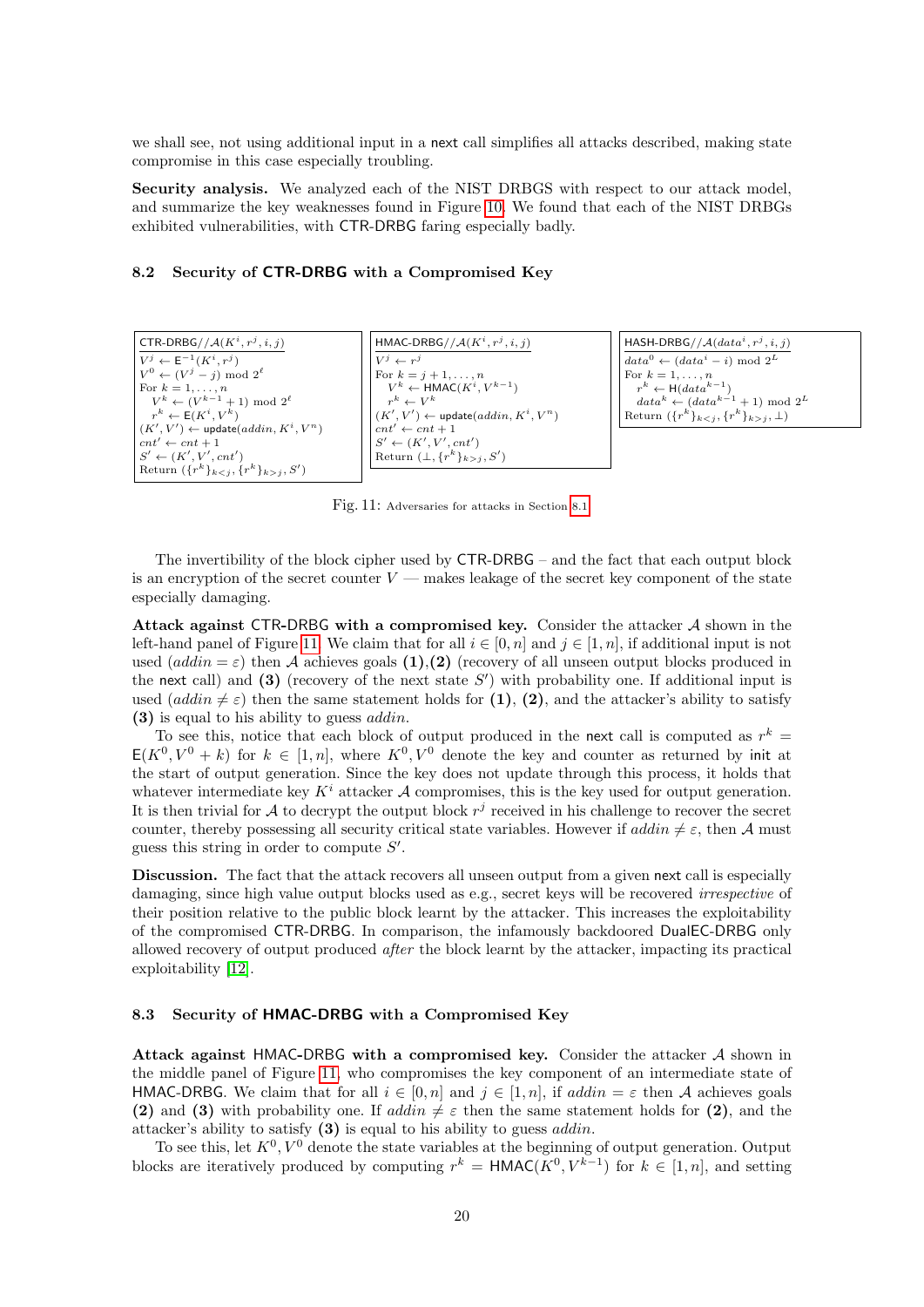$r^k = V^k$ . Since the key does not update during this process, the key  $K^i$  compromised by the attacker will be equal to the key  $K^0$  used for output generation. Since the output block  $r^j$  which A receives in his challenge is equal to the secret counter  $V^j$ ,  $\mathcal A$  now knows all security critical state variables of intermediate state  $S^j$ . A can then run HMAC-DRBG forward to recover all output produced following the compromised block in the call, and the updated state  $S'$  (subject to guessing  $addin$ ).

Security of past output in a compromised next call. On a more positive note, it would appear that even if an attacker learns the entirety of an intermediate state  $S^i$  for  $i \in [0,n]$  in addition to an output block  $r^j$  for  $j \in [1, n]$ , then it is still infeasible to achieve goal (1) and recover the set of output blocks  $\{r^k\}_{k \leq j}$  produced prior to the compromised block within the call.

To see this, let  $V^0$  denote the value of the counter at the start of output generation. Notice that for each  $j \in [1, n]$ , output block  $r^j$  takes the form:

$$
r^j = V^j = \mathsf{HMAC}^j(K^0, V^0) ,
$$

where HMAC<sup>i</sup>(K, ·) denotes the i<sup>th</sup> iterate of HMAC(K, ·). As such, recovering prior blocks  $r^k$ for  $k < j$  given  $K^0$  and  $V^j$  corresponds to finding preimages of HMAC( $K^0$ , $\cdot$ ). Since the key is known to the attacker, we clearly cannot argue that this is difficult based on the PRF-security of HMAC. However, modeling HMAC as a random oracle (Section [7\)](#page-12-1), it follows that inverting HMAC for sufficiently high entropy  $V^0$  is infeasible. Formalizing this intuition under a standard model assumption remains an interesting open question.

### <span id="page-20-1"></span>8.4 Security of HASH-DRBG with a compromised counter.

It is straightforward to see that if  $A$  learns the counter value  $V^i$  in the HASH-DRBG state, or the iterating copy of the counter in  $data^i$  for any  $i \in [0, n]$ ,  $j \in [1, n]$ , then A achieves goals (1) and (2) with probability one. Moreover, knowledge of the counter is sufficient to execute the attack; no output block is needed. The case in which  $data^i$  is compromised is shown in the rightmost panel of Figure [11.](#page-19-0) However, unlike CTR-DRBG and HMAC-DRBG, without also learning the constant C goal (3) does not seem to be possible in general. We omit the details here due to space constraints, and provide a full discussion in Appendix [C.](#page-26-1)

#### <span id="page-20-0"></span>8.5 Security of Additional Input

We present an additional attack against an implementation of CTR-DRBG which does not use a derivation function. This attack can (under certain conditions) allow an attacker who compromises the state of the DRBG to also recover the strings of additional input fed to the DRBG during output generation requests. This is particularly concerning given that the standard allows these strings to contain secrets and sensitive data, provided they are not protected at a higher security strength than the instantiation.

Use of a derivation function. Consider the CTR-DRBG next algorithm (Section [3\)](#page-3-0). If the derivation function is not used and additional input is included in a call, then the raw string of input is XORed directly into the CTR-DRBG state during the application of the update function (lines 8 and 15). One can verify from the pseudocode description of CTR-DRBG df in Appendix [G](#page-52-0) that to derive a  $(\kappa + \ell)$ -length string from a T-bit input requires N block cipher computations where  $N = \left[\frac{\kappa + \ell}{\ell} \cdot \frac{\Gamma(T + 72)}{\ell} + 2\right]$ , and  $\kappa$  and  $\ell$  denote the key and block size of the block cipher respectively. This computation is required for every next call which includes additional input, on top of each reseed and the initial state generation, and so represents a significant overhead<sup>[9](#page-0-0)</sup>.

Recovery of additional input. We describe the attack with respect to the 'ideal' conditions. Take an implementation of CTR-DRBG instantiated with AES-128 in which a derivation function is not used (the case for other approved block ciphers is totally analogous). Suppose that an attacker A has compromised the internal state  $S = (K, V, ent)^{10}$  $S = (K, V, ent)^{10}$  $S = (K, V, ent)^{10}$ , and that the state compromise is followed

<sup>&</sup>lt;sup>9</sup> A set of slides on the NIST DRBGs by Kelsey from 2004 [\[25\]](#page-23-25) includes the comment "Block cipher derivation function is expensive and complicated. . .When gate count or code size is an issue, nice to be able to avoid using it!"

<sup>&</sup>lt;sup>10</sup> Here we mean the usual definition of PRNG state, as opposed to the 'intermediate' states considered in the previous section.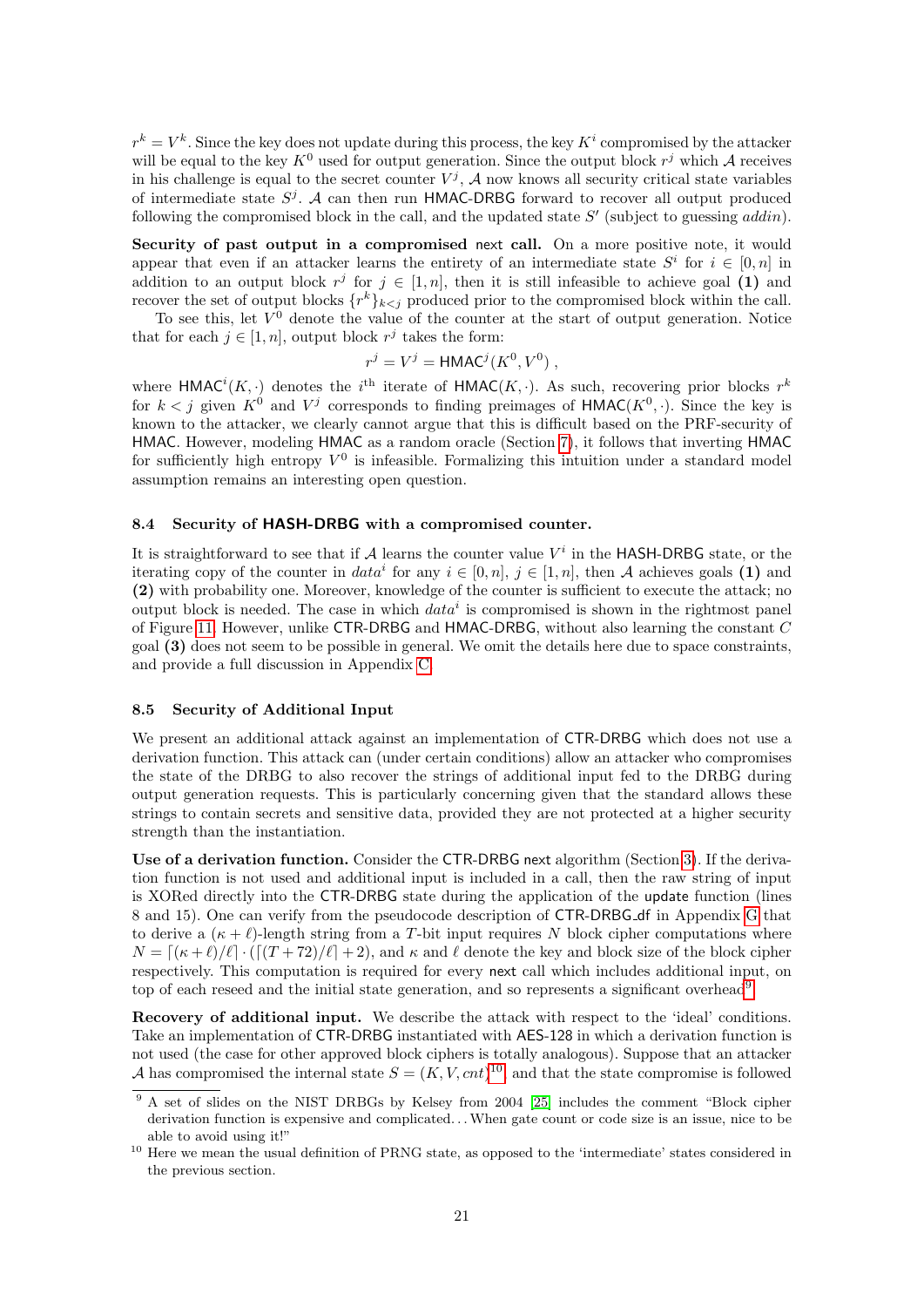by a next call in which additional input addin is used. Moreover, suppose addin has the form  $addin = X_1 \parallel X_2$  where  $X_1 \in \{0,1\}^{128}$  is known to the attacker and  $X_2 \in \{0,1\}^{128}$  consists of 128 unknown bits. We assume  $X_2$  includes a secret value such as a password which will be the target of the attack.

At the start of the next call, the state components K, V are updated with *addin* via  $(K^0, V^0) \leftarrow$ update( $addin, K, V$ ). It is straightforward to verify that

$$
K^0 \,||\, V^0 = K^* \,||\, V^* \oplus addin = (K^* \oplus X_1) \,||\, (V^* \oplus X_2) ,
$$

where  $K^* \parallel V^* = \mathsf{E}(K, V+1) \parallel \mathsf{E}(K, V+2)$ . Since A has compromised  $(K, V)$ , they can compute  $(K^*, V^*)$ . Moreover, since  $X_1$  is known to A, it follows that the updated key  $K^0 = (K^* \oplus X_1)$  is known to A also.

During output generation, output blocks are produced by encrypting the iterating counter under  $K^0$ . Therefore, the  $k^{\text{th}}$  block of output is of the form:

$$
r^{k} = \mathsf{E}(K^{0}, V^{0} + k) = \mathsf{E}(\mathbf{K}^{0}, (\mathbf{V}^{*} \oplus X_{2}) + \mathbf{k}),
$$

where the variables in bold are known to  $A$ . As such, each block of output produced is effectively an encryption of the target secret  $X_2$  under a known key.

Given a single block of output  $r^k$ , A can *instantly* recover the target secret  $X_2$  — consisting of 128-bits of unknown and secret data — as  $X_2 = (\mathsf{E}^{-1}(K^0, r^k) - k) \oplus V^*$ . Moreover, it is straightforward to verify that  $A$  has sufficient information to compute the state as updated following the next call. As such,  $A$  can continue to execute the same attack against subsequent output generation requests for as long as the key component of the state evolves predictably.

Extensions. In Appendix [C](#page-26-1) we describe how to extend the attack to more general cases, and discuss how use of the derivation function prevents it.

## <span id="page-21-0"></span>9 Open Source Implementation Analysis

In Section [8,](#page-15-1) we showed that certain implementation decisions — permitted by the overly flexible standard — may influence the security guarantees of the NIST DRBGs. To determine if these decisions are taken by implementers in the real world, we investigated two open source implementations of CTR-DRBG, in OpenSSL [\[34\]](#page-24-11) and mbed TLS [\[10\]](#page-23-26). We found that between the two libraries these problematic decisions have indeed been made.

Large output requests. As detailed in Section [8,](#page-15-1) generating many blocks of output in a single request increases both the likelihood and impact of our attacks. In OpenSSL, the next call of CTR-DRBG is implemented in the function drbg\_ctr\_generate in the file drbg\_ctr.c. Interestingly — and contrary to the standard — this function does not impose *any limit* on the amount of random bits which may be requested per call. As such, an arbitrarily large output may be generated using a single key, exacerbating the attacks of Section [8.2.](#page-19-1) More generally, exceeding the output generation limit increases the likelihood of the well-known distinguishing attack against a block cipher in CTR-mode which uses colliding blocks to determine if an output is truly random.

By comparison, the implementation of CTR-DRBG in mbed TLS limits the number of output blocks per next call to 64 blocks of 128-bits. In the context of our attacks, this is much better for security than the 4,096 blocks allowed by the standard. Also this implementation forces a reseed after 10,000 calls to next, which is substantially lower than the  $2^{48}$  calls that are allowed by the standard.

Derivation function. In Section [8.5,](#page-20-0) we showed that choosing to implement CTR-DRBG without the derivation function may allow the attacker to recover potentially sensitive data fed to the DRBG in the event of state compromise. We found that the OpenSSL implementation of CTR-DRBG allows the generator to be called simultaneously without the derivation function and with additional input. Specifically, by setting the flags field of the RAND\_DRBG\_FLAG\_CTR\_NO\_DF structure to RAND\_DRBG\_FLAG\_CTR the caller may suppress calls to the derivation function, presumably for performance purposes. As such, the attack described in Section [8.5](#page-20-0) may be possible in real world implementations.

Summary. Despite the high level and theoretical nature of our analysis, an investigation of real world implementations shows that the problematic implementation decisions which we highlight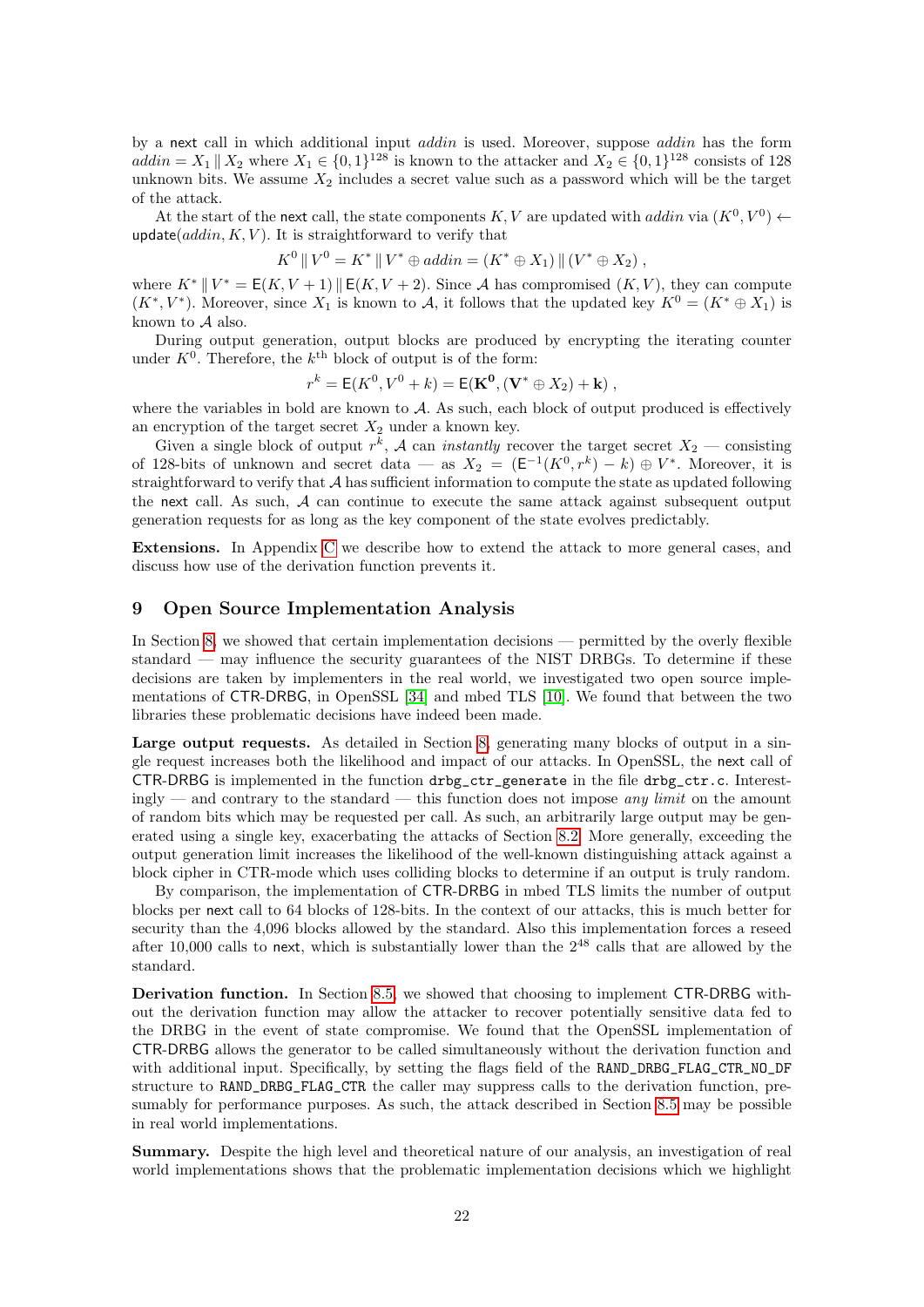here are in fact decisions that implementers may make. While none of these decisions leads to an immediate vulnerability, both the implementation and usage of the functions may exacerbate other problems such as side channel or state compromise attacks. We hope that highlighting these issues will help implementers make informed decisions about how best to use these algorithms in the context of their implementation.

# 10 Conclusion

We conducted an in-depth and multi-layered analysis of the NIST SP 800-90A standard, with a focus on investigating unproven security claims and exploring flexibilities in the standard. On the positive side, we formally verify a number of the claimed — and yet, until now unproven security properties in the standard. However, we argue that taking certain implementation choices permitted by the overly flexible standard may lead to vulnerabilities.

Design and prove simultaneously. Certain design features of the NIST DRBGs complicate their analysis, and a small tweak in design would facilitate a far simpler proof. This emphasizes the importance of developing cryptographic algorithms alongside security proofs, and  $-$  more importantly — not standardizing algorithms with unproven security properties.

Flexibility in algorithm specifications. The attacks of Section [8](#page-15-1) are both facilitated, and exacerbated, by certain implementation choices allowed by the overly flexible standard. In Section [9,](#page-21-0) we confirmed that implementers do make these choices in the real world. This may be a warning to standard writers to avoid unnecessary flexibility, as it may lead to unintended vulnerabilities.

Usage recommendations. Fortunately, because these vulnerabilities stem from implementation choices, we may offer recommendations to make the use of these algorithms more secure. First off, if the algorithms are being run in a setting where side channel attacks are a concern then CTR-DRBG should not be used. Additional input should be (safely) incorporated during output generation wherever possible and the DRBG should be reseeded with fresh entropy as often as is practical. While the standard allows outputs of sizeable length to be requested, users should not 'batch up' calls by making a single call for all randomness required for an application and separating this into separate values. Finally, the CTR-DRBG derivation function should always be used.

Future work. Analyzing the robustness of CTR-DRBG is an important direction for further work. The key challenge with this seems to be proving that the derivation function is a good randomness extractor. Unfortunately, since the underlying CBC-MAC-based extractor (BCC in Appendix [G\)](#page-52-0) is applied multiple times to the same entropy sample, existing results on the extraction properties of CBC-MAC [\[15,](#page-23-13) [38\]](#page-24-7) cannot be applied. A proof of robustness in the IPM [\[20\]](#page-23-10) may be possible. More generally, the design flexibilities we critique above are related to efficiency savings. PRNG design which achieves an optimal balance between security and efficiency is a key direction for future work. For example, redesigning the CTR-DRBG derivation function to avoid computational overhead would make its use more palatable. The gap between the specification of these DRBGs which allows for various optional inputs and implementation choices, and the far simpler manner in which PRNGs are typically modeled in the literature could indicate that theoretical models are not adequately capturing real world PRNGs. Extending these models, may help understand the limits and possibilities of what can be achieved.

Acknowledgements. The authors thank the anonymous reviewers whose many insightful comments and suggestions have greatly improved this paper.

## Bibliography

- <span id="page-22-1"></span>[1] Michel Abdalla, Sonia Bela¨ıd, David Pointcheval, Sylvain Ruhault, and Damien Vergnaud. Robust pseudo-random number generators with input secure against side-channel attacks. In ACNS, 2015.
- <span id="page-22-0"></span>[2] E Barker and J Kelsey. Nist sp 800-90a rev. 1 recommendation for random number generation using deterministic random bit generators. Retrieved September, 3:2016, 2015.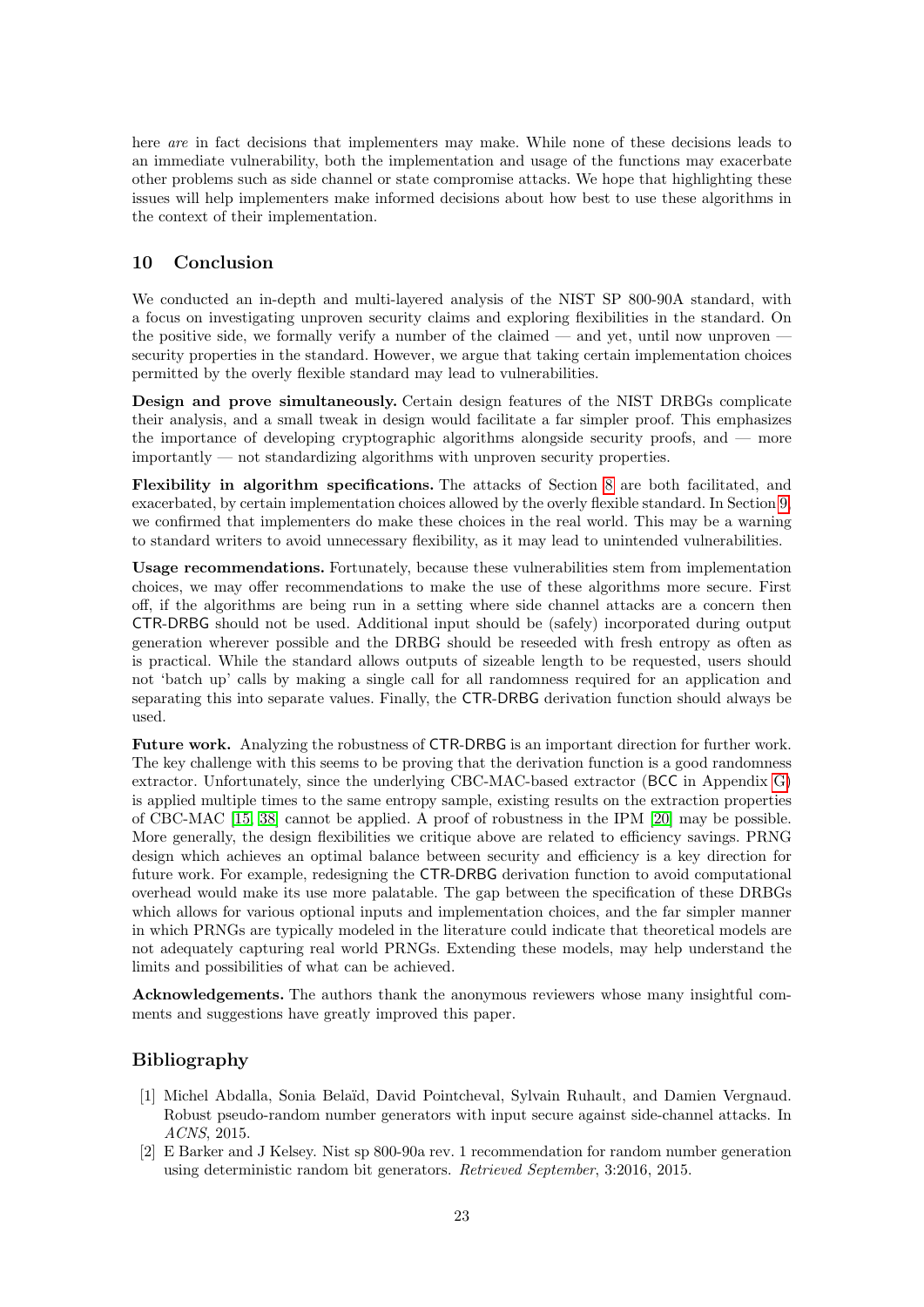- <span id="page-23-11"></span>[3] Elaine Barker and John Kelsey. Draft nist sp 800-90c. recommendation for random bit generator (rbg) constructions. 2012.
- <span id="page-23-15"></span>[4] Mihir Bellare, Thomas Ristenpart, and Stefano Tessaro. Multi-instance security and its application to password-based cryptography. In CRYPTO. 2012.
- <span id="page-23-9"></span>[5] Mihir Bellare and Bennet Yee. Forward-security in private-key cryptography. In CT-RSA, 2003.
- <span id="page-23-17"></span>[6] Daniel J Bernstein. Cache-timing attacks on aes, 2005.
- <span id="page-23-8"></span>[7] Daniel J. Bernstein. Fast-key-erasure random-number-generators, 2017.
- <span id="page-23-2"></span>[8] Daniel J Bernstein, Yun-An Chang, Chen-Mou Cheng, Li-Ping Chou, Nadia Heninger, Tanja Lange, and Nicko Van Someren. Factoring RSA keys from certified smart cards: Coppersmith in the wild. In ASIACRYPT, 2013.
- <span id="page-23-18"></span>[9] Andrey Bogdanov. Improved side-channel collision attacks on aes. In Selected Areas in Cryptography, volume 4876, pages 84–95. Springer, 2007.
- <span id="page-23-26"></span>[10] Simon Butcher, Janos Follath, and Andrés Amaya García. mbed tls. https://tls.mbed.org/, 2015-2018.
- <span id="page-23-4"></span>[11] Matthew J Campagna. Security bounds for the nist codebook-based deterministic random bit generator. IACR Cryptology ePrint Archive, 2006:379, 2006.
- <span id="page-23-24"></span>[12] Stephen Checkoway, Ruben Niederhagen, Adam Everspaugh, Matthew Green, Tanja Lange, Thomas Ristenpart, Daniel J Bernstein, Jake Maskiewicz, Hovav Shacham, Matthew Fredrikson, et al. On the practical exploitability of dual ec in tls implementations. In USENIX, 2014.
- <span id="page-23-27"></span>[13] Shan Chen and John Steinberger. Tight security bounds for key-alternating ciphers. In CRYPTO, 2014.
- <span id="page-23-12"></span>[14] Mario Cornejo and Sylvain Ruhault. Characterization of real-life prngs under partial state corruption. In ACM CCS, 2014.
- <span id="page-23-13"></span>[15] Yevgeniy Dodis, Rosario Gennaro, Johan Håstad, Hugo Krawczyk, and Tal Rabin. Randomness extraction and key derivation using the cbc, cascade and hmac modes. In Advances in  $Cryptology-CRYPTO 2004$ , pages 115–133. Springer, 2004.
- <span id="page-23-0"></span>[16] Yevgeniy Dodis, David Pointcheval, Sylvain Ruhault, Damien Vergniaud, and Daniel Wichs. Security analysis of pseudo-random number generators with input:/dev/random is not robust. In ACM CCS, 2013.
- <span id="page-23-16"></span>[17] Yevgeniy Dodis, Thomas Ristenpart, John P Steinberger, and Stefano Tessaro. To hash or not to hash again?(in) differentiability results for h 2 and hmac. In CRYPTO, 2012.
- <span id="page-23-23"></span>[18] Stefan Dziembowski and Krzysztof Pietrzak. Leakage-resilient cryptography. In Foundations of Computer Science, 2008. FOCS'08. IEEE 49th Annual IEEE Symposium on, pages 293– 302. IEEE, 2008.
- <span id="page-23-3"></span>[19] PUB FIPS. 140-2. Security Requirements for Cryptographic Modules, 25, 2001.
- <span id="page-23-10"></span>[20] Peter Gaži and Stefano Tessaro. Provably robust sponge-based prngs and kdfs. In CRYPTO, 2016.
- <span id="page-23-1"></span>[21] Nadia Heninger, Zakir Durumeric, Eric Wustrow, and J. Alex Halderman. Mining your ps and qs: Detection of widespread weak keys in network devices. In USENIX, 2012.
- <span id="page-23-6"></span>[22] Shoichi Hirose. Security analysis of drbg using hmac in nist sp 800-90. In WISA, 2008.
- <span id="page-23-5"></span>[23] Wilson Kan. Analysis of underlying assumptions in NIST DRBGs. eprint, 2007.
- <span id="page-23-7"></span>[24] Q Ye Katherine, Matthew Green, Naphat Sanguansin, Lennart Beringer, Adam Petcher, and Andrew W Appel. Verified correctness and security of mbedtls hmac-drbg. ACM CCS, 2017.
- <span id="page-23-25"></span>[25] J. Kelsey. Five drbg algorithms based on hash functions & block ciphers, 2004.
- <span id="page-23-21"></span>[26] Paul Kocher, Joshua Jaffe, Benjamin Jun, and Pankaj Rohatgi. Introduction to differential power analysis. Journal of Cryptographic Engineering, 1(1):5–27, 2011.
- <span id="page-23-14"></span>[27] Hugo Krawczyk. Cryptographic extraction and key derivation: The hkdf scheme. In CRYPTO, 2010.
- <span id="page-23-19"></span>[28] Stefan Mangard. A simple power-analysis (spa) attack on implementations of the aes key expansion. In International Conference on Information Security and Cryptology, pages 343– 358. Springer, 2002.
- <span id="page-23-22"></span>[29] Silvio Micali and Leonid Reyzin. Physically observable cryptography. In Theory of Cryptography Conference, pages 278–296. Springer, 2004.
- <span id="page-23-20"></span>[30] Dag Arne Osvik, Adi Shamir, and Eran Tromer. Cache attacks and countermeasures: the case of aes. In Cryptographers' Track at the RSA Conference, pages 1–20. Springer, 2006.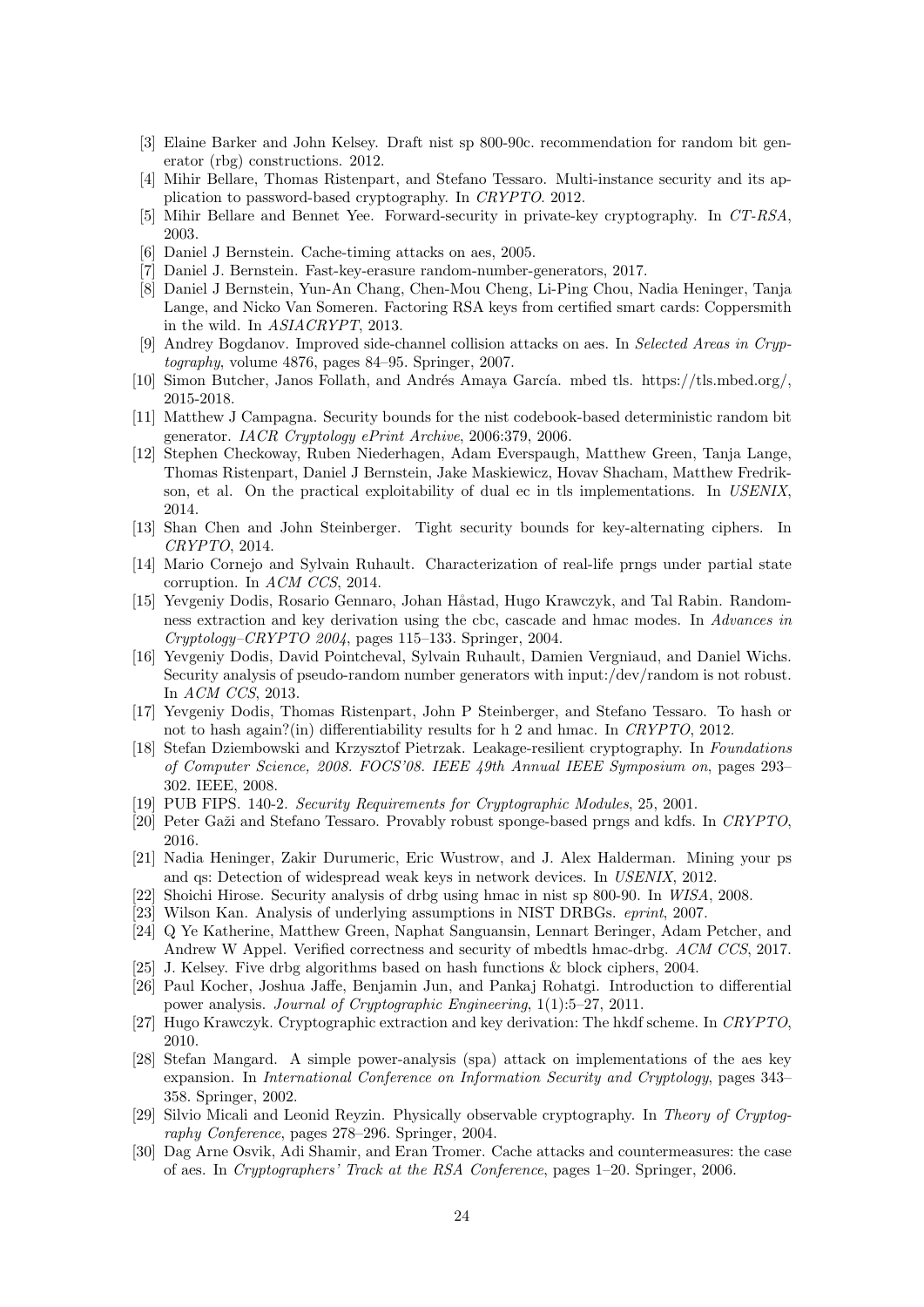- <span id="page-24-12"></span>[31] Jacques Patarin. The "coefficients h" technique. In SAC, 2008.
- <span id="page-24-10"></span>[32] Colin Percival. Cache missing for fun and profit, 2005.
- <span id="page-24-3"></span>[33] Nicole Perlroth. Government announces steps to restore confidence on encryption standards. 2013.
- <span id="page-24-11"></span>[34] The OpenSSL Project. Openssl. https://www.openssl.org/, 1998-2018.
- <span id="page-24-9"></span>[35] Thomas Ristenpart, Hovav Shacham, and Thomas Shrimpton. Careful with composition: Limitations of the indifferentiability framework. In Annual International Conference on the Theory and Applications of Cryptographic Techniques, pages 487–506. Springer, 2011.
- <span id="page-24-1"></span>[36] Thomas Ristenpart and Scott Yilek. When good randomness goes bad: Virtual machine reset vulnerabilities and hedging deployed cryptography. In NDSS, 2010.
- <span id="page-24-6"></span>[37] Sylvain Ruhault. Sok: Security models for pseudo-random number generators. IACR Transactions on Symmetric Cryptology, 2017.
- <span id="page-24-7"></span>[38] Thomas Shrimpton and R Seth Terashima. A provable security analysis of intel's secure key RNG. In EUROCRYPT, 2015.
- <span id="page-24-5"></span>[39] Thomas Shrimpton and R Seth Terashima. Salvaging weak security bounds for blockcipherbased constructions. In ASIACRYPT, 2016.
- <span id="page-24-2"></span>[40] Dan Shumow and Niels Ferguson. On the possibility of a back door in the nist sp800-90 dual ec prng. In CRYPTO rump session, 2007.
- <span id="page-24-8"></span>[41] Meltem Sönmez Turan, Elaine Barker, John Kelsey, Kerry A. McKay, Mary L. Baish, and Mike Boyle. Sp 800-90b. recommendation for the entropy sources used for random bit generation. 2012.
- <span id="page-24-4"></span>[42] Apostol Vassilev and Willy May. Annex c: Approved random number generators for fips pub 140-2, security requirements for cryptographic modules. 2016.
- <span id="page-24-0"></span>[43] Scott Yilek, Eric Rescorla, Hovav Shacham, Brandon Enright, and Stefan Savage. When private keys are public: Results from the 2008 debian openssl vulnerability. In ACM SIGCOMM, 2009.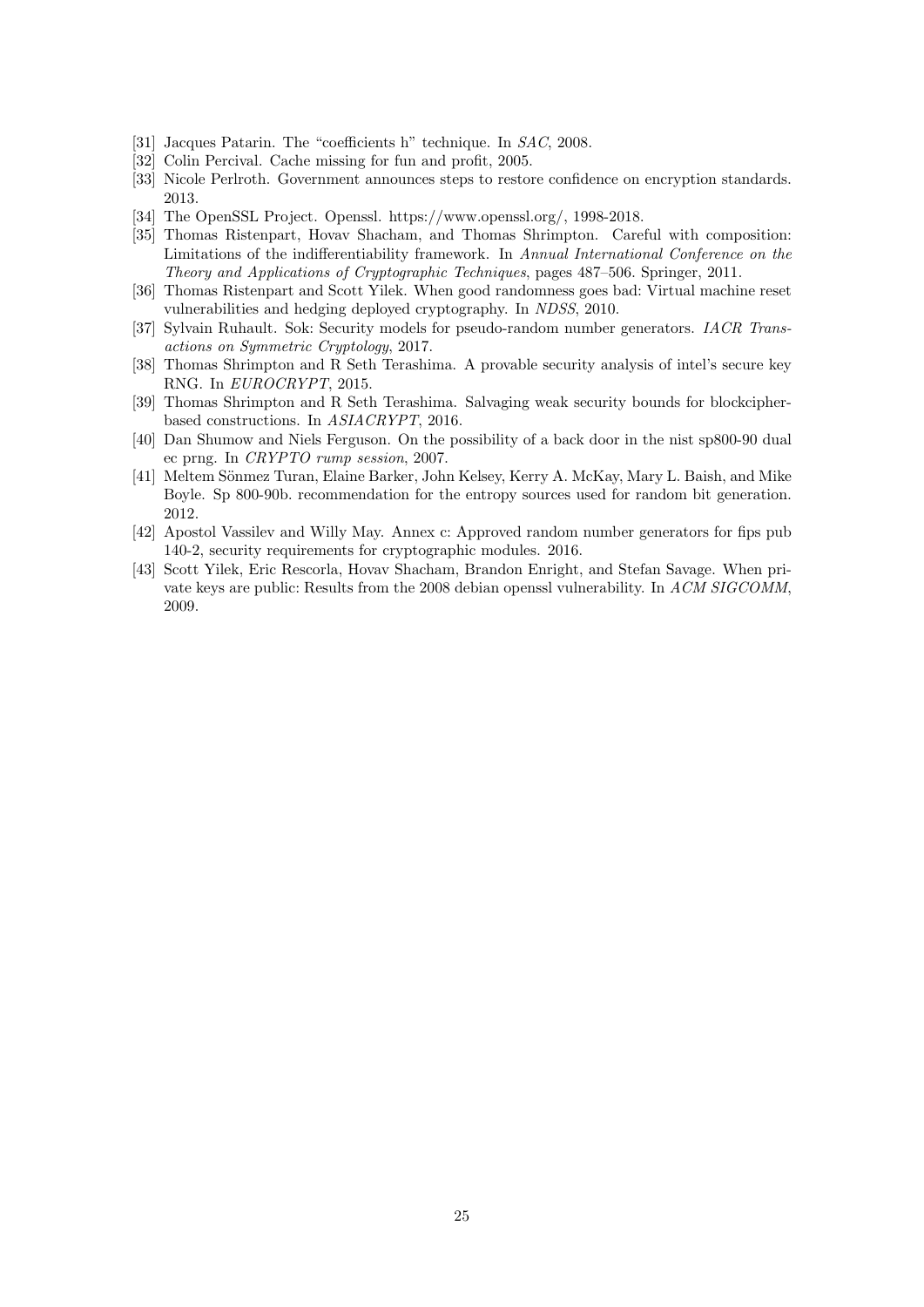### <span id="page-25-0"></span>A Definitions and Discusssion from Section [2](#page-2-1)

**Entropy.** For distributions X and Z over sets X and Z respectively, we define the worst-case *min-entropy* of X conditioned on Z to be

$$
H_{\infty}(X|Z) = -\log\left(\max_{x \in \mathcal{X}, z \in \mathcal{Z}} \Pr\left[X = x \mid Z = z\right]\right),\,
$$

and define the *average-case min-entropy* of  $X$  conditioned on  $Z$  as

$$
\tilde{H}_{\infty}(X|Z) = -\log\left(\sum_{z \in \mathcal{Z}} \max_{x \in \mathcal{X}} \Pr\left[\,X = x \mid Z = z\,\right] \cdot \Pr\left[\,Z = z\,\right]\right).
$$

**Cryptographic components.** We let  $Func(Dom, Rng)$  denote the set of all functions  $f$ :

 $Dom \rightarrow Rng$ . The pseudorandom function (PRF) distinguishing advantage of an adversary A against a keyed function  $F : Keys \times Dom \rightarrow Rng$  given q oracle queries is defined

$$
\mathsf{Adv}^{\text{prf}}_{\mathsf{F}}(\mathcal{A},q) = |\text{Pr}\left[\mathcal{A}^{\mathsf{F}(K,\cdot)} \Rightarrow 1: K \xleftarrow{\$} \{0,1\}^{\kappa}\right] - \Pr\left[\mathcal{A}^{\pi(\cdot)} \Rightarrow 1: \pi \xleftarrow{\$} \text{Func}(Dom, Rng)\right]|,
$$

where the superscript denotes a functionality that  $A$  is given oracle access to. A function  $E$ :  $\{0,1\}^k \times \{0,1\}^{\ell} \to \{0,1\}^{\ell}$  is called a block cipher if  $E(K, \cdot)$  is a permutation on  $\{0,1\}^{\ell}$  for each  $K \in \{0,1\}^{\kappa}$ . We let  $\mathsf{D}(K, \cdot)$  denote the inverse (or decryption) of  $\mathsf{E}(K, \cdot)$ , so  $\mathsf{D}(K, \mathsf{E}(K, m)) = m$ for all  $m \in \{0,1\}^{\ell}, K \in \{0,1\}^{\kappa}$ .

The H-Coefficient technique. Patarin's H-coefficient technique [\[31\]](#page-24-12) has proved to be a highly useful tool for analyzing indistinguishability experiments. We recall the formulation of this method from [\[13\]](#page-23-27) below, and refer the reader to that work for a full discussion of the approach. The proof technique consider two experiments, which we denote Real and Ideal, and a deterministic and computationally unbounded adversary  $A$  who tries to distinguish the two. We define a *transcript* which captures  $\mathcal{A}$ 's view of the experiments, say that a transcript is *valid* if it could be produced by an execution of one of the experiments, and let  $T_0$  and  $T_1$  denote the distributions of valid transcripts corresponding to the real and ideal experiments respectively. We additionally define a set of Bad transcripts, and view all other valid transcripts as being Good. The following theorem then allows us to bound the advantage  $A$  has in distinguishing the real and ideal experiments as follows:

**Theorem 5.** Suppose that there exist  $\delta, \epsilon \in [0,1]$  such that for all transcripts  $\tau \in \mathsf{Good}$  it holds that

$$
\Pr[\,T_0 = \tau\,]/\Pr[\,T_1 = \tau\,] \ge 1 - \epsilon\;,
$$

and moreover it holds that  $Pr[T_1 \in bad] \leq \delta$ . Then the probability

$$
|\Pr[\mathcal{A} \Rightarrow 1 \text{ in Real}] - \Pr \mathcal{A} \Rightarrow 1 \text{ in Ideal } \leq \epsilon + \delta
$$
.

Discussion of security model. Our PRNG definition (Definition [1\)](#page-2-0) follows that of Dodis et al. [\[16\]](#page-23-0), with a number of modifications. Following Shrimpton et al. [\[38\]](#page-24-7), we define setup to be the algorithm which constructs the initial state of the PRNG from samples drawn from the entropy source. We assume that the salt  $X$  is generated externally and supplied to the PRNG. In contrast, in [\[16\]](#page-23-0) the initial state is defined to be a uniform bit string which is supplied to the PRNG, and setup is used to generate the salt. These modifications allow us to better model real-world PRNGs which must construct their initial state from the entropy source. We further modify the syntax of setup from [\[38\]](#page-24-7) to have it take an entropy sample and nonce as input, as per the specification of the NIST DRBGs. In contrast in [\[38\]](#page-24-7), setup takes no input, but may have access to the entropy source. Finally, we extend the definitions of refresh and next from [\[16\]](#page-23-0) to allow: (1) entropy samples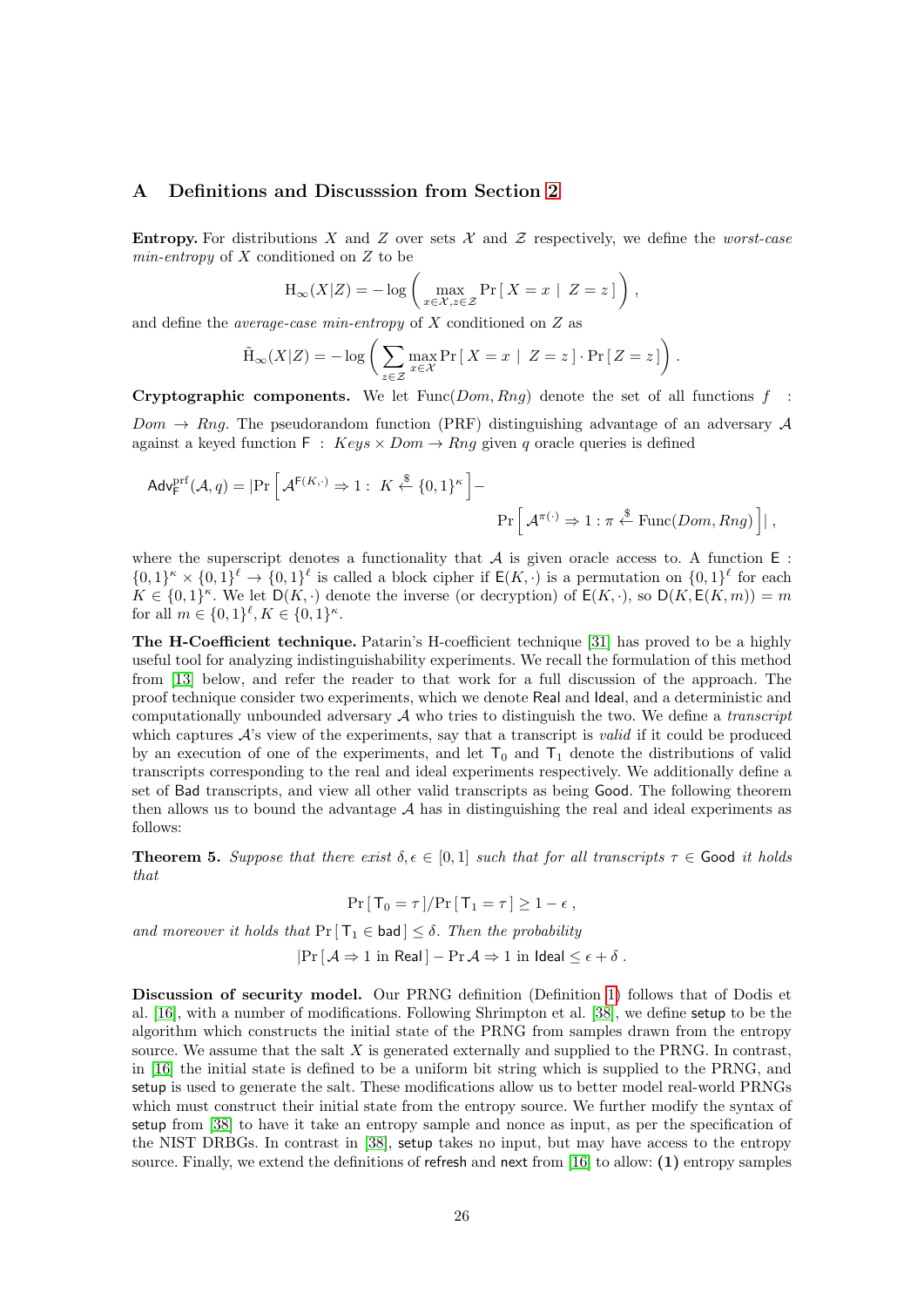I to be bit strings of arbitrary length  $|I|\in [\alpha_{min}, \alpha_{max}]$ , as opposed to some fixed length  $\alpha_{max}$ ; (2) variable length outputs up to length  $\alpha_{out}$  to be requested via the parameter  $\beta$ ; and (3) the option to include strings of additional input  $addin \in \{0,1\}^{\leq \alpha_{add}}$  in next calls. As we shall see in Section [3,](#page-3-0) this is necessary to capture the interface of the corresponding algorithms for the NIST DRBGs.

## <span id="page-26-0"></span>B Discussion on Section [3.](#page-3-0)

In this section, we offer further discussion of the standard, which was omitted from Section [3](#page-3-0) due to space constraints.

The counter of HASH-DRBG. The constant  $C$  is added into the counter  $V$  during each state update, but is itself only updated following a reseed. The standard does not explicitly state the purpose of C; however slides by Kelsey from 2004 [\[25\]](#page-23-25) mention how HASH-DRBG will "Hash with constant to avoid duplicating other hash computations". As such, it would appear that the purpose of the constant is to ensure that if a previous counter  $V$  is duplicated at some point in a different refresh period, then the inclusion of the (almost certainly distinct) counter in the subsequent state update prevents the previous sequence of states being repeated.

### <span id="page-26-1"></span>C Discussion from Section [8](#page-15-1)

**Security of the updated state.** As discussed in Section [8.4,](#page-20-1) learning  $V^i$  or  $data^i$  for any  $i \in [0, n]$ is sufficient to compute all output produced in the call, by allowing the attacker to recover the value of the initial counter  $V^0$  which was hashed to produce the output blocks. However, interestingly and unlike the other NIST DRBGs — this is insufficient to recover the updated state  $S'$  in general. At the end of the next call, the new counter is computed as

$$
V' = (V^0 + H(0x03||V^0) + C + cnt) \bmod 2^L ;
$$

however, for all but the first next call, it seems to be infeasible to extract the constant C from the known counter  $V^0$  without inverting the hash function. (The exception with the first next call is because  $C$  is derived deterministically from the initial counter  $V$  during the setup process. Provided additional input is not used in the call, this is the counter  $A$  will be able to recover during the attack, allowing them to compute  $C$  themselves.) That said, if additional input is not used and an attacker compromises counters  $V^0$  and  $V^{0'}$  used for output generation from two consecutive next calls, then  $A$  can easily recover  $C$  by calculating

$$
C = (V^{0} - H(0x03||V^0) - (cnt + 1)) \bmod 2^L,
$$

where *cnt* denotes the reseed counter at the point of the call, thus facilitating the recovery of the updated state, and subsequent output. The same attack is possible if additional input is used conditional on A being able to guess its value.

#### C.1 Discussion from Section [8.5](#page-20-0)

Extensions to additional input recovery attack. In Section [8.5](#page-20-0) we described the ideal conditions for the attack. However the attack is still possible if  $X_1$  is not known to the attacker. Supposing  $X_1$  has  $\gamma$ -bits of entropy, then repeating the above process for each possible candidate for  $X_1$  will recover the correct secret  $X_2$  among a list of  $2^{\gamma}$  candidates. If the data in  $X_2$  is of a distinctive structure, or multiple output blocks can be recovered from the compromised next call, this can help A quickly eliminate candidates. Either way, the entropy of  $X_2$  is reduced to  $\gamma$ -bits, a loss which — given  $X_2$  contains up to 128-bits of unknown data for the instantiations permitted by the standard — may be substantial.

Security benefit of the derivation function. The attack exploits the way in which the structure of addin is preserved by XOR. When the derivation function is used to condition the data, this structure is sufficiently destroyed that the above attack no longer works. Indeed, even if the attacker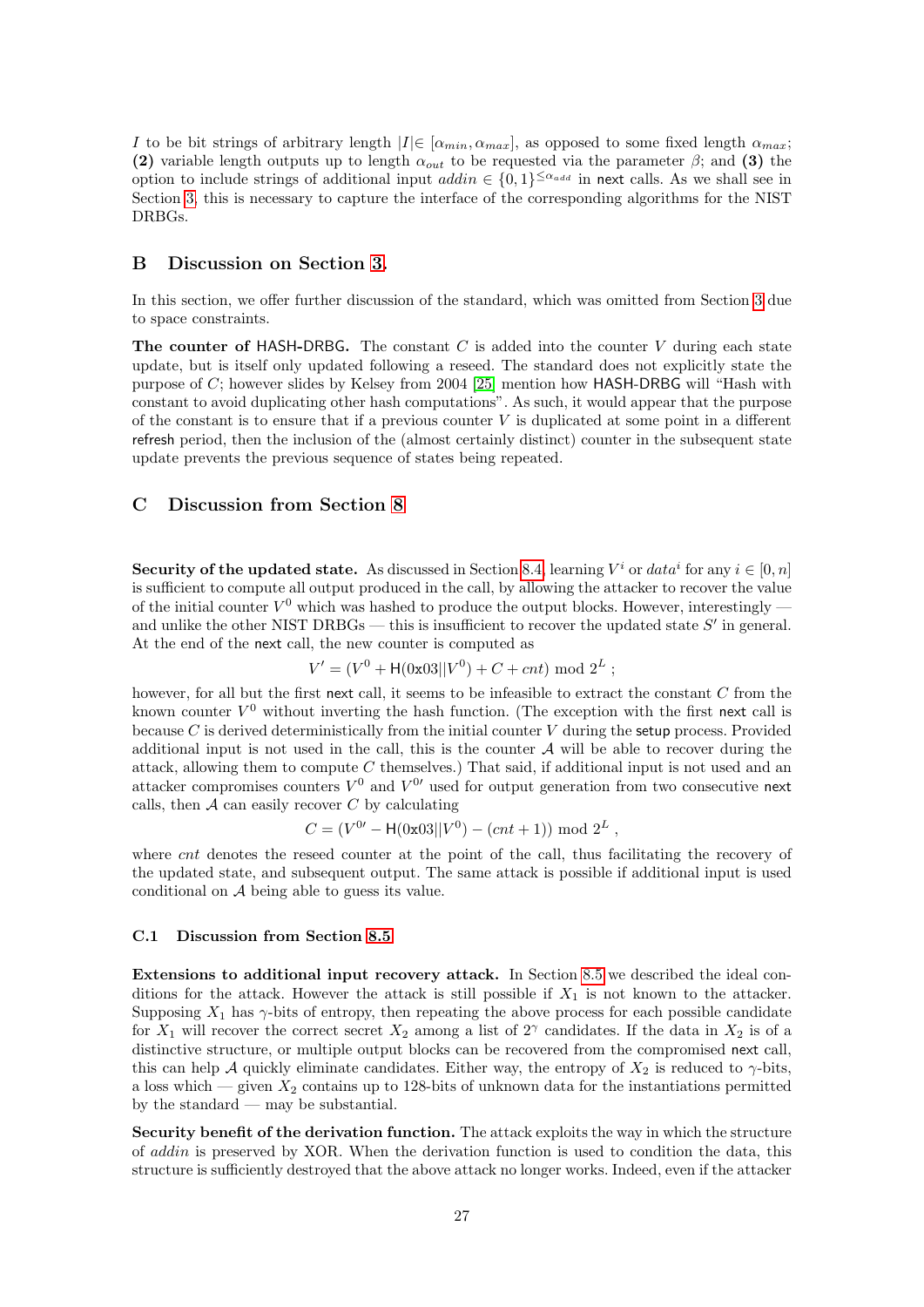could compromise the raw derivation function output it is difficult to see how to recover the underlying additional input string more efficiently than by exhausting its entropy in a brute-force attack. Likewise for HASH-DRBG and HMAC-DRBG, in which additional input is hashed as it is incorporated into the state, it would appear that recovery of such strings requires a brute-force attack.

## <span id="page-27-0"></span>D Proofs from Section [6](#page-10-0)

**Proof of Theorem [1.](#page-9-1)** Let  $(A, \mathcal{D})$  be an attacker / sampler pair in game  $\text{Rob}_{\mathcal{G},\gamma^*,\beta}^{\mathcal{D},\mathcal{A}}$  against  $\mathcal{G}$ . We shall construct a hybrid argument based upon the attacker's RoR queries, where by assumption  $\mathcal A$ makes  $q_R$  such queries. We say that a RoR query is uncompromised if  $c \geq \gamma^*$  at the point of the query; otherwise we say it is compromised. We further divide uncompromised RoR queries into those which are *preserving* and those which are *recovering*. We say a RoR query is *recovering* if  $c < \gamma^*$  at some point between the previous RoR query (or if there have been no previous RoR queries, the start of the game) and the current one inclusive. For a recovering RoR query, we call the most recent query for which  $c \leftarrow 0$  the most recent entropy drain (mRED) query. If an uncompromised query is not recovering, then it is said to be preserving.

Let game  $G_0^*$  be equivalent to game  $\text{Rob}_{\mathcal{G},\gamma^*,\beta}^{\mathcal{A},\mathcal{D}}$  with challenge bit  $b=0$ . Let  $(\mathcal{A},\mathcal{D})$  be an attacker / sampler pair in  $G_0^*$ . We begin by defining game  $G_0$ , which is identical to  $G_0^*$  except we replace the line  $S \leftarrow \text{setup}^{\mathsf{H}}(X, I, N)$  with  $S \leftarrow \mathsf{M}^{\mathsf{H}}(\varepsilon)$ . We bound the gap between these games with a reduction to the Init security of G. Let  $(A_1, \mathcal{D})$  be an attacker / sampler pair in game Init, where  $A_1$  proceeds as follows. When  $A_1$  receives his challenge state  $S^*$  and associated entropy samples, estimates, side information, and nonce  $((I_i)_{i=2}^{q_D+1}, (\gamma_i, z_i)_{i=1}^{q_D+1}, N)$ , he passes  $(X, (\gamma, z, N))$ to A.  $A_1$  begins to simulate game Rob with challenge bit  $b = 0$  for  $\overline{A}$ , using the challenge state  $S^*$ as the initial state for the simulated game. In particular,  $A_1$  uses the remaining entropy samples and estimates to simulate  $A$ 's Ref calls and uses his own H oracle to answer  $A$ 's H queries and to simulate the refresh<sup>H</sup> and next<sup>H</sup> algorithms. At the end of the game,  $\mathcal{A}_1$  outputs whatever bit A does. Notice that if A received a real state in his challenge then this perfectly simulates  $G_0^*$ ; otherwise it perfectly simulates  $G_0$ . Moreover, notice that  $\mathcal{A}_1$  makes at most  $(q_H+q_R \cdot q_{\text{next}}+q_D \cdot q_{\text{ref}})$ queries to H (this total follows from the  $q_H$  queries which A makes to H and which  $A_1$  forwards to his own oracle, plus the  $q_{ref}$  (resp.  $q_{nxt}$ ) H queries which  $\mathcal{A}_1$  makes to simulate the  $q_D$  (resp.  $q_R$ ) Ref (resp. RoR) queries. It follows that

$$
|\Pr[\mathcal{A} \Rightarrow 1 \text{ in } G_0^*] - \Pr[\mathcal{A} \Rightarrow 1 \text{ in } G_0]| \leq \text{Adv}_{\mathcal{G},M,\gamma^*}^{\text{init}}(\mathcal{A}_1, \mathcal{D}).
$$

We now define a series of modified games, where for each  $i \in [0, q_R - 1], G_{i+1}$  is identical to game  $G_i$  except in the event that the  $(i + 1)$ <sup>st</sup> RoR query is uncompromised. In this case, then instead of computing the output / state via  $(R, S') \leftarrow \text{next}^H(X, S, \beta, \text{addin})$  where S denotes the current state of the PRNG the challenger instead returns  $R \leftarrow \{0,1\}^{\beta}$  to A regardless of the challenge bit and sets the state of the PRNG to  $M^{H}(S)$  (e.g., the mask of the state which was input to next to satisfy the output request). This new state is used to run the rest of the game. We also introduce an intermediate game  $G_{(i+\frac{1}{2})}$  defined such that if the  $(i+1)$ <sup>st</sup> RoR query is preserving then the challenger acts as in Game  $(i+1)$ , whereas if the  $(i+1)$ <sup>st</sup> RoR query is recovering the challenger acts as in Game i. We bound the gaps between these pairs of games in the following lemma.

**Lemma 7.** For any  $(q_H, q_D, q_R, q_S)$ -adversary A and sampler D and for all  $i \in [0, q_R - 1]$ , there exist  $(q_H + q_D \cdot q_{ref} + q_R \cdot (q_{nxt} + q_M))$ -adversaries  $\mathcal{A}_2^i$ ,  $\mathcal{A}_3^i$  such that

$$
|\Pr[\mathcal{A} \Rightarrow 1 \text{ in } G_i] - \Pr[\mathcal{A} \Rightarrow 1 \text{ in } G_{(i+1)}] | \leq \mathrm{Adv}_{\mathcal{G},M,\beta}^{\text{pres}}(\mathcal{A}_2^i) + \mathrm{Adv}_{\mathcal{G},M,\beta,\gamma^*}^{\text{rec}}(\mathcal{A}_3^i,\mathcal{D}).
$$

**Proof:** For each  $i \in [0, q_R - 1]$ , the triangle inequality implies that

$$
|\Pr[\mathcal{A} \Rightarrow 1 \text{ in } G_i] - \Pr[\mathcal{A} \Rightarrow 1 \text{ in } G_{(i+1)}]|
$$
  
\$\leq |\Pr[\mathcal{A} \Rightarrow 1 \text{ in } G\_i] - \Pr[\mathcal{A} \Rightarrow 1 \text{ in } G\_{(i+\frac{1}{2})}]|\$  

$$
+ |\Pr[\mathcal{A} \Rightarrow 1 \text{ in } G_{(i+\frac{1}{2})}] - \Pr[\mathcal{A} \Rightarrow 1 \text{ in } G_{(i+1)}]|.
$$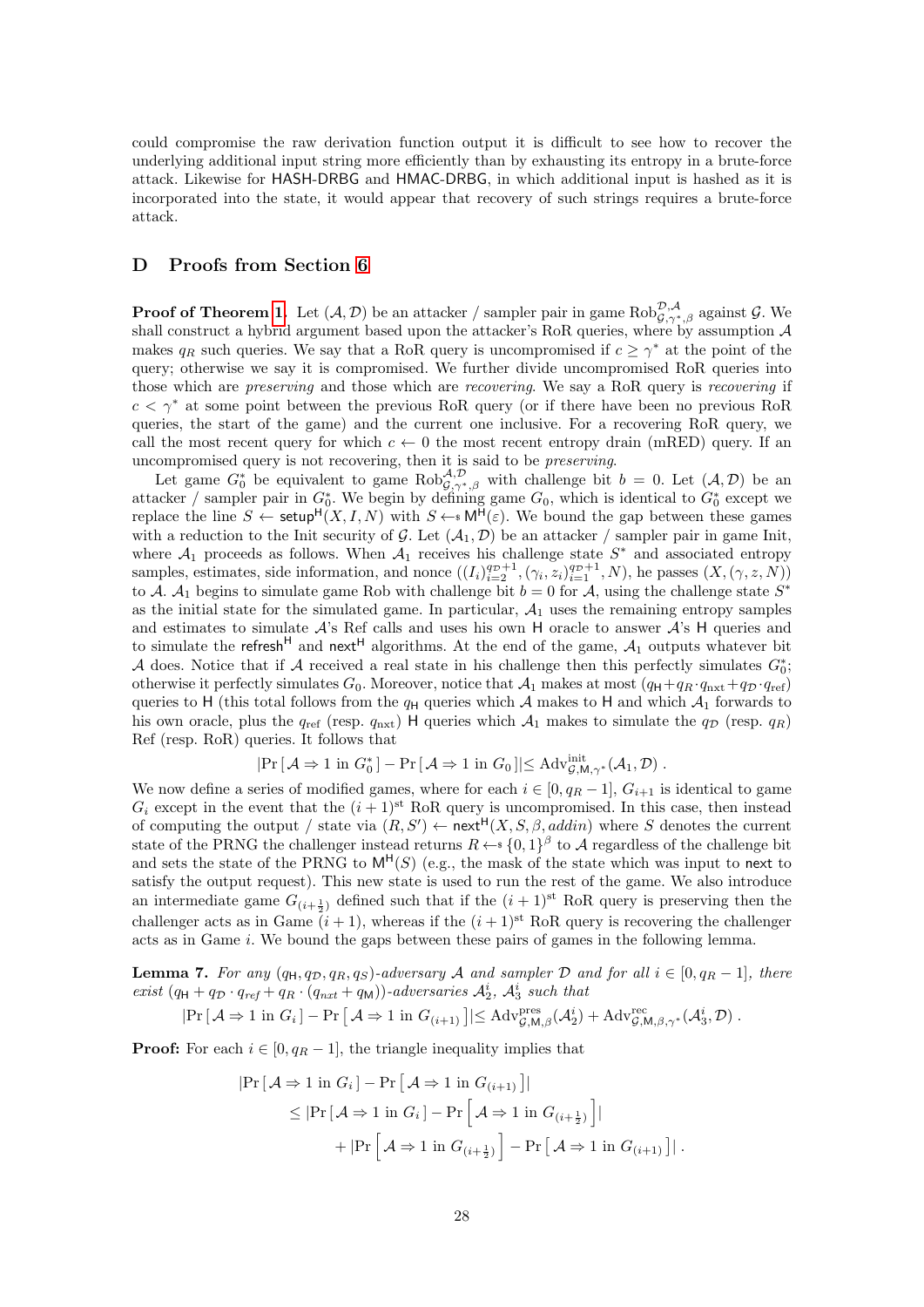We begin by showing that there exists an adversary  $\mathcal{A}_2^i$  such that

$$
|\Pr[\mathcal{A} \Rightarrow 1 \text{ in } G_i] - \Pr[\mathcal{A} \Rightarrow 1 \text{ in } G_{(i+\frac{1}{2})}]| \leq \text{Adv}_{\mathcal{G},M,\beta}^{\text{pres}}(\mathcal{A}_2^i).
$$

We may assume without loss of generality that the  $(i + 1)$ <sup>st</sup> query is preserving, otherwise games  $G_i$  and are  $G_{(i+\frac{1}{2})}$  are identical. Attacker  $\mathcal{A}_2^i$  proceeds as follows.  $\mathcal{A}_2^i$  runs  $\mathcal{A}$  as a subroutine, using his H oracle as well as the code of the sampler  $\mathcal D$  to simulate game  $G_i$  up to and including the  $i^{\text{th}}$  RoR query. In more detail: on input salt  $X$ ,  $\mathcal{A}_2^i$  first computes  $(\sigma_1, I_1, \gamma_1, z_1) \leftarrow \mathcal{D}(\sigma_0)$ , and passes  $(X, (\gamma_1, z_1, N))$  to A where  $N \leftarrow N$ .  $\mathcal{A}_2^i$  simulates  $\mathcal{A}$ 's H oracle by querying his own H oracle and returning the response. For a Ref query,  $\mathcal{A}_2^i$  uses the code of the sampler to compute  $(\sigma', I, \gamma, z) \leftarrow \mathcal{D}(\sigma)$  and returns  $(\gamma, z)$  to A, but does not yet update the state. For Get, Set, and RoR queries,  $\mathcal{A}_2^i$  takes the state S which immediately followed the last non-Ref query (or sets  $S = \mathsf{M}^{\mathsf{H}}(\varepsilon)$  if this is the first non-Ref query and so no such state exists) and uses refresh<sup>H</sup> to refresh that state with all entropy samples which would have been incorporated due to Ref queries since the previous call. ultimately producing state  $S'$ . For Get / Set queries,  $\mathcal{A}_2^i$  returns / overwrites the state S' as required. For the first  $(i - 1)$  RoR queries, if the query is uncompromised then  $\mathcal{A}_2^i$  samples  $R \leftarrow \{0,1\}^{\beta}$  and sets the state of the generator to  $S'' = \mathsf{M}^{\mathsf{H}}(S')$ . If the query is compromised then  $\mathcal{A}_2^i$  simply computes  $(R, S'') \leftarrow \text{next}^{\text{H}}(X, S', \beta, \text{addin})$ . In both cases, A returns R to A and continues running the game with state  $S''$ . A simulates the i<sup>th</sup> RoR query (which must be uncompromised, since we have assumed the  $(i+1)$ <sup>st</sup> query is preserving) as just described, but does not mask the state S'. (Since the  $(i + 1)$ <sup>st</sup> RoR query is preserving, we know that there can be only Ref queries between the  $i^{\text{th}}$  and  $(i + 1)^{\text{st}}$  RoR queries. Looking ahead,  $\mathcal{A}_2^i$  will insert his challenge in the  $(i+1)$ <sup>st</sup> RoR query, and S' will be masked as part of the challenge computation.)

To simulate the  $(i+1)$ <sup>st</sup> RoR query with associated additional input *addin*,  $\mathcal{A}_2^i$  passes the state S' which immediately followed the i<sup>th</sup> RoR query (or  $S' = \varepsilon$  if  $i = 0$  and so no such state exists), as well as *addin* and all entropy inputs  $I_1, \ldots, I_d$  which were output by the simulated sampler in response to Ref queries made in between the  $i<sup>th</sup>$  and  $(i+1)<sup>st</sup>$  RoR queries, to his challenger.  $\mathcal{A}_2^i$ receives  $(R^*, S^*)$  in response and returns  $R^*$  to A.  $\mathcal{A}_2^i$  continues running the game with state  $S^*$ and the simulated algorithms refresh<sup>H</sup> and next<sup>H</sup>. At the end of the game,  $\mathcal{A}_2^i$  outputs whatever bit A does.

Notice that if  $\mathcal{A}_2^i$ 's challenge bit is 0 and he receives the real output and state in his challenge then this perfectly simulates  $G_i$ ; otherwise he receives a random output and a masked state, and this perfectly simulates game  $G_{(i+\frac{1}{2})}$ . It follows that

$$
|\Pr[\mathcal{A} \Rightarrow 1 \text{ in } G_i] - \Pr[\mathcal{A} \Rightarrow 1 \text{ in } G_{(i+\frac{1}{2})}]|
$$
  
= 
$$
|\Pr[\mathcal{A}_2^i \Rightarrow 1 | b = 0] - \Pr[\mathcal{A}_2^i \Rightarrow 1 | b = 1]| \leq \text{Adv}_{\mathcal{G}, \mathsf{M}, \beta}^{\text{pres}}(\mathcal{A}_2^i).
$$

Moreover, notice that  $\mathcal{A}_2^i$  makes at most  $(q_H + q_D \cdot q_{ref} + q_R \cdot (q_{nxt} + q_M))$  queries to H. Here the additional  $q_R \cdot q_M$  term arises since  $\mathcal{A}_2^i$  masks at most  $(q_R - 1)$  PRNG states (one for every uncompromised RoR query with index  $j \in [1, i]$  plus the initial state  $S_0 \leftarrow s \mathsf{M}^{\mathsf{H}}(\varepsilon)$ . The other terms arise from  $A_2^i$  answering  $A$ 's H queries and simulating the refresh<sup>H</sup> and next<sup>H</sup> algorithms.

Next, we show that for all  $i \in [0, q_R - 1]$  there exists an adversary  $\mathcal{A}_3^i$  such that

$$
|\Pr\left[\mathcal{A}\Rightarrow 1 \text{ in } G_{(i+\frac{1}{2})}\right] - \Pr\left[\mathcal{A}\Rightarrow 1 \text{ in } G_{(i+1)}\right]| \leq \mathrm{Adv}_{\mathcal{G},\mathsf{M},\gamma^*,\beta}^{\mathrm{rec}}(\mathcal{A}_3^i,\mathcal{D})\;.
$$

We may again assume without loss of generality that the  $(i + 1)$ <sup>st</sup> query is recovering otherwise games  $G_{(i+\frac{1}{2})}$  and  $G_{(i+1)}$  are identical. Attacker  $\mathcal{A}_3^i$  proceeds as follows. Attacker  $\mathcal{A}_3^i$  is given salt X and  $(I_1, \overline{(r_i, z_i)}_{i=1}^{q_D+1}, N)$ , passes the appropriate values to A, and begins to simulate game Rob.  $\mathcal{A}_3^i$  simulates  $\mathcal{A}$ 's oracles for the first i queries as described above with two differences. Firstly in response to a Ref query,  $\mathcal{A}_3^i$  returns the relevant entropy estimate / side information (which were given to  $\mathcal{A}_3^i$  at the start of his challenge) to  $\mathcal{A}$ . Then at the point of the next non-Ref query,  $\mathcal{A}_3^i$  queries Sam repeatedly to get all entropy samples which should have been incorporated into the state during that period and uses these to update the state. (In contrast, in the previous simulation  $\mathcal{A}_2^i$  ran the code of the sampler himself.) The second difference is that if the  $i^{\text{th}}$  RoR query is uncompromised, A returns  $R \leftarrow \{0,1\}^{\beta}$  to A as before but now also sets the state to  $S'' = \mathsf{M}^{\mathsf{H}}(S')$  where S' denotes the state of the PRNG as updated with entropy samples at the point of the query. (In the previous simulation  $\mathcal{A}_2^i$  left this state unmasked.)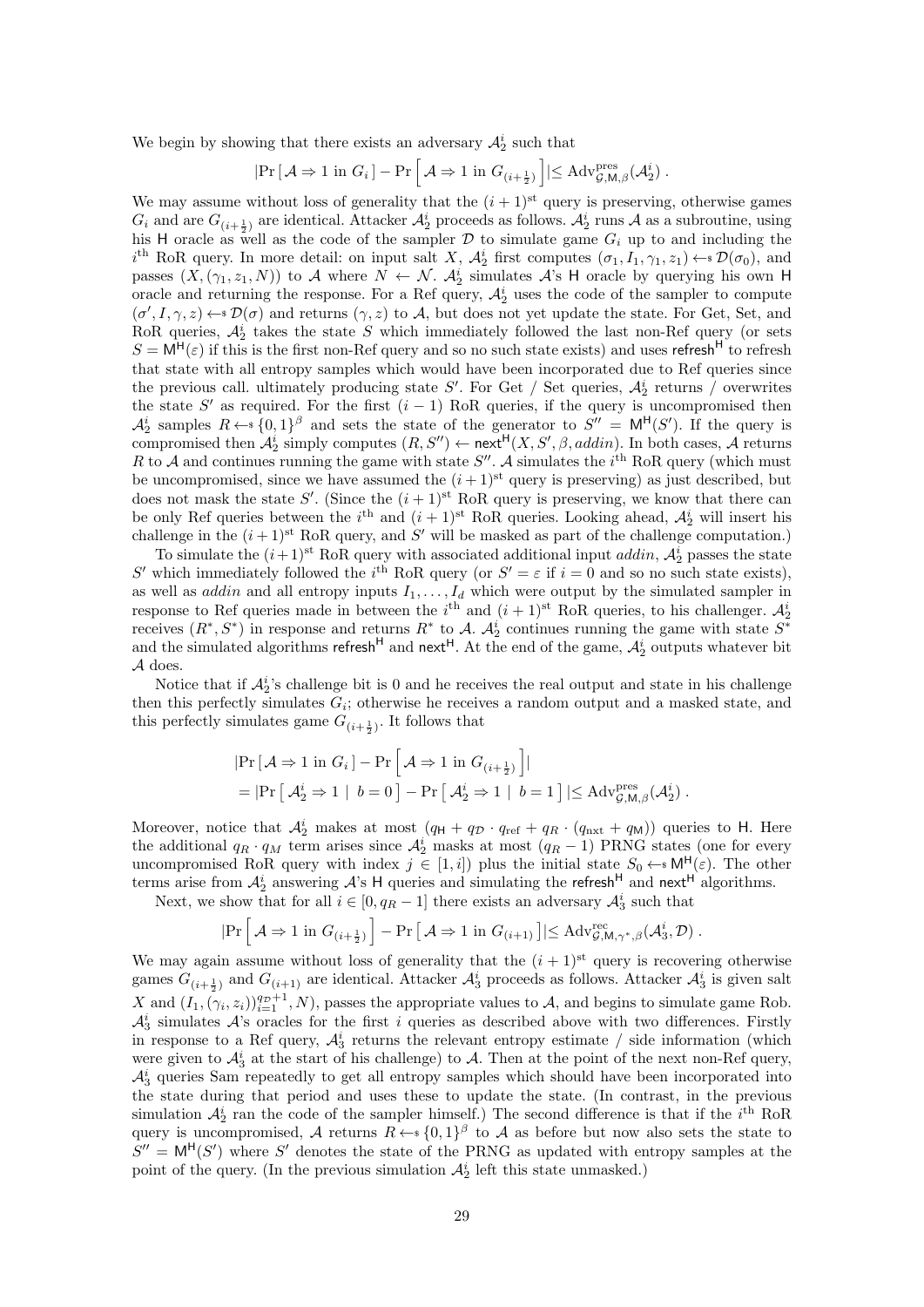When A makes his  $(i + 1)$ <sup>st</sup> RoR query with associated additional input *addin*,  $\mathcal{A}_3^i$  locates the mRED query (which must exist since we have assumed the  $(i + 1)$ <sup>st</sup> query is recovering).  $\mathcal{A}_3^i$ submits the state which immediately followed the mRED query to his challenger, along with  $d$  set equal to the number of Ref calls which A made between the mRED query and the  $(i + 1)$ <sup>st</sup> RoR query, and *addin*.  $\mathcal{A}_3^i$  receives  $(R^*, S^*)$  in response along with the remaining entropy samples.  $\mathcal{A}_3^i$ returns  $R^*$  to  $A$ , and uses the state  $S^*$  along with the entropy samples to simulate the remainder of the game. At the end of the game  $\mathcal{A}_3^i$  outputs whatever bit  $\mathcal A$  does.

Notice that if  $\mathcal{A}_3^i$ 's challenge bit is 0 and so he receives the real output and state in his challenge then this perfectly simulates  $G_{(i+\frac{1}{2})}$ ; otherwise, he receives a random output and a masked state and this perfectly simulates game  $\widehat{G}_{(i+1)}$ . It follows that

$$
\begin{aligned} &\left| \Pr\left[ \mathcal{A} \Rightarrow 1 \text{ in } G_{(i+\frac{1}{2})} \right] - \Pr\left[ \mathcal{A} \Rightarrow 1 \text{ in } G_{(i+1)} \right] \right| \\ &\leq \left| \Pr\left[ \mathcal{A}_3^i \Rightarrow 1 \mid b = 0 \right] - \Pr\left[ \mathcal{A}_3^i \Rightarrow 1 \mid b = 1 \right] \leq \mathrm{Adv}_{\mathcal{G}, \mathsf{M}, \gamma^*, \beta}^{rec}(\mathcal{A}_3^i, \mathcal{D}) \right], \end{aligned}
$$

where an analogous argument to that made above verifies the query complexity of the adversary.

Now in game  $G_{q_R}$  each one of A's uncompromised RoR queries is answered with a random bit string and a masked state. To return to using unmasked states while still returning random outputs to A, we define a second sequence of hybrid games where game  $\bar{G}_{q_R}$  is identical to game  $G_{q_R}$ , and for each  $i \in [0, q_R-1]$  game  $\bar{G}_i$  is identical to game  $\bar{G}_{(i+1)}$  except if the  $(i+1)^{st}$  query is uncompromised. In this case, for the  $(i+1)$ <sup>st</sup> query the challenger computes  $(R, S'') \leftarrow \text{next}^{\text{H}}(X, S', \beta, \text{add} \text{in})$  where S' denotes the state at the point of the query and returns  $R \leftarrow s \{0,1\}^{\beta}$  to the attacker, but continues running the game with the real state  $S''$  as opposed to using the masked version of that state  $\mathsf{M}^{\mathsf{H}}(S')$ . We define intermediate games  $\bar{G}_{(i+\frac{1}{2})}$  analogously to  $G_{(i+\frac{1}{2})}$ . An analogous argument to that used above then implies the following lemma.

**Lemma 8.** For any  $(q_H, q_D, q_R, q_S)$ -adversary A and sampler D and for all  $i \in [0, q_R - 1]$ , there exist  $(q_H + q_D \cdot q_{ref} + q_R \cdot (q_{nxt} + q_M))$ -adversaries  $\bar{A}_2^i$ ,  $\bar{A}_3^i$  such that

 $|\Pr[\mathcal{A} \Rightarrow 1 \text{ in } \bar{G}_i] - \Pr[\mathcal{A} \Rightarrow 1 \text{ in } \bar{G}_{(i+1)}] | \leq \mathrm{Adv}_{\mathcal{G},M,\beta}^{\mathrm{pres}}(\bar{\mathcal{A}}_2^i) + \mathrm{Adv}_{\mathcal{G},M,\gamma^*,\beta}^{\mathrm{rec}}(\bar{\mathcal{A}}_3^i,\mathcal{D})$ .

The proof of the above lemma is identical to that in the previous case, except that now  $\bar{A}_2^i$  and  $\bar{A}_3^i$  return random outputs in response to all uncompromised RoR queries made by A. Similarly, we let  $\bar{G}_0^*$  be identical to game  $\bar{G}_0$ , except we compute the initial state via  $S_0 \leftarrow \text{setup}^{\text{H}}(X, I_1, N)$ rather than as  $M^{H}(\varepsilon)$ . An analogous argument to that used above again implies that there exists an adversary  $\bar{A}_1$  making at most  $(q_H + q_H \cdot q_{\text{rxt}} + q_{\mathcal{D}} \cdot q_{\text{ref}})$  queries such that

$$
|\Pr[\mathcal{A} \Rightarrow 1 \text{ in } \bar{G}_0] - \Pr[\mathcal{A} \Rightarrow 1 \text{ in } \bar{G}_0^*]| \leq \text{Adv}_{\mathcal{G},M,\gamma^*}^{\text{init}}(\bar{A}_1, \mathcal{D}).
$$

Moreover, notice that game  $G_0^*$  is identical to game Rob with challenge bit  $b = 1$ . Putting this altogether, a standard argument implies that there exists adversaries  $A_1$ ,  $A_2$ ,  $A_3$  with the claimed query budgets such that

 $\mathrm{Adv}_{\mathcal{G},\mathsf{M},\gamma^*,\beta}^{\mathrm{rob}}(\mathcal{A},\mathcal{D}) \leq 2\cdot \mathrm{Adv}_{\mathcal{G},\mathsf{M},\beta}^{\mathrm{init}}(\mathcal{A}_1,\mathcal{D}) + 2q_R\cdot(\mathrm{Adv}_{\mathcal{G},\mathsf{M},\beta}^{\mathrm{pres}}(\mathcal{A}_2) + 2q_R\cdot \mathrm{Adv}_{\mathcal{G},\mathsf{M},\beta,\gamma^*}^{\mathrm{rec}}(\mathcal{A},\mathcal{D}))\;,$ thereby completing the proof.

### <span id="page-29-0"></span>E Proofs from Section [6](#page-10-0)

#### Proof of Lemma [1:](#page-11-1) Init security of HASH-DRBG.

**Proof:** We argue by a series of game hops, shown in Figure [12.](#page-30-0) We begin by defining game  $G_0$ , which is easily verified to be a rewriting of Init for HASH-DRBG and  $M^H$  with challenge bit  $b = 0$ in which we lazily sample the random oracle H. We additionally set a flag bad, although this does not affect the outcome of the game. It follows that

$$
Pr[G_0 \Rightarrow 1] = Pr\left[\text{Init}_{\mathcal{G}, \mathsf{M}, \gamma^*}^{\mathcal{A}, \mathcal{D}} \Rightarrow 1 \mid b = 0\right].
$$

Next we define game  $G_1$ , which is identical to game  $G_0$  except we change the way in which the random oracle H responds to queries. Namely, if H is queried more than once on one of the inputs  $(i)_{8} \parallel (L)_{32} \parallel I_{1} \parallel N$  for  $i \in [1, m]$  upon which it was queried to produce  $V_{0}^{*}$  (indicated in the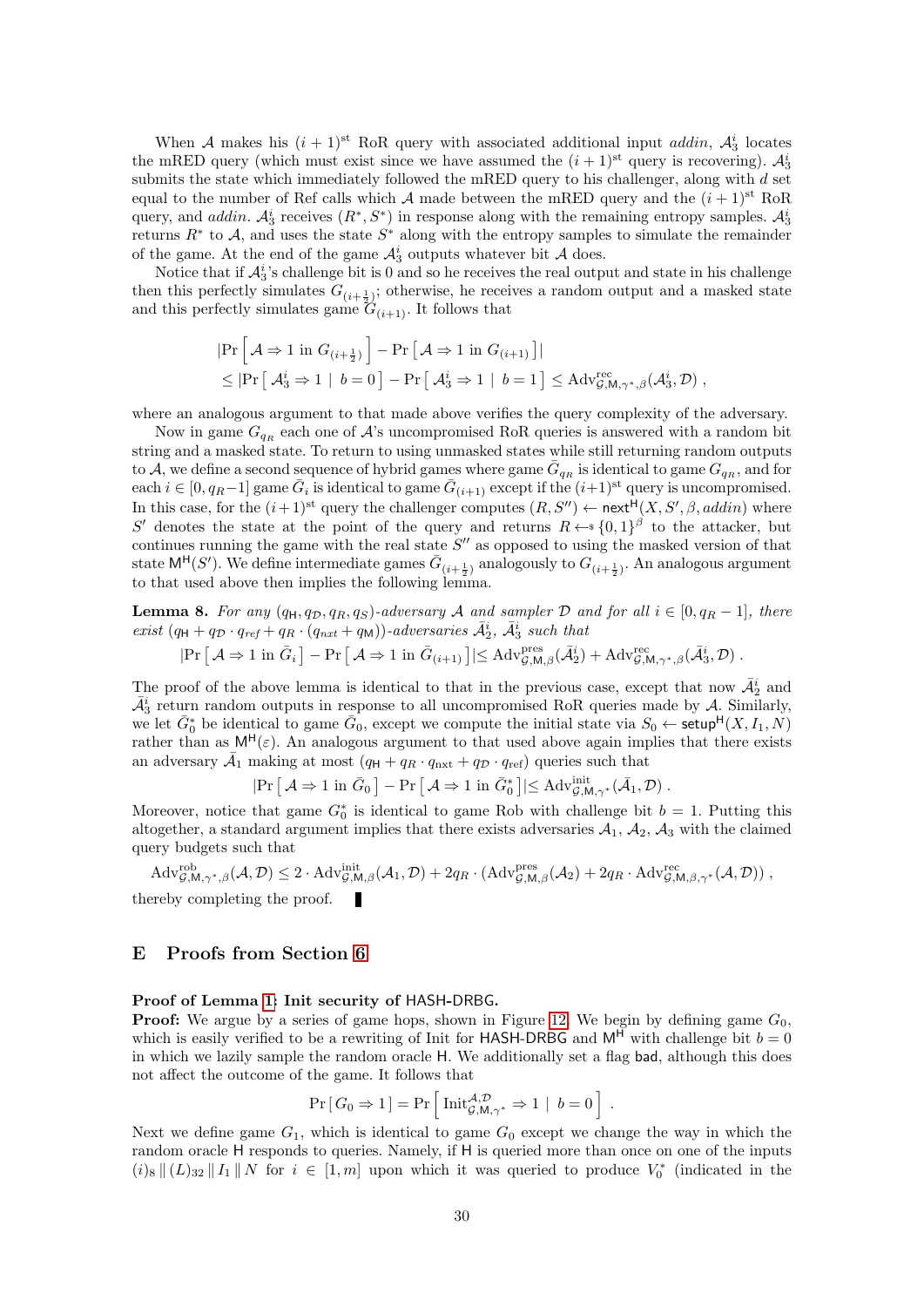<span id="page-30-0"></span>

| proc. main : $G_0, G_1,   G_2$                                                                                                 | proc. main : $G_3, G_4$                                                                                        |
|--------------------------------------------------------------------------------------------------------------------------------|----------------------------------------------------------------------------------------------------------------|
| $\sigma_0 \leftarrow \varepsilon : N \leftarrow \mathcal{N} : \mathcal{Q} \leftarrow \emptyset$                                | $\sigma_0 \leftarrow \varepsilon$ ; $N \leftarrow \mathcal{N}$ ; $\mathcal{Q} \leftarrow \emptyset$            |
| For $i=1,\ldots,q_{\mathcal{D}}+1$                                                                                             | For $i=1,\ldots,q_{\mathcal{D}}+1$                                                                             |
| $(\sigma_i, I_i, \gamma_i, z_i) \leftarrow \mathcal{D}(\sigma_{i-1})$                                                          | $(\sigma_i, I_i, \gamma_i, z_i) \leftarrow \mathcal{D}(\sigma_{i-1})$                                          |
| $temp_V \leftarrow \varepsilon$ ; $m \leftarrow [L/\ell]$                                                                      | $S_0^* \leftarrow \$ \mathsf{M}^{\mathsf{H}}(\varepsilon)$                                                     |
| For $i=1,\ldots,m$                                                                                                             | $b^* \leftarrow \mathcal{A}^{\mathsf{H}}(S_0^*, (I_i)_{i=2}^{q} D_1^{+1}, (\gamma_i, z_i)_{i=1}^{q} D_1^{+1})$ |
| $\mathcal{Q} \leftarrow \mathcal{Q} \cup ((i)_{8} \mathbin{  } (L)_{32} \mathbin{  } I_{1} \mathbin{  } N)$                    | Return $b^*$                                                                                                   |
| $temp_V \leftarrow temp_V \ \text{H}((i)_{8} \  (L)_{32} \  I_1 \  N)$                                                         |                                                                                                                |
| $V_0^* \leftarrow \text{left}(temp_V, L)$                                                                                      | proc. $H(X)/\left G_0\right , G_1, G_2, G_3, G_4$                                                              |
|                                                                                                                                | $Y \leftarrow \$ \{0,1\}^{\ell}$                                                                               |
| $V_0^* \leftarrow \{0,1\}^L$                                                                                                   | If $H[X] \neq \perp$ and $X \notin \mathcal{Q}$                                                                |
| $temp_C \leftarrow \varepsilon$                                                                                                | $Y \leftarrow H[X]$                                                                                            |
| For $i=1,\ldots,m$                                                                                                             | If $H[X] \neq \perp$ and $X \in \mathcal{Q}$                                                                   |
| $temp_C \leftarrow temp_C \ \,\mathsf{H}((i)_{8} \  (L)_{32} \  0 \times 00 \  V_0^*)$                                         | <u>bad <math>\leftarrow</math> true</u>                                                                        |
| $C_0^* \leftarrow \text{left}(\text{temp}_C, L)$                                                                               | $Y \leftarrow H[X]$                                                                                            |
| $cnt_0^* \leftarrow 1$                                                                                                         | $H[X] \leftarrow Y$                                                                                            |
| $S_0^* \leftarrow (V_0^*, C_0^*, cnt_0^*)$                                                                                     | Return Y                                                                                                       |
| $b^* \leftarrow \mathcal{A}^{\mathsf{H}}(S_0^*, (I_i)_{i=2}^{q} \mathcal{D}^{+1}, (\gamma_i, z_i)_{i=1}^{q} \mathcal{D}^{+1})$ |                                                                                                                |
| Return $b^*$                                                                                                                   |                                                                                                                |

Fig. 12: Games for proof of Lemma [1](#page-11-1) (Init security of HASH-DRBG).

pseudocode by the set  $Q$ ), then H responds with an independent random string rather than the value which was previously set. Notice that this event could either occur during the computation of  $C_0^*$  (if it happens that  $0x00 \parallel V_0^* = I_1 \parallel N$ ), or due to a query made by  ${\mathcal{A}}$  after receiving the challenge state. (Notice that due to the prepended counter, the queries made during the computation of  $V_0^*$ (resp.  $C_0^*$ ) will never collide with eachother.) These games run identically unless the flag bad is set, and so the Fundamental Lemma of Game Playing implies that

$$
|\Pr[G_0 \Rightarrow 1] - \Pr[G_1 \Rightarrow 1]| \leq \Pr[\text{bad} = \text{true in } G_1].
$$

We let Coll denote the event that  $0x00 \parallel V_0^* = I_1 \parallel N$ . Notice that if Coll occurs, then bad will be set with probability one during the computation of  $C_0^*$ . Moreover, notice that if Coll does not occur then bad can only be set as the result of a query made by  $A$ . It follows that

$$
\Pr\left[\text{bad} = \text{true in } G_1\right] = \Pr\left[\text{bad} = \text{true} \land \text{Coll in } G_1\right] + \Pr\left[\text{bad} = \text{true} \land \neg \text{Coll in } G_1\right]
$$
\n
$$
\leq \Pr\left[\text{Coll in } G_1\right] + \Pr\left[\mathcal{A}^{\text{H}}(S_0^*, (I_i)_{i=2}^{q_D+1}, (\gamma_i, z_i)_{i=1}^{q_D+1}) \text{ guesses } I_1 \text{ in } G_1\right].
$$

Before bounding this probability we first define game  $G_2$ , which is identical to  $G_1$  except we overwrite the string  $V_0^*$  computed by querying H with an independent random string  $V_0^* \leftarrow \{0, 1\}^L$ . In  $G_1$ , random oracle H responds to each query made to compute  $V_0^*$  with an independent random string (which is used at no other point in the game), and so it is straightforward to verify that these games are distributed identically. It follows that  $Pr[\ G_1 \Rightarrow 1] = Pr[G_2 \Rightarrow 1]$ , and so we may complete the upper bound of  $Pr[\text{bad} = \text{true in } G_1]$  as follows:

$$
\Pr\left[\text{Coll in } G_1\right] + \Pr\left[\mathcal{A}(S_0^*, (I_i)_{i=2}^{q_D+1}, (\gamma_i, z_i)_{i=1}^{q_D+1}) \text{ guesses } I_1 \text{ in } G_1\right]
$$
\n
$$
= \Pr\left[\text{Coll in } G_2\right] + \Pr\left[\mathcal{A}(S_0^*, (I_i)_{i=2}^{q_D+1}, (\gamma_i, z_i)_{i=1}^{q_D+1}) \text{ guesses } I_1 \text{ in } G_2\right]
$$
\n
$$
\leq 2^{-L} + q_{\mathsf{H}} \cdot 2^{-\gamma^*}.
$$

All probabilities are over the coins of  $A, D, M$  and H. The first term in the inequality follows since  $V_0^* \leftarrow \{0,1\}^L$ , and so the probability that Coll occurs is upper bounded by  $2^{-L}$ . The second term follows since in  $G_2$  the challenge state  $S_0^*$  returned to A is entirely independent of the input  $I_1$ . As such, by the  $(q_D^+,\gamma^*)$ -legitimacy of the sampler, the probability that  $\mathcal A$  can guess  $I_1$  with a single query conditioned on the given information is upper bounded by  $2^{-\gamma^*}$ . Taking a union bound over  $A$ 's  $q_H$  queries then completes the argument.

Next we first define game  $G_3$ , which is the same as  $G_2$  except we simply compute the challenge state  $S_0^*$  as  $S_0^* \leftarrow s \mathsf{M}^{\mathsf{H}}(\varepsilon)$ . It is straightforward to verify that  $S_0^*$  is computed identically in both games, and that the redundant  $H$  queries from  $G_2$  (made to compute  $V_0$  which is subsequently overwritten, and which are removed in  $G_3$ ) do not alter the outcome of the game. It follows that this is a syntactic change, and so  $Pr[G_2 \Rightarrow 1] = Pr[G_3 \Rightarrow 1]$ .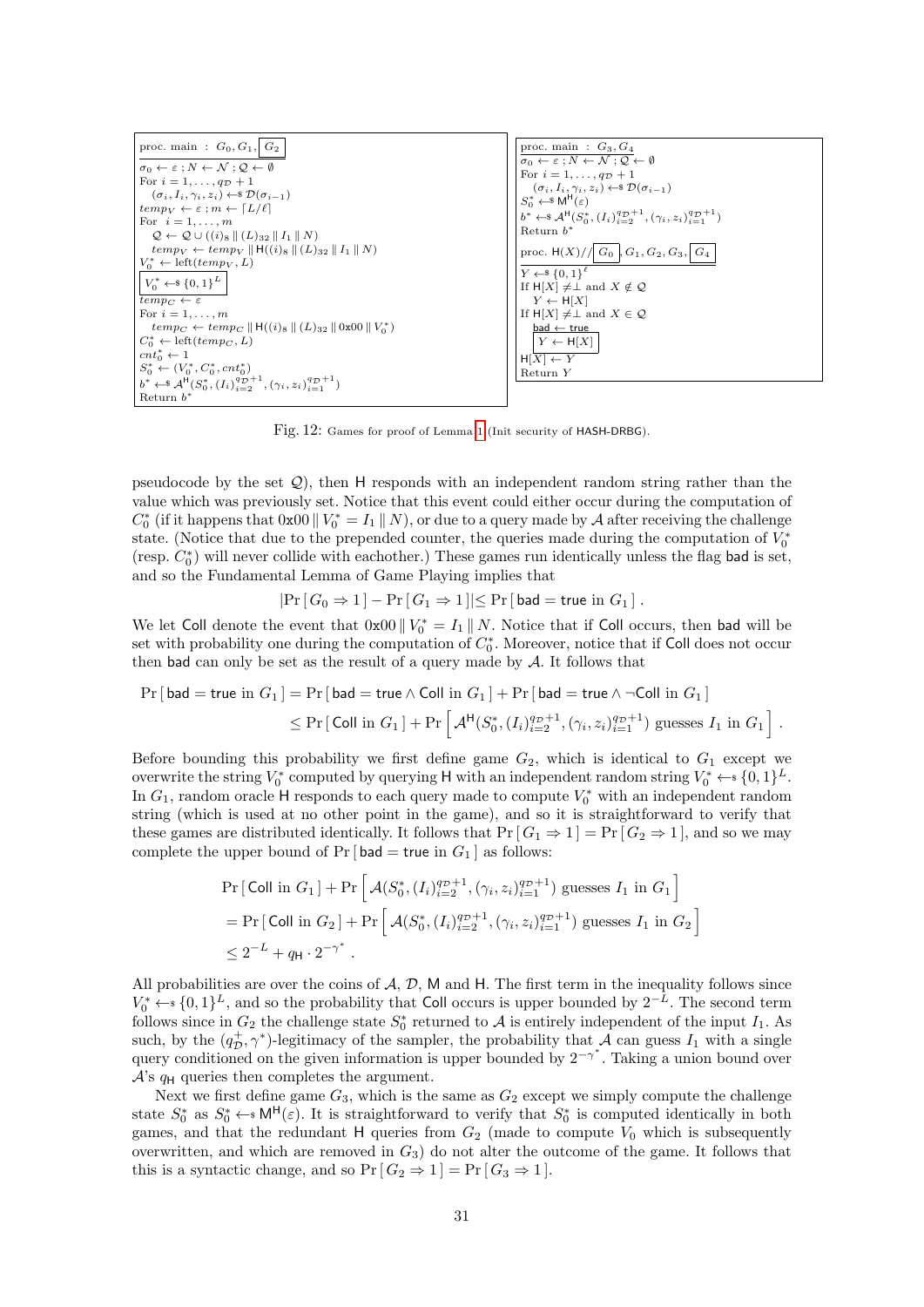Next, we define game  $G_4$ , which is the same as  $G_3$  except we return the random oracle to answer consistently on all points. However, since  $V_0^*$  is chosen independently at random in both  $G_3$  and  $G_4$  and so the values upon which the random oracle would 'lie' are not set (e.g.,  $\mathcal{Q} = \emptyset$ ) this does not alter the distribution of the game:

$$
Pr[G_3 \Rightarrow 1] = Pr[G_4 \Rightarrow 1].
$$

Now,  $G_4$  is identical to a rewriting of game Init with challenge bit  $b = 1$  in which the random oracle is lazily sampled, and so

$$
\Pr\left[G_4 \Rightarrow 1\right] = \Pr\left[\text{Init}_{\mathcal{G}, \mathsf{M}, \gamma^*}^{\mathcal{A}, \mathcal{D}} \Rightarrow 1 \mid b = 1\right].
$$

Finally, putting this altogether, yields

$$
\mathsf{Adv}_{\mathcal{G}, \mathsf{M}, \gamma^*}^{\text{init}}(\mathcal{A}, \mathcal{D}) = |\Pr\left[\text{Init}_{\mathcal{G}, \mathsf{M}, \gamma^*}^{\mathcal{A}, \mathcal{D}} \Rightarrow 1 \mid b = 0\right] - \Pr\left[\text{Init}_{\mathcal{G}, \mathsf{M}, \gamma^*}^{\mathcal{A}, \mathcal{D}} \Rightarrow 1 \mid b = 1\right] |
$$
  
\$\leq |\Pr\left[G\_0 \Rightarrow 1\right] - \Pr\left[G\_4 \Rightarrow 1\right]\$  
\$\leq q\_{\mathsf{H}} \cdot 2^{-\gamma^\*} + 2^{-L}\$.

Next security of HASH-DRBG: a useful lemma. Consider the game  $\text{Next}_{\mathcal{G},M,\beta}^{\mathcal{A}}$  shown in Fig-ure [13,](#page-31-0) in which we have assumed the PRNG  $G$  is not called with additional input. The advantage of an attacker  $A$  against a PRNG  $G$  with respect to masking function  $M<sup>H</sup>$  is defined

$$
\mathrm{Adv}_{\mathcal{G}, \mathsf{M}, \beta}^{\mathrm{nxt}}(\mathcal{A}) = |\mathrm{Pr}\left[\ \mathrm{Next}_{\mathcal{G}, \mathsf{M}, \beta}^{\mathcal{A}} \Rightarrow 1 \mid b = 0 \right] - \mathrm{Pr}\left[\ \mathrm{Next}_{\mathcal{G}, \mathsf{M}, \beta}^{\mathcal{A}} \Rightarrow 1 \mid b = 1 \right]|.
$$

<span id="page-31-0"></span>Looking ahead, proving the Next security of a PRNG  $G$  with respect to the masking function M will allow us to treat the proofs of preserving and recovering security in a more modular manner. We bound the Next security of **HASH-DRBG** with respect to the masking function M (Figure [4\)](#page-10-2) in the following lemma. Looking ahead, this will allow us to treat the proofs of preserving and recovering security for HASH-DRBG in a more modular manner.

Next, 
$$
\mathcal{G}_{g,\mathsf{M},\beta}
$$
\n $H \leftarrow^{\mathcal{S}} H$  ;  $b \leftarrow^{\mathcal{S}} \{0,1\}$ \n $X \leftarrow^{\mathcal{S}} \mathsf{salt}$ \n $S' \leftarrow^{\mathcal{S}} A^{\mathsf{H}}(X)$  ;  $S \leftarrow \mathsf{M}^{\mathsf{H}}(S')$ \nIf  $b = 0$ \n $(R^*, S^*) \leftarrow^{\mathcal{S}} \text{next}^{\mathsf{H}}(X, S, \beta)$ \nElse  $R^* \leftarrow^{\mathcal{S}} \{0,1\}^\beta$  ;  $S^* \leftarrow^{\mathcal{S}} \mathsf{M}^{\mathsf{H}}(S)$ \n $b^* \leftarrow^{\mathcal{S}} A^{\mathsf{H}}(X, R^*, S^*)$ \nReturn  $(b = b^*)$ 

Fig. 13: Game Next for a PRNG  $\mathcal G$  and masking function M.

<span id="page-31-1"></span>**Lemma 9.** Let  $\mathcal{G} =$  HASH-DRBG and masking function  $\mathsf{M}^{\mathsf{H}}$  be as specified in Theorem [2.](#page-11-0) Then for any adversary A in game Next against G making  $q_H$  queries to the random oracle H, it holds that

$$
Adv_{\mathcal{G}, \mathsf{M}, \beta}^{\text{nxt}}(\mathcal{A}) \le \frac{q_{\mathsf{H}} \cdot n}{2^{\ell-1}},
$$

where  $n = \lfloor \beta/\ell \rfloor$  and  $H : \{0,1\}^{\leq \omega} \to \{0,1\}^{\ell}$ .

**Proof:** We may assume without loss of generality that  $A$  never repeats a query to the random oracle H. Recall that  $M^H(S')$  for  $S' \in \mathcal{S}$  is distributed differently from  $M^H(\varepsilon)$ , and so there are two cases to consider depending on which type of state A outputs at the start of the challenge.

We begin by proving the case in which A outputs  $S' \neq \varepsilon$ . We argue by a series of game hops, shown on the left hand side of Figure [14.](#page-36-0) We begin by defining game  $G_0$ , which is a rewriting of game Next for HASH-DRBG and  $M^H$  with challenge bit  $b = 0$  in which the random oracle is lazily sampled. In particular, notice how the procedure for computing masked states via application of  $M<sup>H</sup>$  is included in the pseudocode at the appropriate point. We additionally set a flag bad, but this does not affect the outcome of the game. It follows that

$$
Pr[G_0 \Rightarrow 1] = Pr[Next_{\mathcal{G},M,\beta}^{\mathcal{A}} \Rightarrow 1 | b = 0].
$$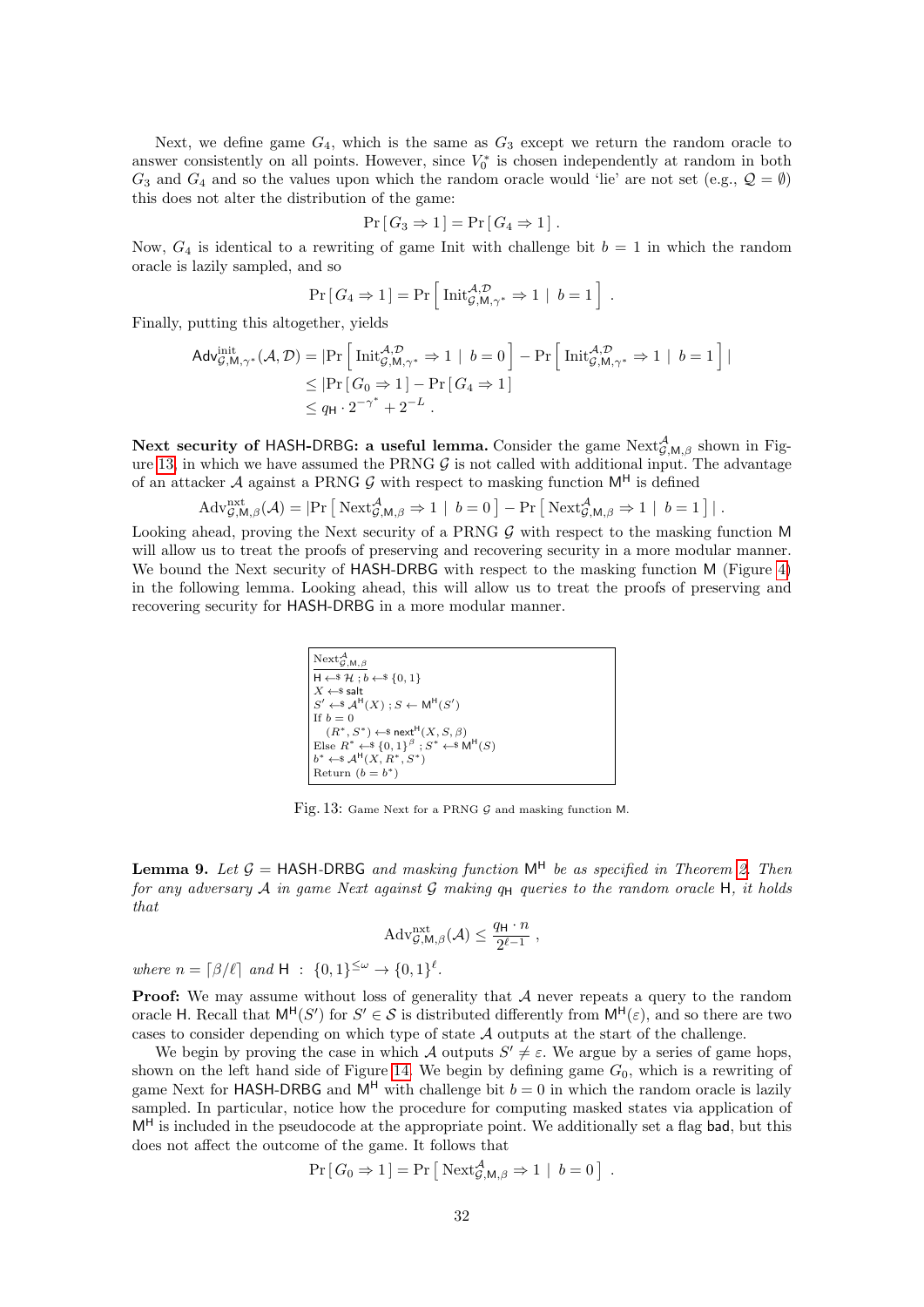Next, we define game  $G_1$  which is identical to game  $G_0$  except we change the way in which the random oracle H responds to queries. Namely, if H is queried on a point upon which it was already queried, it responds with an independent random string as opposed to the value previously set. These games run identically until the flag bad is set. It follows that

$$
|\Pr\left[G_0 \Rightarrow 1\right] - \Pr\left[G_1 \Rightarrow 1\right]| \leq \Pr\left[\text{bad} = 1 \text{ in } G_1\right].
$$

Next we define game  $G_2$ , which is identical to  $G_1$  except we now overwrite the values of  $R^*$  and H<sub>1</sub> which were computed by querying H with independent random bit strings  $R^* \leftarrow \{0,1\}^{\beta}$  and  $H_1 \leftarrow \{0,1\}^{\ell}$ . Since in  $G_1$  the random oracle responds to each H query made to compute these variables with an independent random string which is used nowhere other than this in the game, it follows that these games are identically distributed, and so

$$
Pr[G_1 \Rightarrow 1] = Pr[G_2 \Rightarrow 1];
$$
 and

$$
Pr[bad = 1 in G_1] = Pr[bad = 1 in G_2].
$$

We now bound the probability of bad being set in  $G_2$ . During the computation of the challenge, H is queried on : (1)  $data + j - 1 = V + j - 1$  for  $j \in [1, n]$  during the computation of  $R^*$ ; and (2)  $0x03 \parallel V$  upon which it was queried to generate the value  $H_1$  (which is used to produce the final state variable  $V^*$ ). Notice that since the former is shorter in length than the latter, no queries of the form (1) can collide with the query of form (2). Moreover since  $n < 2^L$ , none of the queries of form  $(1)$  can collide with eachother. Since we have assumed that A never repeats a query, it follows that the only way that bad will be set is if an  $H$  query made by  $A$  in either the initial querying phase (i.e., before outputting  $S'$ ), or after receipt of the challenge output / state pair, collides with one of the values queried by the challenger during the computation of the challenge. Moreover, notice that all queries which may cause bad to be set require  $A$  to guess an element in the set  $V = \{V, \ldots, V + n - 1\}$ . We now bound the probability that A makes such a guess. Since knowledge of the challenge state  $S^*$  can only increase  $\mathcal{A}$ 's guessing probability, we may without loss of generality assume that A makes all of his  $q_H$  queries to H after receiving his challenge. It follows that

$$
\Pr\left[\text{bad} = 1 \text{ in } G_2\right] = \Pr\left[\mathcal{A}^{\mathsf{H}}(R^*, S^*) \text{ guesses a point in } \mathcal{V} \text{ in } G_2\right]
$$

$$
\leq \sum_{j=1}^n \Pr\left[\mathcal{A}^{\mathsf{H}}(R^*, S^*) \text{ guesses } V + j - 1 \text{ in } G_2\right]
$$

$$
= n \cdot \Pr\left[\mathcal{A}^{\mathsf{H}}(R^*, S^*) \text{ guesses } V \text{ in } G_2\right].
$$

Here the first inequality follows from taking a union bound over the n elements in  $\mathcal V$ . The following equality follows since guessing  $V + j - 1 \mod 2^L$  for some  $j \in [1, n]$  is equivalent to guessing V mod  $2^L$ .

In particular, notice that — while  $R^*$  is chosen independently at random in  $G_2$  and so offers A no assistance in guessing the required state variables —  $S^* = (V^*, C^*, cnt^*)$  does leak some information to A about the value of V. To see this, notice that V is computed as  $V = V' +$  $C' + ent' + H_0$  where  $H_0 \leftarrow \{0,1\}^{\ell}, S' = (V', C', ent')$  is the state output by A at the start of the game, and all addition is modulo  $2^L$ . The challenge state component  $V^*$  is then computed as  $V^* = V + C + \text{cnt} + H_1$  where  $C = C'$  and  $\text{cnt} = \text{cnt} + 1$ , and so we may re-write  $V^*$  in the form

$$
V^* = V' + 2 \cdot C' + (2 \cdot cnt' + 1) + (H_0 + H_1) ,
$$

where recall all variables and sums are taken modulo  $2^L$ . Now, all the variables on the right hand side of the above equality except  $H_0$  and  $H_1$  are known to A; indeed, A selected  $V', C'$  and  $cnt'$ at the start of the game. As such, learning  $V^*$  reveals  $(H_0 + H_1) \in [0, 2 \cdot (2^{\ell} - 1)]$  to A. It is then straightforward to verify that guessing V given  $R^*, S' = (V', C', cnt')$ , and  $S^* = (V^*, C^*, cnt^*)$ where recall  $C^* = C'$  and  $cnt^* = cnt + 2$  — that is to say, A's view of the experiment at this point — is equivalent to guessing  $H_0$  given  $(H_0 + H_1)$ , where  $H_0, H_1 \leftarrow \{0, 1\}^{\ell}$ . More formally, we write e.g.,  $S^*$  to denote the distribution of state  $S^*$ , and for brevity let  $\alpha = V' + 2 \cdot C' + (2 \cdot \text{cnt'} + 1)$ . It follows that for each  $S' = (V', C', ent')$  which may be output by A, it holds that

$$
2^{-\tilde{H}_{\infty}(\mathbf{V}|\mathbf{R}^*,\mathbf{S}^*,\mathbf{S}'=S')}
$$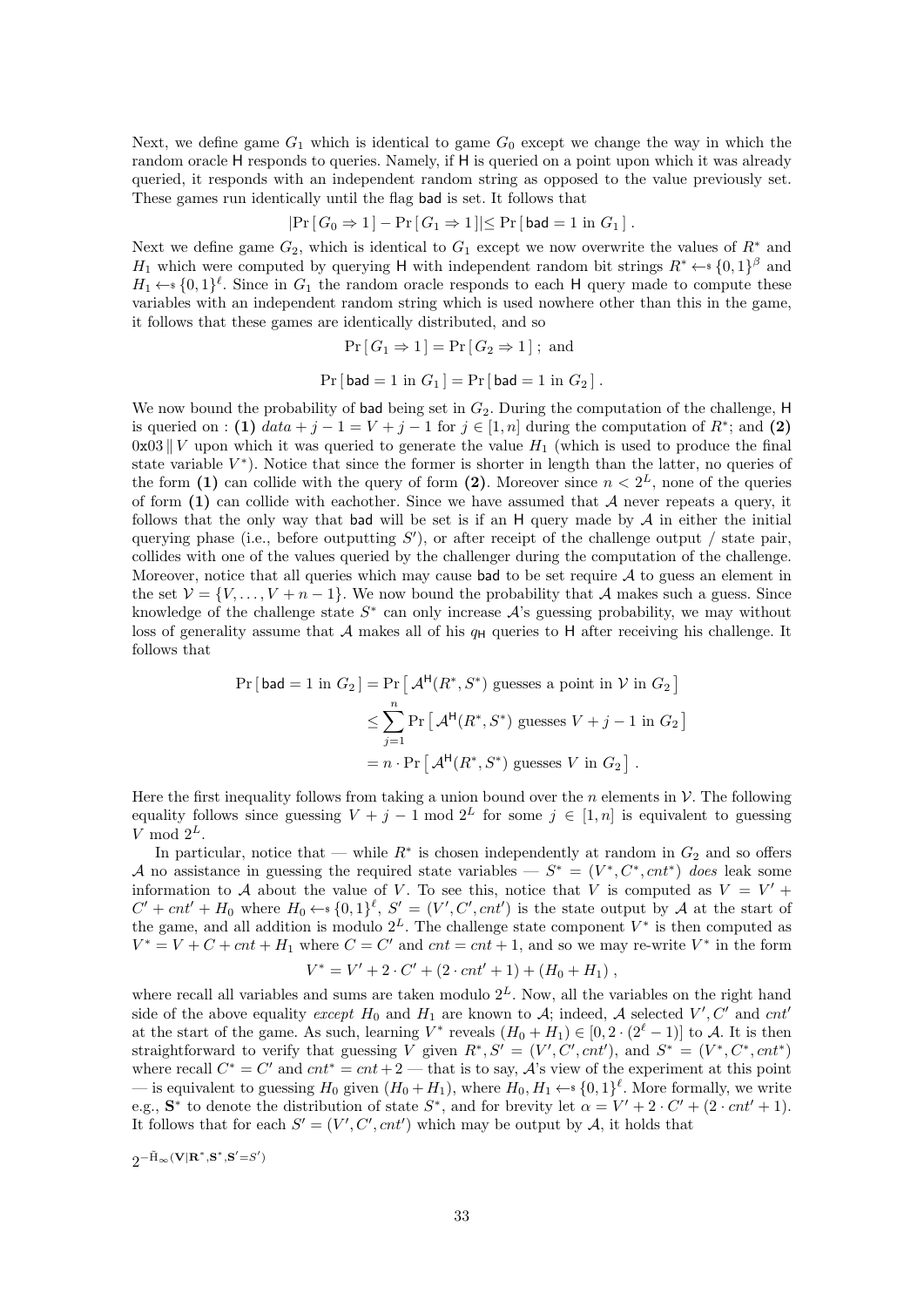$$
\begin{split}\n&= \sum_{R^*,S^*} \max_{V} \Pr\left[\mathbf{V} = V \mid \mathbf{R}^* = R^*, \mathbf{S}^* = S^*, \mathbf{S}' = S'\right] \times \Pr\left[\mathbf{R}^* = R^*, \mathbf{S}^* = S^*, \mathbf{S}' = S'\right] \\
&= \sum_{R^*,S^*} \max_{V} \Pr\left[\mathbf{V} = V \wedge \mathbf{R}^* = R^*, \mathbf{S}^* = S^*, \mathbf{S}' = S'\right] \\
&= \sum_{\substack{S^* = (V^*, C', cnt' + 2) \\ \text{for } V^* \in [\alpha, \alpha + 2 \cdot (2^{\ell} - 1)]}} \max_{V} \Pr\left[(\mathbf{V} = V \text{ where } V = V' + C' + cnt' + H_0) \wedge (\mathbf{S}^* = S^* \text{ where } V^* = \alpha + (H_0 + H_1)\right] \\
&= \sum_{z \in [0, 2 \cdot (2^{\ell} - 1)]} \max_{H_0} \Pr\left[\mathbf{H}_0 = H_0 \wedge (\mathbf{H}_0 + \mathbf{H}_1) = z\right] \\
&= \sum_{z \in [0, 2 \cdot (2^{\ell} - 1)]} \max_{H_0} \Pr\left[(H_0 + \mathbf{H}_1) = z\right] \cdot \Pr\left[\mathbf{H}_0 = H_0\right] \\
&= \sum_{z \in [0, 2 \cdot (2^{\ell} - 1)]} 2^{-\ell} \cdot 2^{-\ell} \\
&< 2^{-(\ell - 1)} \,.\n\end{split}
$$

All probabilities are over the random choice of  $H_0, H_1 \leftarrow \{0, 1\}^{\ell}$ . The first equality follows from the definition of average-case min-entropy. The second equality follows from rearranging. The third equality follows by rewriting V and  $S^*$  in terms of  $S' = (V', C', ent')$  and noting that, since  $R^*$  is chosen randomly in  $G_2$ , it is independent of the distribution of state variables. The next equality follows since with S' fixed, the values of V and  $V^*$  are completely determined by  $H_0 \in [1, 2^{\ell} - 1]$ and  $(H_0 + H_1) \in [1, 2 \cdot (2^{\ell} - 1)].$  The following equality follows by rearranging. The last equality follows since for each  $H_0 \in \{0,1\}^{\ell}$  and  $z \in [0, 2\cdot(2^{\ell}-1)]$ , there is at most one  $H_1 \in \{0,1\}^{\ell}$  such that  $(H_0 + H_1) = z$ . (Here we use the fact that  $H_0, H_1 \in [0, 2^{\ell} - 1]$  and by assumption  $L > \ell + 1$ , and so no wraparound modulo  $2^L$  occurs when computing  $(H_0 + H_1)$ .) This upper bounds the probability that A guesses V given a single guess, and so taking a union bound over A's  $q_H$  guesses, it follows that

$$
\Pr\left[\text{ bad in } G_2\right] \le \frac{q_{\mathsf{H}} \cdot n}{2^{\ell-1}} \ .
$$

Next we define  $G_3$ , which is identical to game  $G_2$  except we compute  $S^*$  as  $S^* = \mathsf{M}^{\mathsf{H}}(S)$  and omit the redundant random oracle queries which were made to compute the variables  $R^*$  and  $H_0$  which are subsequently overwritten with random bit strings. It is straightforward to verify that these are syntactic changes, and so  $Pr[G_2 \Rightarrow 1] = Pr[G_3 \Rightarrow 1]$ .

Next we define game  $G_4$ , which is identical to  $G_3$  except we return H to answer truthfully on all points; by an analogous argument to that used above these games run identically unless the flag bad is set. However, since the challenge output / state are generated randomly in both games and so no random oracle queries are made during the computation of the challenge state, it follows that bad will never be set and so this change does not alter the distribution of the game. Now  $G_4$ is identical to Next with challenge bit  $b = 1$  rewritten with a lazily sampled random oracle, and so it follows that

$$
Pr[G_4 \Rightarrow 1] = Pr[Rext^{\mathcal{A}}_{\mathcal{G},M,\beta} \Rightarrow 1 | b = 1].
$$

Putting this altogether we conclude that

$$
\begin{aligned} \text{Adv}_{\text{HASH-DRBG},\text{M},\beta}^{\text{nxt}}(\mathcal{A}) &= |\text{Pr}\left[\text{ Next}_{\mathcal{G},\text{M},\beta}^{\mathcal{A}} \Rightarrow 1 \mid b = 0\right] - \text{Pr}\left[\text{Next}_{\mathcal{G},\text{M},\beta}^{\mathcal{A}} \Rightarrow 1 \mid b = 1\right] | \\ &= |\text{Pr}\left[G_0 \Rightarrow 1\right] - \text{Pr}\left[G_4 \Rightarrow 1\right] \\ &\leq \frac{q_{\mathsf{H}} \cdot n}{2^{\ell-1}} \,. \end{aligned}
$$

We now consider the case in which A outputs state  $S'_0 = \varepsilon$  at the start of game Next. In this case, the masking function chooses  $V \leftarrow \{0,1\}^{\overline{L}}$ , sets  $C = \overline{H}$ ASH-DRBG\_df<sup>H</sup>(0x00 ||V) and cnt = 1, and returns  $S = (V, C, \text{cnt})$ . As we shall see, the success probability of an attacker in this case is less than that in the former case, and so the previous bound holds for both cases.

We argue by a series of game hops, shown on the right hand side of Figure [14.](#page-36-0) We begin by defining game  $G_0$  which is a rewriting of game Next with challenge bit  $b = 0$  for HASH-DRBG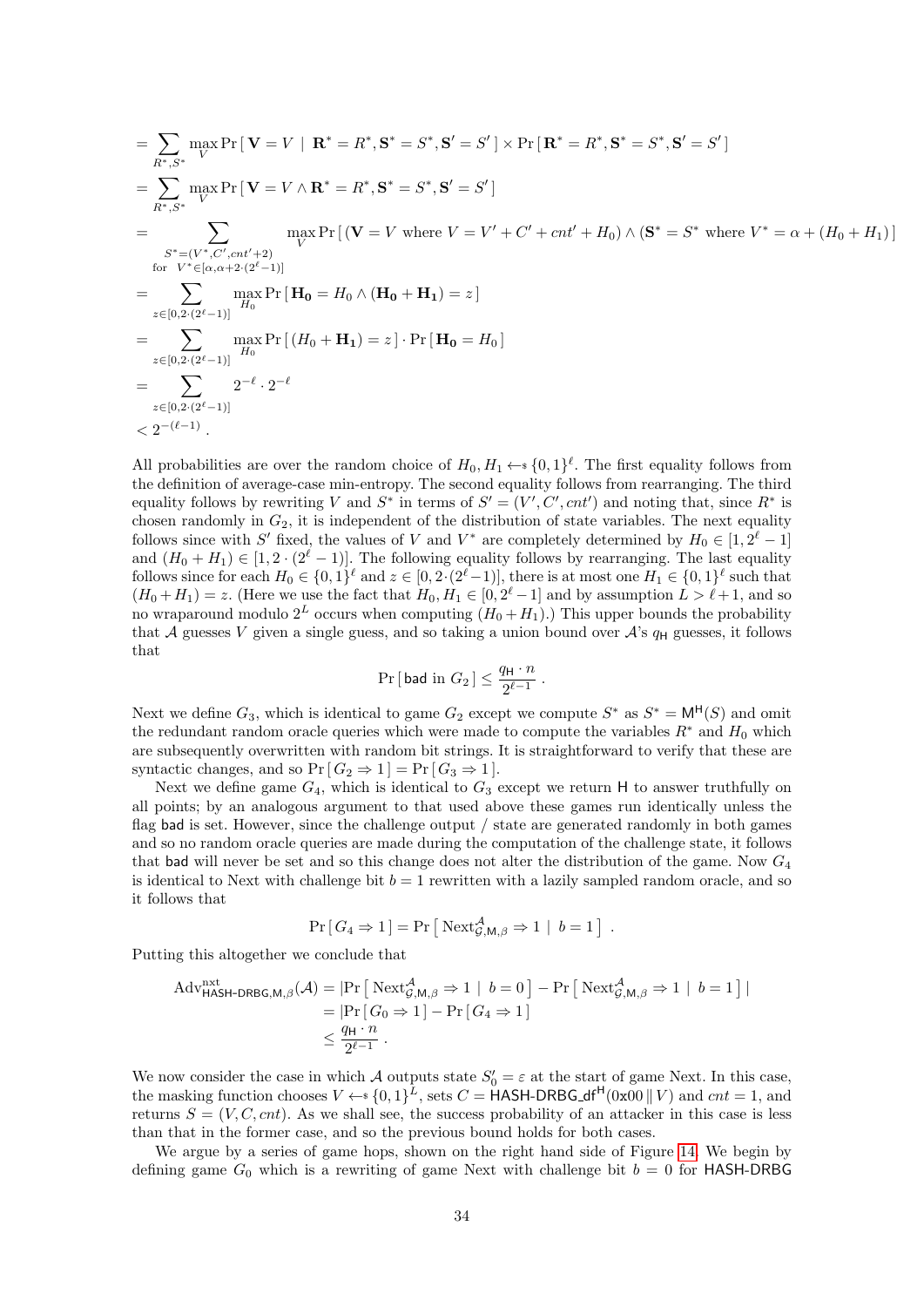and  $M<sup>H</sup>$  with a lazily sampled random oracle. Next we define game  $G<sub>1</sub>$ , which is identical to game  $G_0$  except we change H to respond to each query with an independent random string regardless of whether the value was previously set. These games run identically until the flag bad is set. An analogous argument to that used above invoking the Fundamental Lemma of Game Playing implies that

$$
|\Pr[G_0 \Rightarrow 1] - \Pr[G_1 \Rightarrow 1]| \le \Pr[\mathsf{bad} = 1 \text{ in } G_1].
$$

Next we define game  $G_2$ , which is identical to  $G_1$  except we now overwrite the values of  $C, R^*$ , and  $H_1$  which were computed by querying H, with independent random bit strings  $C \leftarrow s \{0, 1\}^L$ ,  $R^* \leftarrow \{0,1\}^{\beta}$ , and  $H_1 \leftarrow \{0,1\}^{\ell}$ . As in the proof of the previous case, both games are identically distributed and so

$$
Pr[G_1 \Rightarrow 1] = Pr[G_2 \Rightarrow 1] \text{ and } ;
$$

$$
Pr[ bad = 1 in G1] = Pr[ bad = 1 in G2].
$$

We now bound this latter probability. During the computation of the challenge, H is queried on: (1)  $(i)$ <sub>8</sub> k  $(L)$ <sub>32</sub> k 0x00 k V for  $i \in [1, m]$  to compute C; (2)  $V + j - 1$  for  $j \in [1, n]$  to compute the output  $R^*$ ; and (3) 0x03 || V to compute  $H_1$ . Since the queries of form (1) cannot collide with eachother (due to the iterating counter) or with queries of forms (2) and (3) (since queries of type (1) are of a longer length than those of type (2) and (3)), an analogous argument to that made above implies that bad will only be set if  $A$  manages to guess one of the points queried by the challenger when computing the challenge. Moreover, all such queries require  $A$  to guess a point in the set  $V = \{V, \ldots, V + n - 1\}$ . Since knowledge of the challenge state  $S^* = (V^*, C^*, cnt^*)$  can only increase  $\mathcal{A}$ 's guessing probability, we may without loss of generality assume that  $\mathcal{A}$  makes all of his  $q_H$  queries to H after receiving his challenge. An analogous argument to that above, taking a union bound, implies that

$$
Pr[bad in G_2] \leq n \cdot Pr[ \mathcal{A}^{\mathsf{H}}(R^*, S^*) \text{ guesses } V \text{ in } G_2 ].
$$

In particular, notice that possessing the challenge state leaks information to  $A$  about the value of the target V. Namely,  $V^* = V + C + \text{cnt} + H_1$  where  $H_1 \leftarrow \{0,1\}^{\ell}$ ,  $C = C^*$ ,  $\text{cnt} = 1$ , and addition is modulo  $2^L$  — notice how this differs from the previous case. As such, A knows that V corresponds to a random value in the interval  $[V^* - C^* - 1 - (2^{\ell} - 1), V^* - C^* - 1]$ . Given A's view of the experiment at this point, which consists of  $R^*$  amd  $S^* = (V^*, C^*, cnt^*)$ , it is straightforward to verify that guessing V is equivalent to guessing the value of  $H_1 \leftarrow \{0,1\}^{\ell}$ . As such, the probability that A guesses V with a single guess is equal to  $2^{-\ell}$ . Taking a union bound over A's  $q_H$  guesses then implies that  $\mathcal{A}$ 's probability of guessing V is upper bounded by  $q_H \cdot 2^{-\ell}$ , and so

$$
\Pr\left[\text{bad} = 1 \text{ in } G_2\right] \le \frac{q_{\mathsf{H}} \cdot n}{2^{\ell}}.
$$

Next we define game  $G_3$ , which is identical to  $G_2$  except we simply compute  $S^*$  as  $S^* = \mathsf{M}^{\mathsf{H}}(S)$ and omit the redundant random oracle queries which were made to compute the variables  $R^*$  and  $H_1$ . As before, it is straightforward to verify that both games are identically distributed, and so  $Pr[G_2 \Rightarrow 1] = Pr[G_3 \Rightarrow 1].$ 

We then define game  $G_4$ , which is identical to  $G_3$  except we no longer overwrite the string C with a random bit string. An analogous argument to that used above implies that  $Pr[G_3 \Rightarrow 1] =$  $Pr[G_4 \Rightarrow 1].$ 

Next, we define game  $G_5$ , which is identical to  $G_4$  except we return H to answer consistently on all points. By an analogous argument to that used above,  $G_4$  and  $G_5$  are identical until the flag bad is set. Since the only points queried to H during the computation of the challenge output / state in these games are during the computation of C, it follows that bad will only be set if  $\mathcal A$ guesses one of the points queried to generate C. In turn, this may only occur if  $A$  guesses the point V . As such, an analogous argument to that above invoking the Fundamental Theorem of Game Playing and the fact that  $V \leftarrow \{0,1\}^L$ , implies that

$$
|\Pr[G_4 \Rightarrow 1] - \Pr[G_5 \Rightarrow 1]| \leq \Pr[\text{bad} = 1 \text{ in } G_5]
$$

$$
= \Pr[\text{bad} = 1 \text{ in } G_3]
$$

$$
\leq \frac{q_H}{2^{\ell}}.
$$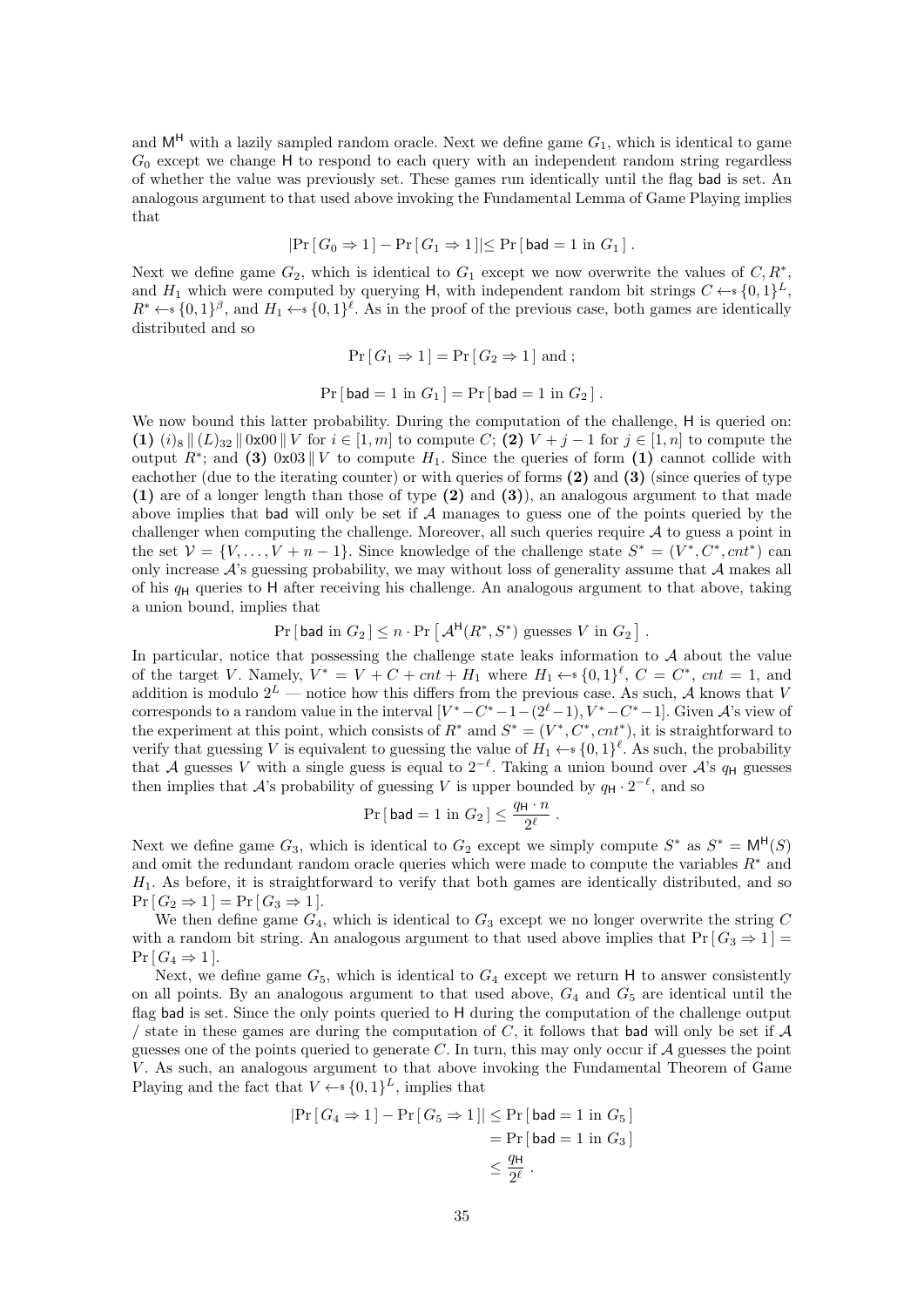Now  $G_5$  is identical to Next with challenge bit  $b = 1$  and rewritten with a lazily sampled random oracle, and so it follows that

$$
Pr[G_5 \Rightarrow 1] = Pr[Rext^{\mathcal{A}}_{\mathcal{G},M,\beta} \Rightarrow 1 | b = 1].
$$

Putting this altogether, we conclude that

$$
\begin{aligned}\n\text{Adv}_{\mathcal{G}, \mathsf{M}, \beta}^{\text{nxt}}(\mathcal{A}) &= |\text{Pr}\left[\text{ Next}_{\mathcal{G}, \mathsf{M}, \beta}^{\mathcal{A}} \Rightarrow 1 \mid b = 0\right] - \text{Pr}\left[\text{Next}_{\mathcal{G}, \mathsf{M}, \beta}^{\mathcal{A}} \Rightarrow 1 \mid b = 1\right] | \\
&= |\text{Pr}\left[G_0 \Rightarrow 1\right] - \text{Pr}\left[G_5 \Rightarrow 1\right] \\
&\leq \frac{q_{\mathsf{H}} \cdot (n+1)}{2^{\ell}} \leq \frac{q_{\mathsf{H}} \cdot n}{2^{\ell-1}},\n\end{aligned}
$$

where the final inequality follows since  $q_H \geq 0$  and  $n \geq 1$ , thereby proving the bound in this case also.

#### Proof of Lemma [2:](#page-11-2) Pres security of HASH-DRBG.

**Proof:** Recall that in game Pres, the attacker A outputs a tuple  $(S'_0, I_1, \ldots, I_d)$  at the start of his challenge which is then masked to give  $S_0 \leftarrow^* M^H(S'_0)$ . Our proof will proceed by arguing that after iteratively computing  $S_i = \text{refresh}^{\text{H}}(S_{i-1}, I_i)$  for  $i = 1, ..., d$ , the resulting state  $S_d$  is indistinguishable from  $M^H(\overline{S})$  for some state  $\overline{S} \in \mathcal{S} \cup \{\varepsilon\}$  (which will be made explicit during the proof). This then allows us to reduce the Pres security of HASH-DRBG to the Next security of HASH-DRBG. Again since the state takes a different distribution after a reseed than after an output generation request, there are a number of cases to consider.

We may assume without loss of generality that  $A$  never repeats a query to H. We begin by considering the case in which the tuple  $(S'_0, I_1, \ldots, I_d)$  output by A is such that: (1)  $d \geq 1$  and so at least one reseed occurs during the challenge computation; and (2)  $S'_0 \neq \varepsilon$ . We argue by a series of game hops shown in Figure [15.](#page-38-0) We begin by defining game  $G_0$ , which is easily verified to be a rewriting of game Pres for HASH-DRBG and  $M<sup>H</sup>$  with challenge bit  $b = 0$  and with a lazily sampled random oracle. We have explicitly written out the code of the masking function at the point at which the state is masked at the start of the game. We additionally set a flag bad in  $G_0$ . but this does not affect the outcome of the game. It follows that

$$
Pr[G_0 \Rightarrow 1] = Pr[Pres^{\mathcal{A}}_{\mathcal{G},M,\beta} \Rightarrow 1 | b = 0].
$$

Next we define game  $G_1$ , which is identical to  $G_0$  except that now if the random oracle H is queried more than once on any of the points  $(i)_{8} || (L)_{32} || 0 \times 01 || V_{j-1} || I_{j}$  for  $i \in [1, m], j \in [1, d]$ upon which it was queried during the iterative reseeds to compute  $V_1, \ldots, V_d$  (indicated in the pseudocode by the set  $Q$ ), then H responds with an independent random string as opposed to the value previously set. These games run identically until the flag bad is set, and so the Fundamental Lemma of Game Playing implies that

$$
|\Pr[G_0 \Rightarrow 1] - \Pr[G_1 \Rightarrow 1]| \leq \Pr[\text{bad} = 1 \text{ in } G_1].
$$

Next we define game  $G_2$ , which is identical to  $G_1$  except we overwrite each of the intermediate state variables  $V_j$  for  $j \in [1, d]$  generated by querying H with an independent random bit string  $V_j \leftarrow \{0,1\}^L$ . Since in  $G_1$ , the strings returned in response to the H queries made to compute these variables are chosen independently at random and are used at no other point in the game, it follows that these games are identically distributed, and so

$$
Pr[G_1 \Rightarrow 1] = Pr[G_2 \Rightarrow 1];
$$

and

$$
Pr[ bad = 1 in G1] = Pr[ bad = 1 in G2].
$$

We now bound this latter probability. Notice that bad will be set if any of the  $q_H$  H queries made by A collide with one of the points queried by the challenger when computing  $V_1, \ldots, V_d$ . The flag bad will also be set if there exist distinct  $j, j' \in [0, d-1]$  such that  $V_j || I_{j+1} = V_{j'} || I_{j'+1}$ . (It is straightforward to verify that due to differing lengths and / or domain separation, none of the queries made to compute the constants  $C_j$  for  $j \in [1, d]$ , nor the queries made by next<sup>H</sup>, will cause the flag bad to be set.)

Now, the challenge output / state pair are computed as  $(R^*, S^*) \leftarrow \text{next}^{\text{H}}(S_d, \beta)$ . Moreover notice that in  $G_2$  the state  $S_d$  is computed as a function of the randomly chosen counter  $V_d \leftarrow \{0,1\}^L$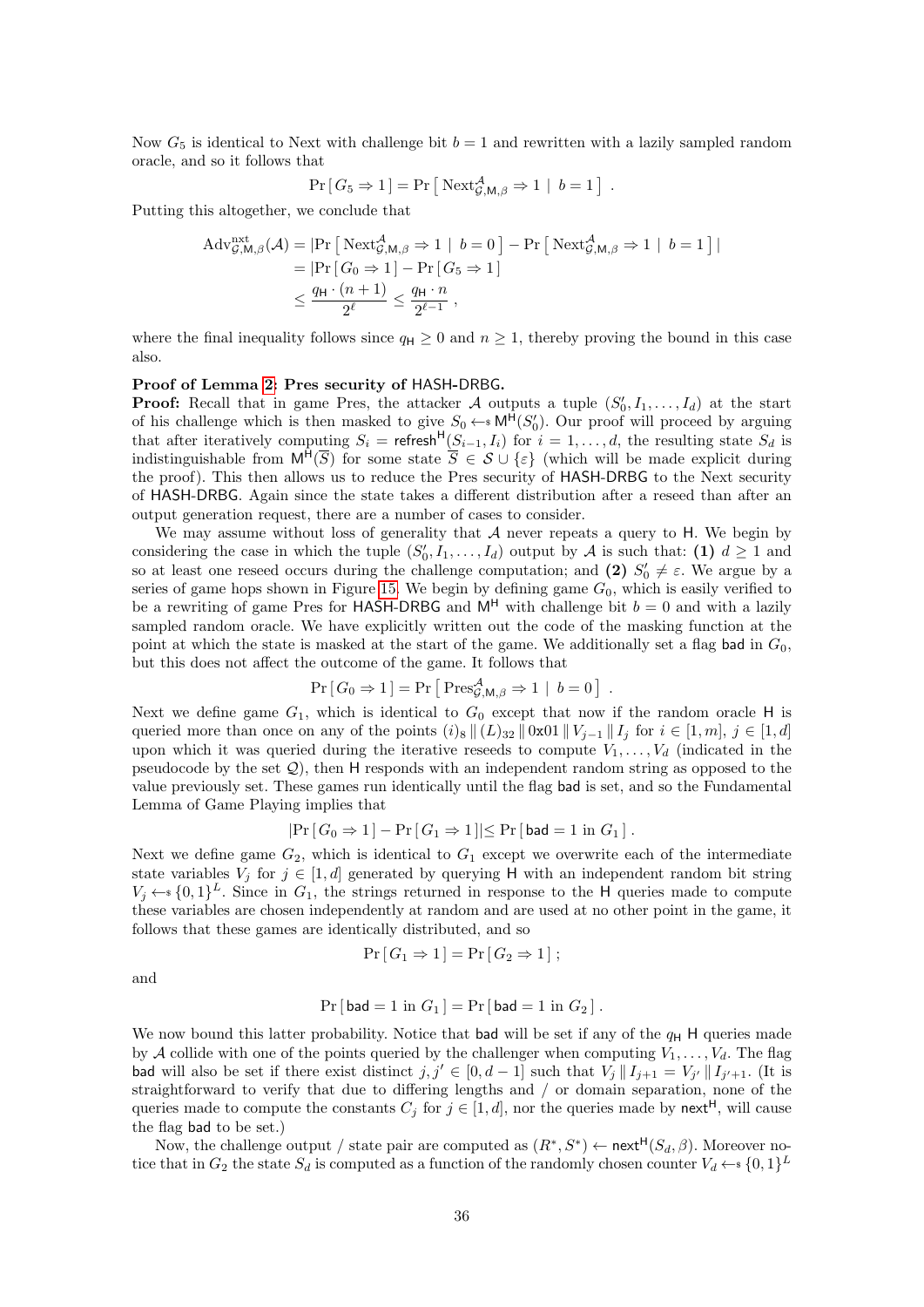<span id="page-36-0"></span>

Fig. 14: Games for proof of Lemma [9](#page-31-1) (Next security of HASH-DRBG). All addition is modulo  $2^L$ .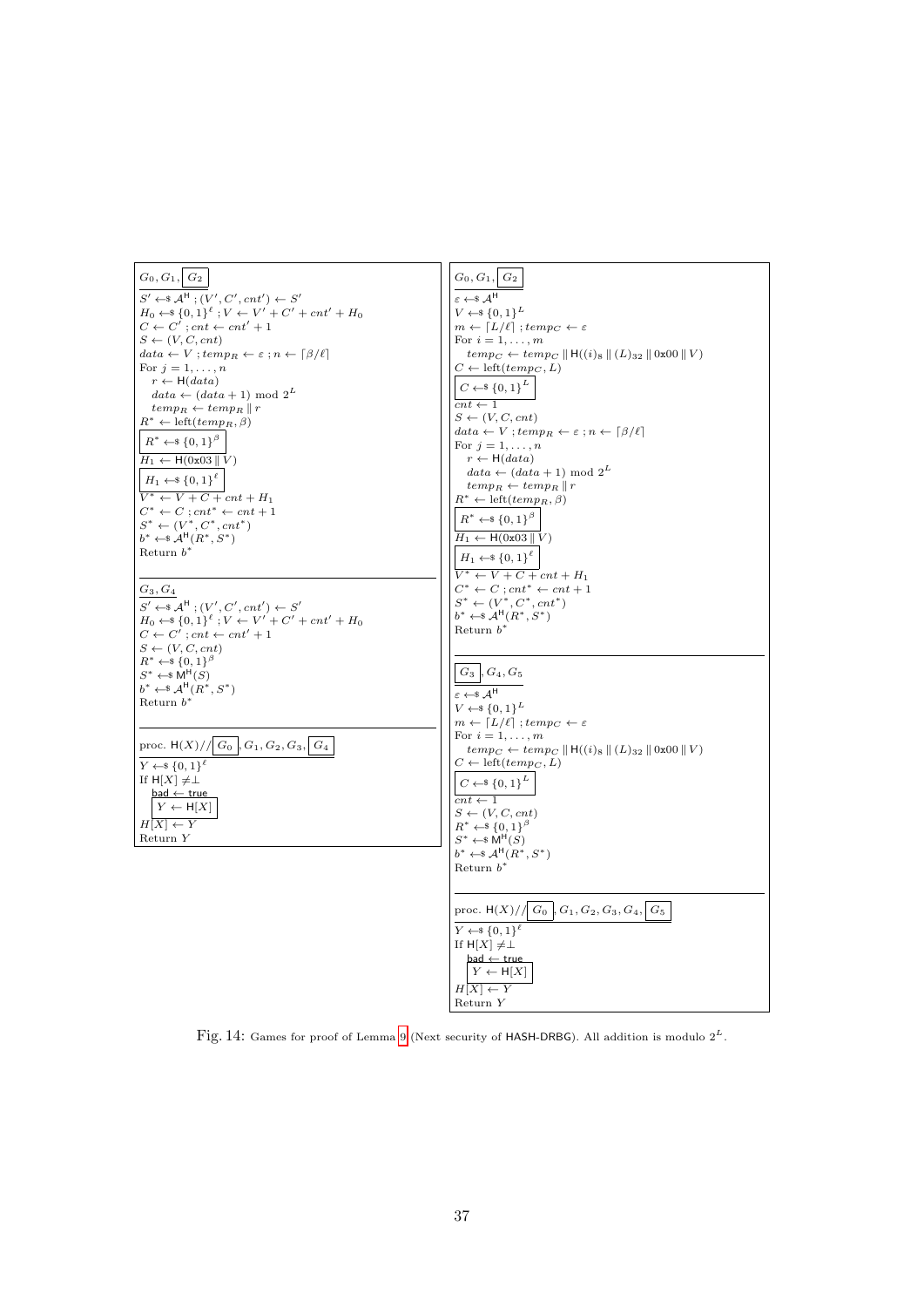as opposed to via iterative reseeding. As such,  $\mathcal{A}$ 's view of the experiment is independent of the intermediate state variables  $V_i$ ,  $C_i$  for  $j \in [0, d-1]$  and so we can without loss of generality imagine deferring the computation of these state variables until after  $A$  has finished making all of his queries to H. We now bound the probability that bad is set during this process.

We first note that bad will be set during the first reseed if  $A$  has made a query of the form  $(i)_{8} || (L)_{32} || 0x01 || V_0 || I_1$  where  $i \in [1, m]$ . Any such query requires guessing  $V_0$ , and since  $V_0$  is uniformly distributed over the set  $[V'_0 + C'_0 + \text{cnt}'_0, V'_0 + C'_0 + \text{cnt}'_0 + 2^{\ell} - 1]$  it follows that the probability that A has made such a query is upper bounded by  $\frac{q_H}{2^{\ell}}$ . Assuming that this event does not occur then bad will be set during the second reseed if either  $V_0$  and  $V_1$  collide, or A has already made a query of the correct form containing  $V_1$ . Since  $V_1 \leftarrow s \{0,1\}^L$  in  $G_2$ , it follows that bad is set during this reseed with probability  $\frac{q_{\text{H}}+1}{2^L}$  (the  $q_{\text{H}} \cdot 2^{-L}$  arising from A's queries and the additional  $2^{-L}$  from the probability that  $V_0 = V_1$  when  $V_1 \leftarrow \{0, 1\}^L$ ). Inductively applying the same argument yields that for all  $j \in [2, d]$ , the probability that **bad** is set during the j<sup>th</sup> reseed is upper bounded by  $\frac{q_1+j-1}{2^L}$ . Finally summing over these terms yields

$$
\Pr\left[\text{bad} = 1 \text{ in } G_2\right] \le \frac{q_{\mathsf{H}}}{2^{\ell}} + \frac{(d-1)(2q_{\mathsf{H}} + d)}{2^{L+1}}.
$$

Next we define  $G_3$  in which we omit the iterative reseed calls and instead directly set  $S_d \leftarrow^* M^H(\varepsilon)$ . It is straightforward to verify that these games are identically distributed and so  $Pr[\,G_2 \Rightarrow 1] =$  $Pr[G_3 \Rightarrow 1]$ . We then define game  $G_4$ , in which instead of computing  $R^*$  and  $S^*$  via  $(R^*, S^*)$   $\leftarrow$ next<sup>H</sup>( $S_d$ ,  $\beta$ ), we instead set  $R^* \leftarrow \{0,1\}^{\beta}$  and  $S^* \leftarrow \mathsf{M}^{\mathsf{H}}(S_d)$ . We claim there exists an adversary  $\mathcal{A}'$  in game Next against HASH-DRBG such that

$$
|\Pr[G_3 \Rightarrow 1] - \Pr[G_4 \Rightarrow 1] \leq \mathrm{Adv}_{\mathcal{G}, \mathsf{M}, \beta}^{\text{nxt}}(\mathcal{A}') \leq \frac{q_{\mathsf{H}} \cdot n}{2^{\ell-1}},
$$

and moreover  $\mathcal{A}'$  makes  $q_H$  queries to his random oracle. To see this, notice that an attacker  $\mathcal{A}'$  in game Next against HASH-DRBG and  $M<sup>H</sup>$  can perfectly simulate  $A$ 's view of the game as follows. For each of  $A$ 's initial queries,  $A'$  simulates  $A$ 's random oracle by forwarding all of  $A$ 's queries to his own random oracle and returning the response. When  $A$  outputs a state  $S'_0$ ,  $A'$  outputs the state  $\varepsilon$  as his challenge state receiving  $(R^*, S^*)$  in response. A' passes these to A and continues simulating  $\mathcal{A}$ 's random oracle by querying his own oracle as before. At the end of the game,  $\mathcal{A}$ ' outputs whatever bit  $A$  does. If  $A$ 's challenge bit is equal to 0 then this perfectly simulates game  $G_3$ , otherwise it perfectly simulates  $G_4$ , and so invoking Lemma [9](#page-31-1) proves the claim. Moreover since A makes  $q_H$  queries, it follows that A' makes  $q_H$  queries also.

Finally in games  $G_5$  and  $G_6$  we reverse the earlier transitions to return to computing  $S_d$  via the process of iterative reseeding, and then in  $G<sub>7</sub>$  return the random oracle to respond consistently to all queries. By analogous arguments to those used above,  $G_4 - G_6$  are identically distributed and  $G_6$  and  $G_7$  run identically unless bad is set, and so it follows that

$$
|\Pr[G_4 \Rightarrow 1] - \Pr[G_7 \Rightarrow 1]| \leq \Pr[\text{bad} = 1 \text{ in } G_5] \leq \frac{q_H}{2^{\ell}} + \frac{(d-1)(2q_H + d)}{2^{L+1}}.
$$

Moreover, notice that  $G_7$  is identical to Pres with challenge bit  $b = 1$  and written with a lazily sampled random oracle, and so

$$
Pr[G_7 \Rightarrow 1] = Pr[Pres_{\mathcal{G},M,\beta}^{\mathcal{A}} \Rightarrow 1 | b = 1].
$$

Putting this all together, we conclude that

$$
\begin{aligned}\n\mathrm{Adv}_{\mathcal{G}, \mathsf{M}, \beta}^{\mathrm{pres}}(\mathcal{A}) &\leq |\mathrm{Pr}\left[\ \mathrm{Pres}_{\mathcal{G}, \mathsf{M}, \beta}^{\mathcal{A}} \Rightarrow 1 \mid b = 0 \right] - \mathrm{Pr}\left[\ \mathrm{Pres}_{\mathcal{G}, \mathsf{M}, \beta}^{\mathcal{A}} \Rightarrow 1 \mid b = 1 \right] \\
&\leq |\mathrm{Pr}\left[G_0 \Rightarrow 1\right] - \mathrm{Pr}\left[G_7 \Rightarrow 1\right] \\
&\leq \frac{q_{\mathsf{H}} \cdot (n+1)}{2^{\ell-1}} + \frac{(d-1)(2q_{\mathsf{H}} + d)}{2^{\mathsf{L}}}.\n\end{aligned}
$$

This proves the case in which A outputs  $S'_0 \neq \varepsilon$  and  $d \geq 1$ . We now explain why this upper bound holds in all other cases too. Firstly for the case in which A outputs  $S'_0 = \varepsilon$  at the start of his challenge and  $d \geq 1$ , the proof is identical except that when computing  $S_0 \leftarrow s \mathsf{M}^{\mathsf{H}}(S'_0)$ , we set  $V_0 \leftarrow \{0,1\}^L$  (and  $C_0 \leftarrow$  HASH-DRBG\_df<sup>H</sup>(0x00 ||V<sub>0</sub>), although this does not affect the proof). The increased entropy in the initial state can only make  $A$ 's job harder and so the bound holds in this case also. Moreover (for both choices of initial state) if  $d = 0$  and so no refresh calls are made, then in  $G_0$  the challenge output / state are computed by applying next<sup>H</sup> to the masked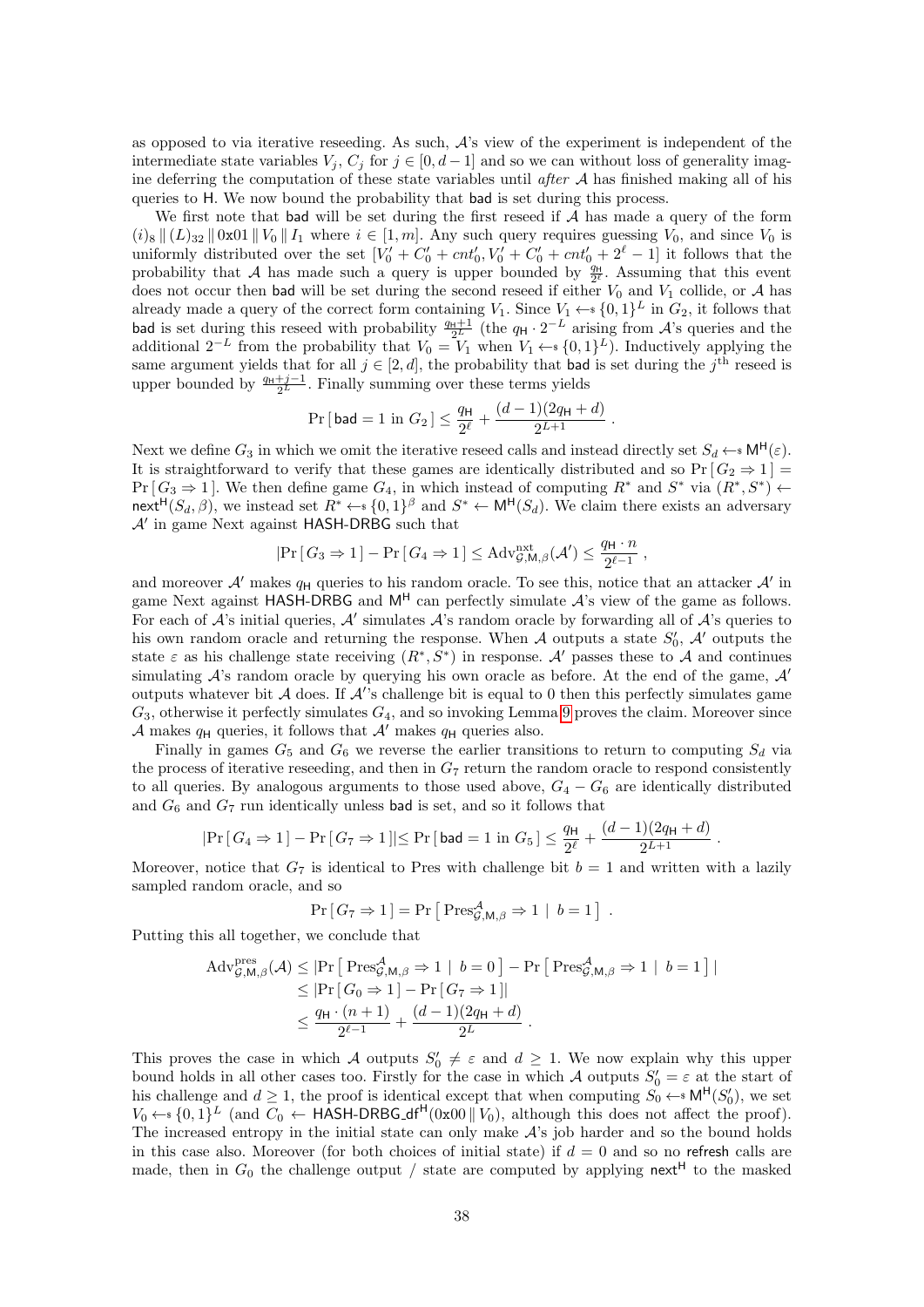state  $S_0 \leftarrow^* M^H(S'_0)$  where  $S'_0$  is the state output by A at the start of his challenge. An analogous reduction to an attacker in game Next against HASH-DRBG and  $\mathsf{M}^{\mathsf{H}},$  who passes  $S_{0}'$  to his challenger and returns the response to  $A$ , confirms the upper bound in this case also.

<span id="page-38-0"></span>

Fig. 15: Games for proof of Lemma [2](#page-11-2) (Pres security of HASH-DRBG). All addition is modulo  $2^L$ .

### E.1 Recovering Security.

Analysis of HASH-DRBG extractor. Consider the game Ext shown in the left-hand panel of Figure [16,](#page-39-0) in which the advantage of an attacker and sampler pair  $(A, D)$  is defined

$$
\mathrm{Adv}_{\mathcal{G}, \mathsf{M}, \gamma^*, q_{\mathcal{D}}}^{\mathrm{ext}}(\mathcal{A}, \mathcal{D}) = 2 \cdot |\mathrm{Pr}\left[\mathrm{Ext}_{\mathcal{G}, \mathsf{M}, \gamma^*, q_{\mathcal{D}}}(\mathcal{A}, \mathcal{D}) \Rightarrow 1\right] - \frac{1}{2}|.
$$

In this game, the attacker  $A$  is challenged to distinguish a state of his choice which is iteratively reseeded with entropy samples with a collective entropy of at least  $\gamma^*$ -bits from a masked state  $M^H(\varepsilon)$ . In the following lemma we upper bound the success probability of an attacker in such a game against HASH-DRBG. We shall then use this result to bound the Rec security of HASH-DRBG.

**Notation.** We first introduce some notation. We let  $\mathcal J$  denote the set of all queries made by  $\mathcal A$  of the form

$$
(i)_{8} \parallel (L)_{32} \parallel 0x01 \parallel Y \parallel Z
$$

<span id="page-38-1"></span>where  $i \in [1,m], Y \in \{0,1\}^L$ , and  $Z \in \{0,1\}^{\geq 1}$  (e.g., points of the form which are queried to  $H$  to derive the  $V$  values during reseeds), and notice that all such strings can be decomposed unambiguously into these component parts. To each query  $x \in \mathcal{J}$ , we call  $\overline{x} = (i, Y, Z)$  its associated decomposition; as we shall see, these shall be the components of these queries that are important for the proof.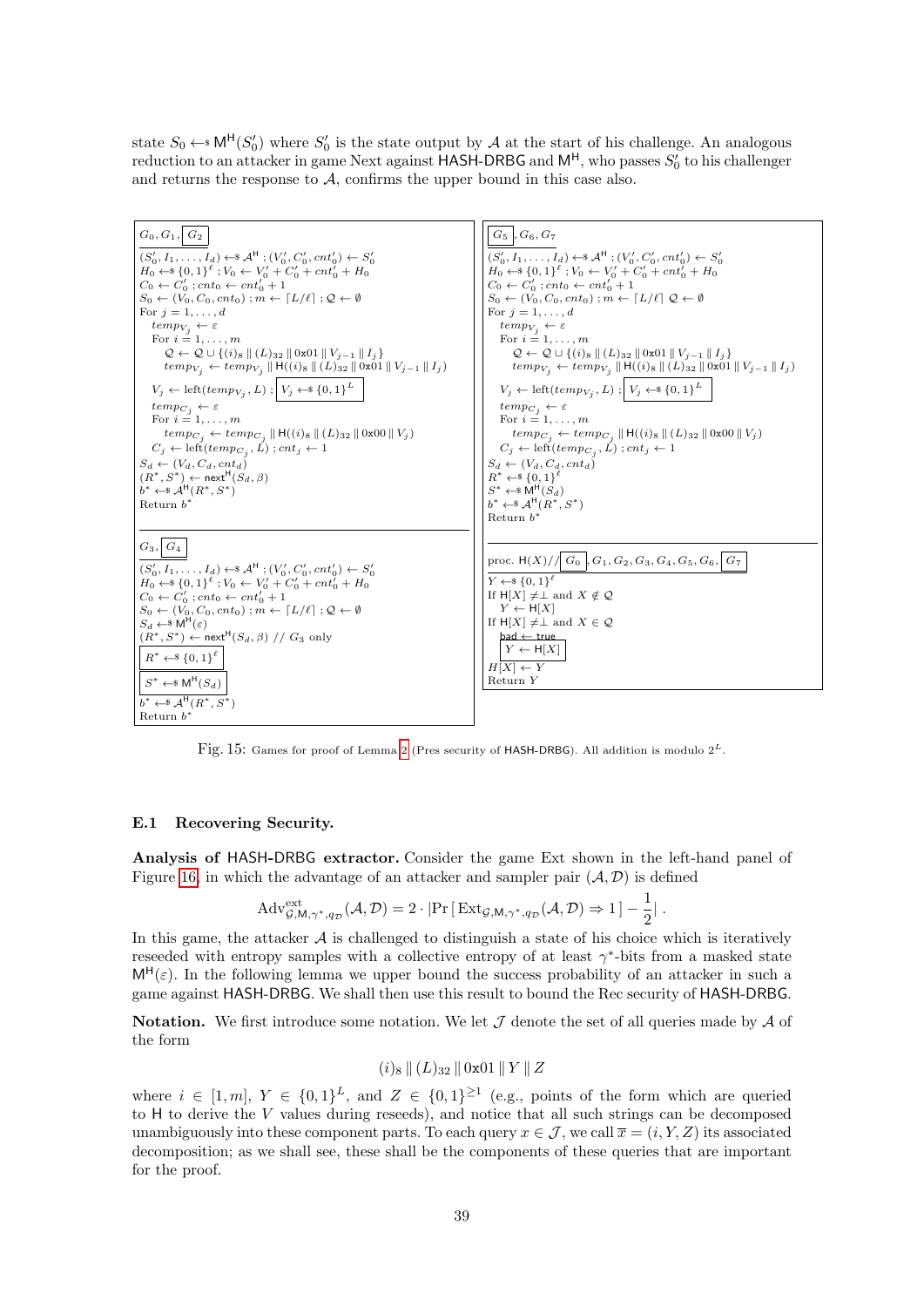**Lemma 10.** Let  $\mathcal{G} = \text{HASH-DRBG}$  and masking function  $\mathsf{M}^{\text{H}}$  be as specified in Theorem [2.](#page-11-0) Then for any adversary  ${\cal A}$  in game Ext against <code>HASH-DRBG</code> making  $q'_{\sf H}$  queries to the random oracle <code>H</code> of which  $q_J$  lie in  $\mathcal J$ , and any  $(q^+_{\mathcal D}, \gamma^*)$ -legitimate sampler  $\mathcal D$ , it holds that

<span id="page-39-0"></span>

| Ext <sub>g,M,\gamma^*,q_D(A,D)</sub>             |       |       |
|--------------------------------------------------|-------|-------|
| $H \Leftrightarrow H; b \Leftrightarrow \{0,1\}$ | $\pi$ |       |
| $\pi$                                            | $\pi$ | $\pi$ |
| $\pi$                                            | $\pi$ | $\pi$ |
| $\pi$                                            | $\pi$ | $\pi$ |
| $\pi$                                            | $\pi$ | $\pi$ |
| $\pi$                                            | $\pi$ | $\pi$ |
| $\pi$                                            | $\pi$ | $\pi$ |
| $\pi$                                            | $\pi$ | $\pi$ |
| $\pi$                                            | $\pi$ | $\pi$ |
| $\pi$                                            | $\pi$ | $\pi$ |
| $\pi$                                            | $\pi$ | $\pi$ |
| $\pi$                                            | $\pi$ | $\pi$ |
| $\pi$                                            | $\pi$ | $\pi$ |
| $\pi$                                            | $\pi$ | $\pi$ |
| $\pi$                                            | $\pi$ | $\pi$ |
| $\pi$                                            | $\pi$ | $\pi$ |
| $\pi$                                            | $\pi$ | $\pi$ |
| $\pi$                                            | $\pi$ | $\pi$ |
|                                                  |       |       |

$$
\mathrm{Adv}_{\mathcal{G}, \mathsf{M}, \gamma^*, q_{\mathcal{D}}}^{\mathrm{ext}}(\mathcal{A}, \mathcal{D}) \leq \frac{q_J}{2\gamma^*} + \frac{(d-1) \cdot (2q_J + d) + 2q_J^2}{2^{L+1}}.
$$

Fig. 16: Game Ext for a PRNG  $G =$  (setup, refresh, next) (left) and pseudocode for proof of Lemma [10](#page-38-1) (right).

Proof: Our proof uses the H-coefficient method as defined in Appendix [A.](#page-25-0) We make the usual simplifying assumption that  $\mathcal A$  is deterministic and that the sampler  $\mathcal D$ , having been initialized with coins  $\omega \in \mathsf{coins}_\mathcal{D}$  where  $\mathsf{coins}_\mathcal{D}$  denotes the coin space of the sampler, is deterministic also. Without loss of generality, we may assume that  $A$  makes precisely  $q_H$  queries, and never makes a redundant query. We begin by introducing some notation which will simplify our definition of bad transcripts. Within a transcript of an execution of game Ext, we let  $(x_i, y_i)$  denote that A queried  $x_t$  to H and received  $y_t$  in response. As with the sponge-extraction lemma of [\[20\]](#page-23-10), we will modify game Ext so that  $\mathcal A$  is given some additional information before outputting its challenge bit guess. However, these extra values are provided only after A has finished making all of its H queries, and so this extra information cannot influence  $\mathcal{A}$ 's choice of queries. Namely, we will additionally give to  $\mathcal A$  :

- The inputs  $I_{\mu+1}, \ldots, I_{\mu+d}$  which A selected to use in the challenge computation; and
- The coins  $\omega \in \text{coins}_{\mathcal{D}}$  which the sampler  $\mathcal D$  was initialized with.

Moreover, we shall further modify game Ext to change the way in which the random oracle H responds to queries. Namely, if H is queried on a point  $x \in \mathcal{J}$  of the form  $(*)_8 \parallel (L)_{32} \parallel 0 \times 01 \parallel Y \parallel Z$ , the game computes  $y^i = \mathsf{H}((i)_8 \mid (L)_{32} \mid 0 \times 01 \mid\mid Y \mid\mid Z)$  for all  $i \in [1, m]$  and returns  $y = y^1 \mid\mid \dots \mid\mid y^m$ to A. (Here we use  $*$  to denote an arbitrary  $i \in [1, m]$ .) However, this is still counted as a single query made by  $\mathcal A$ . It is straightforward to see that such a change can only increase  $\mathcal A$ 's success probability since an attacker in the modified game can perfectly simulate the original game by returning block  $y^i$  of y to A in response to a query prefixed with index i. Our assumption that A never makes a redundant query now extends to him querying both  $(i)_{8} || (L)_{32} || 0 \times 01 || Y || Z$  and  $(i')_8 \|(L)_{32} \|\,0 \times 01 \|\, Y \|\, Z$  for  $i, i' \in [1, m]$  and  $i \neq i'$ , since in the modified game the first query provides him with the answer to the latter. This modification shall simplify the subsequent proof, without increasing the attacker's success probability by too much for the parameter settings we are interested in. Indeed, in the worst case it gives the attacker  $m$  times as many queries, where for all parameter settings in the standard  $m \leq 3$ .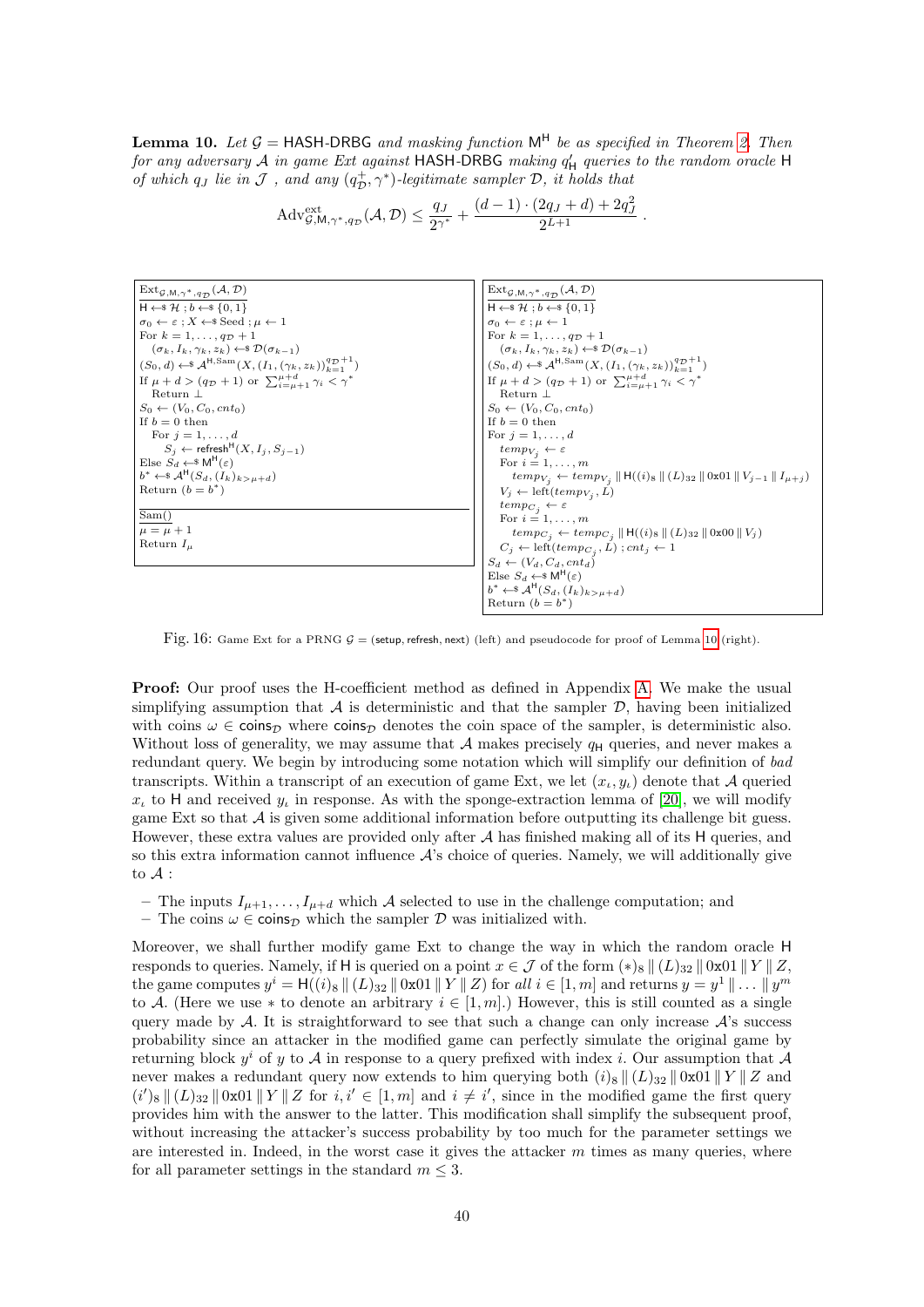Recall that we write  $(x_i, y_i)$  to indicate that A queried  $x_i$  to H and received  $y_i$  in response. It is straightforward to verify from the pseudocode on the right hand side of Figure [16](#page-39-0) that each execution of game Ext defines a transcript of the form

 $\tau = ((x_1, y_1), \ldots, (x_{q_H}, y_{q_H}), \omega, (V_0, C_0, ent_0), (V_d, C_d, ent_d), (I_k, \gamma_k, z_k)_{k=1}^{q_D+1}, \mu, d)$ .

We say that a transcript  $\tau$  is *compatible* if it may arise from an execution of Ext. We let  $T_0$  denote the distribution of compatible transcripts produced from game Ext with challenge bit  $b = 0$ , and let  $T_1$  denote the distribution of all such transcripts for Ext with challenge bit  $b = 1$ . With this in place, we define bad transcripts as follows:

Definition 2 (Bad transcripts for proof of Lemma [10\)](#page-38-1). Let  $\tau$  be a compatible transcript with associated set of queries  $(x_1, y_1), \ldots, (x_{q_H}, y_{q_H})$ . Then  $\tau$  is said to be Bad if among those queries there exists a subset of (not necessarily distinct) queries  $\mathcal{X} = \{(u_1, v_1), \ldots, (u_d, v_d)\}\$  such that:

- $u_{\iota} \in \mathcal{J}$  for all  $(u_i, v_i) \in \mathcal{X}$ ; and
- For j ∈ [1, d] it holds that  $u_j$  has decomposition  $(*, X_{j-1}, I_{u+j})$  where  $X_{j-1} = \text{left}(v_{j-1}, L)$ . (Here we define left( $v_0, L$ ) =  $V_0$  for notational brevity.)

In words, a compatible transcript  $\tau$  is Bad if it contains a set of queries which (with respect to our modification to the random oracle) are equivalent to those made by the challenger to compute the updated state component  $V_d$ . With this in place, our result is derived from the following two lemmas.

**Lemma 11.** Let  $\tau \in$  Good be a transcript. Then

<span id="page-40-0"></span>
$$
\frac{\Pr[T_0 = \tau]}{\Pr[T_1 = \tau]} \ge 1 - \frac{(d-1) \cdot (2q_J + d)}{2^{L+1}},
$$

where recall that d denotes the index output by A, and indicates the number of refresh<sup>H</sup> calls which are made during the computation of the challenge state.

**Proof:** We begin by noting that when  $b = 1$  the challenge state  $S^*$  is computed as  $M^H(\varepsilon)$  where recall that  $M^H$  chooses  $V_d \leftarrow \{0,1\}^L$ , sets  $C_d = HASH-DRBG_d f^H(0x00 || V_d)$  and  $cnt_d = 1$ , and returns  $S_d = (V_d, C_d, ent_d)$ . Now for a random oracle H to be compatible with transcript  $\tau$ , it must hold that:

– (1)  $H(x_t) = y_t$  for all  $t \in [1, q_H]$ ; and

 $-$  (2) H is consistent with  $C_d =$  HASH-DRBG-df<sup>H</sup>(0x00 ||  $V_d$ ).

It follows that

$$
\Pr[\mathsf{T}_1 = \tau] = \Pr[S_d = (V_d, \cdot, \cdot) \land \omega \text{ chosen } \land \mathsf{H} \text{ satisfies (1) and (2)}]
$$

$$
= 2^{-L} \cdot \Pr[\omega \text{ chosen } \land \mathsf{H} \text{ satisfies (1) and (2)}]. \tag{1}
$$

Here the probability is over the choice of  $H \leftarrow *\mathcal{H}, \omega \leftarrow *\text{coins}_{\mathcal{D}},$  and  $V_d \leftarrow *\{0,1\}^L$ . (Recall that by assumption  $A$  is deterministic.) The final inequality follows since  $V_d$  is sampled independently at random in the ideal world, and so each  $V_d$  is selected with probability  $2^{-L}$ .

We now consider the case that  $\tau \in \mathsf{Good}$  and  $b = 0$ . We write  $S_d \leftarrow \mathsf{refresh}^{\mathsf{H}}(S_0, I_{\mu+1}, \ldots, I_{\mu+d})$ to denote the state returned by computing  $S_i = \text{refresh}^{\text{H}}(S_{i-1}, I_{\mu+i})$  for  $i = 1, \ldots, d$ . Parsing  $(V_d, C_d, ent_d) \leftarrow S_d$ , we let  $q(\tau)$  denote the probability that  $S_d \leftarrow \text{refresh}^{\text{H}}(S_0, I_{\mu+1}, \ldots, I_{\mu+d})$ yields the required counter  $V_d$  conditioned on  $\omega$  being the chosen coins and H satisfying properties (1) and (2). It follows that

$$
\Pr[\mathsf{T}_0 = \tau] = \Pr[S_d = (V_d, \cdot, \cdot) \land \omega \text{ chosen } \land \mathsf{H} \text{ satisfies (1) and (2)}]
$$

$$
= q(\tau) \times \Pr[\omega \text{ chosen } \land \mathsf{H} \text{ satisfies (1) and (2)}]
$$

$$
= q(\tau) \times 2^L \times \Pr[\mathsf{T}_1 = \tau], \tag{2}
$$

where the final equality follows from substituting in the term from line [\(1\)](#page-40-0).

It remains to bound  $q(\tau)$ . One may imagine lazily sampling the random oracle H during the computation of  $V_d$  conditioned on it being consistent with the transcript via points (1) and (2)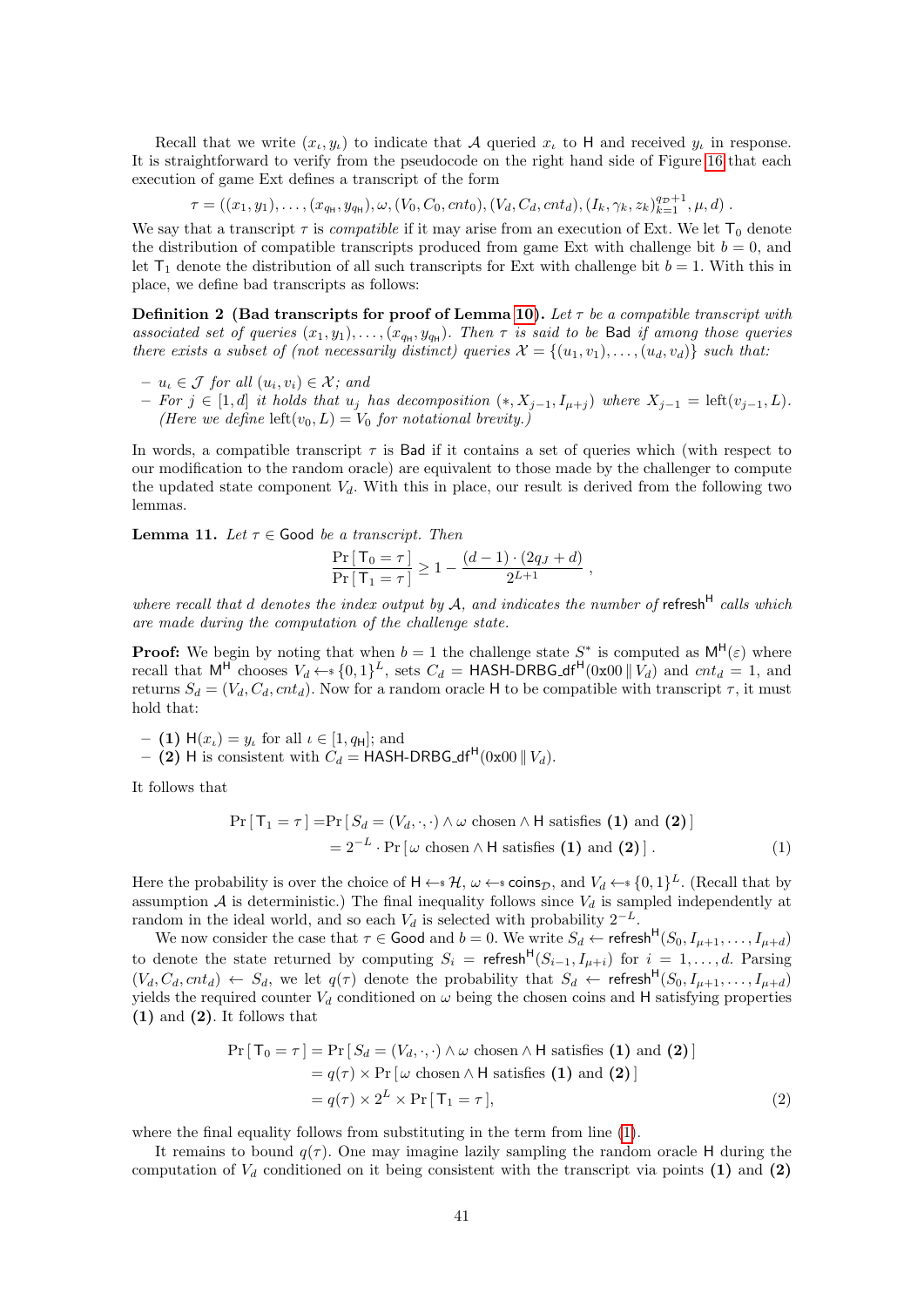as defined above. Let l' be maximal such that  $\tau$  contains a set of queries  $\{(u_1, v_1), \ldots, (u_{l'}, v_{l'})\}$ such that  $u_j \in \mathcal{J}$  for each  $j \in [1, l']$ , and it holds that  $u_j$  has decomposition  $(*, X_{j-1}, I_{\mu+j})$  where  $X_{j-1} = \text{left}(v_{j-1}, L)$ . Since we have assumed that  $\tau \in \text{Good}$ , it must be the case that  $l' \in [0, d-1]$ (otherwise  $\tau$  will be Bad).

For  $j \in [l', d-1]$  we let  $\neg$ Fresh<sub>j</sub> denote the event that either: (a) there exists a query  $u_i \in \tau \cap J$ such that  $u_i$  has decomposition  $(*, V_j, Z)$  for some  $Z \in \{0,1\}^{\geq 1}$ ; or (b) the state component  $V_j$ collides with a state component computed in a previous reseed call,  $V_j \in \{V_{l'}, \ldots, V_{j-1}\}.$  (Note that if  $V_j$  collides with a state variable in the set  $\{V_0, \ldots, V_{l'-1}\}$ , then this state will have formed part of an earlier query in the set  $\{(u_1, v_1), \ldots, (u_{l'}, v_{l'})\} \subset \tau \cap \mathcal{J}$  and so is already accounted for by (a).) Notice that if Fresh<sub>j</sub> is true for some  $j \in [l', d-1]$ , then the queries made to compute the following state component  $V_{j+1}$  will all be on previously unqueried points. (We note that due to the prepended counter, none of the queries made to compute  $V_{i+1}$  can collide with eachother. Moreover, due to the separated domains, the queries made to compute the constants  $C_i$  for  $j \in [1, d]$ can never collide with those made to compute the counters  $V_i$ .)

Now, the maximality of l' implies that the transcript  $\tau$  contains no queries  $u \in \mathcal{J}$  of the form  $(*)_8 \|(L)_{32} \| 0x01 \| V_{l'} \| Z$ . As such, it follows that the Pr [¬Fresh<sub>l'</sub> ] = 0. This implies that the state component  $V_{l'+1}$  is computed as the result of all fresh H queries, and is therefore uniformly distributed over  $\{0,1\}^L$ . Now conditioned on Fresh<sub>l'</sub>, it follows that the probability that  $\neg$ Fresh<sub>l'+1</sub> occurs is upper bounded by  $\frac{(q_J+1)}{2^L}$ . (Here, the  $\frac{q_J}{2^L}$  accounts for the probability that there exists a query in  $\tau \cap \mathcal{J}$  satisfying (a), and the additional  $\frac{1}{2^L}$  accounts for the probability that  $V_{l'+1}$  collides with  $V_{l'}$  as per (b). Inductively applying this argument yields that for each  $k \in [1, d-1-l']$ , it holds that  $Pr\left[\neg \mathsf{Fresh}_{l'+k} \mid \wedge_{j=l'}^{l'+k-1} \mathsf{Fresh}_j\right] \leq \frac{(q_J+k)}{2^L}$ . Using this bound, and the fact that Pr [ $\neg$ Fresh<sub>l'</sub>] = 0 and  $d - 1 - l' \leq d - 1$ , it follows that

$$
\Pr\left[\left.\bigwedge_{j=l'}^{d-1} \mathsf{Fresh}_j\right] \ge 1 - \sum_{k=0}^{d-1-l'} \Pr\left[\left.\neg \mathsf{Fresh}_{l'+k} \mid \left.\bigwedge_{j=l'}^{l'+k-1} \mathsf{Fresh}_j\right.\right]\right.\right.
$$
  

$$
\ge 1 - \sum_{k=1}^{d-1} \frac{(q_{\mathsf{H}} + k)}{2^L}
$$
  

$$
= 1 - \frac{(d-1) \cdot (2q_J + d)}{2^{L+1}}.
$$

Now, notice that if  $\wedge_{j=l'}^{d-1}$  Fresh<sub>j</sub> is true then  $V_d$  is computed as a result of all fresh queries to H, and so the resulting state component is uniformly distributed over  $\{0,1\}^L$ . As such, the probability that the required value of  $V_d$  (as dictated by the transcript) is hit is equal to  $2^{-L}$ . Putting this all together, we conclude that

$$
\Pr[\mathsf{T}_0 = \tau] \ge \left(1 - \frac{(d-1) \cdot (2q_J + d)}{2^{L+1}}\right) \times \Pr[\mathsf{T}_1 = \tau],
$$

and so rearranging proves the lemma.

In the following lemma, we bound the probability that a compatible transcript in the ideal world is Bad.

Lemma 12. Letting Bad denote the set of bad transcripts as defined above, it holds that

$$
\Pr\left[\, \mathsf{T}_1 \in \mathsf{Bad} \,\right] \leq \frac{q_J}{2^{\gamma^*}} + \frac{q_J^2}{2^L}
$$

.

**Proof:** Since we are now in the random world, the challenge state  $(V_d, C_d, ent_d)$  is computed by choosing  $V_d \leftarrow \{0,1\}^L$ , setting  $C_d =$  HASH-DRBG df<sup>H</sup>(0x00 ||V<sub>d</sub>) and cnt<sub>d</sub> = 1, and returning  $S_d = (V_d, C_d, ent_d)$ . We let Chain denote the event that a compatible ideal world transcript  $\tau$ contains a set of queries such that  $\tau \in$  Bad. We define the notion of a *potential chain* as follows:

**Definition 3.** We say that a sequence of (not necessarily distinct) queries  $\mathcal{X}' = (u_1, v_1), \ldots, (u_d, v_d)$ constitutes a potential chain if

 $- (u_{\iota}, v_{\iota}) \in \mathcal{J}$  for all  $(u_{\iota}, v_{\iota}) \in \mathcal{X}$ ; and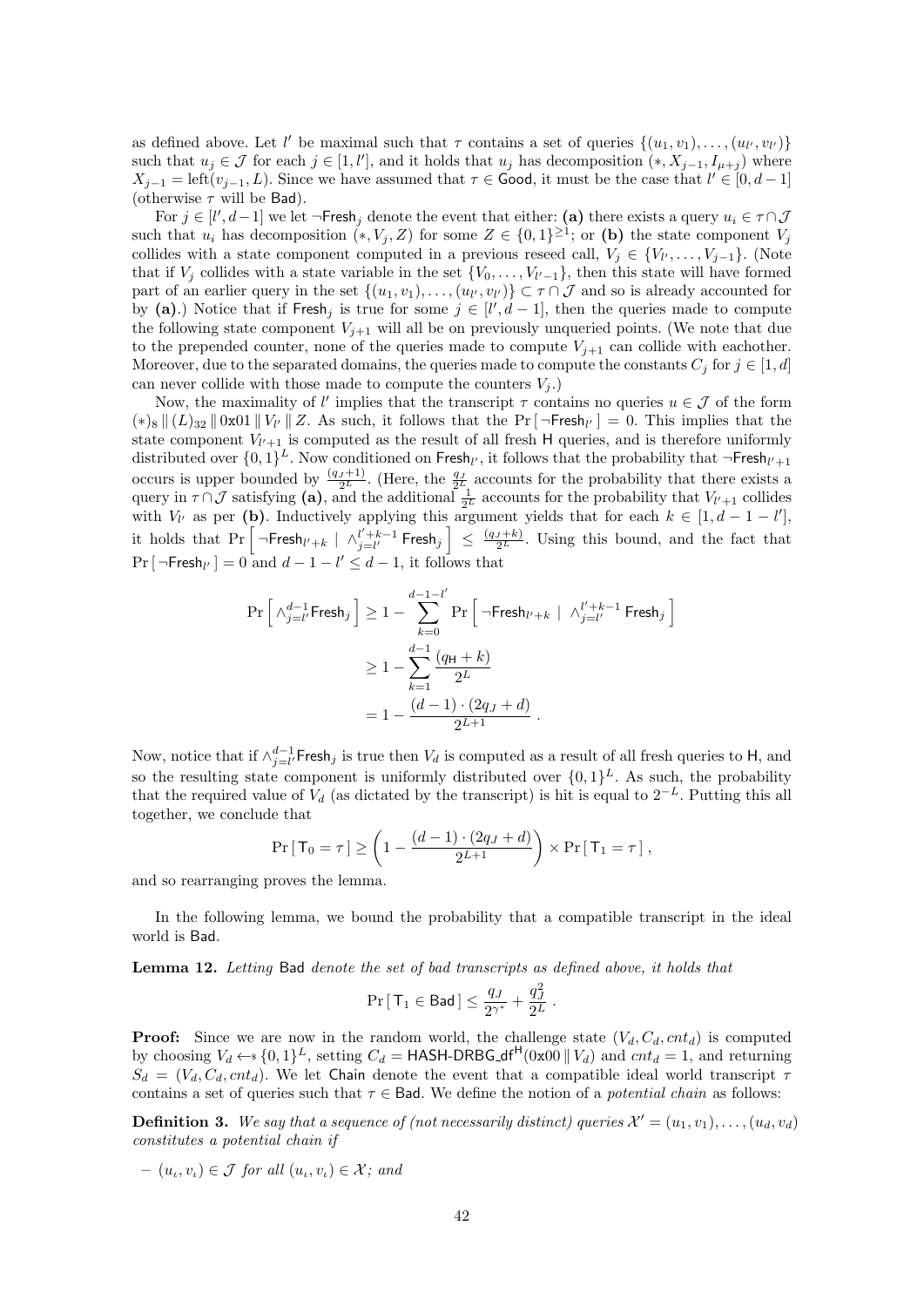– For  $j \in [1, d]$  it holds that  $u_j$  has decomposition  $(*, X_{j-1}, **)$  where \*\* denotes an arbitrary string in  ${0, 1}$ <sup>≥1</sup>, and  $X_{j-1} = left(v_{j-1}, L)$  where left $(v_0, L) = V_0$ .

In words, a set of queries that form a potential chain are the same as those which form a bad transcript except we drop the condition that  $u_j$  contains the correct input  $I_{\mu+j}$  in its decomposition. Moreover, notice that each potential chain defines a candidate sequence of inputs  $Z = (Z_1, \ldots, Z_d)$ , and a potential chain results in the transcript becoming Bad if  $Z_j = I_{\mu+j}$  for  $j \in [1, d]$ .

We may visualize the potential chains in the form of an undirected graph as follows. We set  $\omega_0 = V_0$  to be the root of the graph. We then use the queries in the transcript to construct paths of length d from the root by adding an edge between vertices  $\omega_j, \omega_k$  if there exists a query  $(u, v) \in \tau \cap \mathcal{J}$ , with decomposition  $(*, \omega_i, **),$  and left $(v, L) = \omega_k$ . Notice that the potential chains correspond to paths of length d starting at the root  $V_0$ , and that since A gets  $q_H$  queries and  $d \geq 1$ , the graph can contain at most  $q_H$  edges. With this in place, we say that a transcript  $\tau$  induces the event Coll if:

- There exists a query  $(u_i, v_i) \in \tau \cap \mathcal{J}$  such left $(v_i, L) = v_k$  for some query  $(u_k, v_k)$  where  $1 \leq k \leq i$ ; or
- There exists a query  $(u_i, v_i) \in \tau \cap \mathcal{J}$  such that  $\text{left}(v_i, L) = u_k$  for some query  $(u_k, v_k)$  where  $1 \leq k \leq i$ .

Now notice that if Coll does not occur then no newly added edge can loop back to a previously added vertex, and so the query graph must be a tree. In this case there can be at most one path to each leaf from the root. Since each node added to the graph corresponds to a query in  $\tau \cap \mathcal{J}$  of which A makes  $q_J$  such queries, it follows that there can be at most  $q_J$  potential chains.

We now bound the probability that Coll occurs. Notice that conditioned on Coll having not occurred for the first  $(k-1)$  queries in the set  $\tau \cap \mathcal{J}$ , then the  $k^{\text{th}}$  query of this form will be computed as the result of all fresh queries to H. As such, the resulting counter / vertex is uniformly distributed over  $\{0,1\}^L$ . It is then straightforward to verify that the probability that the  $k^{\text{th}}$  query sets Coll is upper bounded by  $\frac{(2k-1)}{2^L}$ . Summing over  $k \in [1, q_J]$  then yields

$$
\Pr\left[\,\text{Coll}\,\right] \leq \sum_{k=1}^{q_J} \frac{(2k-1)}{2^L} = \frac{q_J^2}{2^L} \; .
$$

Now as mentioned above, conditioned on Coll not occurring, a transcript can contain at most  $q<sub>J</sub>$ potential chains. We now bound the probability that any of these  $q<sub>J</sub>$  potential chain forms an actual chain. Since we are in the ideal world,  $A$ 's view of game Ext is completely independent of the inputs  $I_{\mu+1}, \ldots, I_{\mu+d}$  right up until the very end of the experiment when these values are revealed to A and which crucially is after  $A$  has finished making its queries to H. Therefore we can without loss of generality modify the experiment so that we only compute the states  $S_i \leftarrow \text{refresh}^{\text{H}}(S_{i-1}, I_{\mu+i})$ for  $i \in [1, d]$  after A has made all of his  $q_H$  queries (but before the unseen inputs  $I_{\mu+1}, \ldots, I_{\mu+d}$ and sampler coins  $\omega$  are revealed to A at the end of the game). We let  $\tau'$  denote the transcript information available to  $A$  up to and including the point in game Ext at which he makes his last guess; namely

$$
\tau' = ((x_1, y_1), \dots, (x_q, y_q), (V_0, C_0, \text{cnt}_0), (V_d, C_d, \text{cnt}_d),
$$
  

$$
I_1, \dots, I_\mu, I_{\mu+d+1}, \dots, I_{q_{\mathcal{D}}}, (\gamma_k, z_k)_{k=1}^{q_{\mathcal{D}}+1}, \mu, d).
$$

Notice in particular that the inputs  $I_{\mu+1}, \ldots, I_{\mu+d}$  which were used to compute A's challenge are not included, since they are still hidden from  $A$  at this stage. Moreover since  $V_d$  and  $C_d$  are independent of these entropy inputs in the ideal world, they reveal nothing to  $A$  about them. Now letting  $\mathcal F$  denote the set of partial transcripts  $\tau'$  for which Coll is false, it follows that

<span id="page-42-0"></span>
$$
\Pr\left[\text{Chain}\right] \le \Pr\left[\text{Coll}\right] + \Pr\left[\text{Chain} \land \neg\text{Coll}\right] \\
\le \frac{q_J^2}{2^L} + \sum_{\tau' \in \mathcal{F}} \Pr\left[\text{Chain} \mid \tau'\right] \cdot \Pr\left[\tau'\right],\n\tag{3}
$$

where  $Pr[\tau']$  denotes the probability that the execution Ext produces partial transcript  $\tau'$  (that is to say: A makes the required set of queries,  $V_d \leftarrow \{0,1\}^L$ , and so on and so forth). Fix  $\tau' \in \mathcal{F}$ ,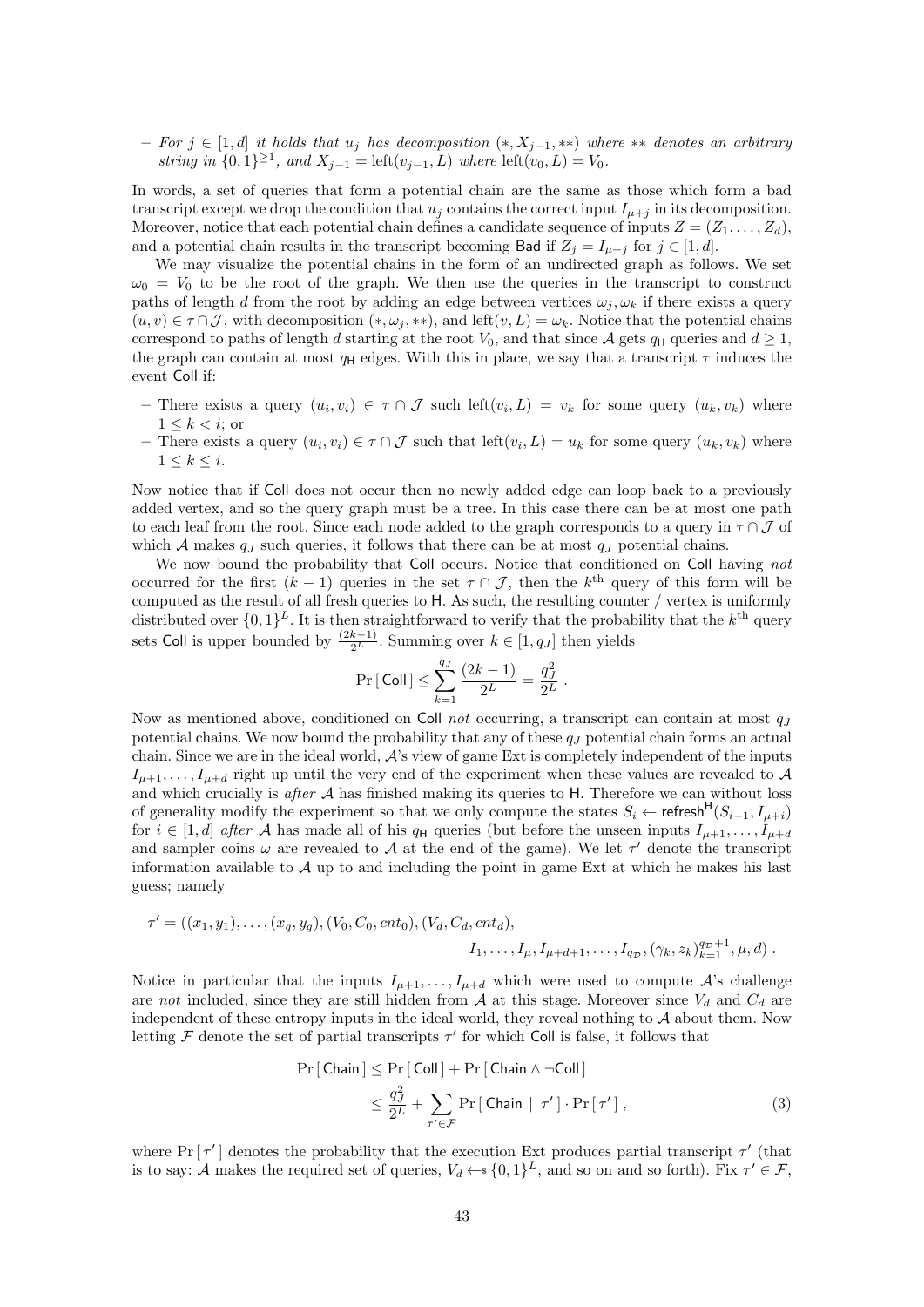and let  $Z_{\tau'}$  denote the set of potential chains within the partial transcript  $\tau'$ . It follows that

$$
\Pr\left[\text{Chain} \mid \tau'\right] = \Pr\left[\left(I_{\mu+1}, \dots, I_{\mu+d}\right) \in Z_{\tau'} \mid \tau'\right] \\
= \sum_{\substack{(Z_1, \dots, Z_d) \in Z_{\tau'}}} \Pr\left[\left.\bigwedge_{i=\mu+1}^{\mu+d} Z_i = I_{\mu+i} \mid \tau'\right]\right] \\
\leq \sum_{\substack{(Z_1, \dots, Z_d) \in Z_{\tau'} \\ (Z_1, \dots, Z_d) \in Z_{\tau'}}} \prod_{i=1}^d \Pr\left[Z_i = I_{\mu+i} \mid \bigwedge_{i=\mu+1}^{\mu+i-1} Z_i = I_{\mu+i}, \tau'\right] \\
\leq \sum_{\substack{(Z_1, \dots, Z_d) \in Z_{\tau'} \\ (Z_1, \dots, Z_d) \in Z_{\tau'}}} \prod_{i=1}^d 2^{-\gamma_{\mu+i}} \\
\leq q_J \cdot 2^{-\gamma^*}.
$$

Here the second to last inequality follows since the sampler is  $(q_D^+,\gamma^*)$ -legitimate, since  $\tau' \in \mathcal{F}$ implies that  $Z_{\tau'}$  contains at most  $q_J$  potential chains. Substituting into equation [\(3\)](#page-42-0) then proves the lemma.

#### Proof of Lemma [3:](#page-12-0) Rec security of HASH-DRBG.

**Proof:** We argue by a series of game hops, shown in Figure [17.](#page-44-1) We begin by defining game  $G_0$ , which is a rewriting of game Rec for HASH-DRBG with challenge bit  $b = 0$ . It follows that

$$
\Pr\left[G_0 \Rightarrow 1\right] = \Pr\left[\text{Rec}_{\mathcal{G},\mathsf{M},\gamma^*,\beta}^{\mathcal{A},\mathcal{D}} \Rightarrow 1 \mid b = 0\right].
$$

Next we define game  $G_1$  which is identical to  $G_0$ , except that rather than computing  $S_d$  via a sequence of refresh<sup>H</sup> calls we instead set  $S \leftarrow s \mathsf{M}^{\mathsf{H}}(\varepsilon)$ . We claim that for any attacker / sampler pair  $(A, \mathcal{D})$  making  $q_H$  queries to H, there exists a pair  $(\mathcal{B}, \mathcal{D})$  in game Ext against HASH-DRBG, where B makes  $q_H + n + 1$  queries to H of which at most  $q_H$  lie in J, such that

$$
|\Pr[G_0 \Rightarrow 1] - \Pr[G_1 \Rightarrow 1]| \leq \mathrm{Adv}_{\mathcal{G},M,\gamma^*}^{\mathrm{ext}}(\mathcal{B},\mathcal{D})
$$
.

To see this, let  $\beta$  be the adversary who proceeds as follows.  $\beta$  simulates  $\lambda$ 's view of the game, forwarding  $\mathcal{A}$ 's Sam and H queries to his own oracles and returning the responses to  $\mathcal{A}$ . When A outputs a state / index pair  $(S_0, d)$ , B forwards these to his challenger. B receives state  $S_d$  in response along with the remaining entropy samples. B computes  $(R^*, S^*) \leftarrow \text{next}^{\text{H}}(S_d, \beta)$  using his own H oracle and returns these along with the entropy samples to A, again using his oracle to answer all remaining queries. At the end of the game,  $\beta$  outputs whatever bit  $\mathcal A$  does. Notice that if  $\mathcal{B}$ 's challenge bit is equal to 0 and so he receives the real state in his challenge then  $\mathcal{B}$  perfectly simulates  $G_0$ ; otherwise he perfectly simulates  $G_1$ . To verify the query budget, notice that  $\beta$  queries all of  $\mathcal{A}$ 's  $q_H$  queries to his own oracle and makes an additional  $n + 1$  queries simulating next<sup>H</sup>. Noting that none of the  $n+1$  queries made while simulating next<sup>H</sup> lie in  $\mathcal J$  then proves the claim.

Next we define game  $G_2$ , which is identical to  $G_1$  except we now set  $R^* \leftarrow \{0,1\}^{\beta}$  and  $S^* \leftarrow s \mathsf{M}^{\mathsf{H}}(S_d)$  rather than computing these values as  $(R^*, S^*) \leftarrow \mathsf{next}^{\mathsf{H}}(S_d, \beta)$ . We claim that there exists an adversary  $C$  in game Next, who makes the same number of H queries as  $A$ , such that

$$
|\mathrm{Pr}\left[G_1 \Rightarrow 1\right] - \mathrm{Pr}\left[G_2 \Rightarrow 1\right] \le \mathrm{Adv}_{\mathcal{G}, \mathsf{M}, \beta}^{\mathrm{nxt}}(\mathcal{C}) \le \frac{q_{\mathsf{H}} \cdot n}{2^{\ell-1}}
$$

.

To see this, let  $\mathcal C$  be the adversary who proceeds as follows.  $\mathcal C$  uses the code of the sampler to generate all entropy samples, and passes the corresponding entropy estimates / side information to A. For each of  $A$ 's initial queries, C simulates  $A$ 's random oracle by forwarding all of  $A$ 's queries to his own random oracle and returning the response.  $\mathcal C$  simulates  $\mathcal A$ 's Sam oracle by returning the appropriate entropy sample to A. When A outputs a state  $S_0$ ,  $A_2$  outputs the state  $\varepsilon$  as his challenge state, receiving  $(R^*, S^*)$  in response.  $\mathcal{A}_2$  passes these to  $\mathcal A$  along with the remaining entropy samples and continues simulating  $A$ 's random oracle by querying his own oracle as before. At the end of the game,  $\mathcal C$  outputs whatever bit  $\mathcal A$  does. If  $\mathcal C$ 's challenge bit is equal to 0 then this perfectly simulates game  $G_1$ ; otherwise he perfectly simulates  $G_2$ . As such, invoking Lemma [9](#page-31-1) then proves the claim.

Next we define game  $G_3$ , which is identical to  $G_2$  except we return to computing  $S_d$  via iterative reseeding as opposed to setting  $S_d \leftarrow^* M^H(\varepsilon)$ . An analogous argument to that above implies that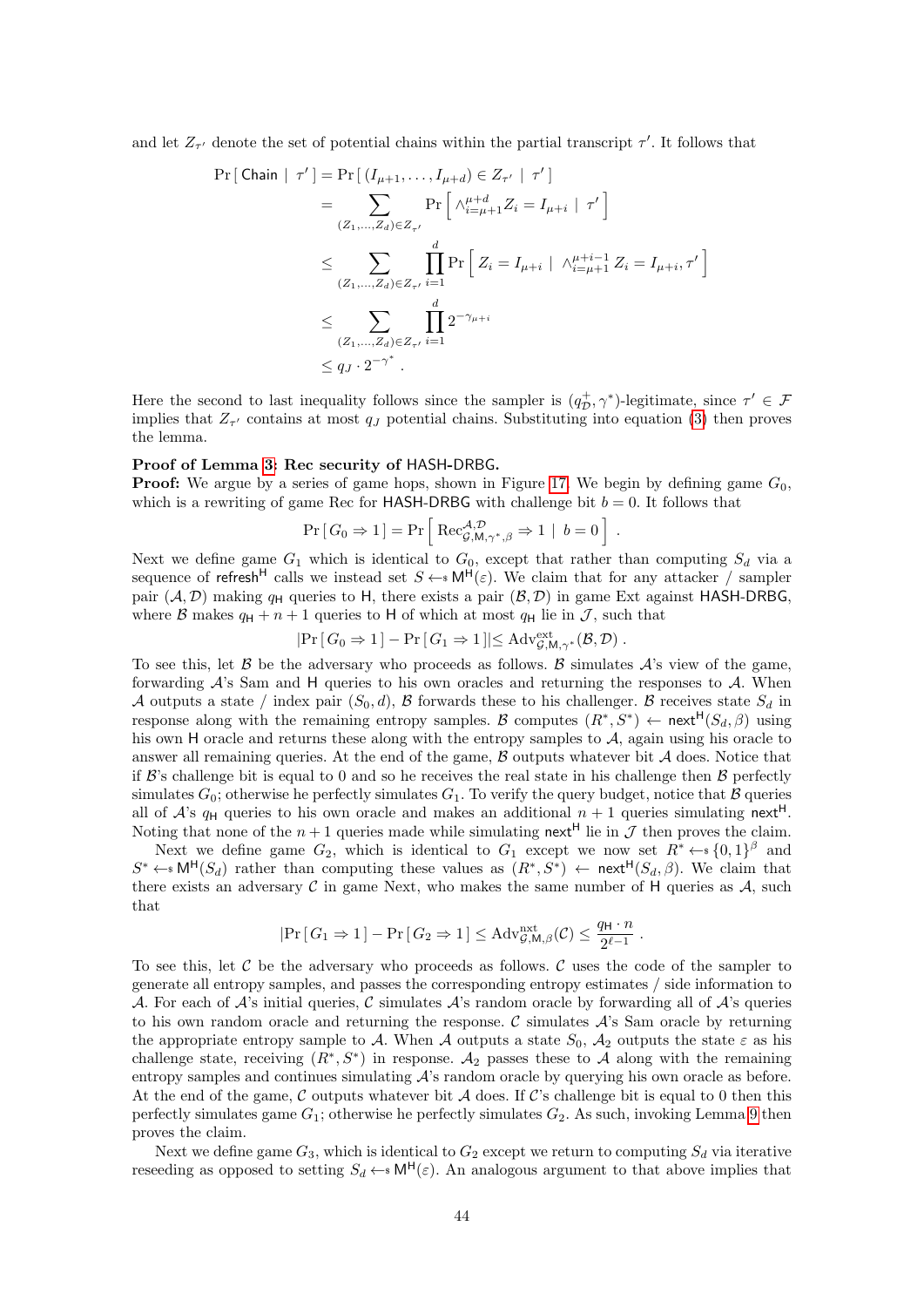there exists an adversary  $\mathcal{B}'$  making  $q_H$  queries to H (of which at most  $q_J$  lie in  $\mathcal{J}$ ) such that

$$
|\Pr[G_2 \Rightarrow 1] - \Pr[G_3 \Rightarrow 1]| \leq \mathrm{Adv}_{\mathcal{G},M,\gamma^*}^{\mathrm{ext}}(\mathcal{B}',\mathcal{D})
$$
;

here the slightly lower query budget is because  $\mathcal{B}'$  no longer needs to make the  $n+1$  queries to H to simulate next<sup>H</sup>. Now  $G_3$  is identical to game Rec with challenge bit  $b = 1$ , and so

$$
\Pr\left[G_3 \Rightarrow 1\right] = \Pr\left[\text{Rec}_{\mathcal{G},\mathsf{M},\gamma^*,\beta}^{\mathcal{A},\mathcal{D}} \Rightarrow 1 \mid b = 1\right].
$$

Putting this altogether, we conclude that

$$
\begin{split} \mathrm{Adv}_{\mathcal{G}, \mathsf{M}, \gamma^*, \beta}^{\mathrm{rec}}(\mathcal{A}, \mathcal{D}) &= |\mathrm{Pr}\left[\ \mathrm{Rec}_{\mathcal{G}, \mathsf{M}, \gamma^*, \beta}^{\mathcal{A}, \mathcal{D}} \Rightarrow 1 \mid b = 0 \ \right] - \mathrm{Pr}\left[\ \mathrm{Rec}_{\mathcal{G}, \mathsf{M}, \gamma^*, \beta}^{\mathcal{A}, \mathcal{D}} \Rightarrow 1 \mid b = 1 \ \right] | \\ &\leq |\mathrm{Pr}\left[\, G_0 \Rightarrow 1 \,\right] - \mathrm{Pr}\left[\, G_3 \Rightarrow 1 \right] \\ &\leq \frac{q_{\mathsf{H}}}{2^{\gamma^*-1}} + \frac{(d-1) \cdot (2q_{\mathsf{H}} + d) + 2q_{\mathsf{H}}^2}{2^L} + \frac{q_{\mathsf{H}} \cdot n}{2^{\ell-1}} \,. \end{split}
$$

<span id="page-44-1"></span>

| $G_0$                                                                                                      | $G_3$                                                                                                       |
|------------------------------------------------------------------------------------------------------------|-------------------------------------------------------------------------------------------------------------|
| $H \leftarrow \$ \mathcal{H}$ ; $\sigma \leftarrow \varepsilon$ ; $\mu \leftarrow 1$                       | $H \leftarrow \$ \mathcal{H} : \sigma \leftarrow \varepsilon : \mu \leftarrow 1$                            |
| For $k = 1, , q_{\mathcal{D}} + 1$                                                                         | For $k = 1, \ldots, q_{\mathcal{D}} + 1$                                                                    |
| $(\sigma_k, I_k, \gamma_k, z_k) \leftarrow \mathcal{D}(\sigma_{k-1})$                                      | $(\sigma_k, I_k, \gamma_k, z_k) \leftarrow \mathcal{D}(\sigma_{k-1})$                                       |
| $(S_0, d) \leftarrow \mathcal{A}^{H, Sam}((\gamma_i, z_i)_{i=1}^{q_{\mathcal{D}}+1})$                      | $(S_0,d) \leftarrow \$ $\mathcal{A}^{\textsf{H},\textsf{Sam}}((\gamma_i,z_i)_{i=1}^{q_\mathcal{D}+1})$      |
| If $\mu + d > q_{\mathcal{D}} + 1$ or $\sum_{i=\mu+1}^{\mu+d} \gamma_i < \gamma^*$                         | If $\mu + d > q_{\mathcal{D}} + 1$ or $\sum_{i=\mu+1}^{\mu+d} \gamma_i < \gamma^*$                          |
| Return $\perp$                                                                                             | Return $\perp$                                                                                              |
| $(V_0, C_0, ent_0) \leftarrow S_0$                                                                         | $(V_0, C_0, cnt_0) \leftarrow S_0$                                                                          |
| For $j = 1, \ldots, d$                                                                                     | For $j = 1, \ldots, d$                                                                                      |
| $temp_{V_i} \leftarrow \varepsilon$                                                                        | $temp_{V_i} \leftarrow \varepsilon$                                                                         |
| For $i=1,\ldots,m$                                                                                         | For $i=1,\ldots,m$                                                                                          |
| $temp_{V_i} \leftarrow temp_{V_i} \ \text{H}((i)_{8} \  (L)_{32} \  0 \text{x01} \  V_{j-1} \  I_{\mu+j})$ | $temp_{V_i} \leftarrow temp_{V_i} \ \mathsf{H}((i)_{8} \  (L)_{32} \  0 \times 01 \  V_{j-1} \  I_{\mu+j})$ |
| $V_j \leftarrow \text{left}(temp_{V_j}, L)$                                                                | $V_j \leftarrow \text{left}(temp_{V_j}, L)$                                                                 |
| $temp_{C_i} \leftarrow \varepsilon$                                                                        | $temp_{C_i} \leftarrow \varepsilon$                                                                         |
| For $i=1,\ldots,m$                                                                                         | For $i=1,\ldots,m$                                                                                          |
| $temp_{C_j} \leftarrow temp_{C_j} \ \mathsf{H}((i)_{8} \  (L)_{32} \  0 \times 00 \  V_j)$                 | $temp_{C_j} \leftarrow temp_{C_j} \ \ \mathsf{H}((i)_{8} \  (L)_{32} \  0 \times 00 \  V_j)$                |
| $C_j \leftarrow \text{left}(\text{temp}_{C_j}, L)$ ; $\text{cnt}_j \leftarrow 1$                           | $C_j \leftarrow \text{left}(\text{temp}_{C_j}, L)$ ; $\text{cnt}_j \leftarrow 1$                            |
| $S_d \leftarrow (V_d, C_d, ent_d)$                                                                         | $S_d \leftarrow (V_d, C_d, ent_d)$                                                                          |
| $(R^*, S^*) \leftarrow \text{next}^{\text{H}}(S_d, \beta)$                                                 | $R^* \leftarrow \{0,1\}^{\ell}$                                                                             |
| $b^* \leftarrow \mathcal{A}^{\mathsf{H}}(R^*, S^*, (I_k)_{k > \mu + d})$                                   | $S^* \leftarrow$ M <sup>H</sup> $(S_d)$                                                                     |
| Return $b^*$                                                                                               | $b^* \leftarrow \mathcal{A}^{\mathsf{H}}(R^*, S^*, (I_k)_{k > \mu + d})$                                    |
|                                                                                                            | Return $b^*$                                                                                                |
| $G_1,  G_2 $                                                                                               |                                                                                                             |
|                                                                                                            | Sam()                                                                                                       |
| $H \leftarrow \$ \mathcal{H} : \sigma \leftarrow \varepsilon : \mu \leftarrow 1$                           | $\overline{\mu} = \mu + 1$                                                                                  |
| For $k = 1, \ldots, q_{\mathcal{D}} + 1$                                                                   | Return $I_{\mu}$                                                                                            |
| $(\sigma_k, I_k, \gamma_k, z_k) \leftarrow \mathcal{D}(\sigma_{k-1})$                                      |                                                                                                             |
| $(S_0, d) \leftarrow \mathcal{A}^{H, Sam}((\gamma_i, z_i)_{i=1}^{q} \mathcal{D}^{+1})$                     |                                                                                                             |
| If $\mu + d > q_{\mathcal{D}} + 1$ or $\sum_{i=\mu+1}^{\mu+d} \gamma_i < \gamma^*$                         | proc. $H(X)/\!/G_0$ , $G_1$ , $G_2$ , $G_3$                                                                 |
| Return $\perp$                                                                                             | Return $H(X)$                                                                                               |
| $S_d \leftarrow$ M <sup>H</sup> ( $\varepsilon$ )                                                          |                                                                                                             |
| $(R^*, S^*) \leftarrow \text{next}^{\text{H}}(S_d, \beta)$ // $G_1$ only                                   |                                                                                                             |
| $R^* \leftarrow \{0,1\}^{\ell}$                                                                            |                                                                                                             |
| $S^* \leftarrow \!\! \ast \mathsf{M}^{\mathsf{H}}(S_d)$                                                    |                                                                                                             |
| $\overline{b^* \leftarrow^* A^{\mathsf{H}}(R^*, S^*, (I_k)_{k > \mu + d})}$                                |                                                                                                             |
| Return $b^*$                                                                                               |                                                                                                             |
|                                                                                                            |                                                                                                             |

Fig. 17: Games for proof of Lemma [3](#page-12-0) (Rec security of HASH-DRBG). All addition is modulo  $2^L$ .

# <span id="page-44-0"></span>F Proofs from Section [7](#page-12-1)

Proof of Theorem [3.](#page-13-0)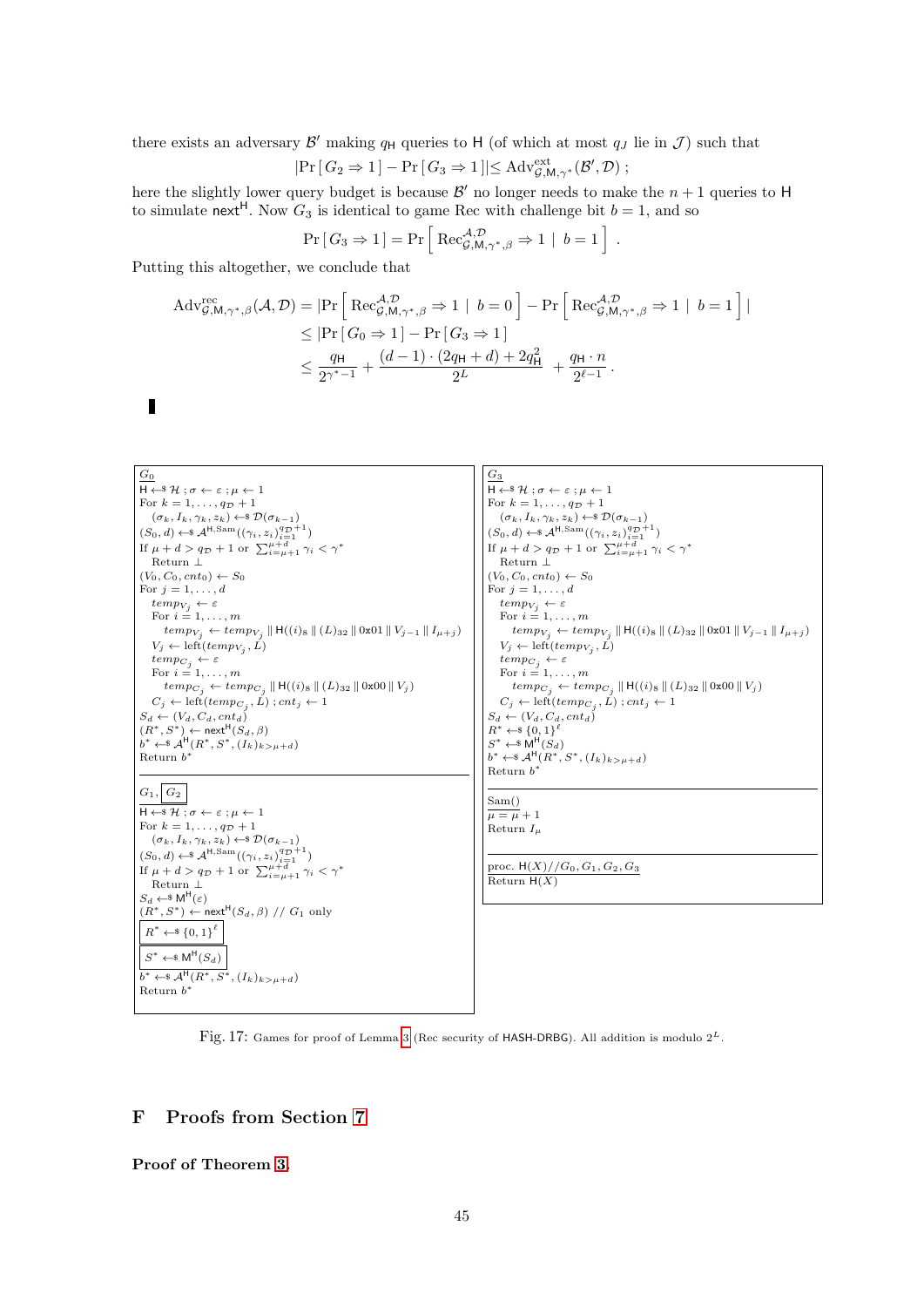**Proof:** Let A be the adversary who proceeds as follows. A makes a RoR query requesting  $\ell$ -bits of output and for which  $addin = \varepsilon$ , receiving  $R^*$  is response. A then makes a Get query to receive state  $S^* = (K^*, V^*, cnt^*)$ . A then checks if

$$
V^* \stackrel{?}{=} \mathsf{HMAC}(K^*, R^*) .
$$

If so, A outputs 0; else he returns 1. It is straightforward to verify from the pseudocode description of next that if  $b = 0$  and A receives a real output in his challenge then this relation will hold with probability one. Therefore,  $Pr\left[\mathcal{A} \Rightarrow 1 \text{ in } Fwd_{\mathcal{G},\gamma^*}^{\$,\mathcal{D},\mathcal{A}} \mid b=0\right] = 0.$ 

To bound  $Pr\left[\mathcal{A} \Rightarrow 1 \text{ in } Fwd_{\mathcal{G},\gamma^*}^{\$,\mathcal{D},\mathcal{A}} \mid b=1\right]$ , we argue by a series of game hops. Let  $G_0$  be identical to game Fwd<sup>\$</sup> against G for A with challenge bit  $b = 1$ . Let  $S_0 = (K_0, V_0, ent_0)$  denote the initial state of G, where recall that  $K_0, V_0 \leftarrow \{0,1\}^{\ell}$ . Notice that the RoR query made by A induces the challenger to update the state via  $(R, S^*) \leftarrow \text{next}(S_0, \ell)$ . Since  $b = 1$ , A receives a random output  $R^* \leftarrow \{0,1\}^{\ell}$ ; however, A's subsequent Get query allows him to learn the real state  $S^*$  $(K^*, V^*, cnt^*)$ . Now this state is computed as  $V'_0 \leftarrow \textsf{HMAC}(K_0, V_0), K^* \leftarrow \textsf{HMAC}(K_0, V'_0 || 0 \times 00),$ and  $V^* \leftarrow \text{HMAC}(K^*, V_0')$ . We now define game  $G_1$ , which is identical to  $G_0$  except we sample  $V'_0, K^* \leftarrow \{0,1\}^{\ell}$  instead of computing these variables via  $\textsf{HMAC}(K_0, \cdot)$ . Since  $K_0 \leftarrow \{0,1\}^{\ell}$ , it is straightforward to verify that both  $G_0$  and  $G_1$  can be perfectly simulated by an attacker  $\mathcal{B}_2$  in the PRF game against HMAC using two RoR queries and who runs in the same time as A. This combined with the fact that, due to their disjoint domains, the queries made to compute  $V'_0$  and  $K^*$  can never collide, implies that

$$
|\Pr[\mathcal{A} \Rightarrow 1 \text{ in } G_0] - \Pr[\mathcal{A} \Rightarrow 1 \text{ in } G_1] \leq \mathsf{Adv}_{\mathsf{HMAC}}^{\text{prf}}(\mathcal{B}_1, 2).
$$

Now recall that A outputs 1 if the relation  $V^* = \text{HMAC}(K^*, V_0') \stackrel{?}{=} \text{HMAC}(K^*, R^*)$  does not hold. Since  $K^*, R^*$  and  $V'_0$  are all chosen randomly from  $\{0,1\}^{\ell}$  in  $G_1$ , it follows that  $Pr[\mathcal{A} \Rightarrow 1 \text{ in } G_1] =$  $1 - \epsilon_{coll}$  where

$$
\epsilon_{coll} = \Pr\left[V^* = V' \; : \; V_0', R^*, K^* \leftarrow \{0, 1\}^{\ell}; V^* \leftarrow \text{HMAC}(K^*, V_0'), V' \leftarrow \text{HMAC}(K^*, R^*)\right].
$$

We claim that there exists an attacker  $B_2$  in the PRF security game against HMAC such that

$$
\epsilon_{coll} \leq \mathsf{Adv}_{\mathsf{HMAC}}^{\text{prf}}(\mathcal{B}_2, 2) + 2^{-(\ell-1)}.
$$

To see this, consider an attacker  $B_2$  in the PRF security game against HMAC who proceeds as follows.  $\mathcal{B}_2$  chooses  $V'_0, R^* \leftarrow \{0,1\}^{\ell}$ , queries these to his RoR oracle receiving  $V^*, V'$  in response, and outputs 1 if  $V^* = V'$  and 0 otherwise. Notice that in the case that  $\mathcal{B}_2$ 's RoR oracle implements the real HMAC function then this perfectly simulates the experiment determining  $\epsilon_{coll}$  and so  $Pr[\mathcal{B}_2 \Rightarrow 1 | b = 0] = \epsilon_{coll}$ . Moreover if  $b = 1$  and so  $\mathcal{B}_2$ 's oracle implements a random function, it follows that

$$
\Pr [B_2 \Rightarrow 1 | b = 1] = \Pr [V^* = V' \land V'_0 = R^*] + \Pr [V^* = V' \land V'_0 \neq R^*]
$$
  

$$
\leq 2^{-\ell} + 2^{-\ell} = 2^{-(\ell-1)}.
$$

To see this, notice that if  $V_0' = R^*$  then  $V^* = V'$  with probability one. Since  $V_0', R^* \leftarrow \{0,1\}^{\ell}$ , this implies the first term in the bound. Moreover, if  $V'_0 \neq R^*$ , then  $V^*$ ,  $V'$  are both the results of fresh queries to the random function and so are uniformly distributed over  $\{0,1\}^{\ell}$ , accounting for the second term in the bound. Combining the above via a standard argument then implies the claim.

Putting this altogether, and letting  $\beta$  be the attacker who tosses a coin to decide whether to run adversary  $\mathcal{B}_1$  or  $\mathcal{B}_2$ , we conclude that

$$
Adv_{\mathcal{G},\gamma^*}^{\text{fwd-$}}(\mathcal{A},\mathcal{D}) = |\Pr\left[\mathcal{A} \Rightarrow 1 \text{ in } \text{Fwd}_{\mathcal{G},\gamma^*}^{\$,\mathcal{D},\mathcal{A}} \Rightarrow 1 \mid b = 0\right] - \Pr\left[\mathcal{A} \Rightarrow 1 \text{ in } \text{Fwd}_{\mathcal{G},\gamma^*}^{\$,\mathcal{D},\mathcal{A}} \Rightarrow 1 \mid b = 1\right] |
$$
  
 
$$
\geq 1 - 2 \cdot \text{Adv}_{\text{HMAC}}^{\text{prf}}(\mathcal{B}, 2) - 2^{-(\ell-1)}.
$$

П

#### Proof of Lemma [4:](#page-14-1) Init security of HMAC-DRBG.

**Proof:** We argue by a series of game hops, shown in Figure [18.](#page-46-0) We assume without loss of generality that A never repeats a query to the random oracle HMAC. We begin by defining game  $G_0$ , which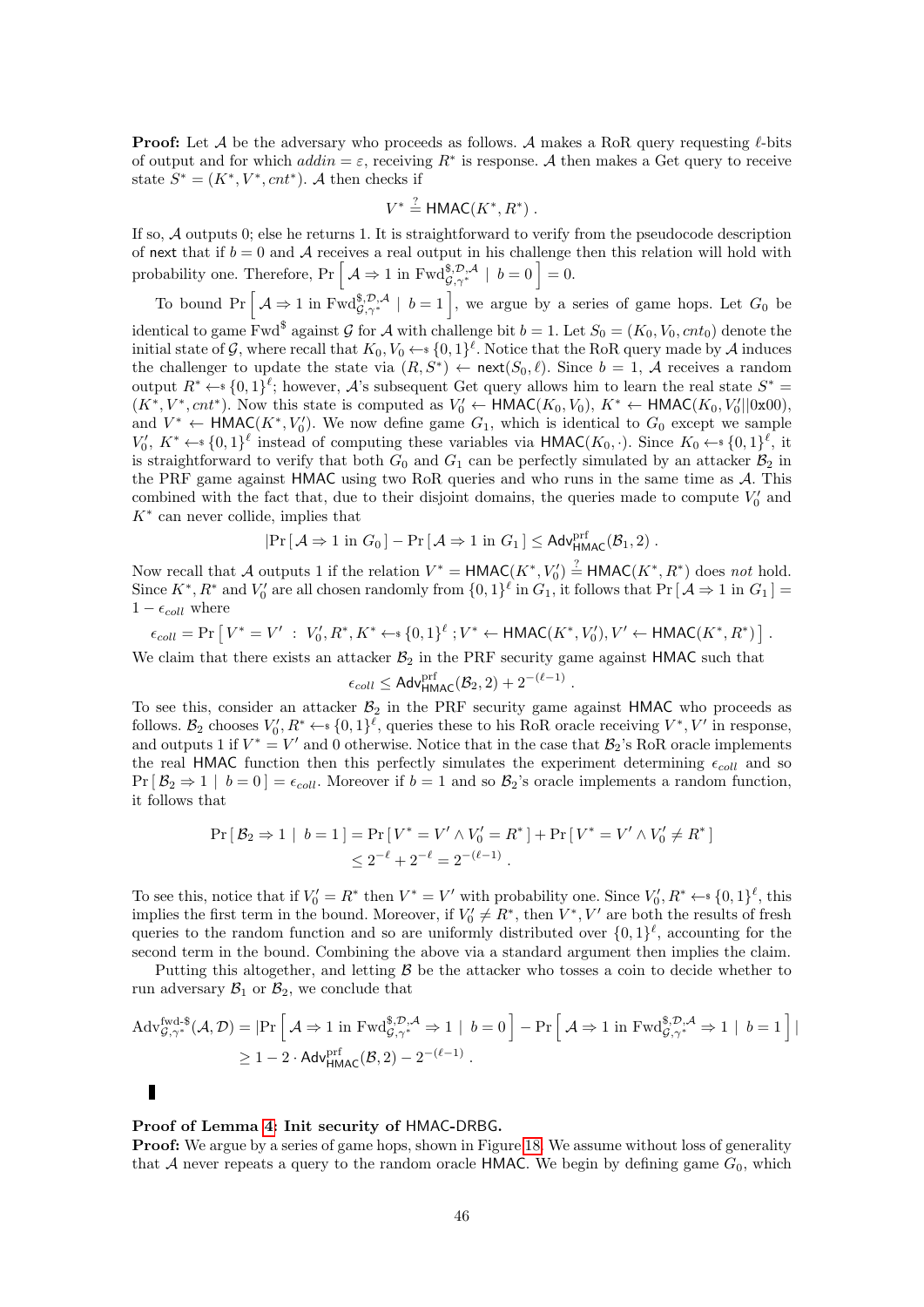<span id="page-46-0"></span>

Fig. 18: Games for proof of Lemma [4](#page-14-1) (Init security of HMAC-DRBG).

is a rewriting of game Init with  $b = 0$  for HMAC-DRBG and M<sup>HMAC</sup> using a lazily sampled random oracle. We also set a flag bad, but this does not affect the outcome of the game. It holds that

$$
\Pr\left[G_0 \Rightarrow 1\right] = \Pr\left[\text{Init}^{\mathcal{A}, \mathcal{D}}_{\mathcal{G}, \mathsf{M}, \gamma^*} \Rightarrow 1 \mid b = 0\right].
$$

Next we define game  $G_1$ , which is identical to  $G_0$  except we change the way in which the random oracle HMAC responds to queries. Namely if HMAC is queried on the same value more than once in  $G_1$  then it responds with an independent random string as opposed to the value previously set. These games run identically until the flag bad is set, and so the Fundamental Lemma of Game Playing implies that

$$
|\Pr[G_0 \Rightarrow 1] - \Pr[G_1 \Rightarrow 1]| \leq \Pr[\text{bad} = 1 \text{ in } G_1].
$$

Next we define game  $G_2$ , which is identical to  $G_1$  except during the challenge computation we overwrite each string returned in response to a query to HMAC with an independent random bit string drawn from  $\{0,1\}^{\ell}$ . Since in  $G_1$  each string returned by the random oracle HMAC is chosen independently at random and used nowhere else in the game, these games are identically distributed:

$$
Pr[G_1 \Rightarrow 1] = Pr[G_2 \Rightarrow 1] \text{ and } Pr[\text{bad} = 1 \text{ in } G_1] = Pr[\text{bad} = 1 \text{ in } G_2].
$$

We now bound the probability that bad is set in  $G_2$ . Such an event may occur due to one of  $\mathcal{A}$ 's guesses, or due to a collision in the state variables during the challenge computation. We claim that

$$
\Pr\left[\,\text{bad} = 1 \text{ in } G_2\,\right] \leq q_{\mathsf{H}} \cdot \left( (1 + 2^{-2\ell}) \cdot 2^{-\gamma^*} + 2^{-(\ell-1)} \right) + 2^{-2\ell}
$$

.

To see this, let Guess denote the event that A guesses one of the points which was queried to HMAC by the challenger during the challenge computation. Let Coll denote the probability that bad is set during the challenge computation as the result of an accidental collision. A union bound implies that

 $Pr[\text{bad} = 1 \text{ in } G_2] = Pr[(\text{Geess} \vee \text{Coll}) \text{ in } G_2] \leq Pr[\text{Geess in } G_2] + Pr[\text{Coll in } G_2]$ .

Now for Guess to occur,  $A$  must guess a point in the set

$$
\{(K,V\parallel 0\times00\parallel I_1\parallel N),(K',V),(K',V'\parallel 0\times01\parallel I_1\parallel N),(K_0^*,V')\}.
$$

Now,  $K, V$ , and  $K_0^*$  are all known to  $\mathcal A$  (the former two being constant, and the latter being given to A as part of his challenge). However, all other variables are hidden from A. Since  $K', V' \leftarrow \{0, 1\}^{\ell}$ , and the legitimacy of the sampler guarantees that  $I_1$  has at least  $\gamma_1$  bits of entropy conditioned on  $\mathcal{A}$ 's view of the experiment, a union bound over the elements in this set and  $\mathcal{A}$ 's  $q_H$  guesses implies that:

$$
\Pr [\text{ Guess}] \le q_{\mathsf{H}} \cdot ((1 + 2^{-2\ell}) \cdot 2^{-\gamma^*} + 2^{-(\ell-1)}) \ .
$$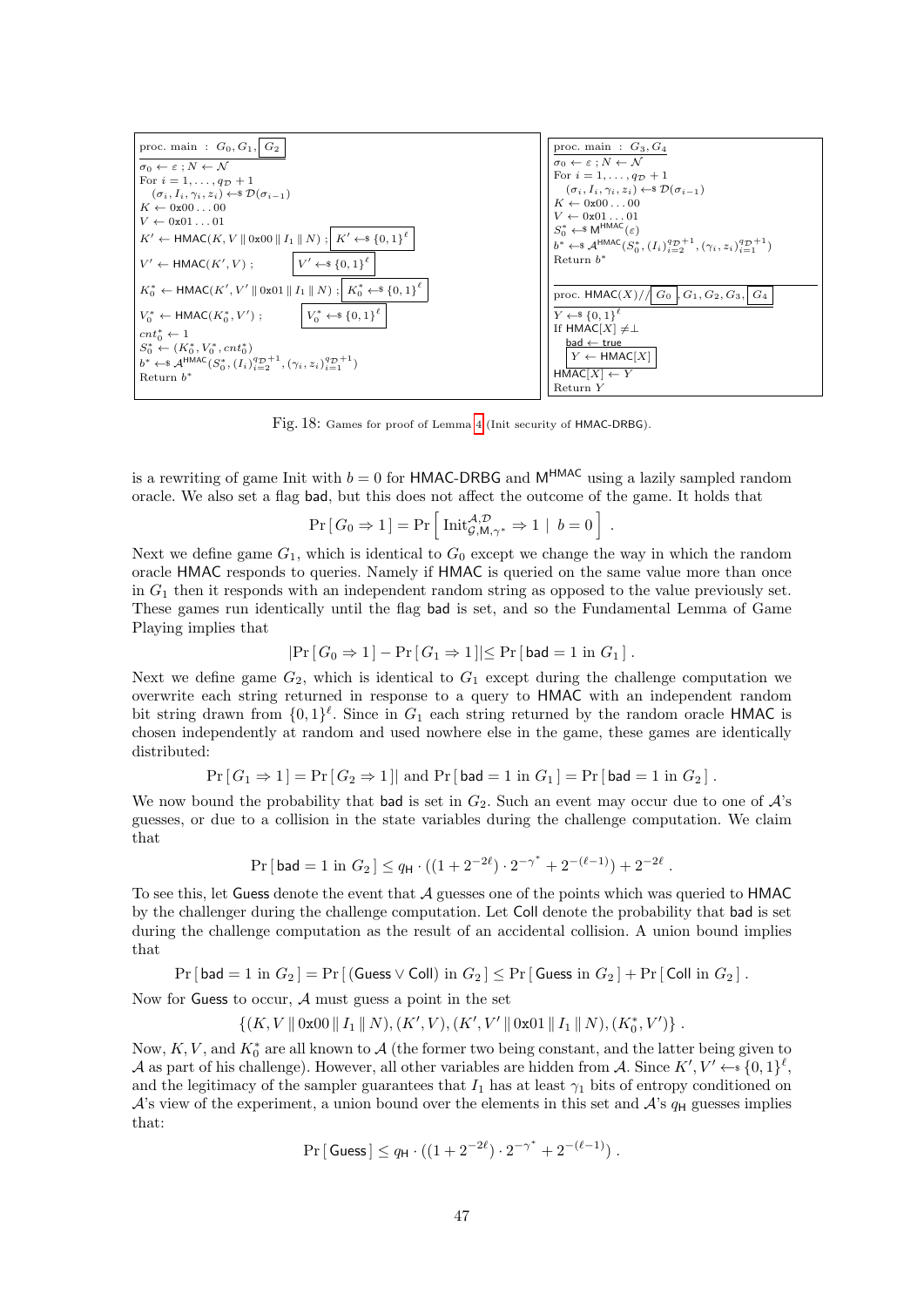Moreover, due to the domain separation of the queries, it is straightforward to verify that the only way that Coll will occur is if  $K_0^* = K'$  and  $V' = V$  (in which case, the final query made by the challenger will not be fresh). Since  $V', K_0^* \leftarrow \{0,1\}^{\ell}$ , it follows that this event occurs with probability at most  $2^{-2\ell}$ . Combining these observations then implies the claim.

Next we define  $G_3$ , which is identical to  $G_2$  except we compute the challenge state directly as  $S_0^* = M^{HMAC}(\epsilon)$  and remove the now redundant queries to the random oracle HMAC. It is straightforward to verify that  $S_0^*$  is identically distributed in both games, and that this is a syntactic change. We then define game  $G_4$ , which is identical to  $G_3$  except we return the random oracle HMAC to answer consistently if queried more than once on the same point. However, since no HMAC queries are made by the challenger in these games and we have assumed that  $A$  never repeats a query, HMAC will never be queried more than once on the same point, and so these games are identically distributed. It follows that  $Pr[G_2 \Rightarrow 1] = Pr[G_3 \Rightarrow 1] = Pr[G_4 \Rightarrow 1]$ . Moreover, notice that  $G_4$ is equivalent to game Init with challenge bit  $b = 1$  and a lazily sampled random oracle, and so

$$
\Pr\left[G_4 \Rightarrow 1\right] = \Pr\left[\text{Init}_{\mathcal{G}, \mathsf{M}, \gamma^*}^{\mathcal{A}, \mathcal{D}} \Rightarrow 1 \mid b = 1\right].
$$

Putting this altogether, yields

$$
\mathrm{Adv}_{\mathcal{G}, \mathsf{M}, \gamma^*}^{\text{init}}(\mathcal{A}, \mathcal{D}) \le |\mathrm{Pr}\left[G_0 \Rightarrow 1\right] - \mathrm{Pr}\left[G_4 \Rightarrow 1\right]|
$$
  
\$\leq q\_{\mathsf{H}} \cdot ((1 + 2^{-2\ell}) \cdot 2^{-\gamma^\*} + 2^{-(\ell - 1)}) + 2^{-2\ell}\$.

Proof of Lemma [5:](#page-14-2) Pres security of HMAC-DRBG.

<span id="page-47-0"></span>

Fig. 19: Games for proof of Lemma [5](#page-14-2) (Pres security of HMAC-DRBG).

**Proof:** We argue by a series of game hops, shown in Figure [19.](#page-47-0) We assume without loss of generality that A never repeats a query to the random oracle  $HMAC$ . We first define game  $G_0$ , which is a rewriting of game Pres with  $b = 0$  for HMAC-DRBG and M<sup>HMAC</sup> using a lazily sampled random oracle. Recall that we assume A outputs  $addin \neq \varepsilon$ . We also set a flag bad, but this does not affect the outcome of the game. It holds that

$$
Pr[G_0 \Rightarrow 1] = Pr[Pres^{\mathcal{A}}_{\mathcal{G},M,\beta} \Rightarrow 1 | b = 0].
$$

Next we define game  $G_1$ , which is identical to  $G_0$  except we change the way in which the random oracle HMAC responds to queries. Namely in  $G_1$  if HMAC is queried on the same value more than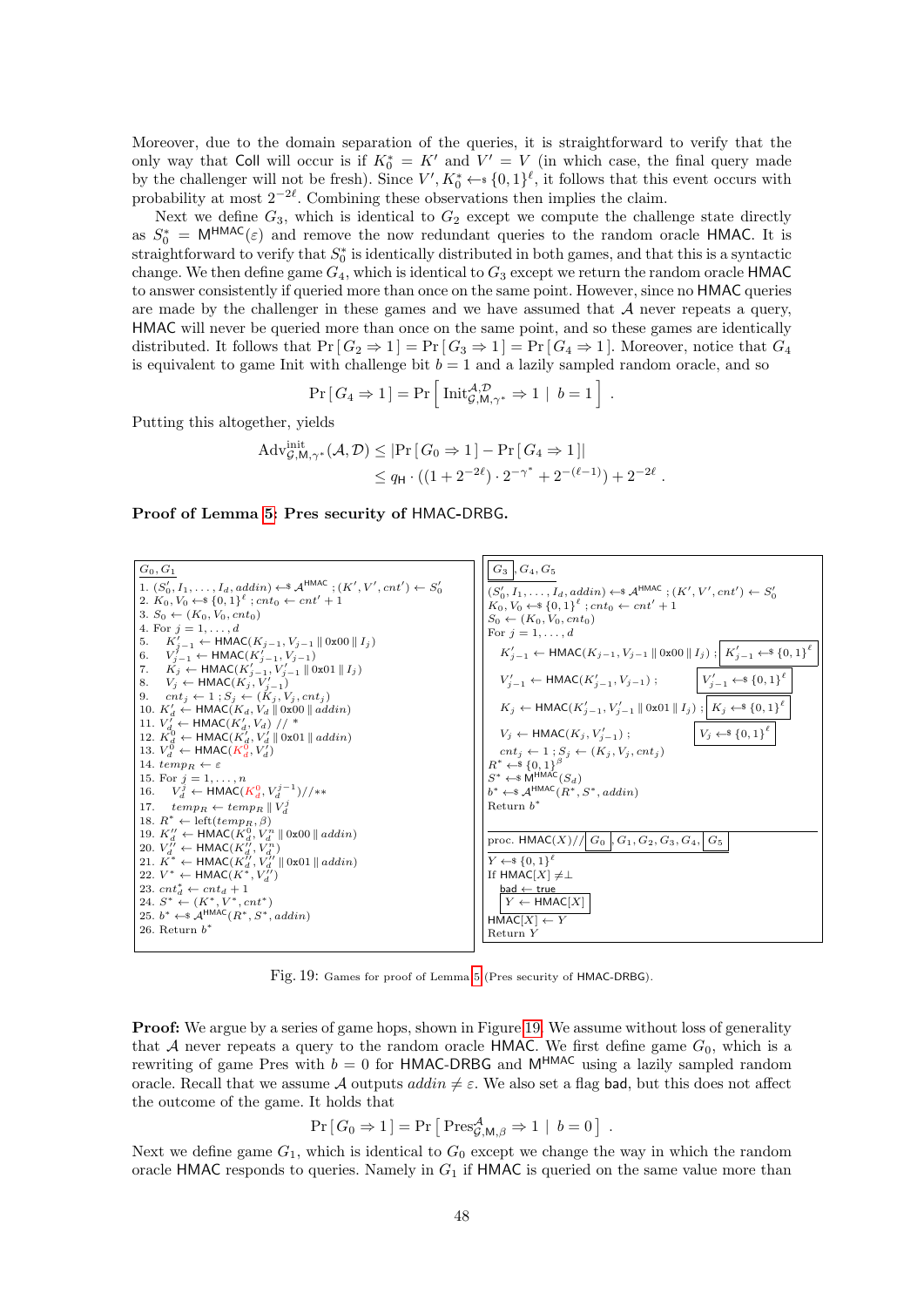once, it responds with an independent random string as opposed to the value previously set. These games run identically until the flag bad is set, and so the Fundamental Lemma of Game Playing implies that

$$
|\Pr\left[G_0 \Rightarrow 1\right] - \Pr\left[G_1 \Rightarrow 1\right]| \leq \Pr\left[\text{bad} = 1 \text{ in } G_1\right].
$$

Next, we define game  $G_2$  (not shown), which is identical to  $G_1$  except during the challenge computation, we overwrite each string returned in response to a query to HMAC with an independent random bit string drawn from  $\{0,1\}^{\ell}$ . Since in  $G_1$  each string returned by the random oracle HMAC is chosen independently at random and used nowhere else in the game, these games are identically distributed, and so

$$
Pr[G_1 \Rightarrow 1] = Pr[G_2 \Rightarrow 1]|
$$
 and 
$$
Pr[\text{bad} = 1 \text{ in } G_1] = Pr[\text{bad} = 1 \text{ in } G_2].
$$

We now bound the probability that bad is set in  $G_2$ . Notice that bad may be set as the result of a query by  $A$  colliding with a query made by the challenger, or during the computation of the challenge output / state if two of the points queried to HMAC by the challenger collide.

Let Guess denote the event that one of  $A$ 's queries collides with one of the points queried to HMAC by the challenger. Let Coll denote the probability that bad is set during the challenge computation as the result of an accidental collision. A union bound implies that

$$
\Pr[\mathsf{bad} = 1 \text{ in } G_2] = \Pr[(\mathsf{Geess} \vee \mathsf{Coll}) \text{ in } G_2] \le \Pr[\mathsf{Geess} \text{ in } G_2] + \Pr[\mathsf{Coll} \text{ in } G_2].
$$

One may verify from the pseudocode above that  $4(d+2)+n$  HMAC computations are made during the challenge computation. (That is: four HMAC queries for each of the  $d$  refresh calls (lines  $4$ ) 9); four queries for the 2 applications of update prior and post the production of output (lines 10 - 13 and 19 - 22 respectively); and  $n = \lceil \beta/\ell \rceil$  queries to produce the output blocks (lines 15 - 17). Notice that each query made by  $A$  which would cause Guess to occur requires  $A$  to guess a key and counter pair. Notice that all such keys and counters are chosen uniformly from  $\{0,1\}^{\ell}$ in  $G_2$ , and moreove these keys and counters are hidden from A except for: (1) the key K<sup>∗</sup> which forms part of the final HMAC query made by the challenger (line 22); and (2) the counters  $V_d^j$  for  $j \in [1, n]$  (line 16) which are concatenated and truncated to form the output  $R^* \leftarrow \text{left}(temp_R, \beta)$ . All of these are revealed (partially in the case of  $V_d^n$ , if  $\beta$  is not a multiple of  $\ell$ ) to A as part of the challenge output / state pair. One may verify from the pseudocode that there are  $n + 2$  such partially known queries (e.g., the  $n-1$  queries arising from the output generation loop; the queries in lines 19 and 20 for which the counter  $V_d^n$  is (at least partially) known, and the query on line 22 with known key  $K^*$ ). The probability that A guesses a given unknown key / counter pair with a single guess is equal to  $2^{-2\ell}$ , while the probability that A guesses a given partially unknown pair is upper bounded by  $2^{-\ell}$ . Therefore taking a union bound over the  $4(d+2) + n$  pairs queried, and  $A$ 's  $q_H$  guesses, implies that:

$$
Pr [ \text{ Guess in } G_2 ] \le q_{\mathsf{H}} \cdot ((4d + 6) \cdot 2^{-2\ell} + (n+2) \cdot 2^{-\ell}).
$$

We now bound the probability that Coll occurs. We divide the queries made by the challenger into three classes as follows. For  $K, V \in \{0,1\}^{\ell}$  and  $I \in \{0,1\}^{\geq 1}$  we have: (1) queries of the form  $(K, V \parallel 0 \times 00 \parallel I);$  (2) queries of the form  $(K, V);$  and (3) queries of the form  $(K, V \parallel 0 \times 01 \parallel I).$ Notice that all queries made by the challenger during the challenge computation fall into one of these types. Moreover, notice that queries of different types can never collide due to their disjoint domains. Letting Coll<sub>i</sub> for  $i \in [1,3]$  denote that there is a collision amongst the type (i) queries, a union bound implies that

$$
\Pr[\text{Coll in } G_2] \le \Pr[\text{Coll}_1 \text{ in } G_2] + \Pr[\text{Coll}_2 \text{ in } G_2] + \Pr[\text{Coll}_3 \text{ in } G_2].
$$

We first claim that  $Pr[\text{Coll}_1 \text{ in } G_2] = Pr[\text{Coll}_3 \text{ in } G_2] = (d(d+3) + 2) \cdot 2^{-(2\ell+1)}$ . To see this, notice that the challenger makes a total of  $(d+2)$  type  $(1)$  (resp.  $(3)$ ) queries (d queries during the iterative reseeds, and a single query in the state update before and after output generation). Each of these queries consists of a *freshly sampled* key and counter chosen from  $\{0,1\}^{\ell}$ , by which we mean that the key (resp. the counter) will not be queried as part of any other query of that type barring an accidental collision. (Looking ahead, an example of queries which are not freshly sampled are those made to generate output blocks in line 17, for which the same key is used for each query.) It follows that the probability that any pair of queries collide is upper bounded by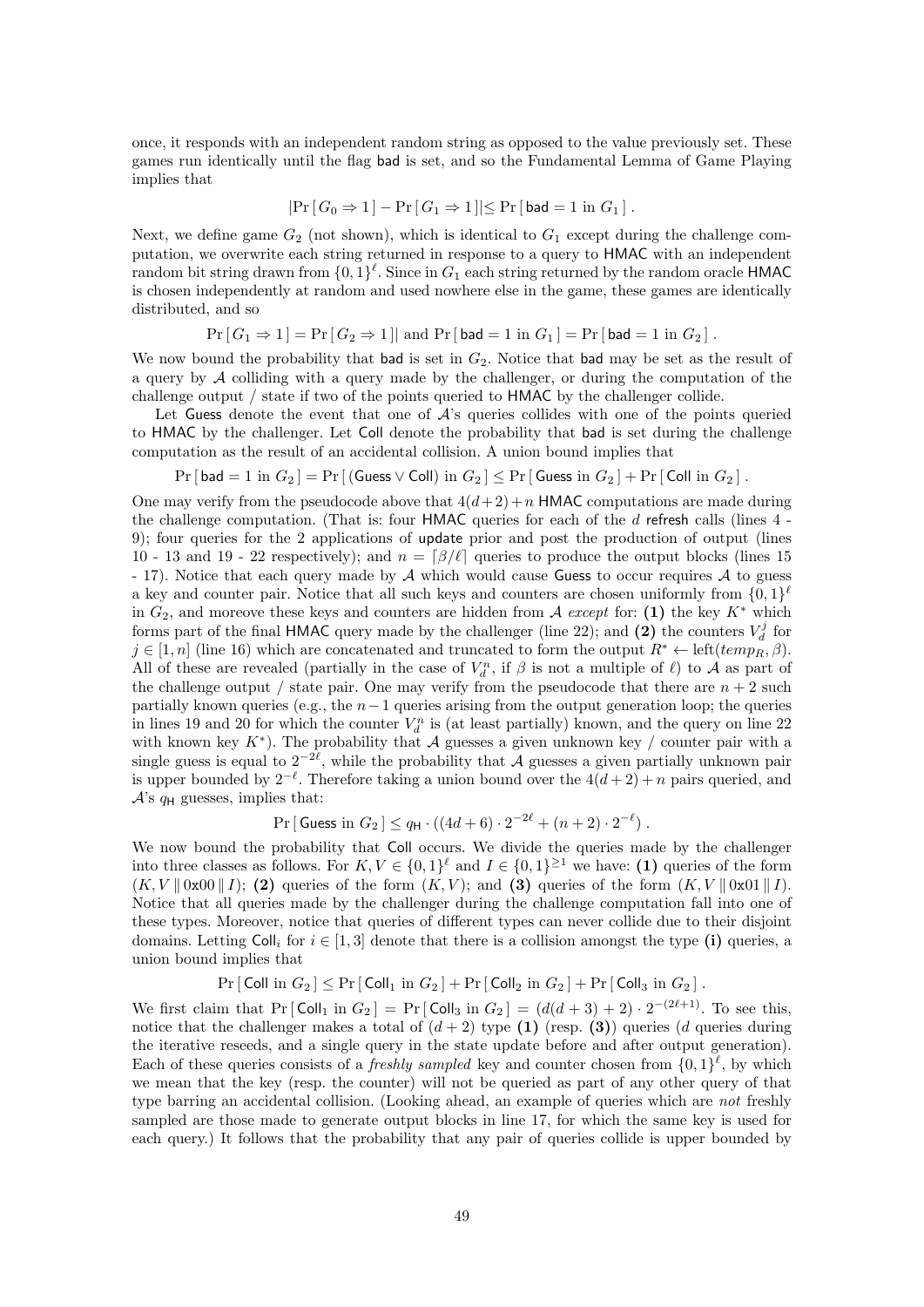$2^{-2\ell}$ . Summing over the at most  $\frac{1}{2}(d+1)(d+2)$  distinct pairs of queries and rearranging then proves the claim.

Next we claim that  $Pr[\text{Coll}_2 \text{ in } G_2] \leq (d \cdot (2d + 2n + 7) + 3n + 6) \cdot 2^{-2\ell} + n(n + 1) \cdot 2^{-\ell}$ . To see this, first consider the set of type (2) queries made by the challenger up to the point in the pseudocode indicated by  $\ast$  inclusive. There are  $2d+1$  queries in this set, and each of these queries consists of a freshly sampled key and counter chosen randomly from  $\{0,1\}^{\ell}$ . Any given pair of such queries will collide with probability  $2^{-2\ell}$ ; therefore summing over these pairs implies that the probability of a collision up to point \* is upper bounded by  $d \cdot (2d+1) \cdot 2^{-2\ell}$ . Now consider the set of type (2) queries made following \*, and up to the point indicated by \*\* inclusive. While each counter for these queries is sampled uniformly from  $\{0,1\}^{\ell}$ , the key  $K_d^0 \leftarrow \{0,1\}^{\ell}$  remains fixed across all queries (highlighted in red in the pseudocode). As such, each of the  $n+1$  queries in this set collides with a previous query in the set with probability  $2^{-\ell}$ ; summing over the  $\frac{n(n+1)}{2}$  pairs of queries of this form (and rounding up by a factor of two for simplicity) contributes  $n(n+1) \cdot 2^{-\ell}$ to the bound. Moreover, each such query collides with one of the  $(2d + 1)$  type (2) queries made up to point  $*$  with probability  $2^{-2\ell}$ , contributing  $(2d+1) \cdot (n+1) \cdot 2^{-2\ell}$  to the bound. Following this there are two more type (2) queries (lines 20 and 22), each consisting of a freshly sampled key and counter. Since there are  $2d + n + 2$  and  $2d + n + 3$  previous type (2) queries with which these points may collide, this adds a further  $(4d + 2n + 5) \cdot 2^{-2\ell}$  to the bound. Summing over these terms and rearranging then proves the claim. Putting this altogether and simplifying the expression, we obtain:

$$
\Pr\left[\text{bad} = 1 \text{ in } G_2\right] \le (q_H \cdot (4d + 6) + d \cdot (3d + 2n + 10) + 3n + 8) \cdot 2^{-2\ell} + (q_H \cdot (n+2) + n(n+1)) \cdot 2^{-\ell}.
$$

Next we first define game  $G_3$ , which is the same as  $G_2$  except we simply compute the challenge / output state as  $R^* \leftarrow s \{0,1\}^{\ell}$  and  $S^* \leftarrow s \text{M}^{\text{HMAC}}(S_d)$  directly, and omit the now redundant HMAC queries which were previously made during their computation. It is straightforward to verify that  $S^*$  is computed identically in both games and that this is a syntactic change, and so

$$
Pr[G_2 \Rightarrow 1] = Pr[G_3 \Rightarrow 1].
$$

Next we define game  $G_4$ , which is identical to  $G_3$  except we no longer overwrite the responses to HMAC queries made by the challenger during the iterative reseeds with random bit strings. Since the random oracle HMAC responds to each query with an independent random string, regardless of whether that point has previously been queried, these games are identically distributed and so

$$
Pr[G_3 \Rightarrow 1] = Pr[G_4 \Rightarrow 1].
$$

Finally we define game  $G_5$ , which is identical to  $G_4$  except we revert the random oracle HMAC to answering consistently on all queries. These games run identically until the flag bad is set. In addition to being set as a result of the attacker's queries, in games  $G_3 - G_5$  bad may also be set by the challenger during the iterative reseeds made to compute state  $S_d$  in the event of an accidental collision. As before, we have that

$$
\Pr[\text{bad} = 1 \text{ in } G_5] = \Pr[\text{bad} = 1 \text{ in } G_3]
$$

$$
\leq \Pr[\text{Guess in } G_3] + \sum_{i=1}^{3} \Pr[\text{Coll}_i \text{ in } G_3].
$$

One may verify from the pseudocode that a total of 4d points are queried to HMAC during the iterative reseeds, each consisting of a uniformly random key and counter which are independent of A's view of the experiment. An analogous argument to that used previously, taking a union bound over  $\mathcal{A}$ 's  $q_H$  queries, then implies that Pr [Guess in  $G_3$ ]  $\leq q_H \cdot 4d \cdot 2^{-2\ell}$ .

Moreover, there are  $d$  type  $(1)$  and  $d$  type  $(3)$  queries made during this process, each of which collides with probability at most  $2^{-2\ell}$ ; it follows that Pr  $[Col_1] = Pr [Col_3] \le d \cdot (d-1)$ .  $2^{-(2\ell+1)}$ . Finally, there are 2d type (2) queries made during this process, each of which collides with probability  $2^{-2\ell}$ . It follows that Pr  $\lceil \text{Coll}_2 \rceil \leq d \cdot (2d-1) \cdot 2^{-2\ell}$ . Putting this altogether than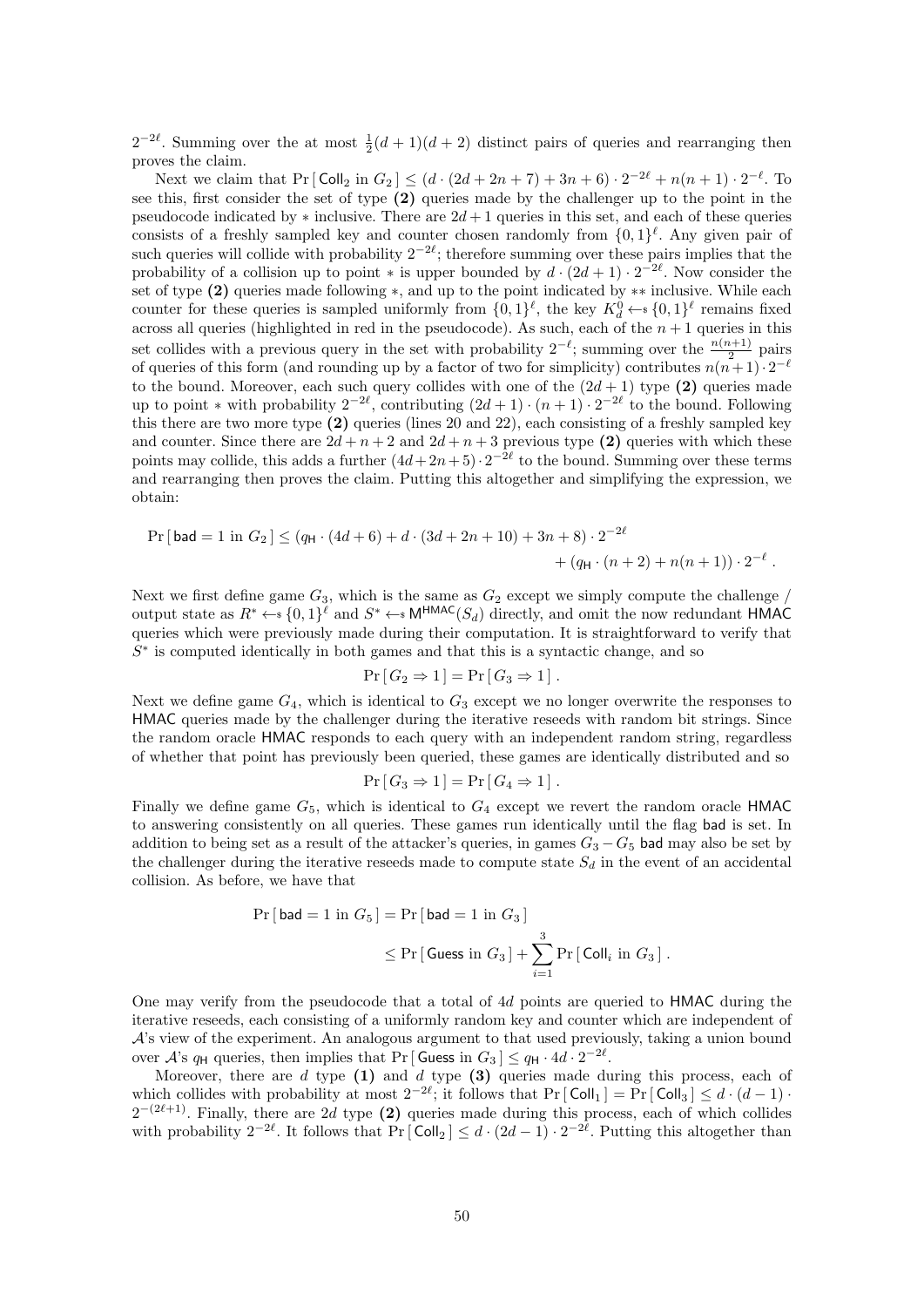yields

$$
|\Pr\left[G_4 \Rightarrow 1\right] - \Pr\left[G_5 \Rightarrow 1\right]| \leq \Pr\left[\text{bad} = 1 \text{ in } G_3\right]
$$

$$
\leq (q_H \cdot 4d + d \cdot (3d - 2)) \cdot 2^{-2\ell}
$$

It is straightforward to verify that  $G_5$  is equivalent to game Pres with  $b = 1$  for HMAC-DRBG and MHMAC using a lazily sampled random oracle. It follows that

$$
Pr[G_0 \Rightarrow 1] = Pr[Pres^{\mathcal{A}}_{\mathcal{G},M,\beta} \Rightarrow 1 | b = 1].
$$

Putting this altogether and rearranging, we have

$$
Adv_{\mathcal{G},M,\beta}^{\text{pres}}(\mathcal{A}) \leq |\Pr[G_0 \Rightarrow 1] - \Pr[G_5 \Rightarrow 1]|
$$
  
\$\leq (q\_{\mathsf{H}} \cdot (8d + 6) + d \cdot (6d + 2n + 8) + 3n + 8) \cdot 2^{-2\ell} + (q\_{\mathsf{H}} \cdot (n + 2) + n(n + 1)) \cdot 2^{-\ell}\$.



<span id="page-50-0"></span>

Fig. 20: Games for proof of Lemma [6](#page-15-2) (Rec security of HMAC-DRBG).

Proof: We argue by a series of game hops, shown in Figure [20.](#page-50-0) The proof is similar to that of Lemma [5;](#page-14-2) we emphasize the differences here. We assume without loss of generality that  $A$  never repeats a query to the random oracle HMAC and require that A outputs  $\alpha d\dot{\alpha}$   $\neq \varepsilon$ . We begin by defining game  $G_0$ , which is a rewriting of game Rec with  $b = 0$  for **HMAC-DRBG** and M<sup>HMAC</sup> using a lazily sampled random oracle. We also set a flag bad, but this does not affect the outcome of the game. We have that

$$
\Pr\left[G_0 \Rightarrow 1\right] = \Pr\left[\text{Rec}_{\mathcal{G},\mathsf{M},\gamma^*,\beta}^{\mathcal{A},\gamma^*} \Rightarrow 1 \mid b = 0\right].
$$

Next we define games  $G_1$  and  $G_2$ . In the former, we modify the random oracle HMAC to respond with an independent random string to all queries, regardless of whether the value has previously been set. In  $G_2$  (not pictured), we overwrite each string returned in response to a random oracle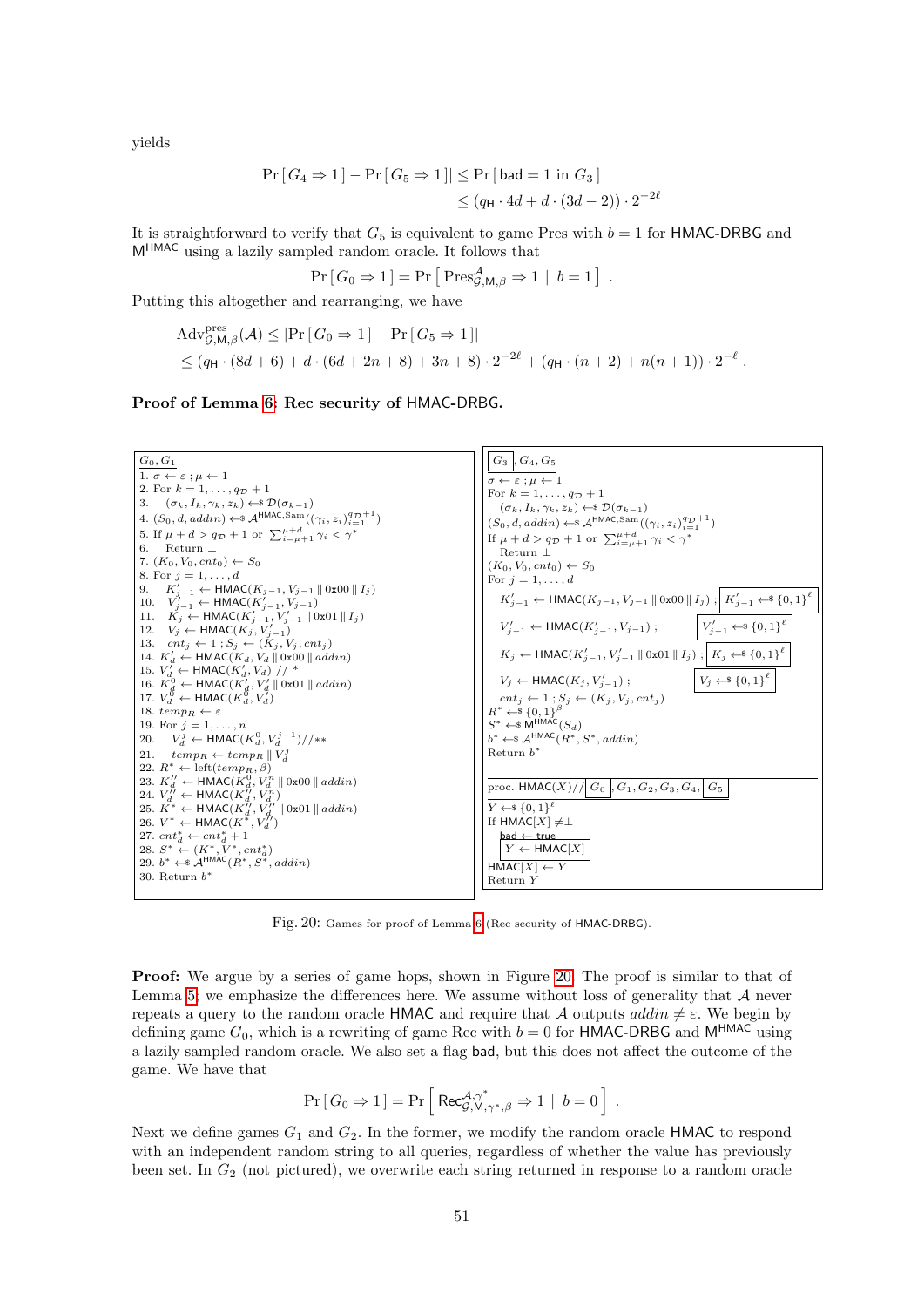query made by the challenger with an independent random bit string. An analogous argument to that made in the proof of Lemma [5](#page-14-2) implies that

$$
|\Pr[G_0 \Rightarrow 1] - \Pr[G_2 \Rightarrow 1]| \le \Pr[\text{bad} = 1 \text{ in } G_2].
$$

We now bound the probability of this event. Defining the events Guess and Coll<sub>i</sub> for  $i \in [1,3]$  as before, a union bound implies that

$$
\Pr\left[\text{bad} = 1 \text{ in } G_2\right] \le \Pr\left[\text{Guess in } G_2\right] + \sum_{i=1}^3 \Pr\left[\text{Coll}_i \text{ in } G_2\right].
$$

To bound the probability that Guess occurs, consider the set of queries made by the challenger, where we define queries of types  $(1)$  -  $(3)$  as in the proof of Lemma [5.](#page-14-2) We first note that each of the  $2(d+2) + n$  type (2) queries made by the challenger consists of a random  $\ell$ -bit key and  $\ell$ -bit counter which are hidden from the attacker, with the exception of: (a) the first and final type (2) queries (lines 10 and 26 respectively); and (b) queries 2 to n of the  $j = 1, \ldots, n$  loop (lines 19- 21), and the first type (2) query during the subsequent state update (line 24). (For the first query, the counter  $V_0$  is chosen by the attacker. For the final query, the key  $K^*$  is given to the attacker as part of the challenge state. For all other queries, the counter is revealed to the attacker as part of the output  $R^*$ .) The probability that A guesses queries of the first type in a single guess is  $2^{-2\ell}$ ; for the second type, this is upper bounded by  $2^{-\ell}$ . Putting this together and taking union bounds, the probability that  $\mathcal A$  guesses one of the type  $(2)$  queries is upper bounded by  $q_H \cdot ((2d+2) \cdot 2^{-2\ell} + (n+2) \cdot 2^{-\ell}).$ 

Moreover, all of the d type  $(3)$  queries and all but the first of the d type  $(1)$  queries (line 9) made during the iterative reseeds in lines  $8 - 13$  requires  $\mathcal A$  to guess a randomly chosen and hidden key and counter in addition to an entropy sample, which by the legitimacy of the sampler contains at least  $2^{-\gamma^*}$  bits of entropy. It follows that the probability that  $\tilde{\mathcal{A}}$  guesses any given one of these queries is upper bounded by  $2^{-(\gamma^*+2\ell)}$ . For the first type (1) query, the key and counter were chosen by A; however, they must still guess the unknown entropy sample  $I_1$  containing at least  $\gamma^*$  bits of entropy, and so the probability that A guesses this query is upper bounded by  $2^{-\gamma^*}$ . Finally, the remaining four type (1) and (3) queries (made as part of the state updates with *addin* before and after output generation (lines  $14 - 17$  and  $24 - 26$  respectively) each require A to guess a random and hidden key / counter pair, and so is guessed with probability at most  $2^{-2\ell}$  — except the first type (1) query after output generation (line 23), for which the counter is (fully or partially) revealed in  $R^*$ , and so is guessed with probability at most  $2^{-\ell}$ . Taking union bounds, the probability that A guesses a type (1) or (3) query is upper bounded by  $q_H \cdot ((3 + (2d - 1) \cdot 2^{-\gamma^*}) \cdot 2^{-2\ell} + 2^{-\gamma^*} + 2^{-\ell})$ . Putting this altogether yields,

$$
\Pr\left[\text{ Guess in } G_2\right] \le q_{\mathsf{H}} \cdot \left( \left(2d + 5 + \left(2d - 1\right) \cdot 2^{-\gamma^*}\right) \cdot 2^{-2\ell} + 2^{-\gamma^*} + (n+3) \cdot 2^{-\ell} \right).
$$

Next we claim that Pr [Coll<sub>1</sub> in  $G_2$ ] and Pr [Coll<sub>3</sub> in  $G_2$ ] are bounded above by  $(4d+2+d\cdot(d-1)\cdot$  $(2^{-\gamma^*}) \cdot 2^{-(2\ell+1)}$ . To see this, notice that a collision between a pair of the d type  $(1)$  (resp. type  $(3)$ ) queries made during the iterative reseeds requires both the entropy input, and the key and counter (which for all but the first type (1) query are freshly sampled random bit strings), to collide. A union bound then implies that this probability is upper bounded by  $d(d-1) \cdot 2^{-(\gamma^* + 2\ell + 1)}$ . For any of the two type  $(1)$  (resp. type  $(3)$ ) queries made during state updates before and after output generation, any collision with another query of the same type requires the randomly sampled key and counter to collide, an event which occurs with probability  $d \cdot 2^{-2\ell}$  for the first such query, and  $(d+1) \cdot 2^{-2\ell}$  for the second, contributing the additional  $(2d+1) \cdot 2^{-2\ell}$  term to the bound. For the type (2) queries, it is straightforward to verify that the same argument as in the proof of Lemma [5](#page-14-2) applies in this case also, and so  $Pr[\text{Coll}_2] \leq (d \cdot (2d + 2n + 7) + 3n + 6) \cdot 2^{-2\ell} + n(n + 1) \cdot 2^{-\ell}$ . Putting this altogether and rearranging, yields

$$
\Pr\left[\text{bad} = 1 \text{ in } G_2\right] \le q_{\mathsf{H}} \cdot \left( \left(2d + 5 + (2d - 1) \cdot 2^{-\gamma^*}\right) \cdot 2^{-2\ell} + \left(d \cdot \left(2d + 2n + 11 + (d - 1) \cdot 2^{-\gamma^*}\right) + 3n + 8\right) \cdot 2^{-2\ell} + q_{\mathsf{H}} \cdot 2^{-\gamma^*} + \left(q_{\mathsf{H}} \cdot \left(n + 3\right) + n(n + 1)\right) \cdot 2^{-\ell}.
$$

Next, we define games  $G_3, G_4$ , and  $G_5$ . Game  $G_3$  is the same as  $G_2$ , except we compute the challenge / output state pair as  $R^* \leftarrow \{0,1\}^{\ell}$  and  $S^* \leftarrow \{0,1\}^{\ell}$  and  $S^* \leftarrow \{0,1\}^{\ell}$  and omit the now redundant HMAC queries which were previously made during their computation. In  $G_4$ , we no longer overwrite the responses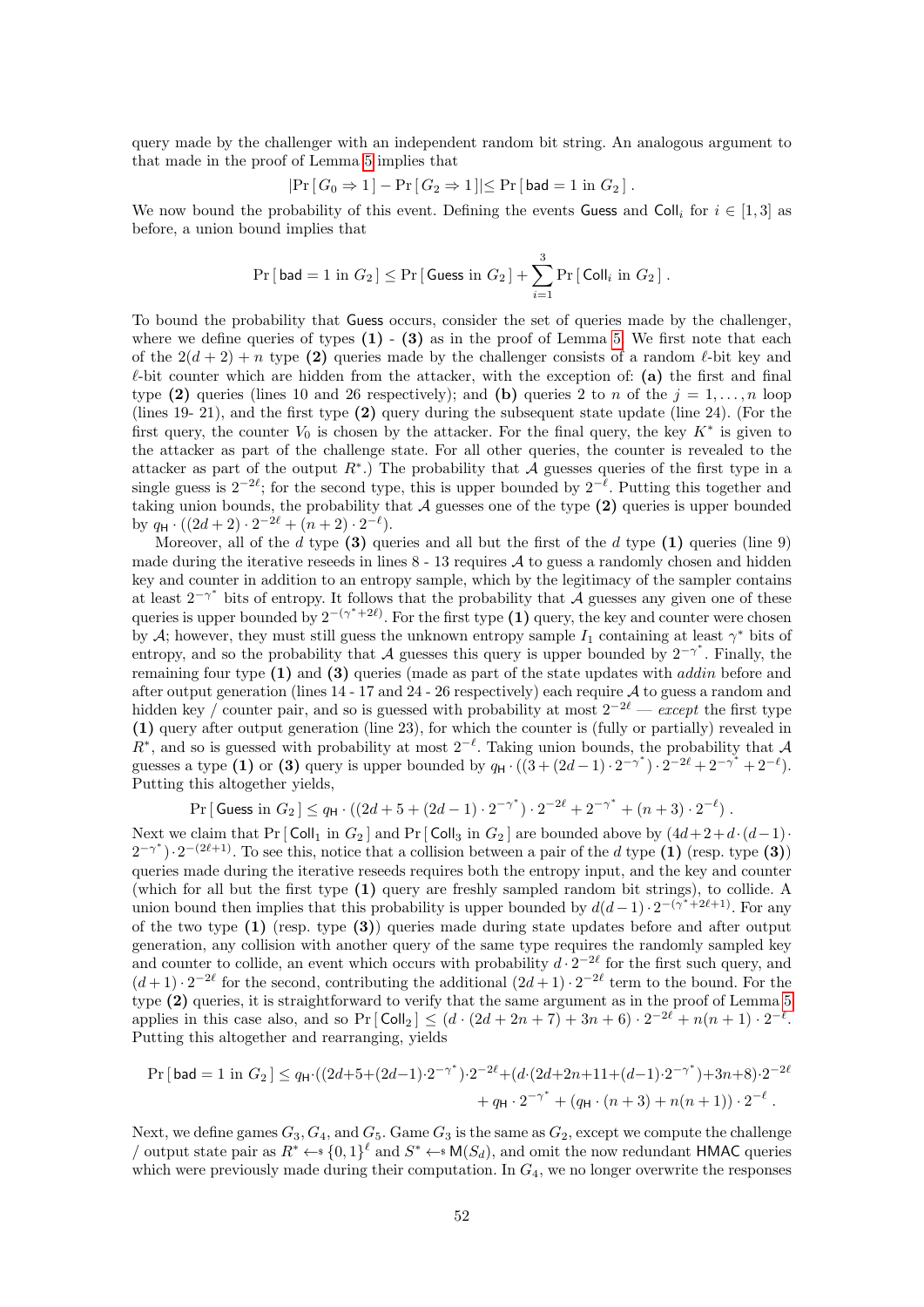to random oracle queries made by the challenger with random bit strings. Finally, in  $G<sub>5</sub>$  we return the random oracle HMAC to answer consistently on all queries. An analogous argument to that used in the proof of Lemma [5](#page-14-2) implies that

$$
|\Pr[G_2 \Rightarrow 1] - \Pr[G_5 \Rightarrow 1]| \leq \Pr[\text{bad} = 1 \text{ in } G_3].
$$

We now bound this probability. As before, we have that

$$
\Pr[\text{bad} = 1 \text{ in } G_5] = \Pr[\text{bad} = 1 \text{ in } G_3]
$$

$$
\leq \Pr[\text{Guess in } G_3] + \sum_{i=1}^{3} \Pr[\text{Coll}_i \text{ in } G_3].
$$

Firstly, notice that there are 2d type (2) queries made by the challenger in  $G_3$ . Each of these consists of a freshly sampled random key and counter, except for the first query where the counter is known to  $A$ . An analogous argument to that used previously implies that the probability that A guesses one of these points is upper bounded by  $q_H \cdot ((2d - 1) \cdot 2^{-2\ell} + 2^{-\ell})$ . Each of the d type  $(1)$  (resp. type  $(3)$ ) queries consists of a random key / counter and entropy sample, except for the first type  $(1)$  query for which the key and counter are known to  $A$ . A union bound then implies that the probability that  $A$  guesses one of the type  $(1)$  or  $(3)$  queries is upper bounded by  $q_H \cdot ((2d-1) \cdot 2^{-\gamma^*} \cdot 2^{-2\ell} + 2^{-\gamma^*})$ . Putting this altogether, implies that:

$$
\Pr\left[\text{ Guess in }G_3\right]\leq q_\mathsf{H}\cdot\left((2d-1+(2d-1)\cdot2^{-\gamma^*})\cdot2^{-2\ell}+2^{-\gamma^*}+2^{-\ell}\right).
$$

We now bound the collision probabilities. There are  $d$  type  $(1)$  and  $d$  type  $(3)$  queries made in  $G_3$ , each of which collides with another query of its type with probability at most  $2^{-(2\ell+\gamma^*)}$ ; it follows that  $Pr[\text{Coll}_1 \text{ in } G_3] = Pr[\text{Coll}_3 \text{ in } G_3] \leq d \cdot (d-1) \cdot 2^{-\gamma^*} \cdot 2^{-(2\ell+1)}$ . Finally, each of the 2d type (2) queries in  $G_3$  collides with probability  $2^{-2\ell}$ ; taking a union bound, it follows that Pr [Coll<sub>2</sub> in  $G_3$ ]  $\leq d \cdot (2d-1) \cdot 2^{-2\ell}$ . Putting this all together then yields

$$
\Pr\left[\text{bad} = 1 \text{ in } G_3\right] \le q_{\mathsf{H}} \cdot (2d - 1 + (2d - 1) \cdot 2^{-\gamma^*}) \cdot 2^{-2\ell} + (d \cdot (2d - 1 + (d - 1) \cdot 2^{-\gamma^*})) \cdot 2^{-2\ell} + q_{\mathsf{H}} \cdot 2^{-\gamma^*} + q_{\mathsf{H}} \cdot 2^{-\ell}.
$$

Moreover, it is straightforward to verify that  $G_5$  is equivalent game Rec with  $b = 1$  for HMAC-DRBG and MHMAC with a lazily sampled random oracle. It follows that

$$
\Pr\left[G_5 \Rightarrow 1\right] = \Pr\left[\text{Rec}_{\mathcal{G},\mathsf{M},\gamma^*,\beta}^{\mathcal{A}} \Rightarrow 1 \mid b = 1\right].
$$

Putting this altogether, we have

$$
Adv_{\mathcal{G},\mathsf{M},\gamma^*,\beta}^{\text{rec}}(\mathcal{A},\mathcal{D}) \leq |\Pr\left[G_0 \Rightarrow 1\right] - \Pr\left[G_5 \Rightarrow 1\right]|
$$
  
\n
$$
\leq q_{\mathsf{H}} \cdot (2d + 2 + (2d - 1) \cdot 2^{-\gamma^*}) \cdot 2^{-(2\ell - 1)} + (d \cdot (4d + 2n + 10 + (d - 1) \cdot 2^{-(\gamma^* - 1)}) + 3n + 8) \cdot 2^{-2\ell}
$$
  
\n
$$
+ (q_{\mathsf{H}} \cdot (n + 4) + n(n + 1)) \cdot 2^{-\ell} + q_{\mathsf{H}} \cdot 2^{-(\gamma^* - 1)}.
$$

## <span id="page-52-0"></span>G Additional Algorithms and Sample Parameters

In this section, we describe the setup and derivation function algorithms for CTR-DRBG which were omitted from Section [3,](#page-3-0) and give examples of typical parameter settings.

#### G.1 Additional Algorithms

The setup algorithm shown here is for CTR-DRBG implemented with a derivation function; the alternative algorithm is very similar. The derivation function CTR-DRBG df returns an error if  $num\_bits > 512$ ; we omit this check from the pseudocode below for simplicity. Note the order in which the output blocks are parsed by the subroutine BCC; this is the step in which the description of the algorithm from [\[37\]](#page-24-6) differs from the standard<sup>[11](#page-0-0)</sup>.

<sup>&</sup>lt;sup>11</sup> This step is written in the standard as "Starting with the leftmost bits of data, split *data* into n blocks of  $\ell$  bits each, forming  $block_1$  to  $block_n$ ".